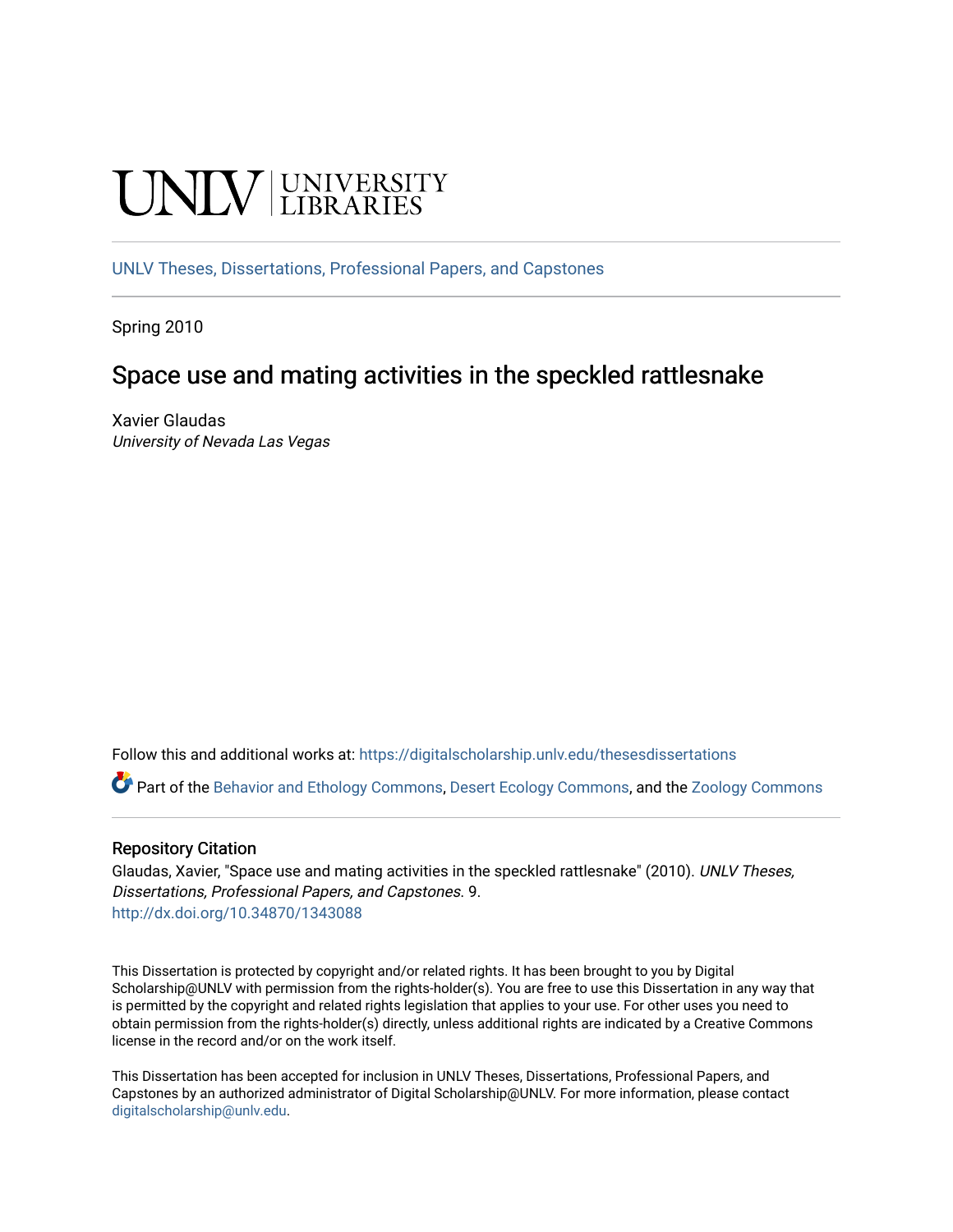### SPACE USE AND MATING ACTIVITIES IN THE SPECKLED RATTLESNAKE

## (*CROTALUS MITCHELLII*)

by

Xavier Glaudas

Bachelor of Arts Université Jean Moulin Lyon 3, France 2000

> Master of Science University of Georgia 2003

A dissertation submitted in partial fulfillment of the requirements for the

**Doctor of Philosophy in Biological Sciences School of Life Sciences College of Sciences** 

> **Graduate College University of Nevada, Las Vegas May 2010**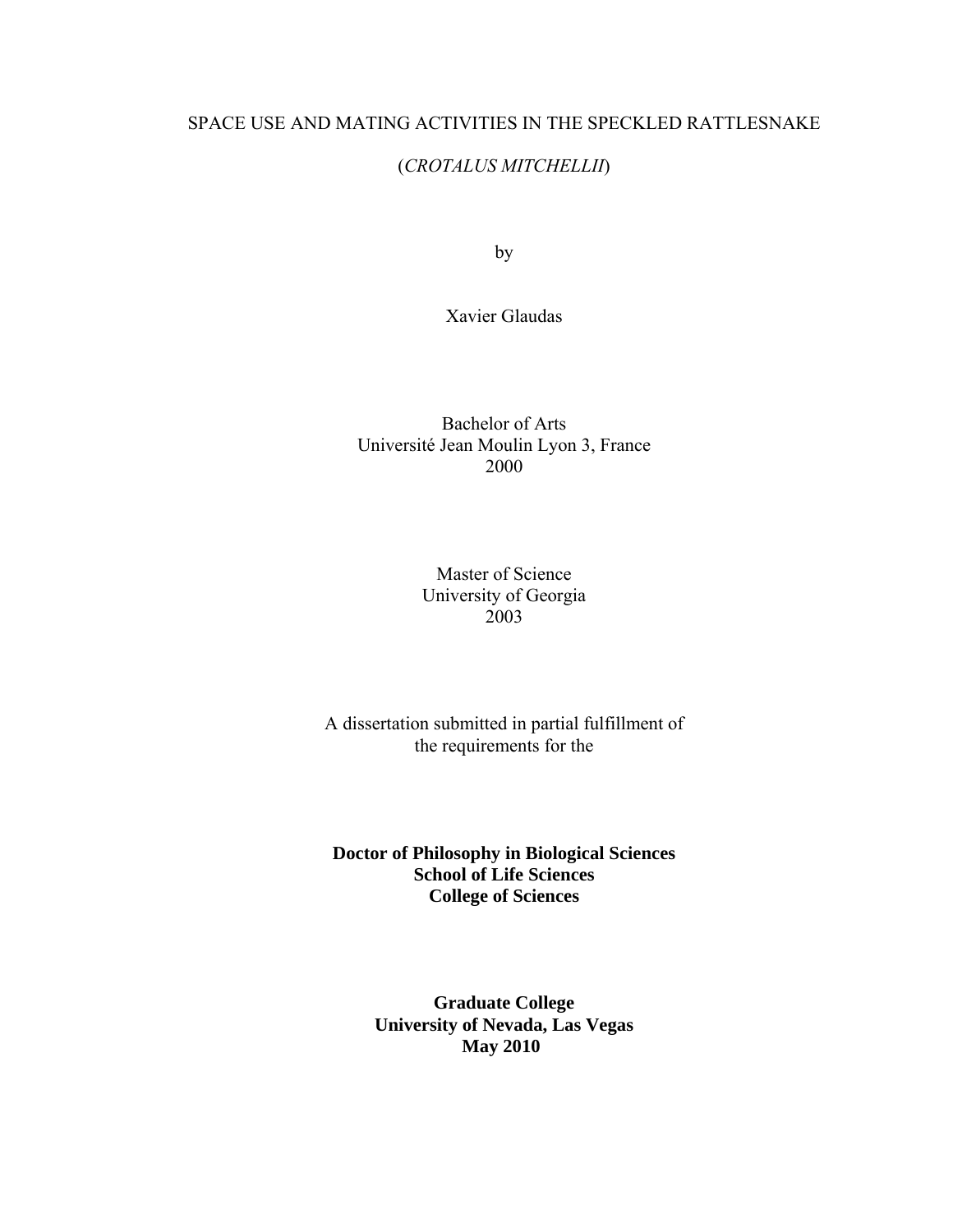Copyright by Xavier Glaudas 2010 All Rights Reserved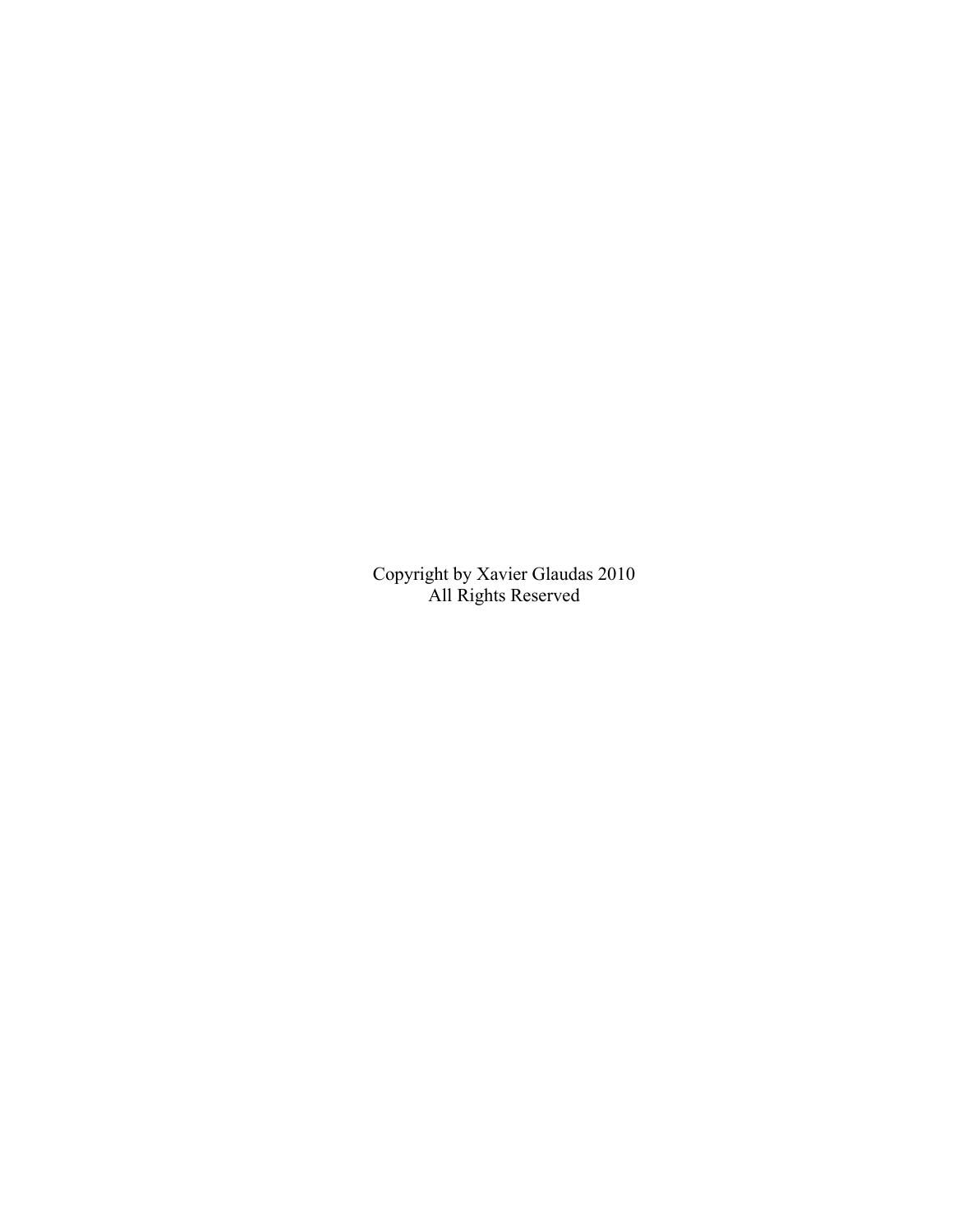

# THE GRADUATE COLLEGE

We recommend the dissertation prepared under our supervision by

# **Xavier Glaudas**

entitled

# **Space Use and Mating Activities in the Speckled Rattlesnake (***Crotalus Mitchellii***)**

be accepted in partial fulfillment of the requirements for the degree of

# **Doctor of Philosophy in Biological Sciences**

School of Life Sciences

Javier A. Rodriguez, Committee Chair

Michelle M. Elekonich, Committee Member

Daniel B. Thompson, Committee Member

Robert N. Reed, External Committee Member

Thomas E. Piechota, Graduate Faculty Representative

Ronald Smith, Ph. D., Vice President for Research and Graduate Studies and Dean of the Graduate College

**May 2010**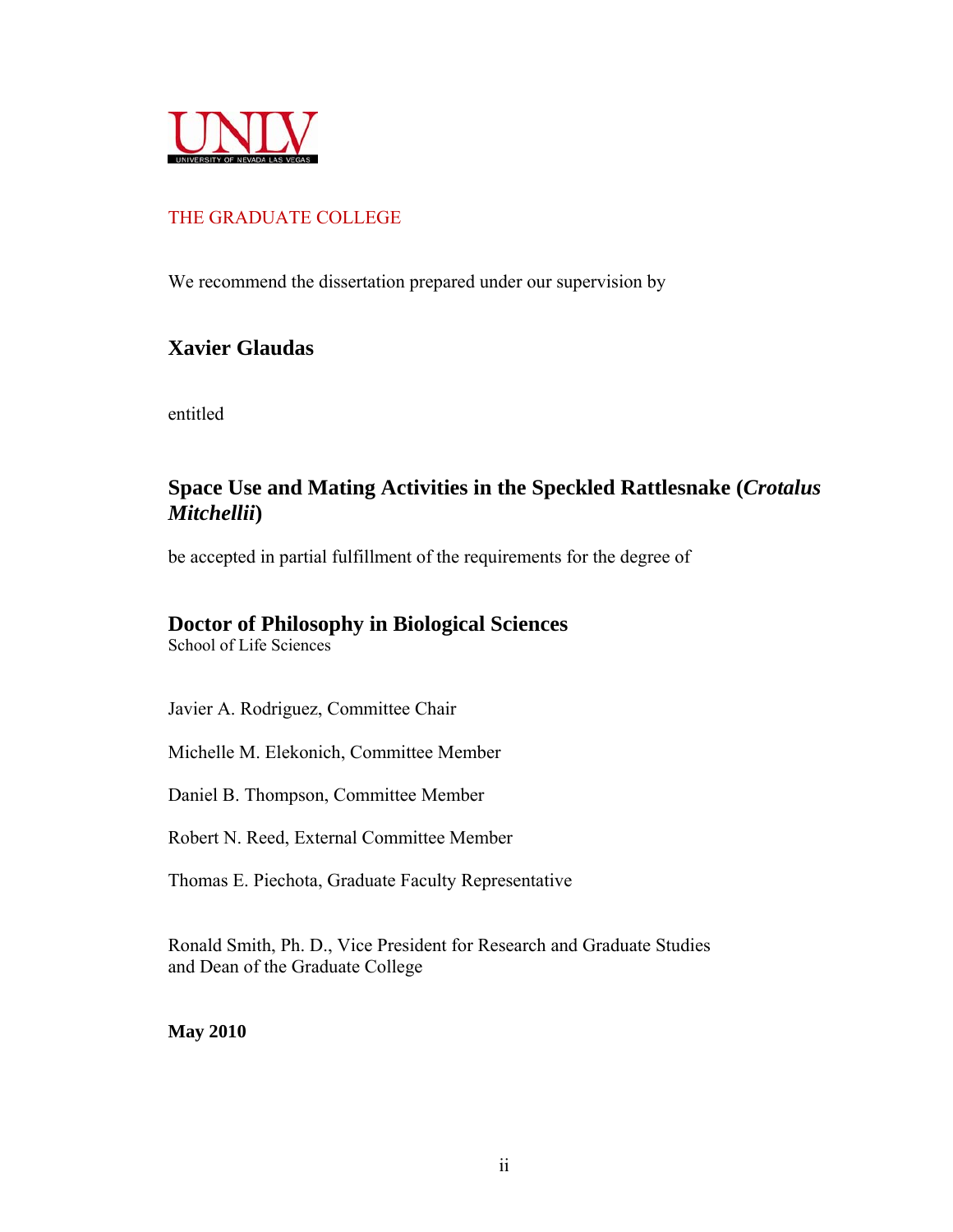### ABSTRACT

### **Space use and mating activities in the speckled rattlesnake**

### **(***Crotalus mitchellii***)**

by

Xavier Glaudas

Dr. Javier A. Rodríguez, Examination Committee Chair Associate Professor and Associate Director of the School of Life Sciences University of Nevada, Las Vegas

Our understanding of space use variation in response to the temporally varying importance of specific resources is poorly understood in reptiles, because spatial studies are rarely placed into an explicit ecological and behavioral context. I examined how space use differed between the mating and post-mating seasons, and how this variation related to three important resources, mating partners, food, and refuge, in an adult population of the speckled rattlesnake (*Crotalus mitchellii*) in the Mojave Desert of southwestern North America. During the mating season (late April to early June), *C. mitchellii* increased distance traveled per unit time, because wide-ranging behavior likely enhances mating opportunities, and males traveled more than females, because male reproductive success is strongly limited by access to females. At the home range level, *Crotalus mitchellii* did not select specific habitat types (rolling hills, slopes, rock outcrops) during the mating season. At the microhabitat level, snakes did not select specific locations where rodent prey was abundant, possibly because mating activities prevailed over foraging. However, snakes selected microhabitats close to rock refuges, which may partially explain the low predator-induced mortality observed during the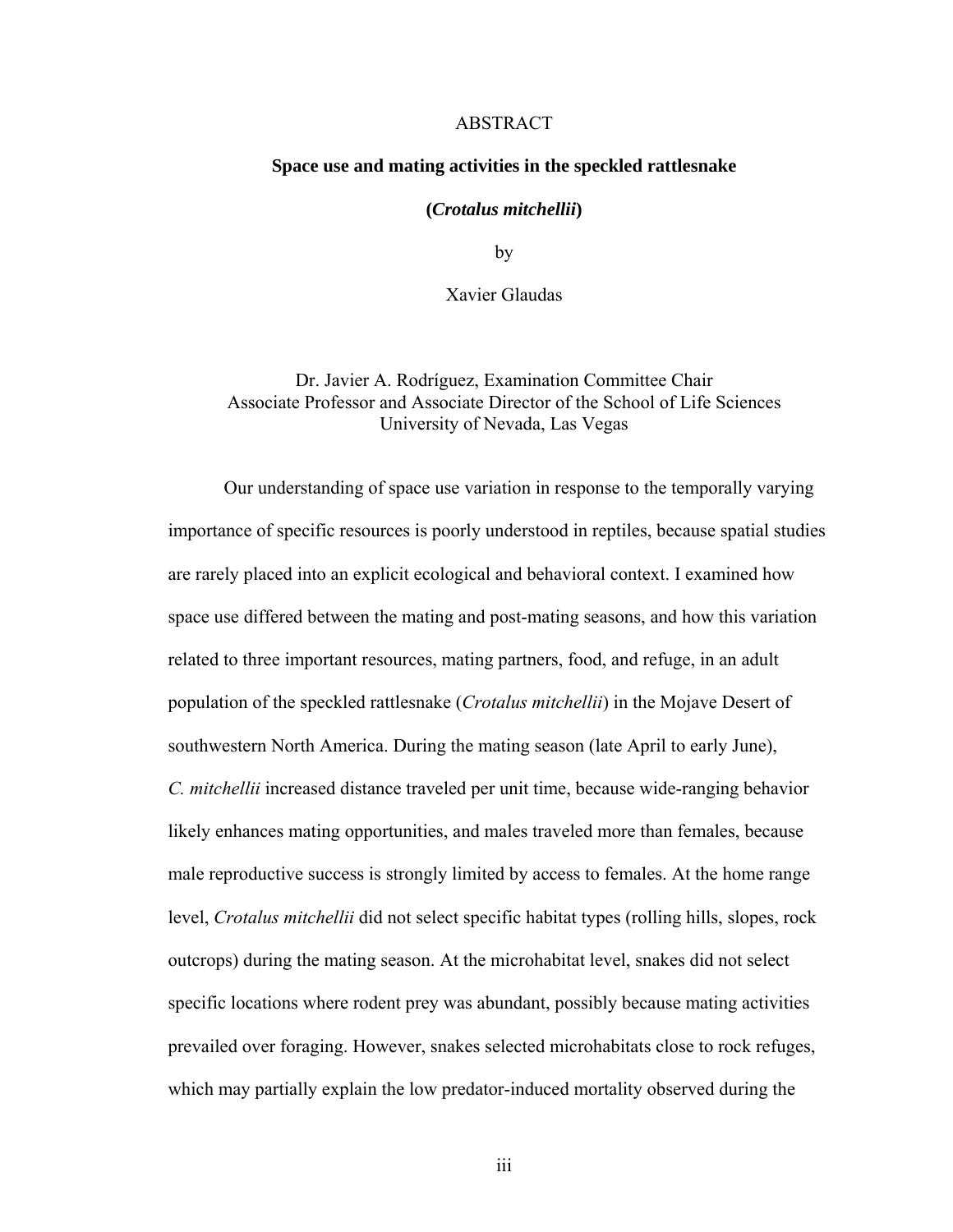mating season. During the post-mating season (early June to mid-October), distance traveled per unit time was reduced, and males moved more than females, suggesting that the sexual difference in movement patterns is not simply a consequence of *C. mitchellii*'s mating system. At the home range level, *C. mitchellii* selected rock outcrops and avoided rolling hills, which positively correlated with the varying abundance of prey and refuges between these macrohabitats. That is, rodents and refuges were more abundant in rock outcrops than in rolling hills. However, at the microhabitat level, *C. mitchellii*'s locations were characterized by low prey availability, because rodents seemingly avoided the areas where snakes occurred. Further, snake locations were also characterized by being close to wood rat (*Neotoma lepida*) nests, and when wood rat nests were not available snakes preferred locations close to rock refuges. These refuges likely provide protection from the high summer temperatures of the Mojave Desert during *C. mitchellii'*s post-mating season, as well as from predators. Yet, predator-induced mortality was high during the post-mating season, suggesting that encounters between *C. mitchellii* and its predators are relatively common at this time of the year. My research indicates that examining patterns of space use in a biologically-relevant temporal framework can reveal significant seasonal variation in the spatial ecology of free-ranging organisms, and effectively demonstrate the behavioral shifts exhibited by organisms in response to seasonallyprevailing activities (e.g., mating and foraging activities).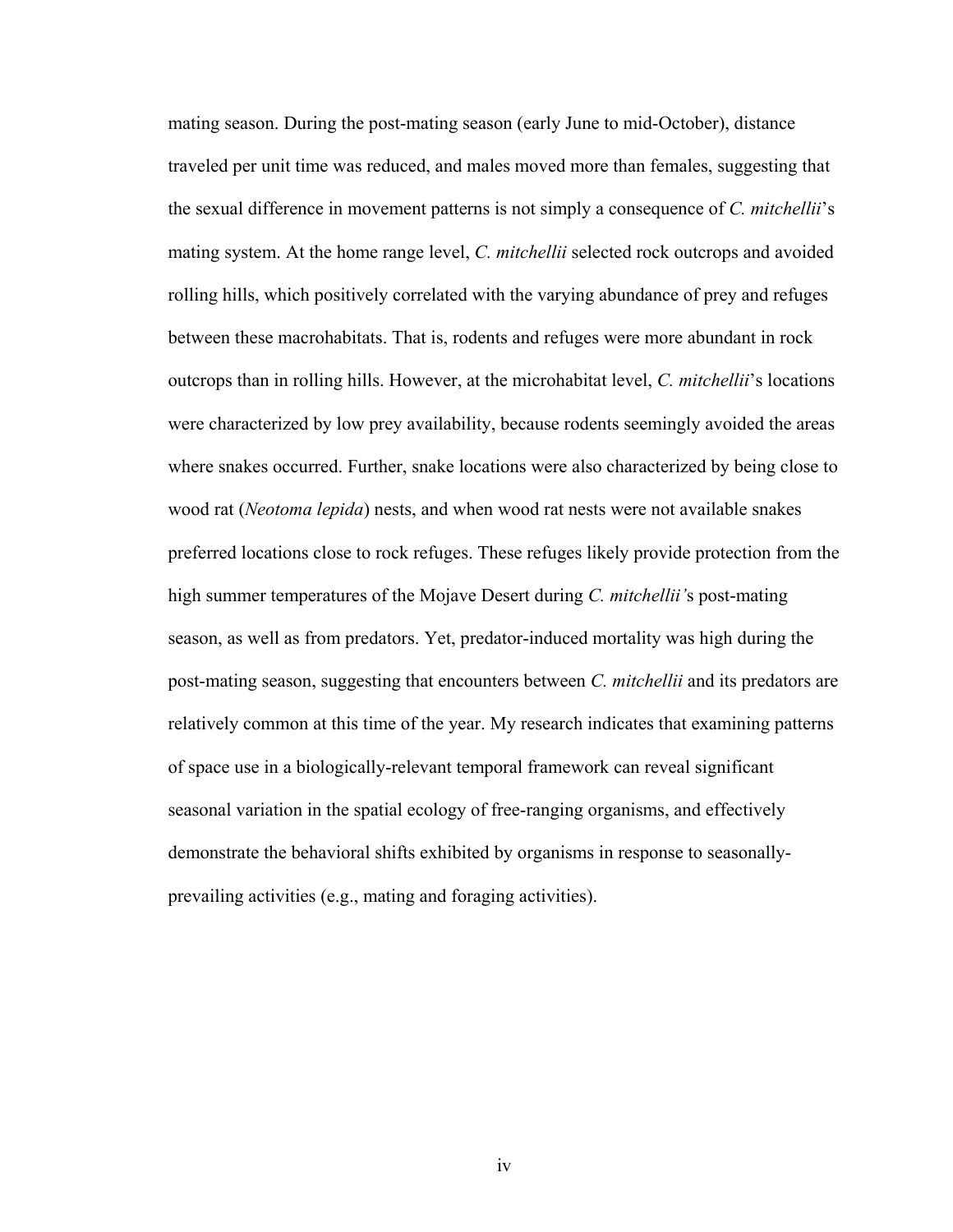### ACKNOWLEDGMENTS

I thank J.A. Rodríguez, D.B. Thompson, R.N. Reed, M.M. Elekonich, and T.C. Piechota for their help throughout the various stages of this study, and V. Sarukhanov, J.S. Sutton, M.E. Moon, and W.G. Masters for assisting in surgical procedures. I thank A.M. Ambos, R.W. Bryson, Jr., M.E. Eckstut, B.T. Hamilton, A.L. Heindl, T. Jezkova, S.D. Jones, J.M. Garcia, A. Martinson, R.W, McKeever, S.A. Neiswenter, G.P. Robinson, R.N. Reed, G. Sauthier, C.M. Vaugh, M.M. Webber, P.E. Weintraub, and A.B. Williams, for field assistance. This project was conducted under IACUC permits  $#R701-$ 0306-207 and R701-0206-206. Specimens were collected under scientific research permits S29820, S28169, and NV-052-UA-06-010 issued by the Nevada Department of Wildlife and the Bureau of Land Management, respectively. This research was partly funded by a grant from the National Science Foundation (EPS-0447416) to J.A. Rodríguez, and by the President's Graduate Fellowship, the Hermsen Fellowship, Graduate Research Training Assistantships, Summer Session Scholarships, and Graduate and Professional Student Association Grants to Xavier Glaudas.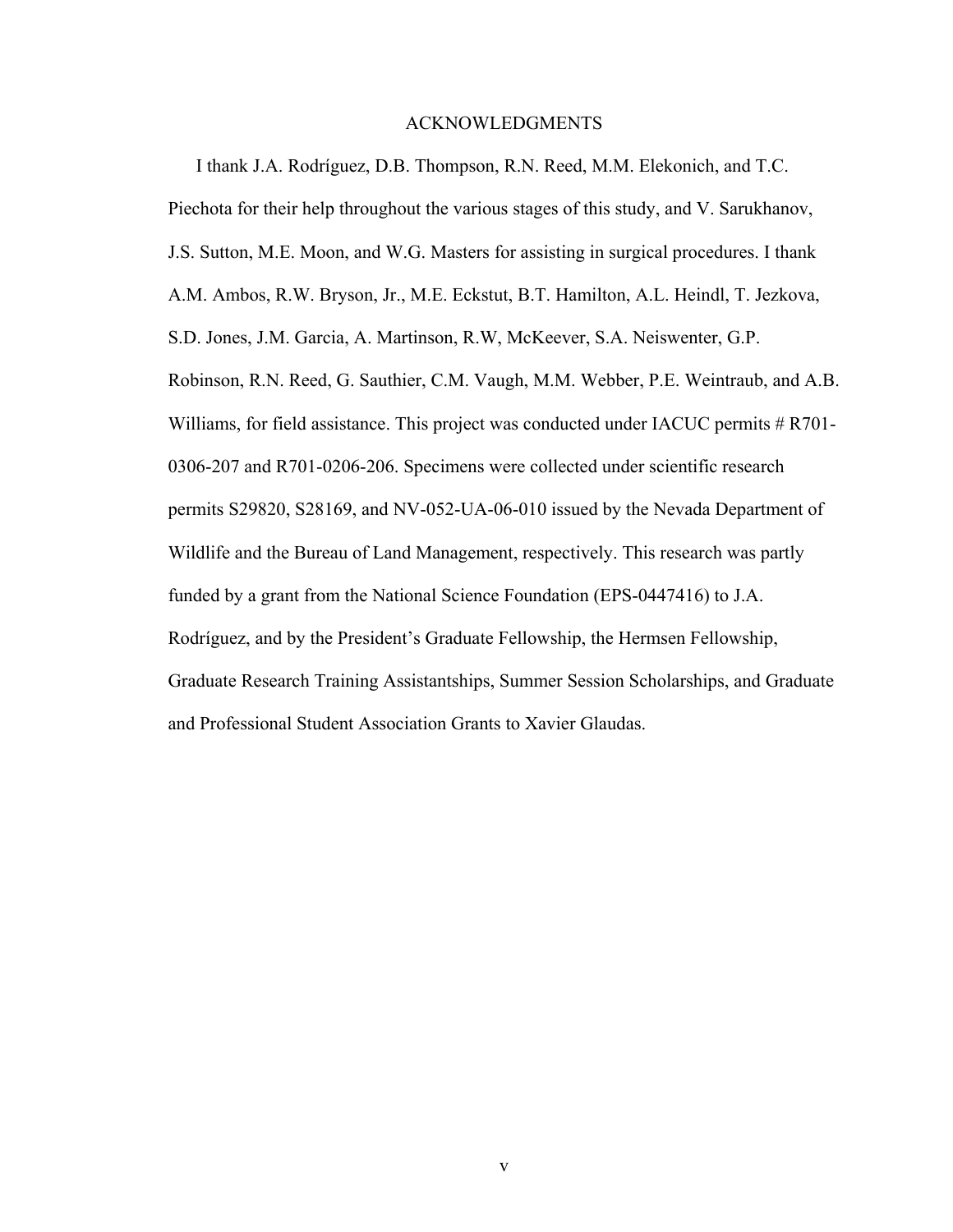| <b>TABLE OF CONTENTS</b> |  |
|--------------------------|--|
|--------------------------|--|

| CHAPTER 1        |                                                                                                           |  |
|------------------|-----------------------------------------------------------------------------------------------------------|--|
|                  | CHAPTER 2 VAGABOND MALES AND SEDENTARY FEMALES:<br>MOVEMENT ECOLOGY AND MATING SYSTEM OF THE SPECKLED     |  |
|                  |                                                                                                           |  |
| <b>CHAPTER 3</b> | TEMPORAL VARIATION IN RESOURCE USE IN A SECRETIVE,<br>AMBUSH PREDATOR (CROTALUS MITCHELLII, SERPENTES) 68 |  |
| <b>CHAPTER 4</b> | SPACE USE AND SEX: A RATTLESNAKE'S PERSPECTIVE129                                                         |  |
|                  |                                                                                                           |  |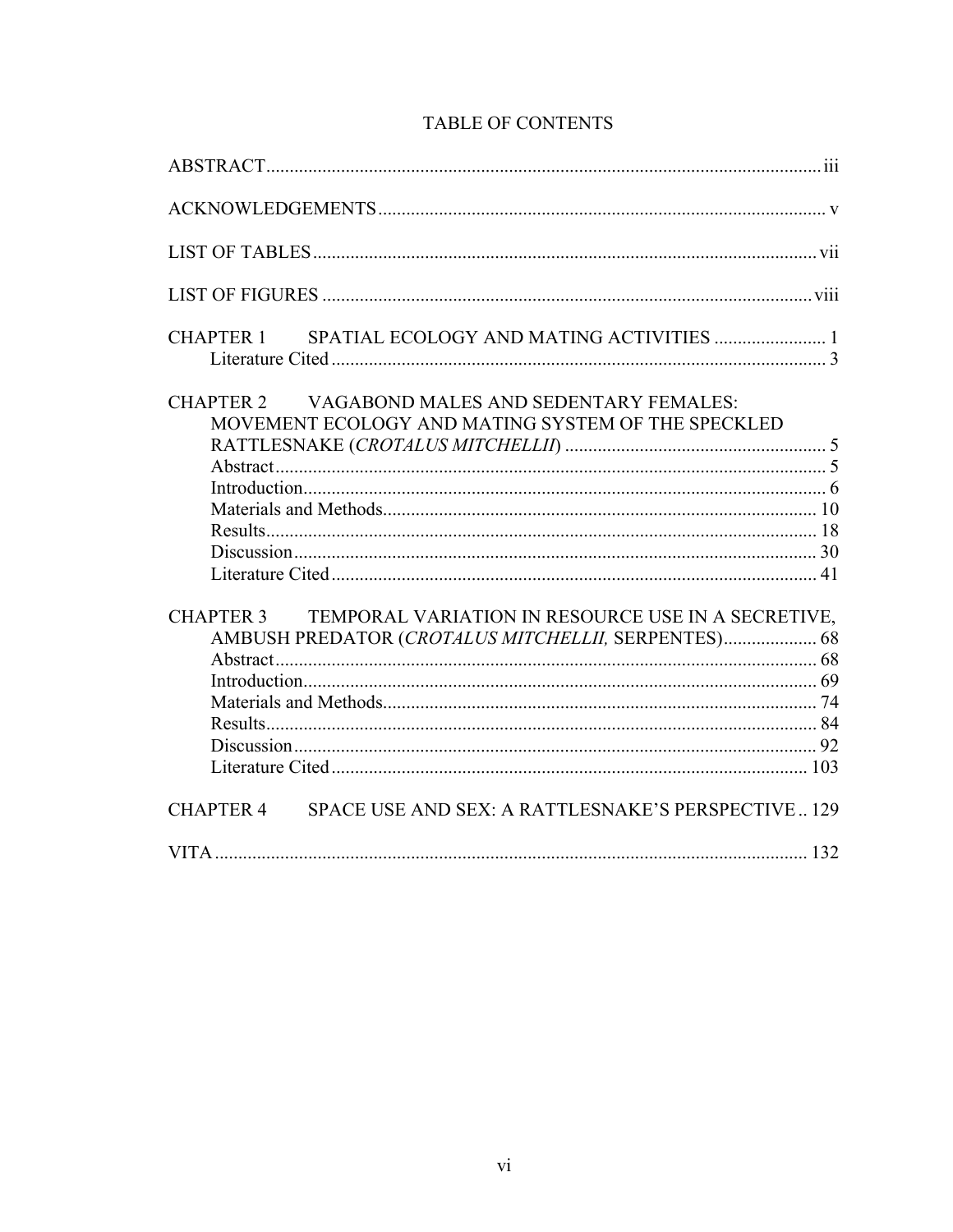# LIST OF TABLES

| Table 2.3 ANCOVA of circular variance in directionality of Crotalus mitchellii.  59     |  |
|-----------------------------------------------------------------------------------------|--|
| Table 3.1 Logistic regressions of macrohabitat selection in Crotalus mitchellii 113     |  |
| Table 3.2 The effect of sex on macrohabitat proportions in snake's home ranges 116      |  |
| Table 3.3 A MANOVA of microhabitat differences between macrohabitat types 118           |  |
| Table 3.4 Logistic regressions of rodent prey availability at snake locations  119      |  |
| Table 3.5 Logistic regressions of the structural characteristics at snake locations 120 |  |
|                                                                                         |  |
|                                                                                         |  |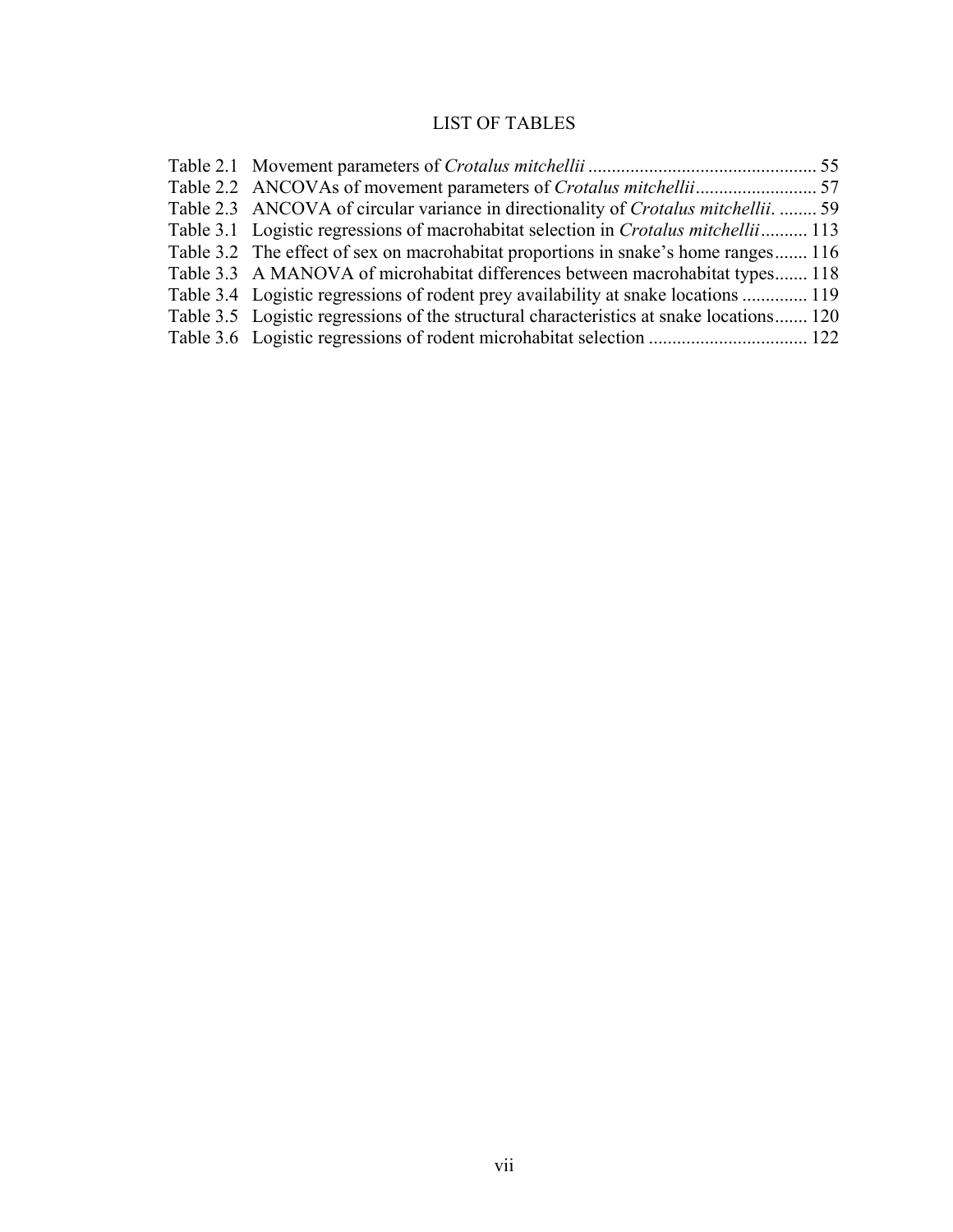# LIST OF FIGURES

| Figure 2.1 Interannual variation in distance traveled between relocations by snakes  60 |       |
|-----------------------------------------------------------------------------------------|-------|
| Figure 2.2 Distance traveled between relocations per month for male and female          |       |
| Crotalus mitchellii                                                                     | 62    |
| Figure 2.3 Temporal variation in index of dispersion of male and female Crotalus        |       |
| mitchellii.                                                                             | 63    |
| Figure 2.4 The average distance from the den of (A) male and (B) female Crotalus        |       |
| <i>mitchellii</i> as a function of time of the year                                     | 64    |
| Figure 2.5 The relationship between (A) body size (snout-to-vent length, cm) of         |       |
| male Crotalus mitchellii and the number of accompanied females, and                     |       |
| (B) the number of potential mates for male and female Crotalus mitchellii,              |       |
|                                                                                         | .66   |
|                                                                                         | . 125 |
| Figure 3.2 Microhabitat characteristics of the three major macrohabitat types found     |       |
| in the Eldorado Mountains of the Mojave Desert of southern Nevada 126                   |       |
| Figure 3.3 Temporal variation in rodent prey abundance                                  |       |
|                                                                                         |       |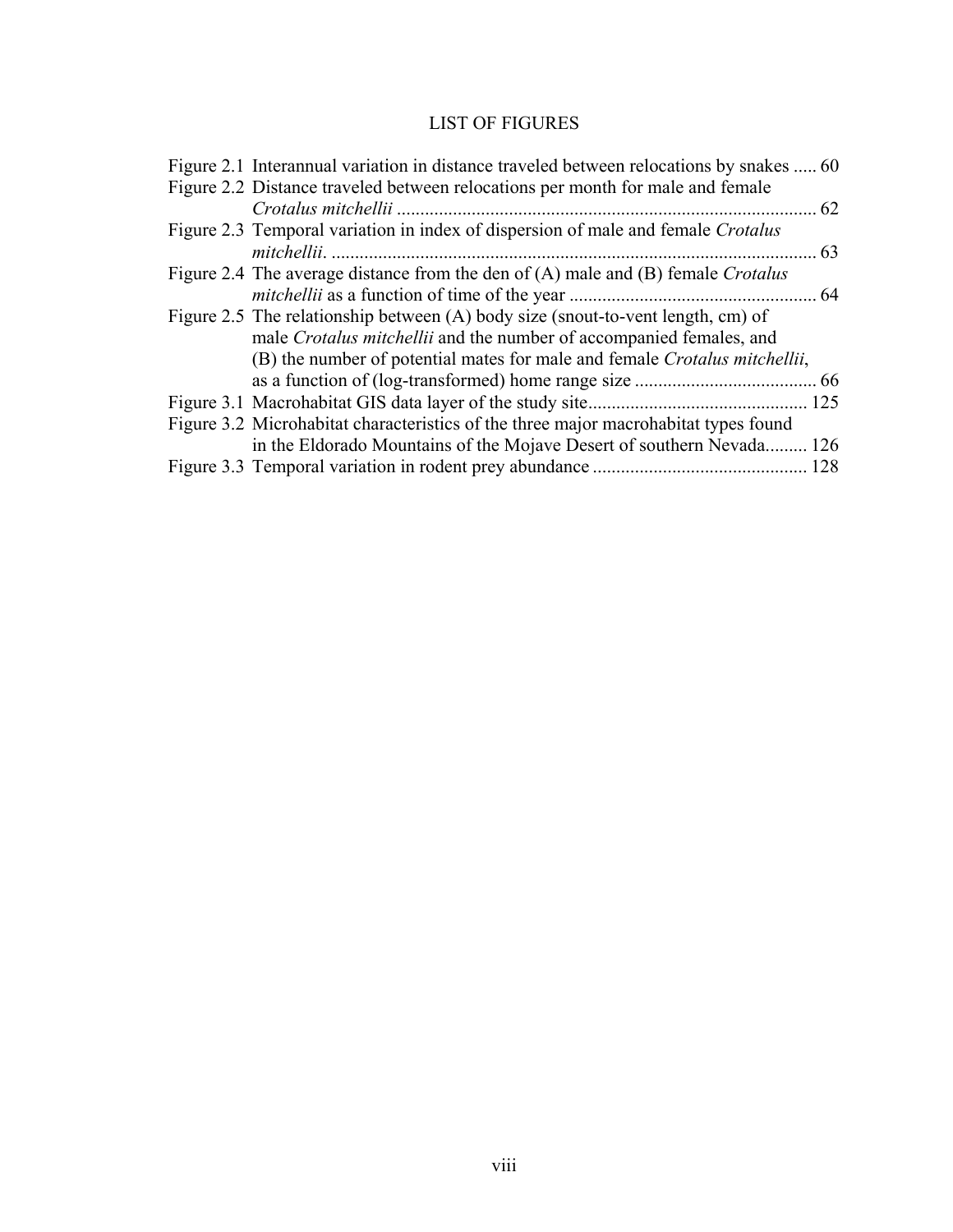### CHAPTER 1

### SPATIAL ECOLOGY AND MATING ACTIVITIES

Space use virtually affects all the components of an individual's fitness. For instance, the manners in which organisms use the landscape can influence their reproductive success via access to mating partners (Jellen at al., 2007), body condition, growth rate and reproductive output via food intake (Strong and Sherry, 2000; Mägi et al., 2009), and survival via exposure to predators (Panzacchi et al., 2009; Hultgren and Stachowicz, 2010). Because spatial use influences "nearly all of an individual's subsequent choices" (Orians and Wittenberger, 1991: p. S29), examining space use variation in free-ranging organisms in relation to resource use is necessary to better understand the behavioral and evolutionary ecology of animals, and to identify the factors shaping their spatial ecology.

For sexually-reproducing species, mating partners are one key resource, and individuals need to invest time and effort to successfully reproduce (Darwin, 1859, 1871; Trivers, 1972; Andersson, 1994). Investments in mating-related behaviors (which can include mate searching, combat, courtship, copulation, and mate guarding) can profoundly affect the spatial ecology of organisms (Madsen et al., 1993; Kappeler, 1997; Buřič et al., 2009). For instance, the males of many polygamous species exhibit a significant increase in movement behavior during the mating season, presumably because increased movement enhances female encounter rate and reproductive success (Gaulin and FitzGerald, 1988; Kappeler, 1997; Odden and Wegge, 2007). In some species, time and energy allocation to mate acquisition prevails over foraging activities during the breeding season (Madsen and Shine, 2000; Pelletier et al., 2009), and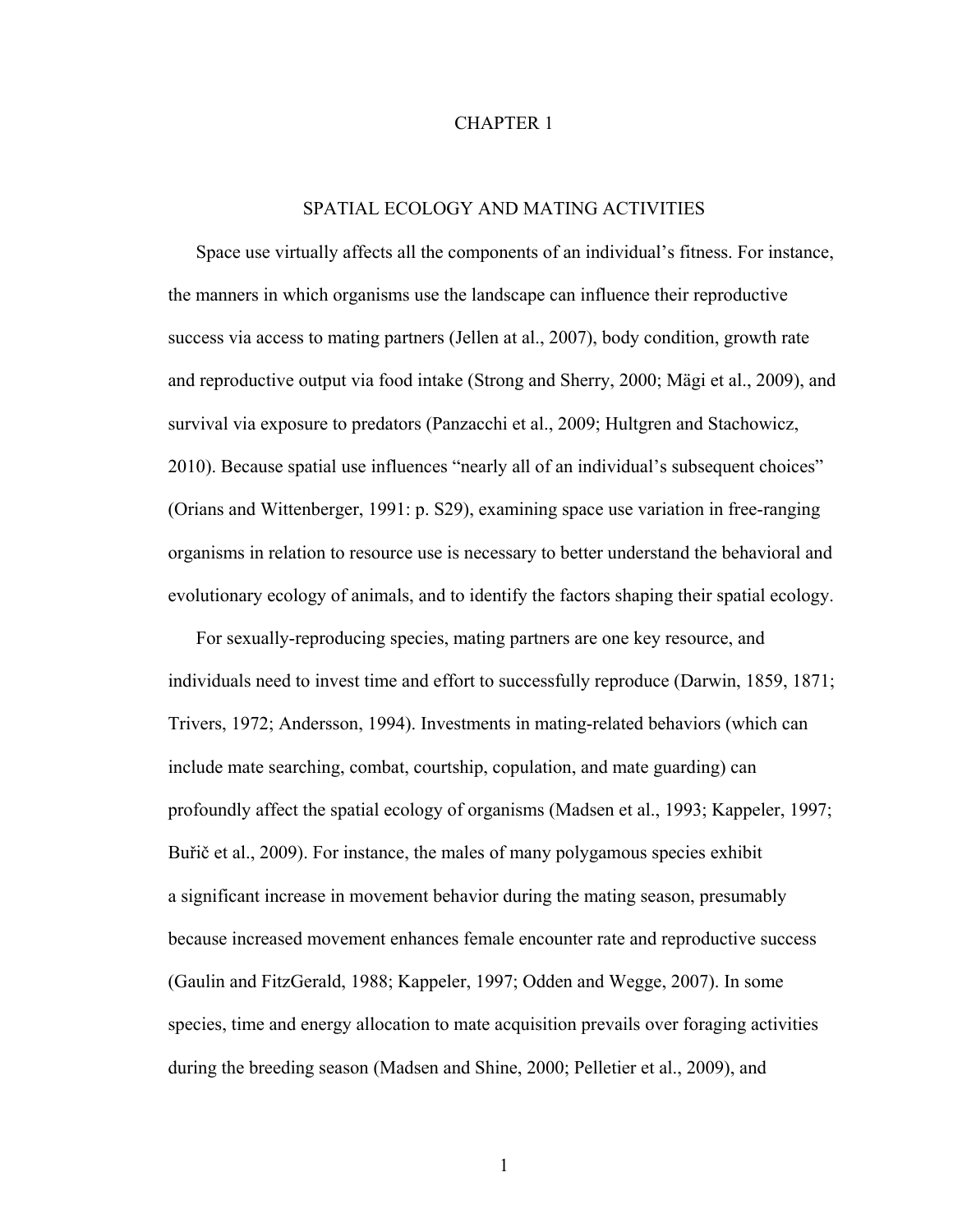individuals select locations based on the spatiotemporal distribution of mating partners rather than on the spatiotemporal distribution of food resources. These examples demonstrate that space use can vary according to seasonally-prevailing activities such as mating and foraging.

Radiotelemetry is a powerful tool to monitor spatial use and examine how freeranging animals move around the landscape to use the resources needed for their diverse activities (White and Garrott, 1990). This technique allows researchers to regularly relocate individuals, and has had a profound impact on our understanding of the spatial and behavioral ecology of animals (Millspaugh and Marzluff, 2001). I conducted a radiotelemetry study on an adult population of a secretive, ambush vertebrate predator, the speckled rattlesnake (*Crotalus mitchellii*) in the Mojave Desert of southwestern North America. The objective of my dissertation research was to examine how space use differed between the mating and post-mating seasons in this snake species. More specifically, I investigated temporal variation in movement ecology in *C. mitchellii*, and how movement variation related to mate encounter rate in this rattlesnake (Chapter 2). I also examined seasonal variation in the relative importance of two resources, food and refuges, on the habitat selection process at the landscape (macrohabitat) and local (microhabitat) levels in this rattlesnake (Chapter 3). Finally, I summarize the findings of my dissertation project, and delineated some avenues for future research investigating the causes and consequences of movement variation (Chapter 4). My research is among the most detailed investigations of space use variation in an explicit temporal context of mating versus non-mating seasons in reptiles, and enhances our understanding of the relationship between spatial ecology and the use of resources in free-ranging organisms.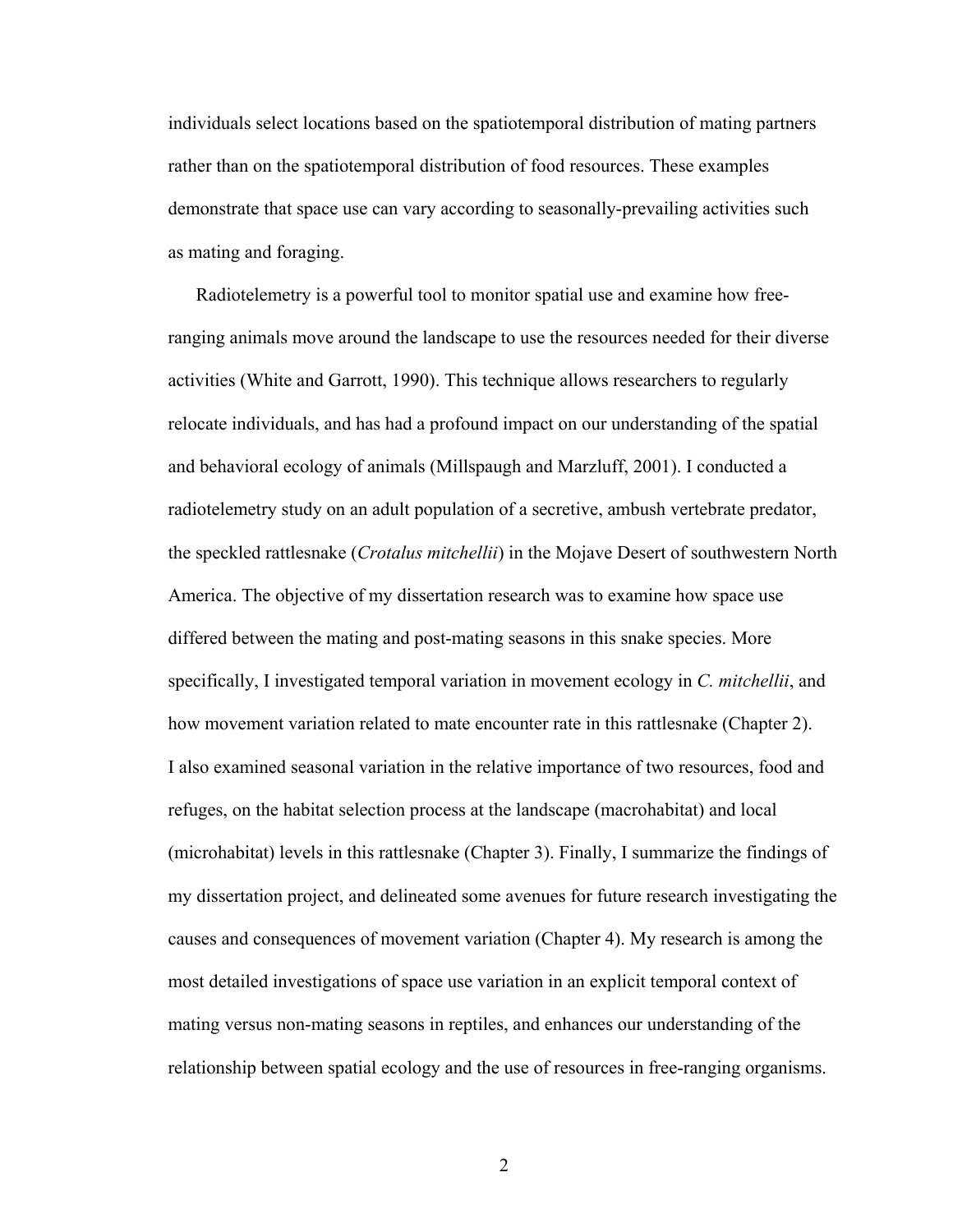### Literature Cited

Andersson, M. 1994. Sexual selection. Princeton University Press, Princeton.

- Buřič, M., Kouba, A., and Kozák, P. 2009. Spring mating period in *Orconectes limosus*: the reason for movement. Aquatic Sciences 71:473–477.
- Darwin, C.R. 1859. On the origin of species by means of natural selection, or the preservation of favoured races in the struggle for life. John Murray, London.
- Darwin, C.R. 1871. The descent of man, and selection in relation to sex. John Murray, London.
- Gaulin. S.J.C., and FitzGerald, R.W. 1988. Home range size as a predictor of mating systems in *Microtus*. Journal of Mammalogy 69:311–319.
- Hultgren, K.M., and Stachowicz, J.J. 2010. Size-related habitat shifts facilitated by positive preference induction in a marine kelp crab. Behavioral Ecology 21:329–336.
- Jellen, B.C., Shepard, D.B., Dreslik, M.J., and Phillips, C.A. 2007. Male movement and body size affect mate acquisition in the eastern massasauga. Journal of Herpetology 41:451–457.
- Kappeler, P.M. 1997. Intrasexual selection in *Mirza coquereli*: evidence for scramble competition polygyny in a solitary primate. Behavioral Ecology and Sociobiology 45:115–127.
- Madsen, T., and Shine, R. 2000. Energy vs. risk: costs of reproduction in free-ranging pythons in tropical Australia. Austral Ecology 25:670–675.
- Madsen, T., Shine, R., Loman, J., and Håkansson, T. 1993. Determinants of mating success in male adders, *Vipera berus*. Animal Behaviour 45:491–499.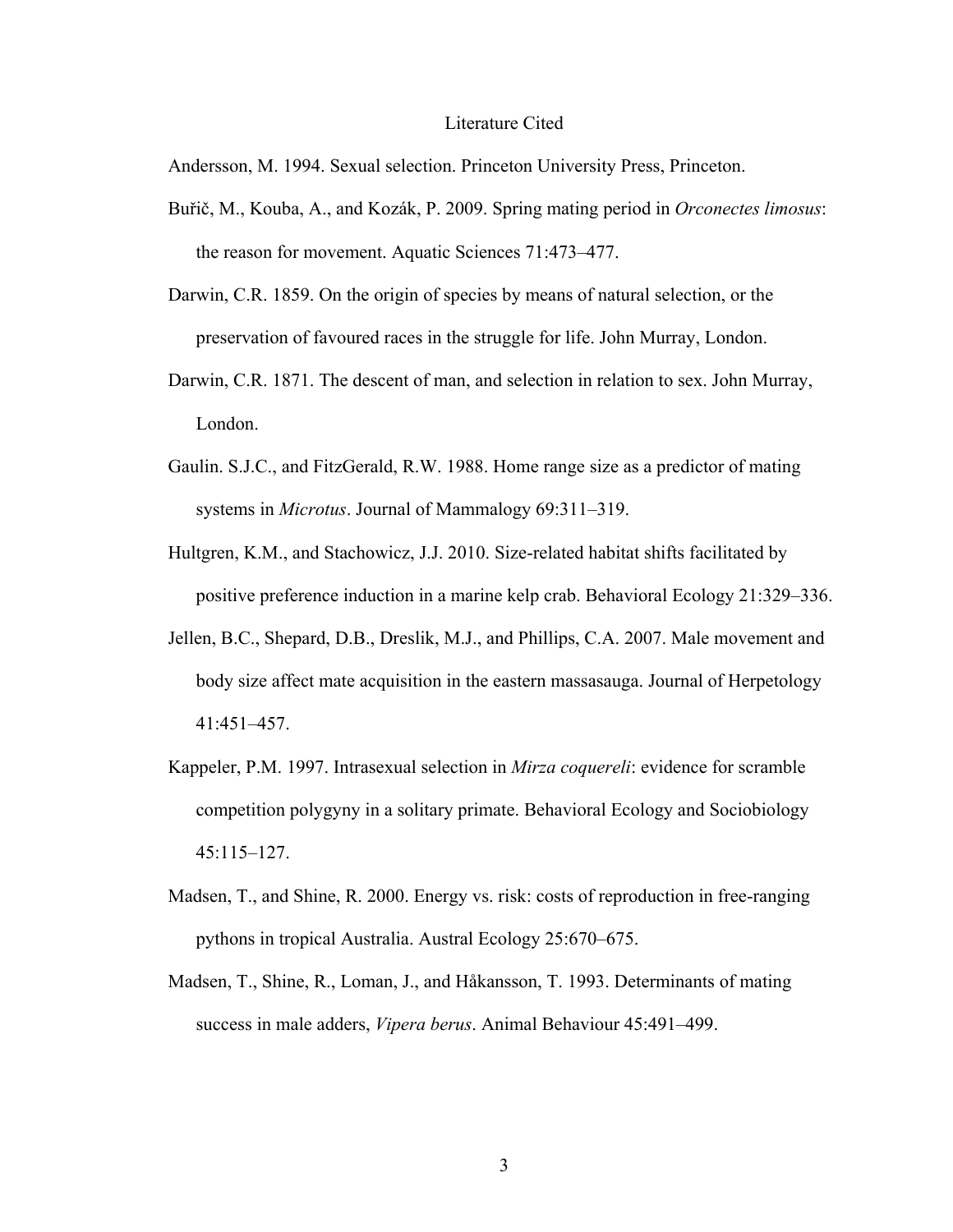- Mägi, M., Mänd, R., Tamm, H., Sisask, E., Kilgas, P., and Tilgar, V. 2009. Low reproductive success of great tits in the preferred habitat: a role of food availability. Ecoscience 16:145–157.
- Millspaugh, J.J., and Marzluff, J.M. 2001. Radio tracking and animal populations. Academic Press, San Diego.
- Odden, M., and Wegge, P. 2007. Predicting spacing behavior and mating systems of solitary cervids: a study of hog deer and Indian muntjac. Zoology 110:261–270.
- Orians, G.H., and Wittenberger, J.F. 1991. Spatial and temporal scales in habitat selection. American Naturalist 137:S29–S49.
- Panzacchi, M., Linnell, J.D.C., Odden, M., Odden, J., and Andersen, R. 2009. Habitat and roe deer fawn vulnerability to rex fox predation. Journal of Animal Ecology 78:1124–1133.
- Pelletier, F., Mainguy, J., and Côté, S.J. 2009. Rut-induced hypophagia in male bighorn sheep and mountain goats: foraging under time budget constraints. Ethology 115:141–151.
- Strong, A.M., and Sherry, T.W. 2000. Habitat-specific effects of food abundance on the condition of ovenbirds wintering in Jamaica. Journal of Animal Ecology 69:883–895.
- Trivers, R.L. 1972. Parental investment and sexual selection, pp. 136–179. In: Sexual selection and the descent of man, 1871-1971. B. Campbell (ed.). Aldine, Chicago.
- White, G.C., and Garrott, R.A. 1990. Analysis of wildlife radiotracking data. Academic Press, London.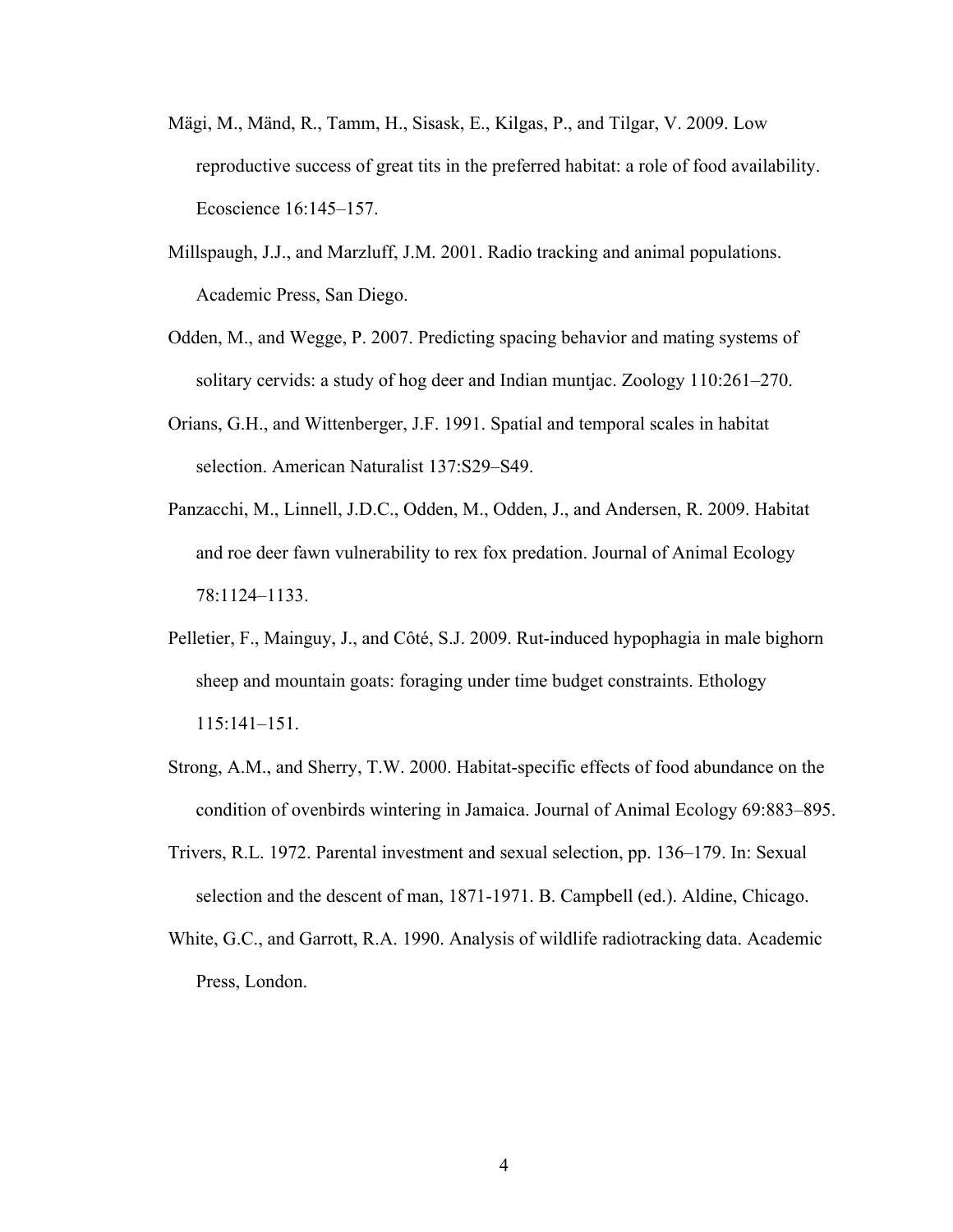### CHAPTER 2

# VAGABOND MALES AND SEDENTARY FEMALES: MOVEMENT ECOLOGY AND MATING SYSTEM OF THE SPECKLED RATTLESNAKE (*CROTALUS MITCHELLII*) [1](#page-14-0)

### ABSTRACT

I used radiotelemetric data and behavioral observations to examine seasonal (mating vs. post-mating seasons) and sexual variation in movement patterns, and describe characteristics of the mating system of an adult population of speckled rattlesnakes (*Crotalus mitchellii)* in the Mojave Desert of North America. Mating occurs in spring from late April to early June, shortly after emergence from hibernation, when snakes are predictably aggregated around the dens. Males and females traveled further per unit time in the mating season, compared to the post-mating season. Males also traveled longer distances per unit time than females in the mating and post-mating seasons. Additionally, I found a positive (but not statistically significant) relationship between the distances traveled by males and the number of accompanied females, and documented that males with larger home ranges had more potential mating partners. My results suggest that males actively locate females during the mating season, and that the drastic increase in distance traveled by males during the mating season occurs in response to strong malemale competition for access to females, because of the limited availability of sexually receptive females. My study shows that the movement patterns of *C. mitchellii* varies by biologically-relevant seasons, and demonstrates that combining quantitative spatial

 $\overline{a}$ 

<span id="page-14-0"></span><sup>&</sup>lt;sup>1</sup> Glaudas, X., and Rodríguez, J.A. Submitted to Oecologia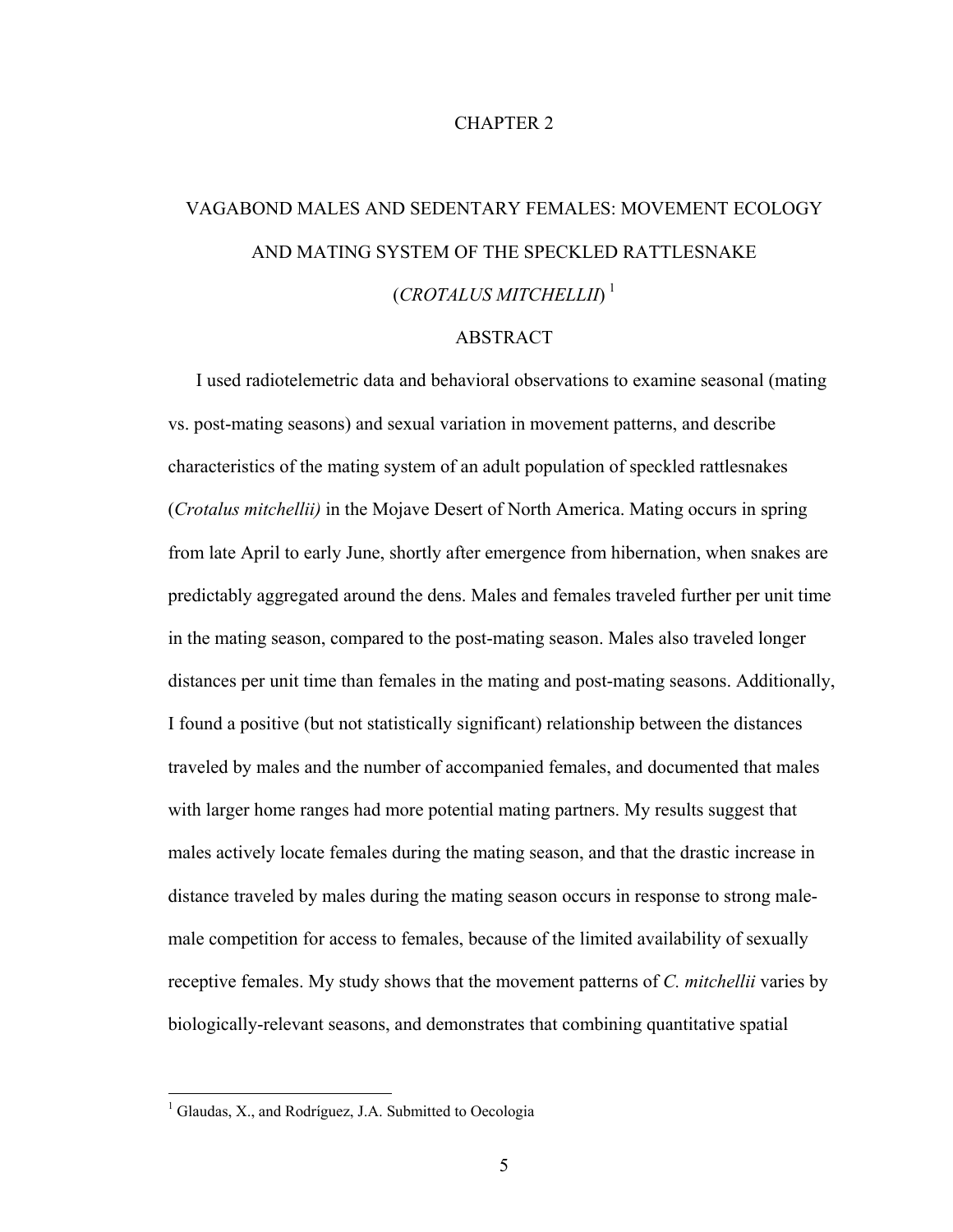analyses and behavioral observations in an explicit seasonal context can significantly advance our understanding of organismal mating systems.

### **Introduction**

The spatiotemporal distribution of individuals is fundamentally linked to the fluctuating abundance and distribution of resources important for organismal fitness (MacArthur and Pianka, 1966; Schoener, 1983; Fryxell et al., 2005; Chamaillé-Jammes et al., 2008). Therefore, mobile animals typically move in a deterministic manner to locate the various resources required for survival and reproduction. For sexually-reproducing species, mating partners are one of these key resources, because individuals need to mate to pass on their genes (Darwin, 1859, 1871; Trivers, 1972; Andersson, 1994). Finding mates is a necessary step for successful reproduction, and mate-searching activities can significantly affect the movement ecology of organisms (Madsen et al., 1993; Kappeler, 1997; Schmidt et al., 2009; Buřič et al., 2009). Characterizing the link between space use and mating is therefore essential to better understand the spatial and behavioral ecology of animals (Greene, 1994; Rubenstein and Hobson, 2004). For example, knowledge of the relationship between movement and reproduction has shed light on intrasexual competition and sexually-selected traits (Biedermann, 2002; Kelly et al., 2008), alternative reproductive strategies (Stockley et al., 1994; Shine et al., 2005; Eppley and Jesson, 2008), and ultimately on organismal mating systems (Lambin and Krebs, 1991; Le Galliard et al., 2006; White et al., 2007; Dubey et al., 2009).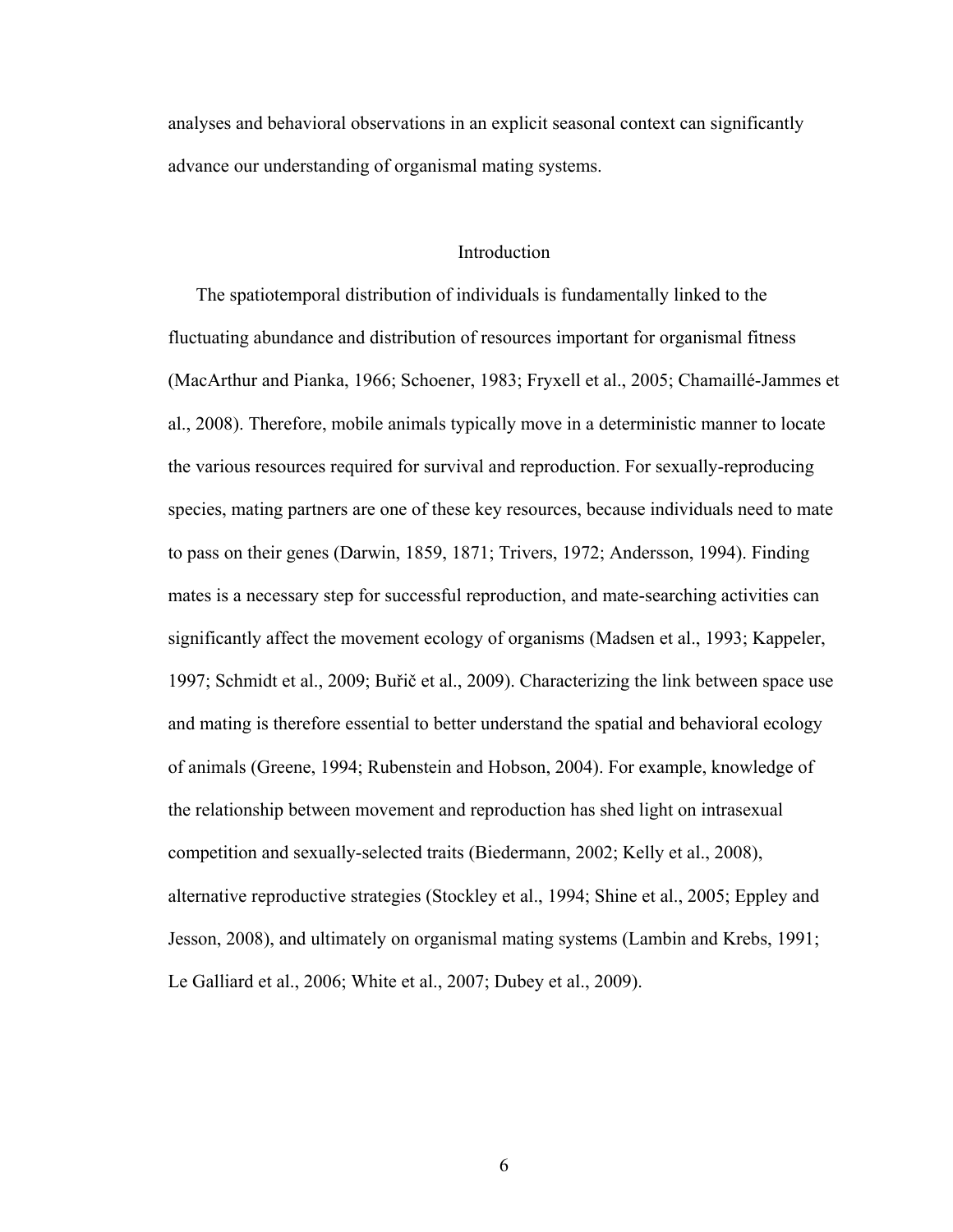The link between space use and mating activity has primarily been studied in mammals, especially rodents. These studies suggest that intraspecific variation (e.g., seasonal, sexual) in movement patterns is strongly affected by the mating system of a species (Ims, 1988; Gaulin and FitzGerald, 1988). In fact, the mating system of some species can be predicted from the spatial use and distribution of individuals over the landscape (Gaulin and FitzGerald, 1988; Komers and Brotherton, 1997). For instance, males of pair-living, monogamous species exhibit little differences in movement patterns between the mating and non-mating seasons, and males and females exhibit similar movement ecology (Gaulin and FitzGerald, 1986, 1988, 1989). In contrast, in polygynous systems, males drastically increase movement during the mating season, which results in significant sexual differences in activity patterns (Gaulin and FitzGerald, 1988; Frank and Heske, 1992; Tew and Macdonald, 1994; Kappeler, 1997; Odden and Wegge, 2007). These seasonal and sexual differences in movement ecology have been linked to the divergent selective pressures operating on individuals of species exhibiting contrasting mating systems. That is, an individual's reproductive success presumably experiences a significant net benefit from increased activity (via accrued access to mating partners) in polygamous, but not in monogamous species. Thus, polygamy is a system that promotes investment in mate-searching activities, at least in non-socially living species.

Like most mammals, snakes are largely polygamous (Rivas and Burghardt, 2005), and studies of their movement ecology have flourished lately (Shine and Bonnet, 2000). Yet most spatial studies only report absolute values of movement parameters, with little consideration for an ecological and/or behavioral context (Waldron et al., 2006), and therefore our understanding of the link between spatial ecology and mating activity in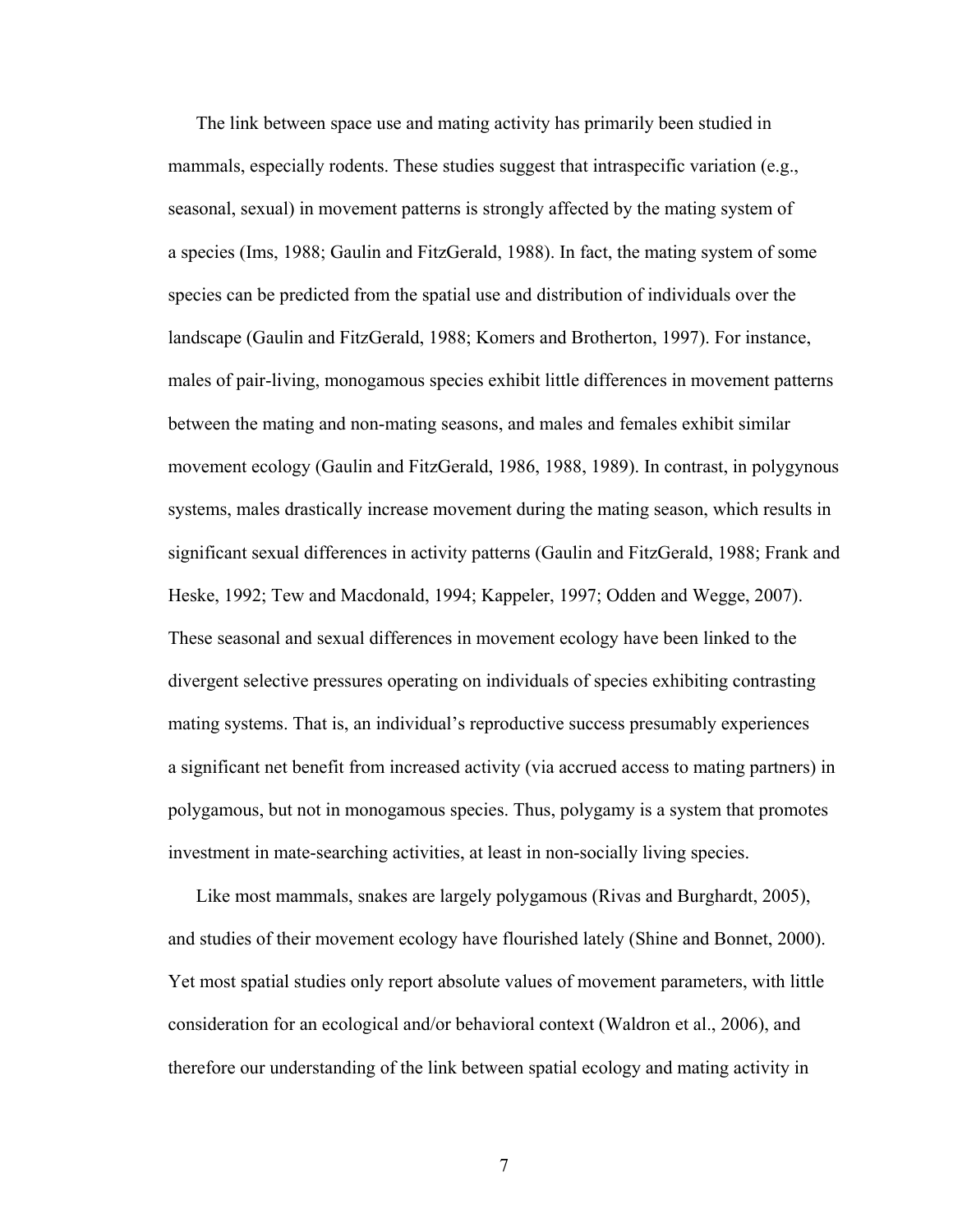reptiles is relatively poor compared to other groups, such as insects, mammals, and birds (Thornhill and Alcock, 1983, Andersson, 1994). Snakes are particularly well-suited for this kind of study for several reasons. First, most snake species exhibit strong seasonality of mating (Shine, 2003, and references therein), and the mating period can easily be identified, because snakes are largely non-social animals and male-female aggregations are typically a good indicator of mating activity, at least away from den sites. Second, snakes tend to allocate energy to the different components of fitness (e.g., foraging, mating) at specific times of the year (King and Duvall, 1990). For instance, many snake species forgo, or at least decrease, feeding during the mating season, because time and energy allocation to mate acquisition and/or reproduction apparently prevails over feeding activities (Shine, 1980; King, 1986; Madsen and Shine, 2000; Lourdais et al., 2002; Bonnet and Naulleau, 1996; O'Donnell et al., 2004). Consequently, season-specific motivational states allow the relative decoupling of fitness components in snakes, which may cause and/or accentuate diverging patterns of seasonal and sexual behaviors, including movement.

Herein, I relied on radiotelemetry to examine intraspecific variation in movement ecology of a population of a secretive North American viperid snake, the speckled rattlesnake (*Crotalus mitchellii*). I gathered data on male-female interactions and movement patterns of *C. mitchellii* during three consecutive active seasons. My specific objective was to test three hypotheses of sexual and seasonal (mating vs. post-mating seasons) variation in movement patterns, to characterize the mating system of *C. mitchellii*.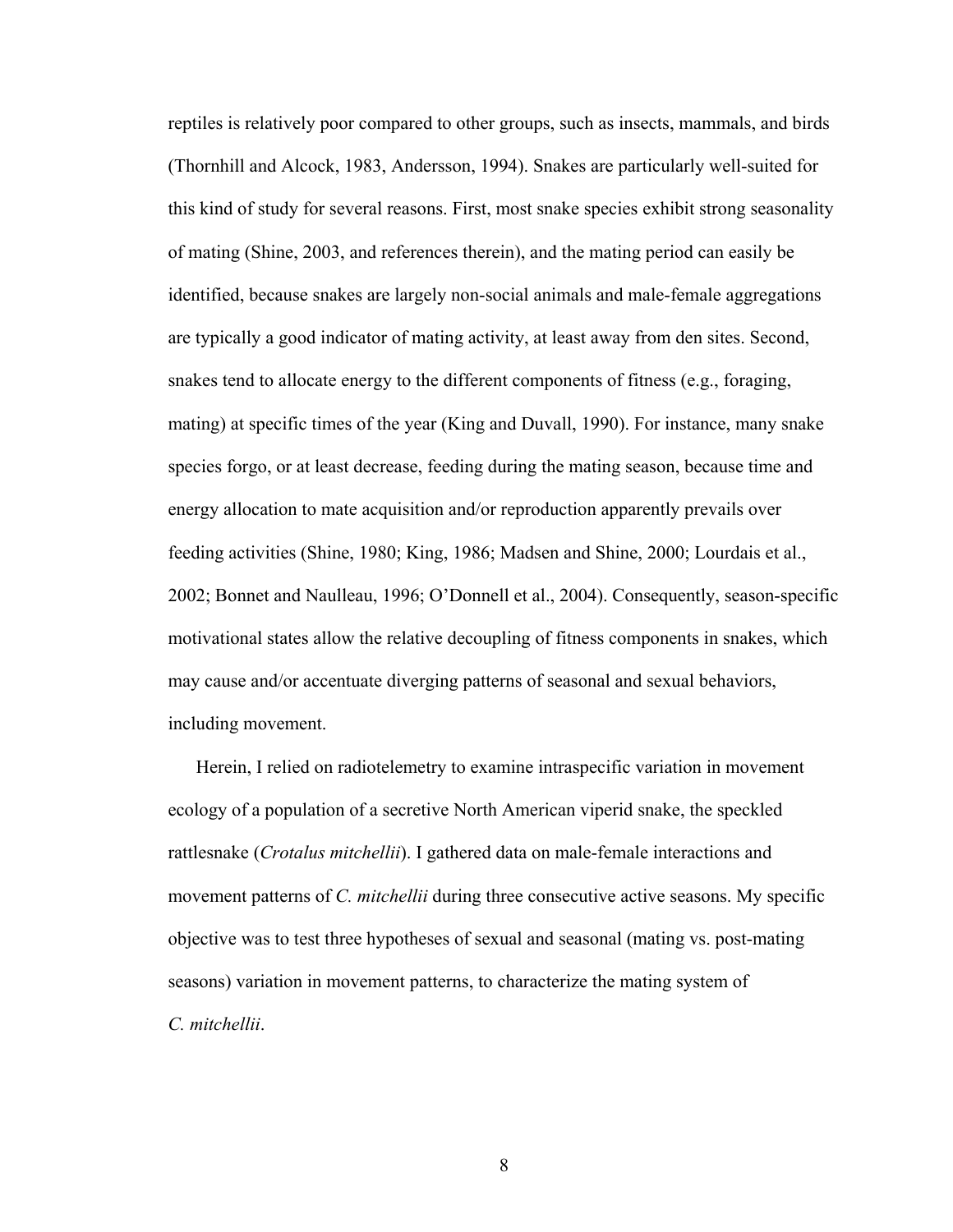Male snakes do not provide parental care to their offspring (Shine, 1988; Greene et al., 2002). As a result, a male's reproductive success is limited by access to females (Darwin, 1871; Kokko and Rankin, 2006). Traits that enhance mate-acquisition should therefore be strongly selected for. One mechanism by which males can maximize access to females is by increasing movement to enhance female encounter rate. Consistent with this idea, males of several snake species exhibit a peak of activity during the mating season (Gibbons and Semlitsch, 1987; Waldron et al., 2006; Jellen et al., 2007; but see Carfagno and Weatherhead, 2008). Consequently, I hypothesized that *C. mitchellii* males exhibit increased movements per unit time in the mating season, compared to the postmating season (*Hypothesis 1*). The benefits of mating with multiple partners are higher for males than for females (Bateman, 1948; Prosser et al., 2002), because only males can contribute genes to more than one litter at a time. Females also allocate a higher direct energetic investment in the production of eggs and offspring than males (Parker, 1978). For these reasons, selection on mate-searching activities should be male-biased (see Kokko and Wong, 2007 for a theoretical model of sex-biased mate-searching). Consequently, I hypothesized that in *C. mitchellii* mate-searching activities are performed by males, and that they exhibit increased activity, compared to females in the mating season (*Hypothesis 2*). In polygamous systems, the predicted sexual difference in movement ecology during the mating season typically disappears or is strongly decreased during the non-mating season (Trivers, 1972; Gaulin and FitzGerald, 1988, 1989; Frank and Heske, 1992; Kappeler, 1997; Waldron et al., 2006). This lack of sexual difference in the non-mating season has led some authors to propose that the sexual difference in movement patterns during the mating season is not a consequence of sex per se, but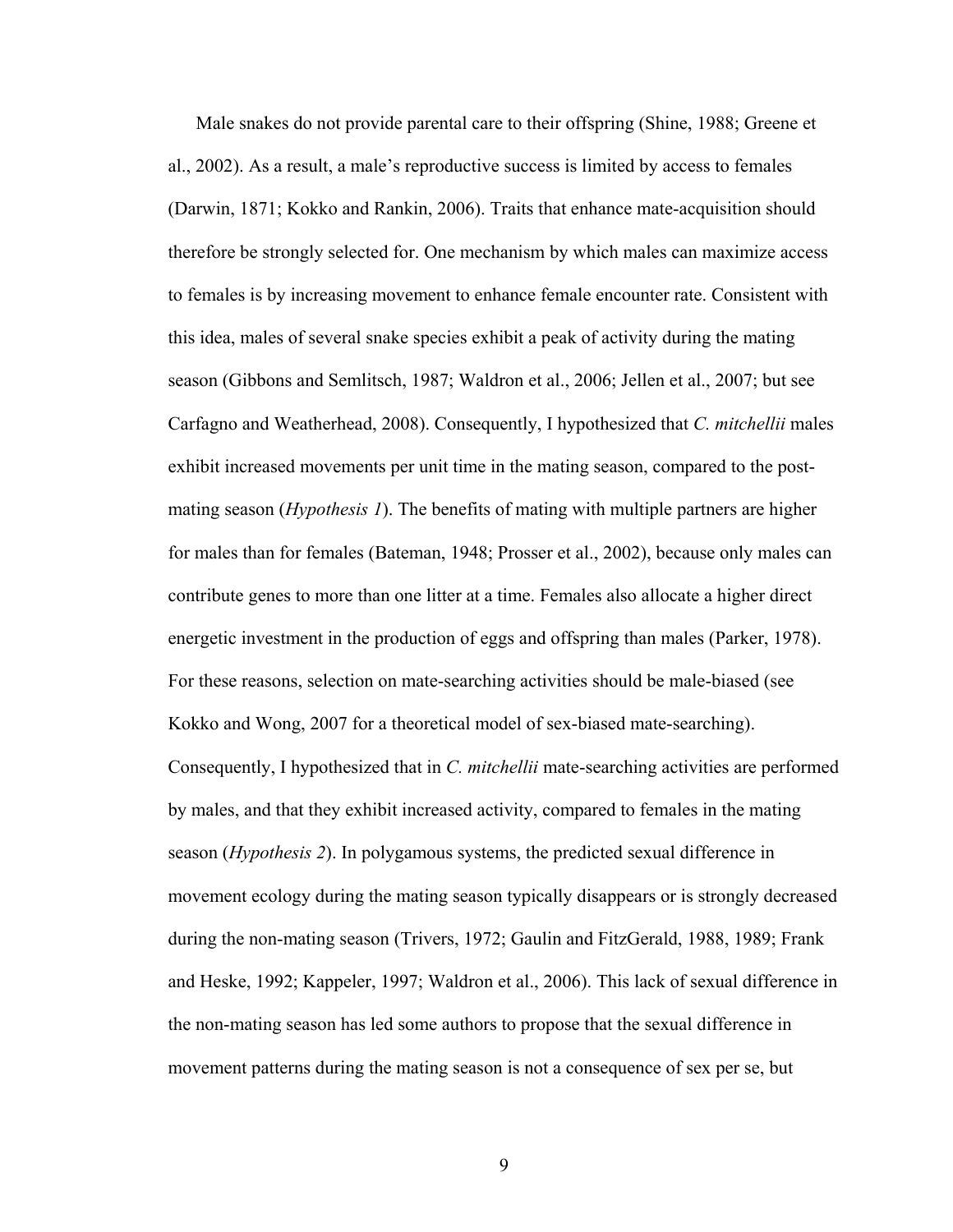rather of the mating system (Trivers, 1972; Gaulin and FitzGerald, 1986). That is, if the sexes intrinsically differ in movement ecology, we expect males and females to exhibit variation in movement patterns during the non-mating season as well. Thus, I hypothesized that sex and season interact with movement, because males would increase movement relative to females in the mating season, but not the post-mating season (*Hypothesis 3*).

### Materials and methods

### Study site and species

The study site is a ca. 5  $km^2$  area located in the Eldorado Mountains, Clark County, southern Nevada (35˚44'N, 114˚49'W), in the eastern part of the Mojave Desert. This region is characterized by a dry climate (2006-2009 average annual rainfall [range]: 8.3 cm [5.2-12.5 cm]), with high temperatures in summer (2006-2009 average daily temperatures: 27.1ºC [14.5-36.5ºC]), and relatively cold temperatures (7.1ºC [-7.5- 23.7ºC]) in winter (environmental data from Station ID4814, Clark County Regional Flood Control District, Nevada). From June to September, the activity patterns of *C. mitchellii* are highly constrained by environmental temperatures, because midday temperatures approach the critical thermal maximum of desert-dwelling reptiles (ca. 39– 42ºC; Brattstrom, 1965), and *C. mitchellii* becomes largely nocturnal. The low winter temperatures also prevent this snake from being active during winter, and *C. mitchellii* hibernates, typically in rock outcrops, from mid-October to late March. I never observed any movements during the hibernation period, although some individuals emerged from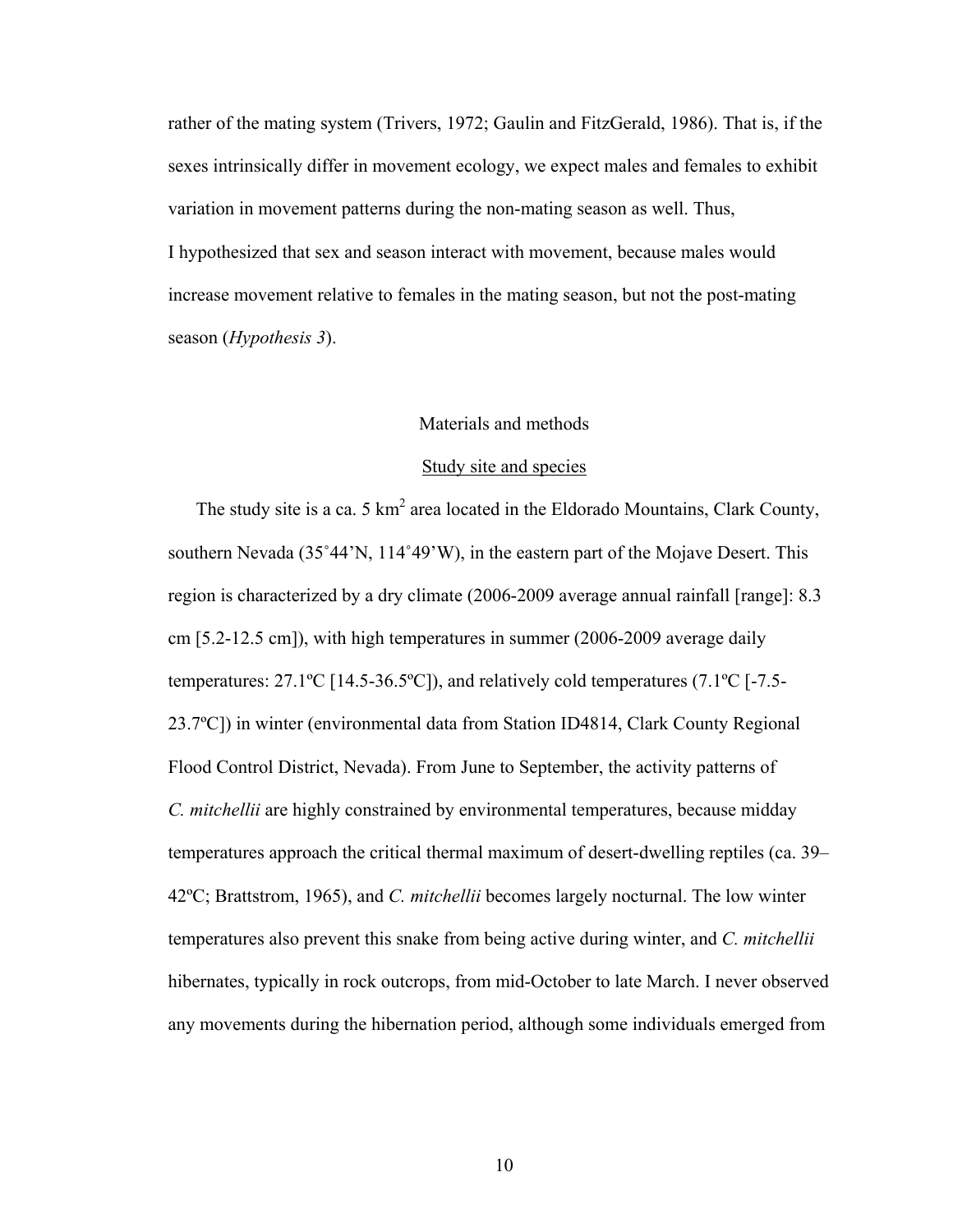their dens during winter rainfall, presumably to drink winter (Glaudas, 2009). Because my intent was to elucidate the movement ecology and mating system of *C. mitchellii*, I only present data for the snake's active season.

The habitat of the study area consists of sparsely vegetated rocky hillsides at an elevation of ca. 1,100 m. Dominant plants include yucca trees (*Yucca* sp.), Brigham tea shrubs (*Ephedra* sp.), buckwheats (*Eriogonum* sp.), catclaw acacias (*Acacia greggii*), creosote bushes (*Larrea tridentata*), and various annual herbaceous plants. The typically high temperatures of the Mojave Desert during *C. mitchellii*'s active season and the reduced vegetation cover seem to preclude snakes from using vegetation as refugia. Instead, snakes rely on crevices, cavities under large rocks, and wood rat (*Neotoma lepida*) nests to escape high temperatures.

*Crotalus mitchellii* typically aggregated in small numbers (e.g., 2-10) at dens sites for hibernation. Upon emergence from hibernation around late March, snakes traveled a few meters to cavities under rocks, where they remained alone 3-4 weeks with no apparent activity. Although males and females are in close proximity upon emergence from hibernation, I did not monitor indications of active mating-related behaviors at the dens or at the initial refuges used by snakes following emergence. Consequently, I did not use these observations to estimate the duration of the mating season. In mid- to late April, snakes started to be active and male-female interactions became common. These interactions included male-female accompaniment, courtship, and mating. Based on the earliest and latest male-female behavioral interactions, the estimated mating season spanned from 20 April to 6 June. All the mating dates reported elsewhere for *C. mitchellii* fell within the estimated mating season (Brattstrom, 1965; Klauber, 1972; Goldberg,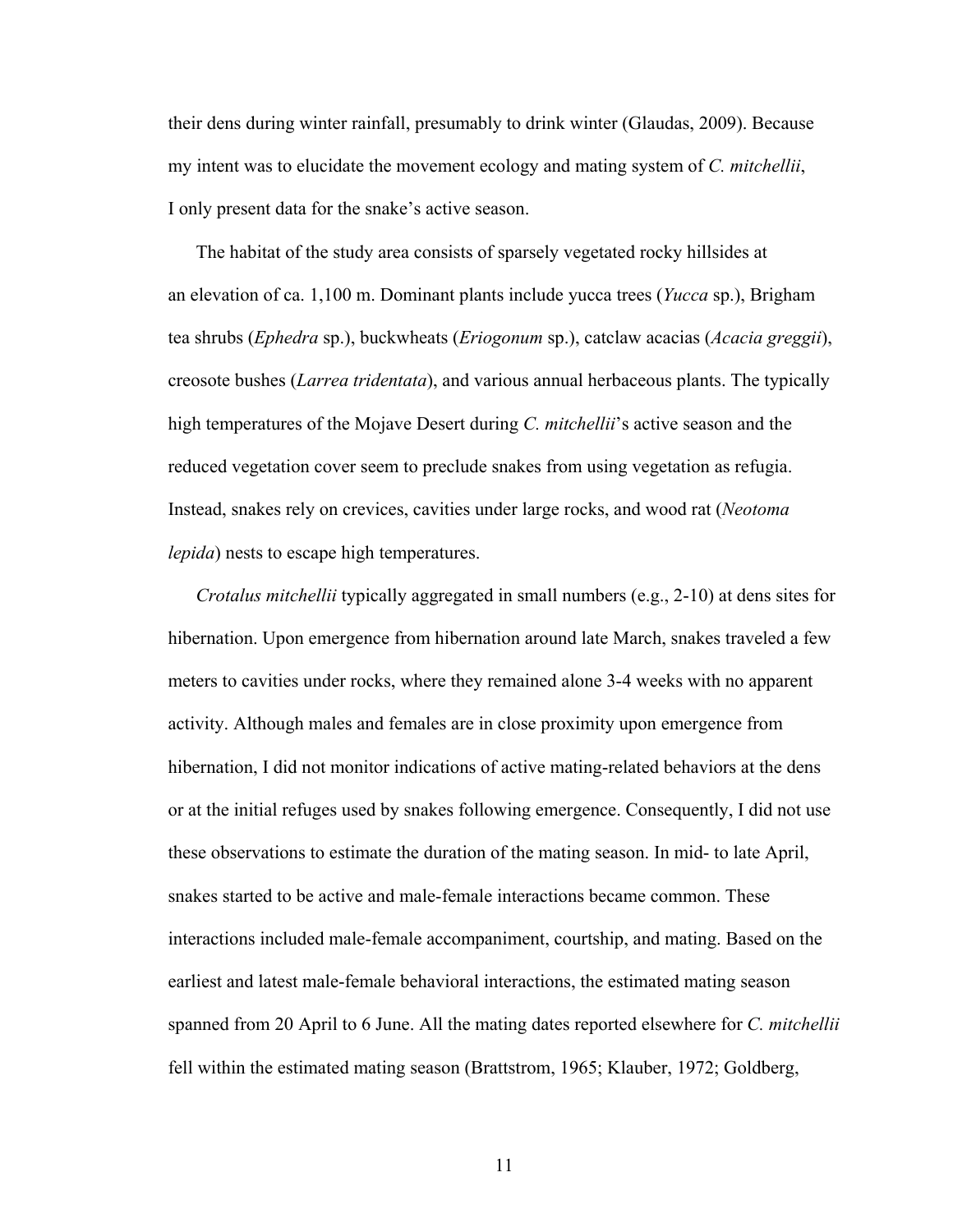2000; Gartner and Reiserer, 2003). All movements monitored from 7 June until snakes started hibernation, typically in mid-October, were categorized as post-mating season movements. For the purpose of this study, I consequently use the terms "season/seasonal" to contrast the mating season from the post-mating season. Further, to avoid confusion, the mating season solely refers to the period when males and females engage in sexual intercourse, and excludes the period when females give birth.

### Radiotelemetry

From April 2006 to April 2009, I radiotracked 25 *C. mitchellii* (18 males, 7 females). Snakes were opportunistically caught during visits to the field site. I surgically implanted temperature-sensitive radiotransmitters (model SI-2T, 9 g, Holohil Ltd., Ontario, Canada; or model WST2, 5 g, Wildlife Track, Caldwell, ID, USA) in the body cavity of the snakes following established procedures (Reinert and Cundall, 1982; Reinert, 1992). At the time of transmitter implantation, males measured (mean  $\pm$  SD) 85.3  $\pm$  6.93 cm snout-to-vent length (SVL) and weighed  $558.6 \pm 144.3$  g, and females measured  $74.6 \pm 144.3$ 2.8 cm SVL and weighed  $373.9 \pm 53.3$  g. The transmitter's mass was less than 3% of the snake's body mass in all cases. I released the snakes at their exact capture location 1-3 days following surgery. I used a radio receiver (model WTI-1000, Wildlife Track, Caldwell, ID, USA) and a directional antenna (model F151-3FB, Wildlife Track, Caldwell, ID, USA) to relocate snakes every 2-3 days during the active season, and once per week during the hibernation period. I considered that a snake had moved between successive locations if it traveled a distance  $\geq 1$ m from its previous position. Each time a snake moved, I recorded its geographic coordinates using a sub-meter accuracy GPS unit (model GS20, Leica Geosystems Inc., Torrance, CA, USA). Periods of radiotracking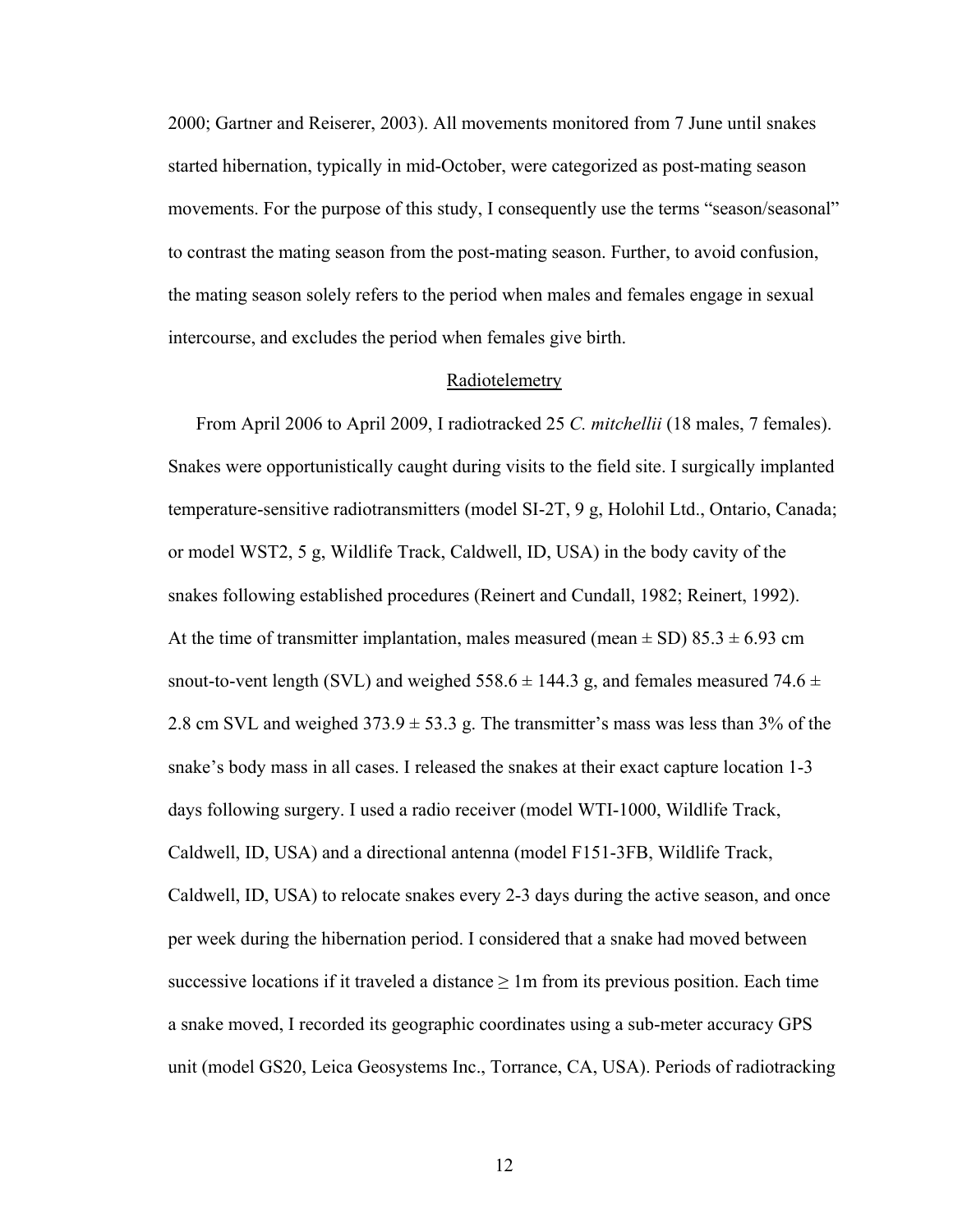ranged from 15-1073 days per individual (mean  $\pm$  SD = 407  $\pm$  265 days). In total, my study resulted in 5582 relocations and 1098 movements by snakes.

### GIS analysis and movement parameters

Because the field site is mountainous, I generated a 3-dimensional data layer of the study area in a geographic information system (GIS). I used a 20-foot elevation contour map to create a Triangulated Irregular Network (TIN) data layer that enabled me to capture the topography of the field site. Briefly, a TIN is a physical representation of an area that consists of contiguous and non-overlapping triangles with three-dimensional coordinates (x, y, z). Individual triangles are generated using the Delaunay triangulation technique, and each triangle has elevation, slope, and aspect data associated with it (Bolstad, 2005). I imported the geographic coordinates of each snake's relocations onto the TIN map, and used the 3D analyst tool in ArcMap 9.2 (ESRI, Redlands, CA) to estimate the movement parameters of each individual. This technique allowed me to minimize underestimation of a snake's movements by incorporating the topography of the area in the distances traveled by snakes (Greenberg and McClintock, 2008).

My spatial analyses focused on the following parameters: distance traveled between relocations (DBR), distance traveled per known movement (DPM), movement frequency, and directionality. I obtained DBR by calculating the distance between two consecutive locations. Because I relocated all snakes during each visit to the field site, time between relocations is standardized across snakes, and DBR is consequently an estimate of distance traveled per unit time. I calculated DPM by removing from the data set the instances when snakes did not move between successive locations. I obtained the movement frequency data by calculating the number of times that a snake moved during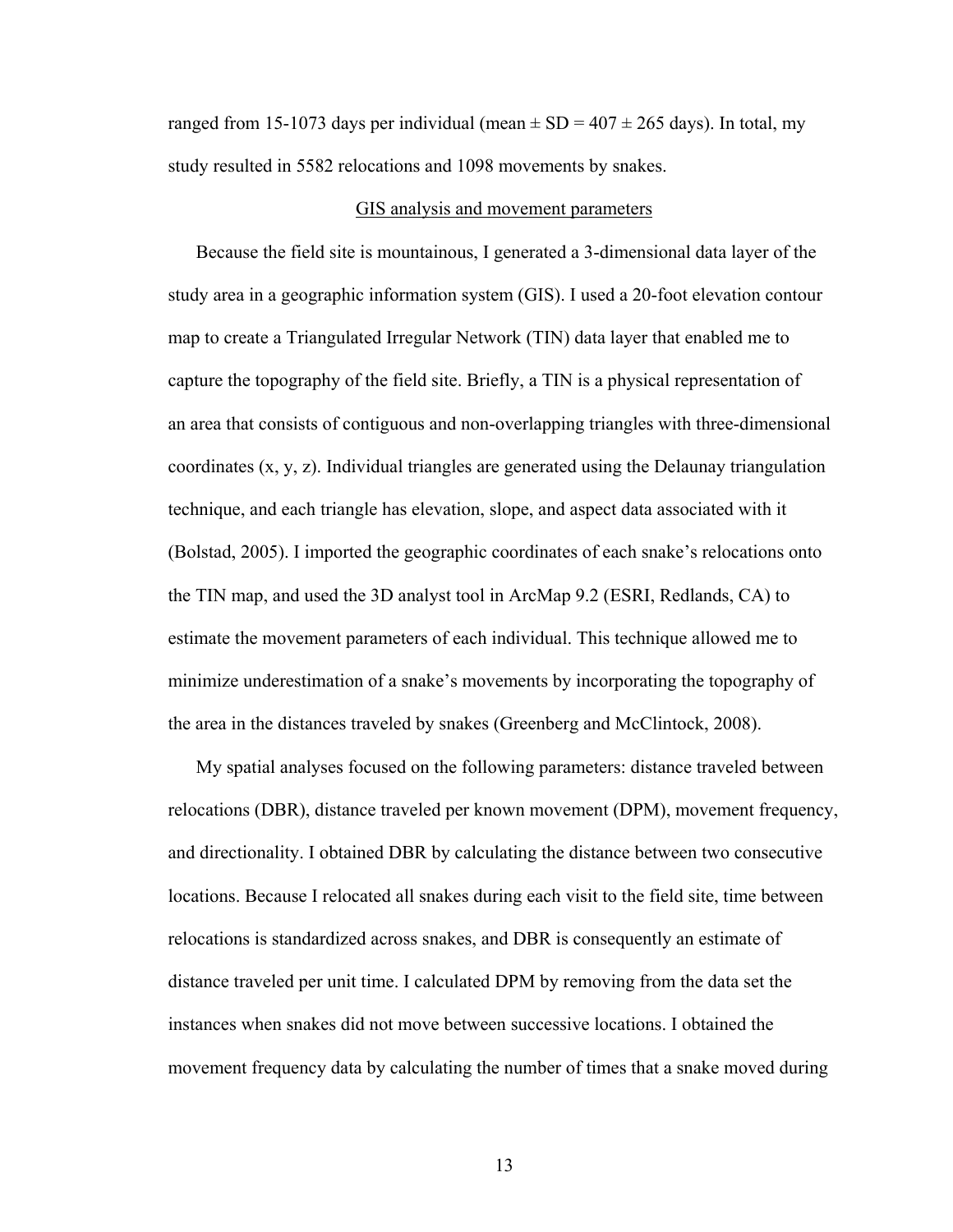an arbitrarily defined two-week period, out of *n* possibilities (*n* being the number of times I visited the field site, which represents the number of times that I could possibly detect movement). To calculate the directionality of movement, I obtained the bearing of each movement for each snake using the Hawths' Tools software for ArcGIS (Beyer, 2004). I then grouped the bearings by season for each individual and calculated circular variance, a proxy for directionality, using the software Oriana 2.02 (Kovach Computing Services, Anglesey, UK). The circular variance generated is a number between 0 and 1, with smaller values corresponding to an increase in directionality. In addition to the four parameters mentioned above, I calculated the distance between telemetered neighboring snakes, and the distance that snakes ventured away from their respective overwintering dens. This allowed me to investigate the spatial distribution of individuals relative to one another, and to den sites, an important landscape feature to the snakes.

I used the kernel density estimator (KDE) to estimate home range size because this technique includes a utilization distribution function that allows prediction of the probability of finding an animal in a given area within its home range (Millspaugh and Marzluff 2001). I used the methodology recommended to generate KDEs for reptile and amphibian species (Row and Blouin-Demers 2006). I first generated Minimum Convex Polygons (MCPs) that included all of an individual's known locations within the boundary of the smallest polygon possible. I then created 95% KDEs for each individual by manually adjusting *h*, the smoothing parameter, until the MCP and the KDE were of similar size. This technique provides an objective method for selecting *h*, and to generate biologically relevant KDEs for herpetofauna (Row and Blouin-Demers, 2006). All the home ranges were created in the Home Range Tools for ArcGIS (Rodgers et al. 2007).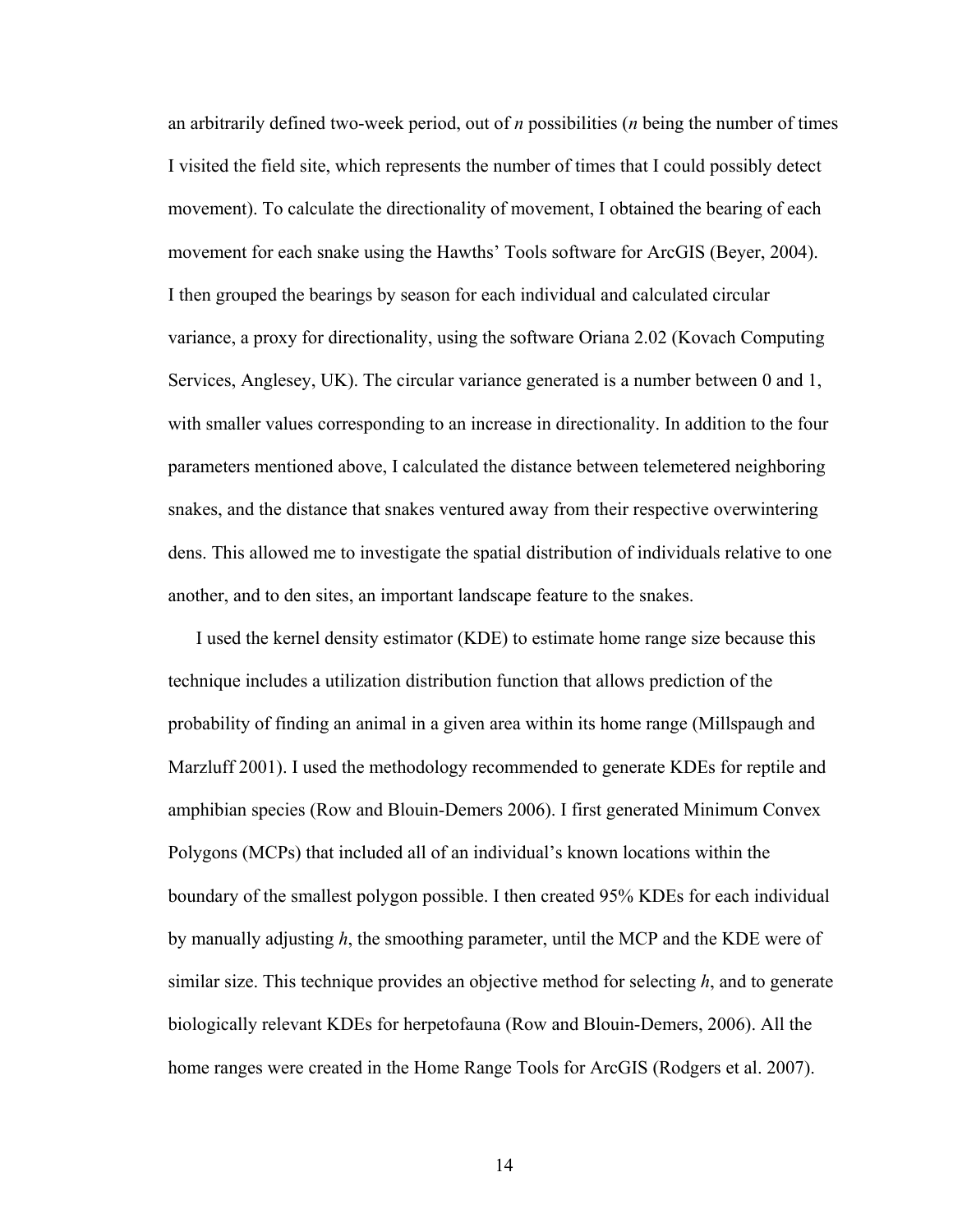#### Statistical analyses

I analyzed most of the data using general linear models (ANOVA or ANCOVA). For most movement response variables (DBR, DPM, movement frequency, directionality, home range size), I conducted two separate analyses: one combining the male and female data (which therefore included sex as a class factor), and one with the male data only. I performed two separate analyses because I captured and radiotracked more males (2006: 9; 2007: 12; 2008: 9) than females (2006: 3; 2007: 3; 2008: 5). The relatively low sample size of females per year precluded me from conducting detailed analyses of annual variation in sexual differences (e.g., year  $\times$  sex, year  $\times$  sex  $\times$  season interactions). Consequently, the analysis that includes males and females is best viewed as an average of movement behavior across years for the sexes. On the other hand, the larger male sample size allowed me to examine how male movement varies annually, and how the factors in the models (see below) interact to affect movement.

I included the following factors in the linear model: season (mating vs. post-mating), year (2006, 2007, 2008), sex (in the male-female analysis only), and individual. Season, year and sex were modeled as fixed effects, whereas individual (nested within sex in the male-female analysis) was modeled as a random effect. F-tests of all main effects and interactions were constructed using the mean square of individuals as the error term to avoid pseudoreplication. When necessary, I transformed the movement response variables to meet assumptions of normality and homoscedasticity. The movement parameters of snakes that were radiotracked for multiple years were analyzed together, based on the assumption that snake movements were independent among years. This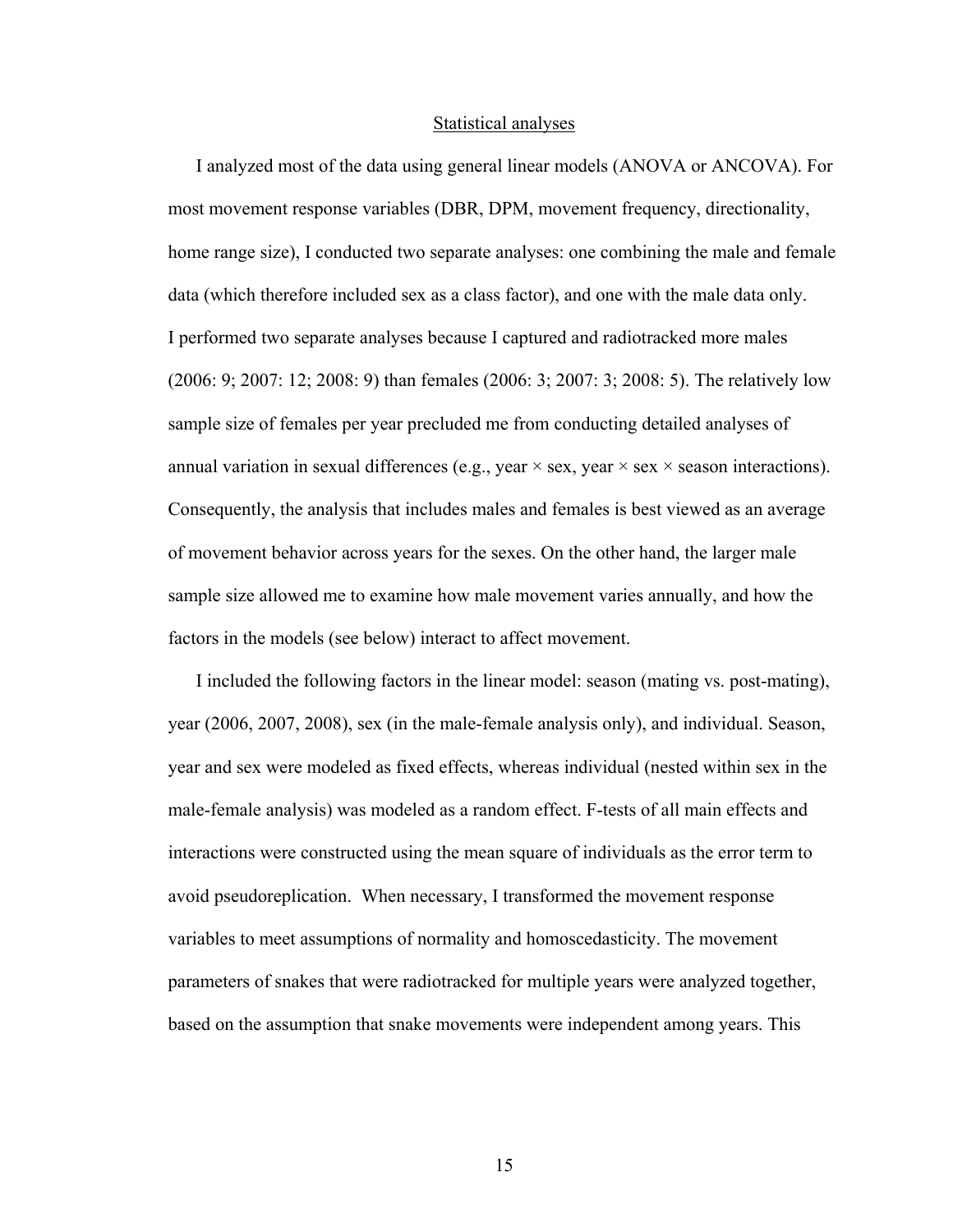assumption is reasonable given the significant year-to-year variation in movement patterns within individuals (see Results).

Because the behavior of ectotherms is directly affected by ambient temperature (Huey, 1982; Tewksbury et al., 2008; Huey et al., 2009), I included environmental temperatures as covariates in most analyses. I obtained daily mean  $(T_{mean})$ , minimum  $(T_{min})$ , and maximum temperatures  $(T_{max})$  from the Nelson Peak weather station (Station ID4814; Clark County Regional Flood Control District, Nevada), located 10 km southwest of the study area. To control for the high correlation among these environmental variables, I used a principal components analysis of all three daily temperature measurements to generate principal component scores (PC1). I then used PC1, which explained 98% of the variance in the three temperature variables, as the environmental covariate in analyses of movement response variables. The eigenvector loadings of  $T_{\text{mean}}$ ,  $T_{\text{min}}$ , and  $T_{\text{max}}$  on PC1 were similar and positive (ca. 33 % for each of them). Consequently, an increase in PC1 represents a roughly parallel increase in daily  $T_{\text{mean}}$ ,  $T_{\text{min}}$ , and  $T_{\text{max}}$ , and reflects higher environmental temperatures.

In all ANCOVA models of movement variables, I first examined the interactions of the temperature covariate, PC1, with all class factors (season, sex, year). This was necessary to understand the effect of these factors, because the interpretation of these effects using adjusted least squares means is based on the assumption that there is no interaction between class factors and covariates. Consequently, a significant interaction of a class factor with PC1 indicated that the slope of the relationship between temperature and snake movements differs between levels of the factor (e.g., a significant sex  $\times$  PC1 interaction would indicate that male and female movement behavior was differently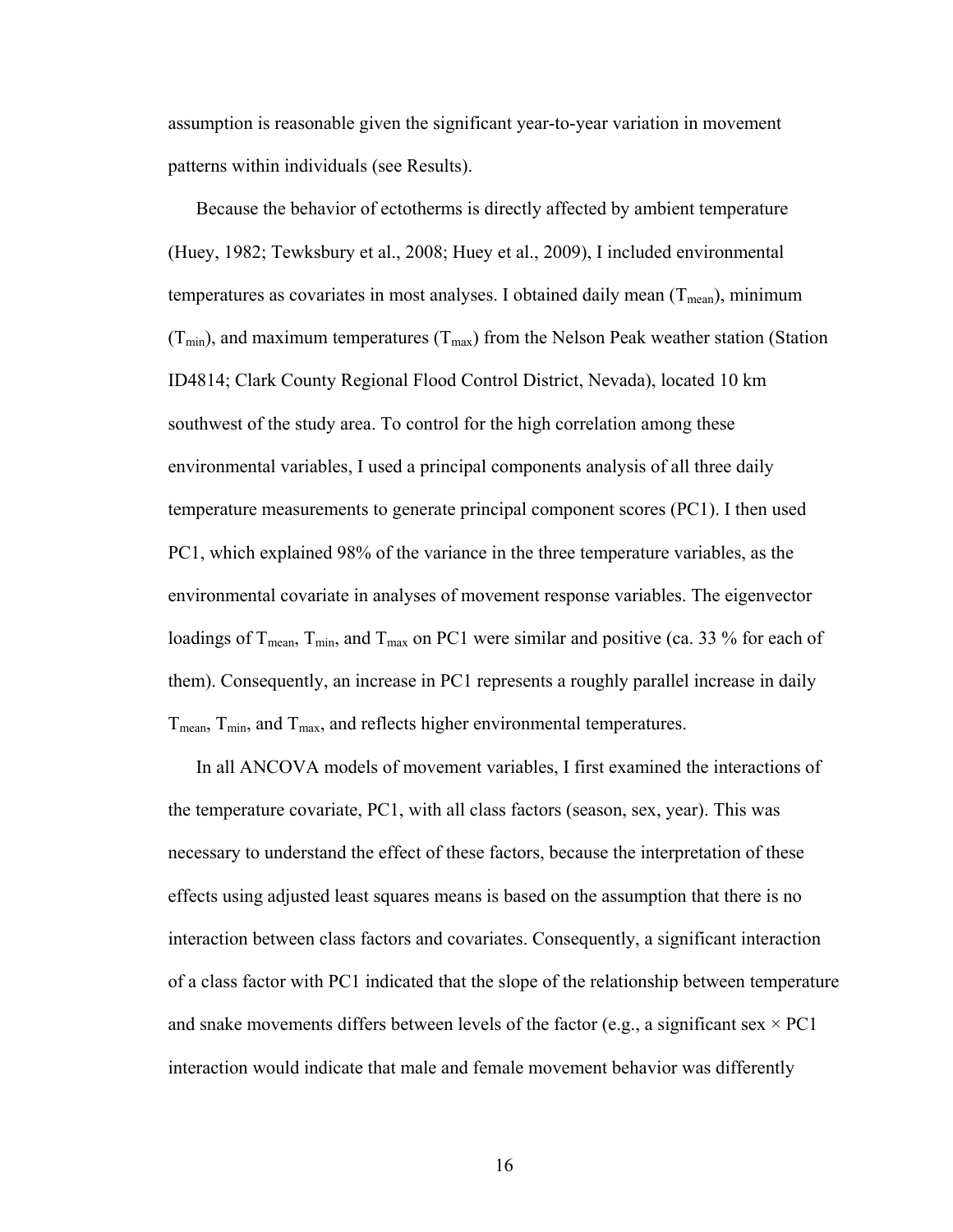affected by environmental temperatures). In other words, tests of the covariate interaction are tests of behavioral differences in snake movement across levels of a factor (e.g., males vs. females, mating vs. non-mating seasons) with respect to temperature. Consequently, when the covariate interacted with a class factor, I performed separate ANCOVAs for each level of the factor. When there was no significant covariate interaction in an ANCOVA, tests of the main effects were based on differences in the least square means (LS means) among levels of a factor after the means were adjusted for the temperature covariate.

Finally, I measured the distance to nearest neighbor for each telemetered individual at weekly intervals. I then calculated the variance-to-mean ratio of the distances to nearest neighbor, an index of dispersion (I), to test whether snakes were spatially aggregated, dispersed or randomly distributed at a given time period (Krebs, 1999). Values of I close to 1 indicate a random distribution, whereas values larger or smaller than 1 indicate that individuals are clumped or dispersed, respectively.

I conducted all statistical analyses using STATISTICA (version 6.0; StatSoft Inc., Tulsa, OK, USA) and SAS (version 9.2; SAS Institute, Cary, NC, USA). Values given are means or adjusted least-square (LS) means  $\pm$  1 SE, and all reported P values are twotailed, unless otherwise mentioned. The *P* values for multiple comparisons were adjusted using the Bonferonni method. Significance level for all tests was determined at  $\alpha = 0.05$ .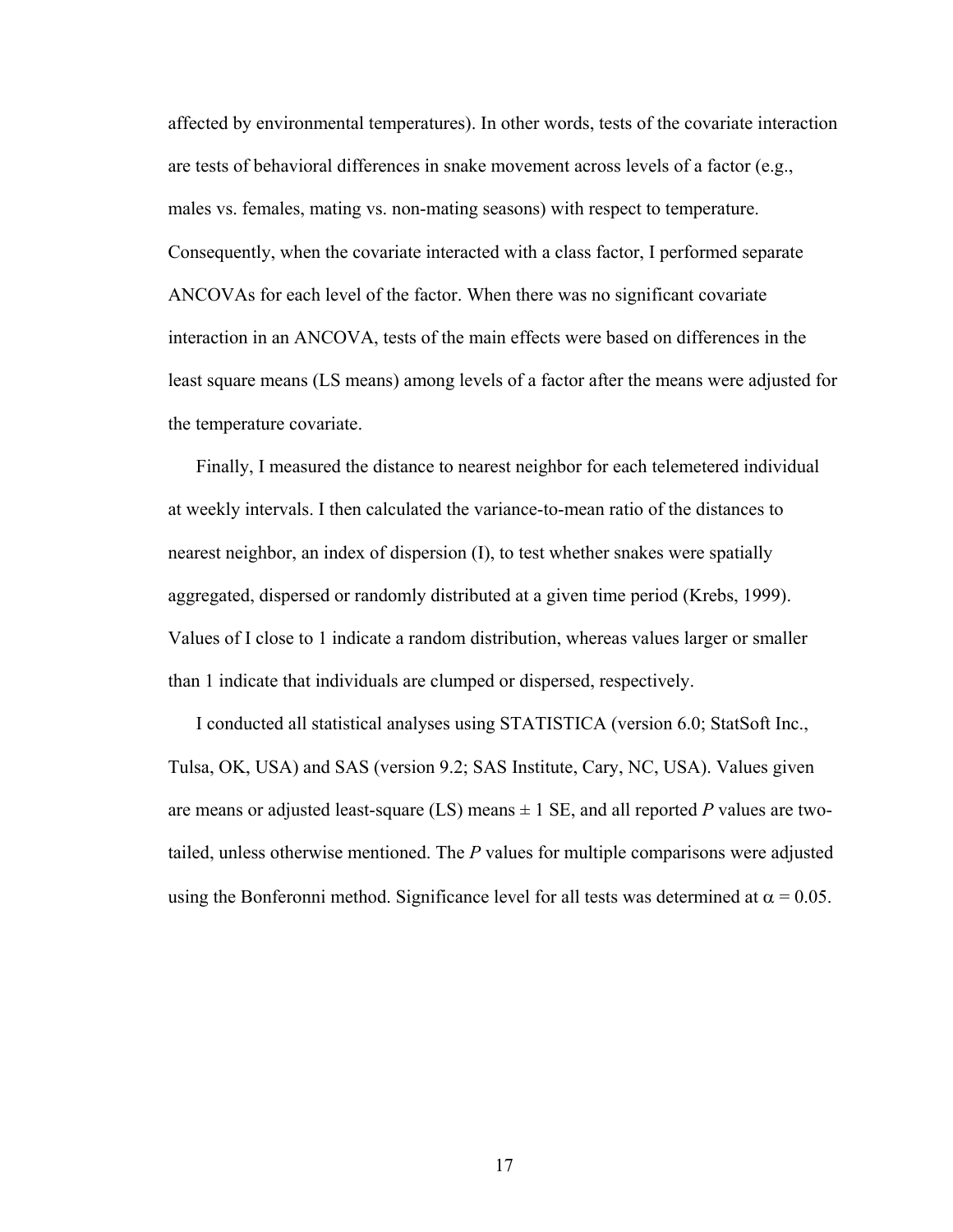### Results

### Spatial analyses

Individual snakes that were radiotracked for two complete years exhibited significant annual differences in distance traveled between relocations (ca. 2.5 days), specifically during the mating season (Figs. 1A-F). Consequently, I considered that an individual's movements were independent from one year to another.

I present data on distance traveled between relocations by month and by sex for all years combined (Fig. 2). Males exhibited an unimodal activity peak during the mating season, with movement drastically decreasing starting in June, which corresponded to the end of the mating season. The movement pattern of males, as measured by distance traveled between relocations, was very consistent throughout the post-mating season. In contrast, females exhibited a bimodal activity pattern, with increased movement in May-June and then in August, and reduced activity in July. Standard parameters reported in movement studies are presented in Table 1 to facilitate comparisons with other studies. (The values reported in Table 1 are not corrected for the effect of environmental temperatures on movement patterns.)

Distance between relocations (DBR)

Males and females

The environmental covariate, PC1, did not interact with any class factors (PC1  $\times$ season:  $F_{(1,2498)} = 0.43$ ,  $P = 0.51$ ; PC1 × sex:  $F_{(1,2498)} = 0.49$ , P = 0.49; PC1 × year:  $F_{(2,2498)} = 0.65$ ,  $P = 0.53$ ), so I removed these interactions from the model. The ANCOVA revealed that DBR was positively related to environmental temperatures as measured by PC1 ( $\beta$  = 12.51,  $P$  = 0.004; Table 2A). Season, sex and year significantly affected DBR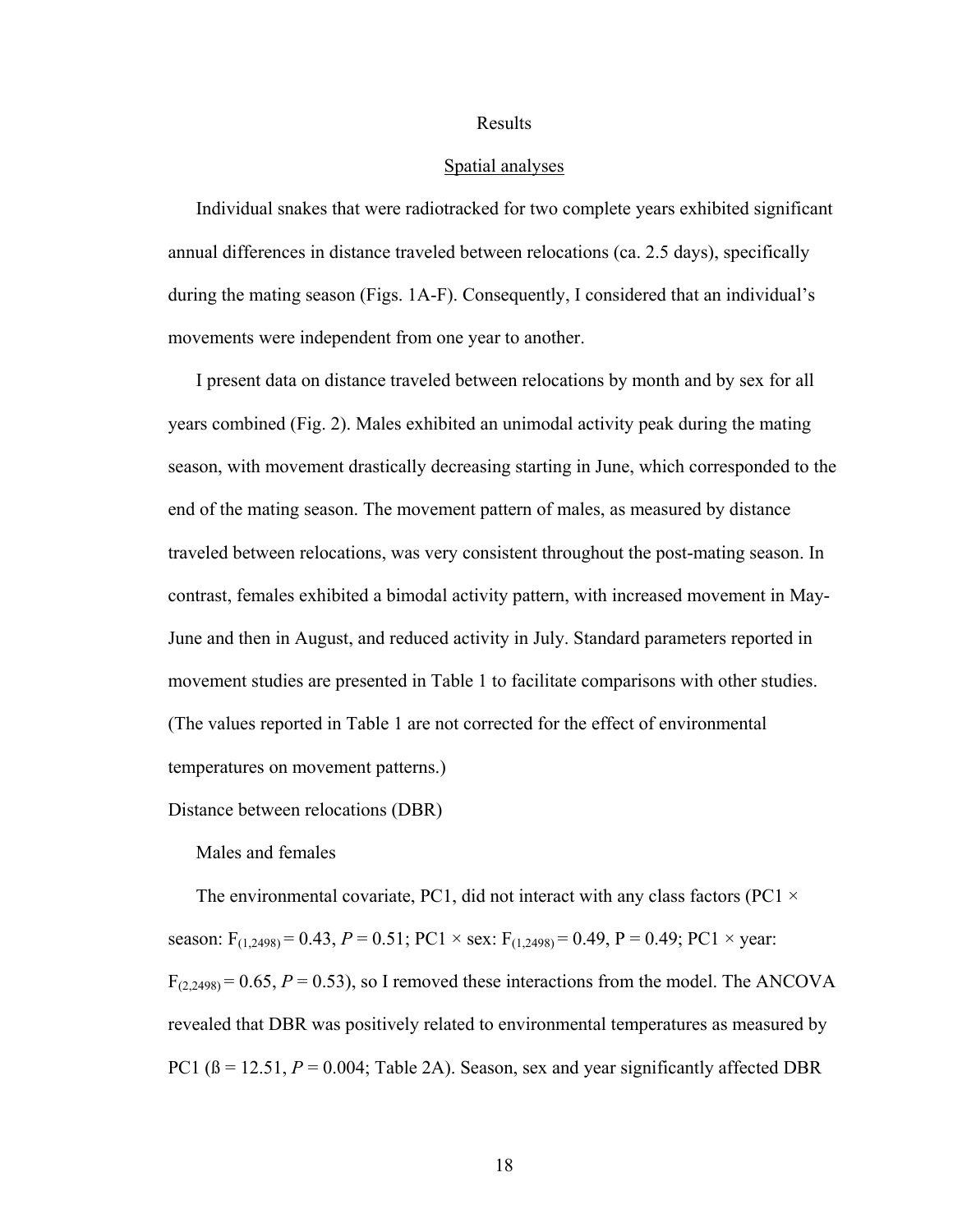(Table 2A). Snakes increased DBR in the mating season, compared to the post-mating season (LS means  $\pm$  SE; mating: 53.02  $\pm$  3.34 m; post-mating: 21.02  $\pm$  1.96 m;  $P = 0.0004$ ), and males traveled longer DBR than females (males:  $49.41 \pm 2.55$  m; females:  $24.64 \pm 3.24$  m;  $P = 0.01$ ). Both sexes increased DBR during the mating season relative to the post-mating season (males: mating:  $71.8 \pm 3.72$  m; post-mating:  $27.01 \pm 1.8$ 2.77 m; n = 1678, t = 4.27,  $P < 0.0001$ ; females: mating:  $34.25 \pm 5.50$  m; post-mating:  $15.03 \pm 2.92$  m; n = 841, t = 2.41,  $P = 0.008$ ). Males exhibited longer DBR than females in the mating (males:  $71.80 \pm 3.72$  m; females:  $34.25 \pm 5.50$  m; n = 579, t = 4.2, *P* < 0.0001) and post-mating season (males:  $27.01 \pm 2.77$  m; females:  $15.03 \pm 2.92$  m;  $n = 1940$ ,  $t = 2.05$ ,  $P = 0.02$ ). The sex  $\times$  season interaction was not significant ( $P = 0.1$ ). Finally, DBR was greater in 2006 (43.99  $\pm$  3.68 m) and 2008 (46.49  $\pm$  2.95 m) compared to 2007 (20.59  $\pm$  3.11 m; pairwise comparisons; 2006-2007: n = 1584, t = 3.72,  $P < 0.0001$ ; 2006-2008: n = 1693, t = -2.32,  $P = 1.0$ ; 2007-2008: n = 1761, t = 3.89,  $P < 0.0001$ ).

### Males

I conducted an ANCOVA with year and season as class factors, and PC1 as the covariate. All the terms of the models were highly significant, including the PC1  $\times$  year  $(F_{(2,1656)} = 6.70, P = 0.007)$  and PC1 × season  $(F_{(1,1656)} = 7.45, P = 0.01)$  interactions. Therefore, I analyzed the data by year. In 2006 and 2007, PC1 did not affect DBR (2006:  $B = -17.81$ ,  $F_{(1.555)} = 2.80$ ,  $P = 0.13$ ; 2007:  $B = -4.82$ ,  $F_{(1.601)} = 1.73$ ,  $P = 0.21$ ), and PC1 did not interact with season (2006:  $F_{(1,555)} = 0.14$ ,  $P = 0.72$ ; 2007:  $F_{(1,601)} = 0.19$ ,  $P = 0.66$ ). Further, DBR was higher in the mating season, compared to the post-mating season in 2006 (mating season:  $79.09 \pm 8.92$  m; post-mating season:  $39.53 \pm 4.02$  m;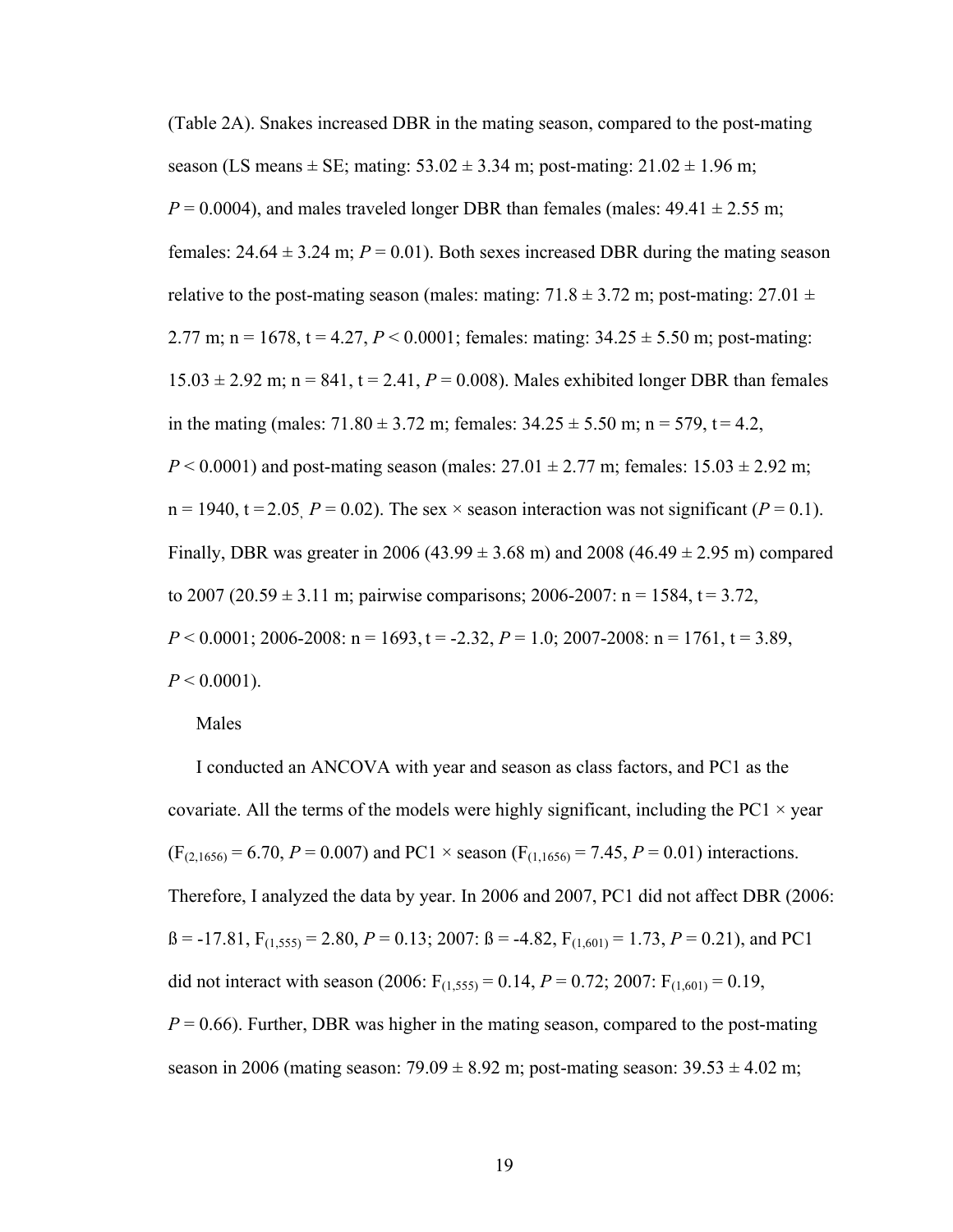$F_{(1,555)} = 8.43, P = 0.02$ ) and 2007 (mating season:  $38.77 \pm 3.41$  m; post-mating season: 15.68  $\pm$  3.43 m;  $F_{(1,602)} = 4.90$ ,  $P = 0.04$ ). In 2008, PC1 positively correlated with DBR  $(β = 18.5, F<sub>(1.498)</sub> = 52.64, P = 0.0002)$ , and the PC1 × season interaction was highly significant  $(F_{(1,498)} = 27.18, P = 0.001)$ . This interaction was caused by the stronger positive relationship between PC1 and DBR in the mating season  $(F_{(1,113)} = 41.05)$ ,  $r^2$  = 0.26; *P* < 0.0001) relative to the post-mating season (F<sub>(1,385)</sub> = 19.31,  $r^2$  = 0.04;  $P \le 0.0001$ ). Because of the PC1  $\times$  season interaction, I could not interpret the seasonal effect in 2008. However, 2008 was the year where the seasonal difference in DBR was the largest.

Distance per movement (DPM)

Males and females

PC1, the environmental covariate, did not interact with any class factors (PC1  $\times$  season: F<sub>(1,1308)</sub> = 2,19, *P* = 0.15; PC1  $\times$  sex: F<sub>(1,1308)</sub> = 0.30, *P* = 0.58; PC1  $\times$  year:  $F<sub>(2.1308)</sub> = 0.09, P = 0.91$ , so I removed these terms from the model. PC1 marginally affected DPM  $(\beta = 9.6, P = 0.06;$  Table 2B). Sex, season, and year affected DPM (Table 2B). Snakes increased DPM in the mating season, compared to the post-mating season (LS means  $\pm$  SE; mating: 84.61  $\pm$  5.54 m; post-mating: 46.85  $\pm$  3.66 m; *P* = 0.005), and males traveled longer distances than females (males:  $85.44 \pm 4.58$  m; females:  $46.02 \pm 1.58$ 5.16 m;  $P = 0.007$ ). Males significantly increased DPM in the mating season, compared to the post-mating season (mating:  $112.31 \pm 6.28$  m; post-mating:  $58.57 \pm 5.26$  m;  $n = 898$ ,  $t = 4.03$ ,  $P \le 0.0001$ ), but females did not (mating:  $56.9 \pm 8.90$  m; post-mating:  $35.13 \pm 5.12$  m; n = 431, t = 0.95, P = 0.17). Males traveled longer DPM than females in both the mating (males:  $112.31 \pm 6.28$  m; females:  $56.90 \pm 8.74$  m; n = 354, t = 3.75,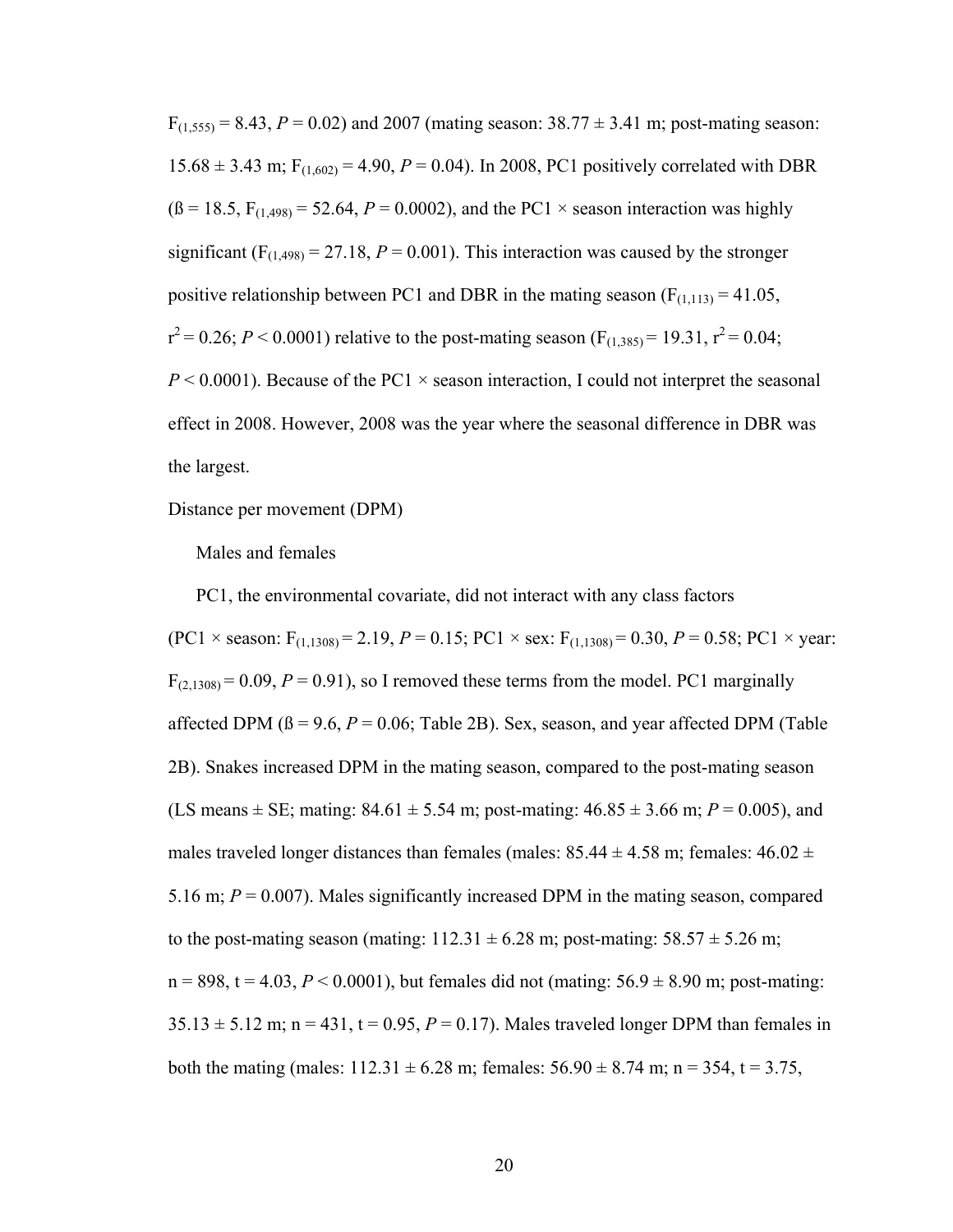$P < 0.0001$ ) and post-mating seasons (males:  $58.57 \pm 5.26$  m; females:  $35.13 \pm 5.12$  m;  $n = 975$ ,  $t = 2.36$ ,  $P = 0.009$ ), and the sex  $\times$  season interaction was not statistically significant  $(P = 0.15)$ . Finally, the year effect was caused by the decreased movement of snakes in 2007 (45.08  $\pm$  5.37 m) compared to 2006 (79.17  $\pm$  6.04 m) and 2008 (72.94  $\pm$  4.94 m; pairwise comparisons; 2006-2007: n = 783, t = 3.76, P < 0.0001; 2006-2008:  $n = 955$ ,  $t = -2.33$ ,  $P = 1.0$ ; 2007-2008:  $n = 920$ ,  $t = 3.9$ ,  $P < 0.0001$ ).

### Males

The model indicated that PC1 interacted significantly with season ( $F_{(1,876)} = 8.56$ ,  $P = 0.009$ ) and marginally with year ( $F_{(2, 876)} = 2.75$ ,  $P = 0.09$ ). Because I was primarily interested in seasonal variation in movement patterns, I analyzed the data by year. PC1 did not affect DPM in 2006 ( $\beta$  = 8.13,  $F_{(1,293)}$  = 0.65,  $P$  = 0.44) and 2007 ( $\beta$  = 1.43,  $F_{(1,258)} = 2.15$ ,  $P = 0.17$ ) but did in 2008 ( $\beta = 9.32$ ,  $F_{(1,323)} = 13.75$ ,  $P = 0.007$ ). The PC1  $\times$  season interaction was only significant in 2008 (F<sub>(1,323)</sub> = 9.66, *P* = 0.01). DPM was significantly greater during the mating season in 2007 (mating:  $83.90 \pm 6.59$  m; postmating:  $30.68 \pm 7.36$  m;  $F_{(1,258)} = 9.37$ ,  $P = 0.01$ ) and marginally larger in 2006 (mating: 115.46  $\pm$  13.74 m; post-mating: 79.05  $\pm$  6.79 m; F<sub>(1,293)</sub> = 3.67, P = 0.09). Again, because of the significant  $PC1 \times$  season interaction in 2008, I could not interpret the seasonal difference in DPM.

### Movement frequency

### Males and females

Movement frequency was positively related to environmental temperatures ( $\beta = 0.22$ , *P* < 0.0001; Table 2C), but the covariate did not significantly interact with any class factors (PC1  $\times$  season:  $F_{(1,778)} = 3.07$ ,  $P = 0.08$ ; PC1  $\times$  sex:  $F_{(1,778)} = 0.13$ ,  $P = 0.72$ ;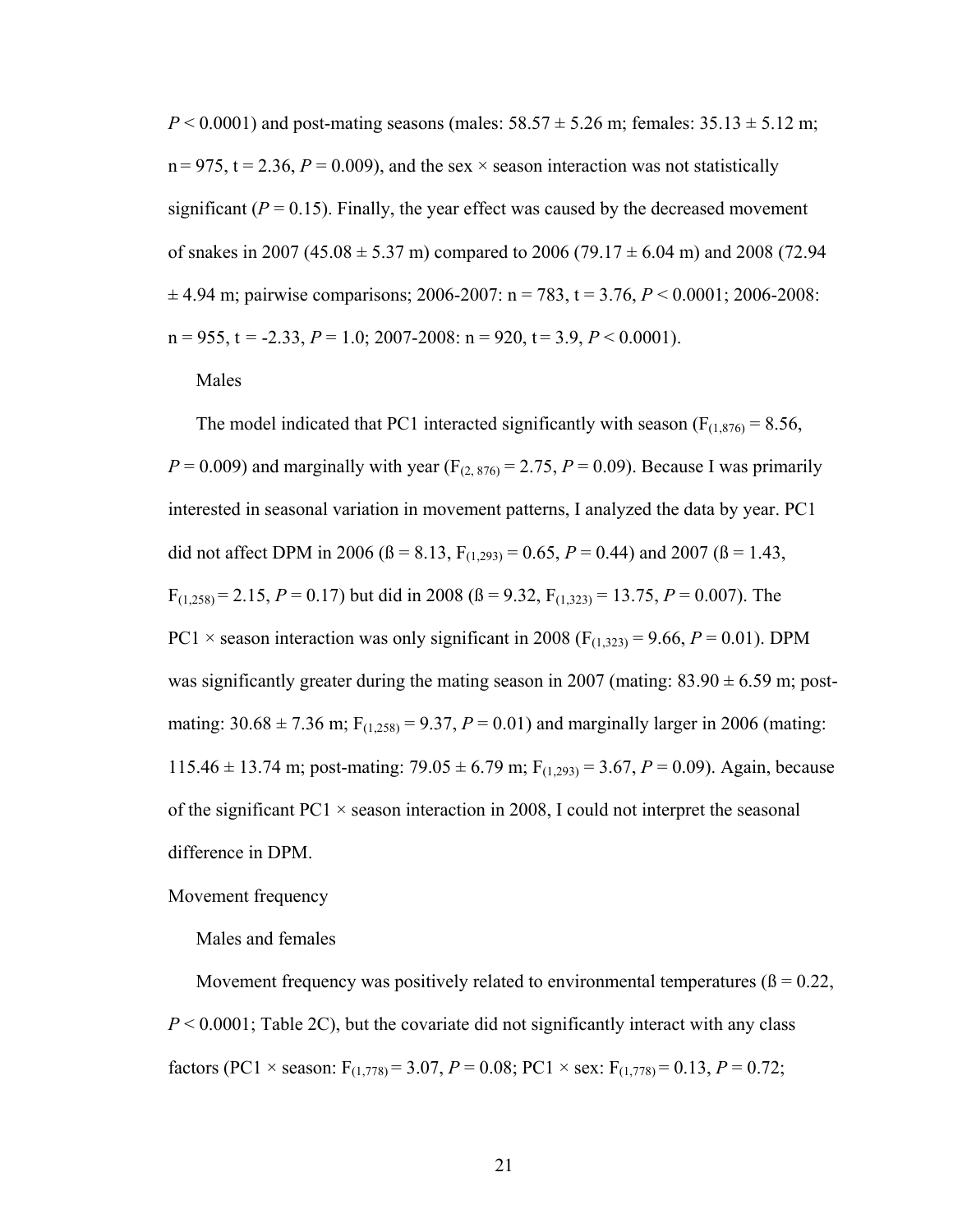PC1  $\times$  year:  $F_{(2,778)} = 1.42$ ,  $P = 0.26$ ). Season and year affected movement frequency (Table 2C). That is, movement frequency was higher in the mating season compared to the post-mating season (arcsine-transformed LS mean number of movements per 2 weeks  $\pm$  SE; mating: 0.91  $\pm$  0.05; post-mating: 0.55  $\pm$  0.02; *P* = 0.0006). Both sexes increased movement frequency during the mating season (males: mating:  $0.98 \pm 0.05$ ; post-mating:  $0.56 \pm 0.04$ ; n = 523, t = 4.3, P < 0.0001; females: mating: 0.85  $\pm$  0.08; post-mating: 0.54  $\pm$  0.04; n = 260, t = 2.67, P = 0.004). The similar frequency of movement of males and females in the mating ( $n = 161$ ,  $t = 0.80$ ,  $P = 0.21$ ) and post-mating seasons ( $n = 622$ ,  $t = -0.58$ ,  $P = 0.72$ ) resulted in the lack of sexual effect (males:  $0.77 \pm 0.04$ ; females: 0.69  $\pm$  0.04;  $P = 0.47$ ). Consistent with the other movement variables, frequency of movement was higher in 2006 (0.82  $\pm$  0.05) and 2008 (0.82  $\pm$  0.04) compared to 2007 (0.56  $\pm$  0.04; pairwise comparisons: 2006-2007: n = 488, t = 3.25, *P* = 0.0006; 2006-2008: n = 530,  $t = -2.33$ ,  $P = 1.0$ ; 2007-2008:  $n = 548$ ,  $t = 3.74$ ,  $P < 0.0001$ ).

Males

PC1 significantly interacted with season  $(F<sub>(1,515)</sub> = 5.22, P = 0.03)$ . Consequently, I analyzed the data by year. In 2006 and 2007, PC1 did not affect movement frequency  $(2006: B = 0.25, F<sub>(1,169)</sub> = 2.35, P = 0.16; 2007: B = 0.15, F<sub>(1,186)</sub> = 0.26, P = 0.62)$ , and the PC1  $\times$  season interactions were not significant (2006: F<sub>(1,169)</sub> = 1,21, *P* = 0.30; 2007:  $F_{(1,186)} = 2.23$ ,  $P = 0.16$ ). Males moved more frequently in the mating season in 2006 (mating season:  $1.07 \pm 0.11$ ; post-mating season:  $0.63 \pm 0.05$ ; F<sub>(1,515)</sub> = 13.15, P = 0.006), but not 2007 (mating season:  $0.60 \pm 0.08$ ; post-mating season:  $0.49 \pm 0.07$ ; F<sub>(1,186)</sub> = 0.30, *P* = 0.59). In 2008, movement frequency was affected by PC1 ( $\beta$  = 0.34, F<sub>(1,156)</sub> = 10.06, *P* = 0.01), PC1 did not interact with season ( $F_{(1,156)} = 1.06$ , *P* = 0.34), and males moved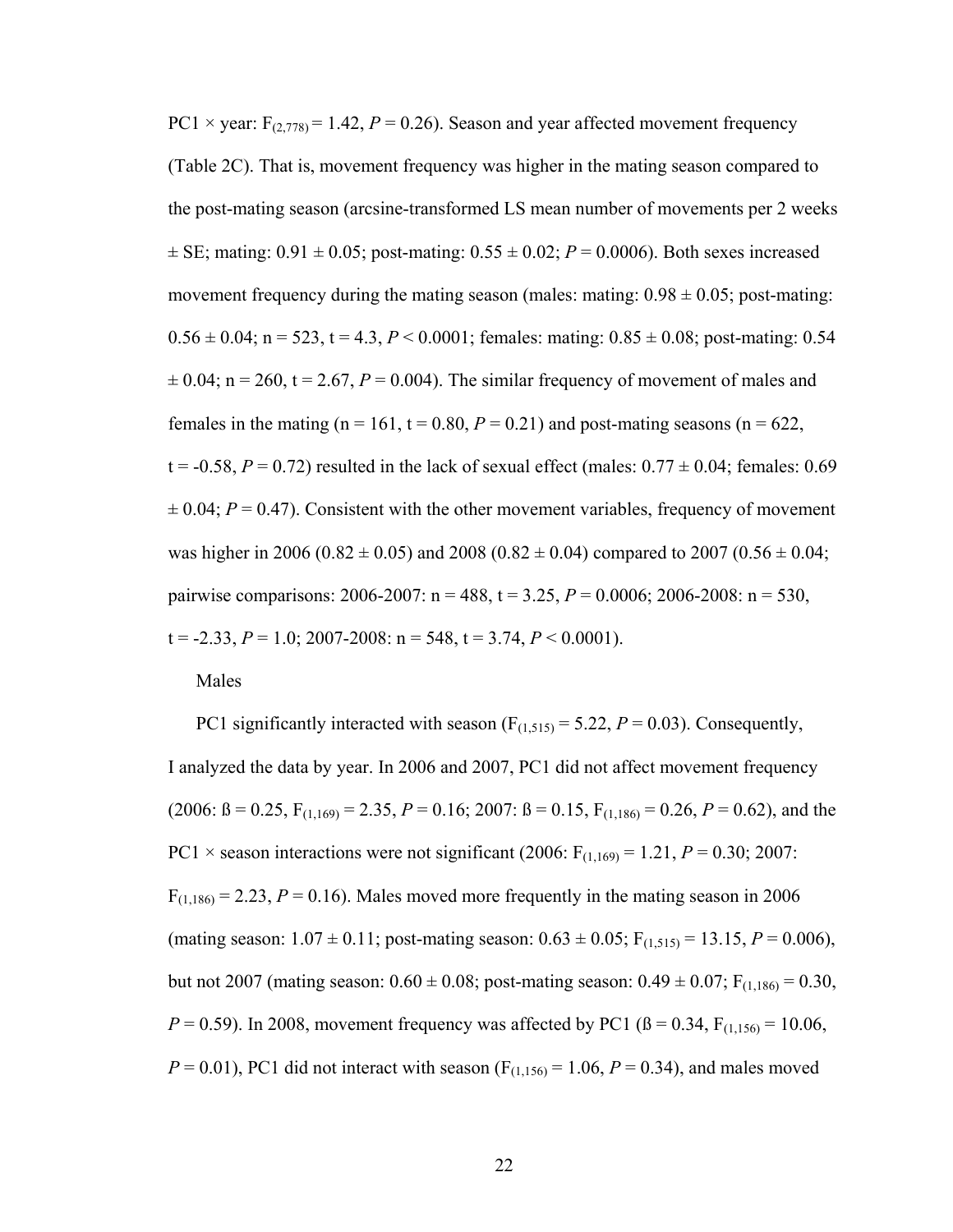more frequently in the mating season (mating season:  $1.35 \pm 0.15$ ; post-mating season:  $0.68 \pm 0.05$ ;  $F_{(1,156)} = 13.31$ ,  $P = 0.01$ ).

**Directionality** 

Males and females

The number of observations (N obs.) was highly correlated to circular variance  $(6 = 0.01; P = 0.005)$ , and thus I entered this variable as a covariate in the model. N obs. did not interact with any class factors (N obs.  $\times$  season:  $F_{(1,64)} = 2.17$ ,  $P = 0.15$ ; N obs.  $\times$  sex:  $F_{(1,64)} = 1.99$ ,  $P = 0.17$ ; N obs.  $\times$  year:  $F_{(2,64)} = 0.35$ ,  $P = 0.71$ ), and directionality was not affected by year  $(F<sub>(2,64)</sub> = 0.26, P = 0.77)$ . Consequently, I removed these terms from the model.

Sex (mean circular variance  $\pm$  SE; males:  $0.72 \pm 0.03$ ; females:  $0.68 \pm 0.04$ ;  $P = 0.52$ ) and season (mating:  $0.68 \pm 0.04$ ; post-mating:  $0.72 \pm 0.04$ ;  $P = 0.62$ ) did not affect directionality (Table 3). However, I detected a sex  $\times$  season interaction ( $P = 0.02$ ), that was caused by the relatively higher directionality of females compared to males in the mating season. That is, female movement patterns were more directional than males' in the mating season (males:  $0.76 \pm 0.04$ ; females:  $0.60 \pm 0.06$ ; n = 33, t = 2.14,  $P = 0.02$ ), whereas the movement patterns of the sexes were similar in the post-mating season (males:  $0.67 \pm 0.04$ ; females:  $0.76 \pm 0.06$ ; n = 35, t = 0.88, P = 0.19).

Males

The only term that affected directionality was the covariate, number of observations  $(F_{(1,35)} = 16.22, B = 0.007, P = 0.001)$ . None of the other terms were significant.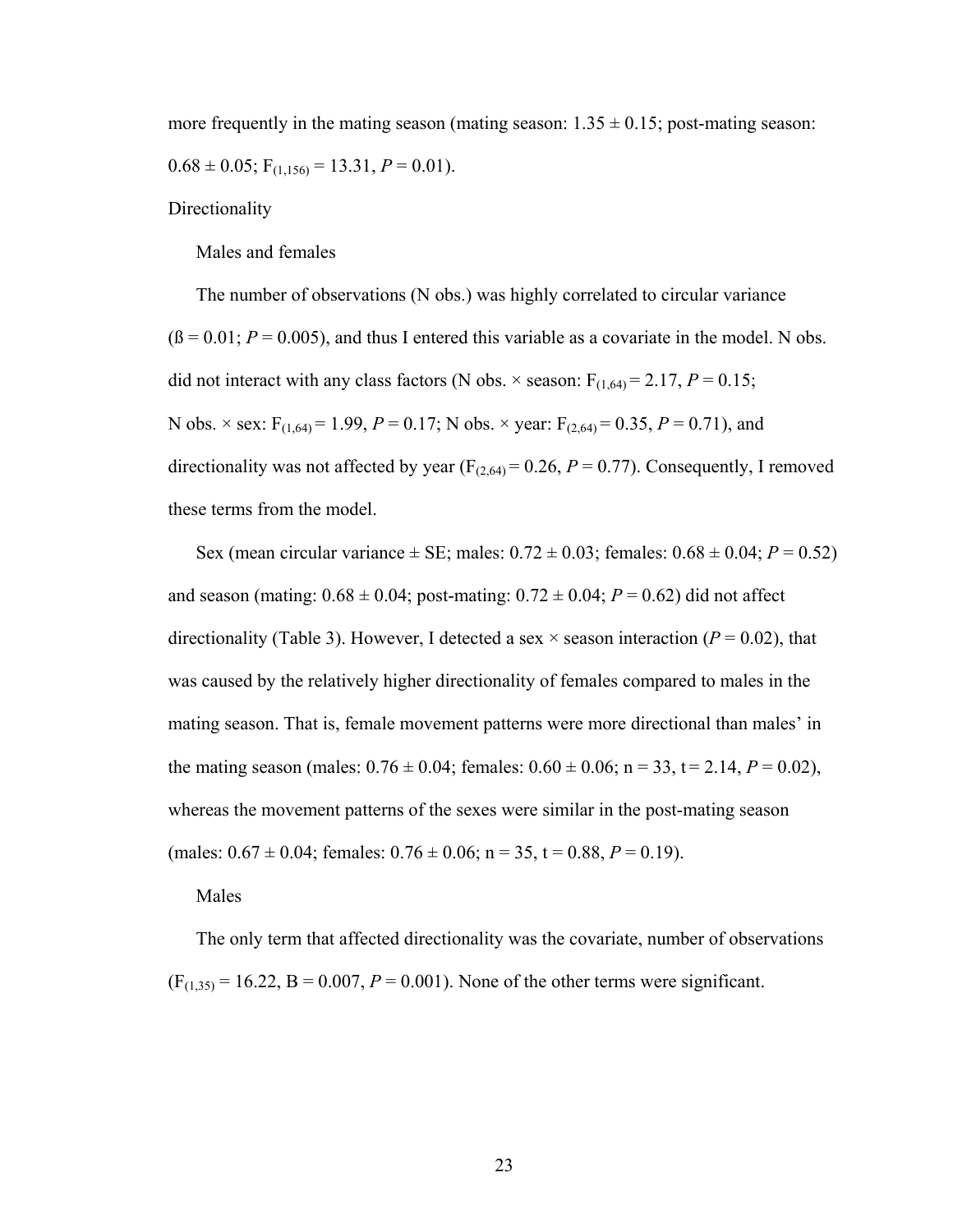Home range analysis

Males and females

I investigated whether annual home range size varied between the sexes. Snout-tovent length (SVL) and number of days tracked (N days) were entered as covariates, and I used log-transformed 95% kernels as the dependent variable. The covariates did not significantly interact with sex (SVL  $\times$  sex: F<sub>(1,24)</sub> = 3.10, *P* = 0.1; N days  $\times$  sex:  $F_{(1,24)} = 0.01, P = 0.91$ , or SVL ( $F_{(1,24)} = 2.33, P = 0.14$ ) and N days ( $F_{(1,24)} = 2.76$ ,  $P = 0.11$ ) did not affect home range size. Consequently, I removed these terms from the analysis. The resulting model indicated that males had larger annual home ranges than females (males:  $1.10 \pm 0.09$  ha; females:  $0.66 \pm 0.13$  ha;  $F_{(1,31)} = 7.19$ ;  $P = 0.01$ ), and that year marginally affected home range size  $(F_{(2,31)} = 3.06, P = 0.07)$ .

I investigated whether home range size varied by sex in the mating and post-mating seasons. I used a statistical model which included season, sex, and year as class factors, and N days as a covariate. Year did not affect home range size  $(F_{(2,60)} = 1.79, P = 0.18)$ , and the covariate significantly interacted with season  $(F_{(1,60)} = 4.41, P = 0.05)$ . Consequently, I removed year from the analysis, and conducted separate analyses for the mating and post-mating seasons. N days did not interact with sex in the mating  $(F<sub>(1,33)</sub> = 2.38, P = 0.13)$  or post-mating seasons  $(F<sub>(1,30)</sub> = 1.55, P = 0.22)$ , and I therefore excluded this interaction from each model. The analyses showed that N days affected home range size in both seasons (mating season:  $\beta = 0.03$ ,  $F_{(1,34)} = 7.44$ ,  $P = 0.01$ ; postmating season:  $B = 0.01$ ,  $F_{(1,31)} = 13.66$ ,  $P = 0.001$ ), and that males had larger home ranges than females in both seasons (log-transformed LS mean home range size  $\pm$  SE;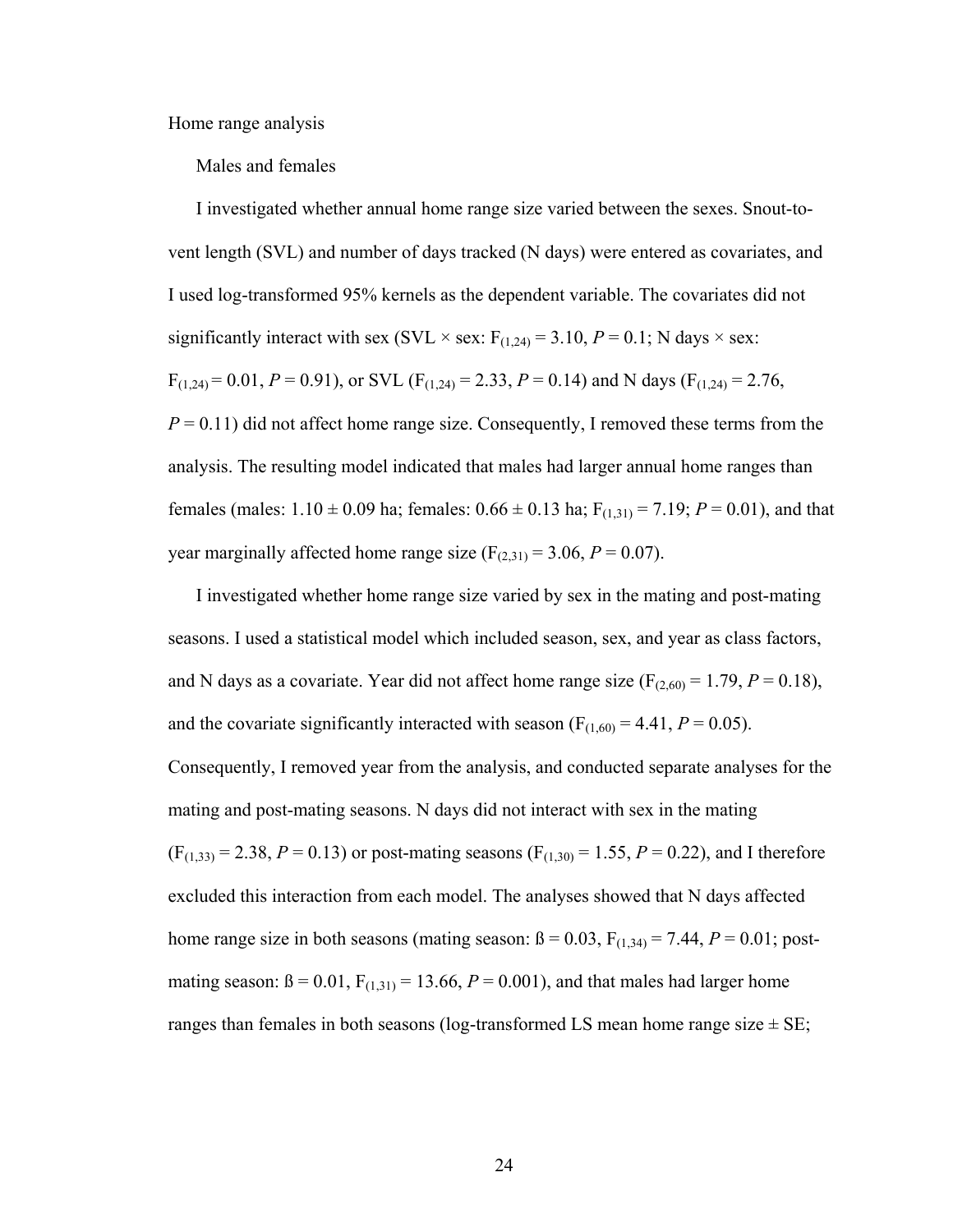mating season: males:  $0.32 \pm 0.17$ ; females:  $-0.49 \pm 0.26$ ,  $F_{(1,34)} = 7.65$ ,  $P = 0.01$ ; postmating season: males:  $0.74 \pm 0.17$ , females:  $0.13 \pm 0.26$ ; F<sub>(1,31)</sub> = 6.1, *P* = 0.02).

Males

I investigated the consequences of the seasonal difference in movement patterns on home range size. I compared the absolute size of home ranges across seasons to explore whether the seasonal movement differences translated into home ranges of similar or different size, irrespective of the length of the season (i.e., home range size was not adjusted according to the length of the season). Only snakes that were radiotracked for 80% or more of the length of the mating and post-mating seasons were included in this analysis. Home range size of male snakes did not differ between seasons (mating:  $0.72 \pm$ 0.13;  $0.87 \pm 0.11$ ;  $F_{(1,27)} = 0.62$ ,  $P = 0.44$ ).

### Spatial distribution

I calculated the variance-to-mean ratio, an index of dispersion, to investigate variation in the spatial distribution of males and females over time. (I combined all years for the male analysis, but I was only able to calculate the index of dispersion for females in 2008, the year during which I radiotracked the largest number of females  $[n = 5]$ . An index of dispersion of ca. 1 indicates a random distribution, whereas values larger than 1 indicate that individuals are clumped (Krebs, 1999). The high values associated with the index of dispersion throughout the active season indicated that males and females were clumped year-round (Fig. 3; all values were statistically different from 1 at  $P \leq 0.05$ ). Males were relatively more clumped during the mating season and at the beginning of the post-mating season than they were during the rest of the active season.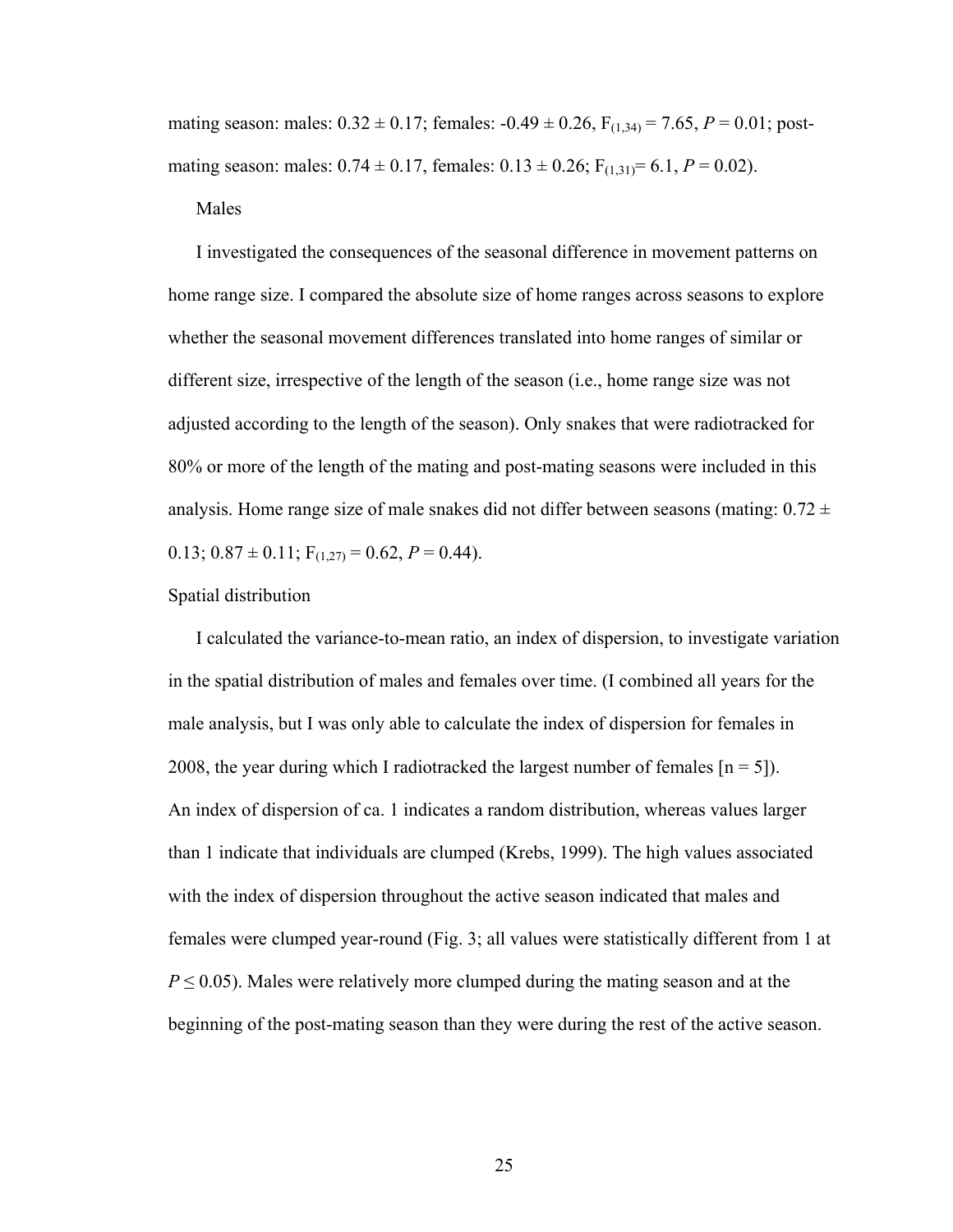In contrast, I observed no obvious seasonal change in the spatial distribution of females in 2008.

I calculated the distance traveled from the den for each sex. Males were closer to den sites during the mating season and prior to going to hibernation (Fig. 4A), and further from the dens in the middle of the summer. On the other hand, females showed very little variation in distance from the den as a function of time (Fig. 4B).

### Seasonal and annual variation in environmental temperatures

Because of the significant interaction between PC1, the temperature covariate, and season in three movement parameters (DBR, DPM, movement frequency) of males, I investigated whether PC1 varied by year and by season. Temperatures were significantly lower in the mating season than in the post-mating season in 2008 (t-tests with unequal variance; mating:  $-0.21 \pm 0.11$ ; post-mating:  $0.38 \pm 0.06$ ;  $t_{(1,65)} = -4.49$ , *P* < 0.0001) but not in 2006 (mating:  $0.35 \pm 0.09$ ; post-mating:  $0.24 \pm 0.07$ ; t<sub>(1,90)</sub> = 0.95, *P* = 0.34), or 2007 (mating:  $0.23 \pm 0.09$ ; post-mating:  $0.29 \pm 0.06$ ;  $t_{(1,80)} = -0.48$ , *P* = 0.62). The 2008 mating season was significantly cooler than the mating seasons of 2006 and 2007 (one-way ANOVA;  $F_{(2,111)} = 8.58$ ,  $P = 0.0003$ ), but temperatures in the postmating seasons were similar across the three years  $(F<sub>(2,533)</sub> = 1.06, P = 0.34)$ .

### Body size, body condition, movement parameters and mate acquisition

I used the residuals of the regression of log-transformed body mass on logtransformed body size (SVL) to calculate a body condition index for each individual snake (Bonnet and Naulleau, 1994, 1996). Snakes exhibited variation in body condition (mean  $\pm$  SD; males: 0.01  $\pm$  0.07; females: -0.01  $\pm$  0.04), but I found no significant relationship between the body condition of snakes at the start of the active season and the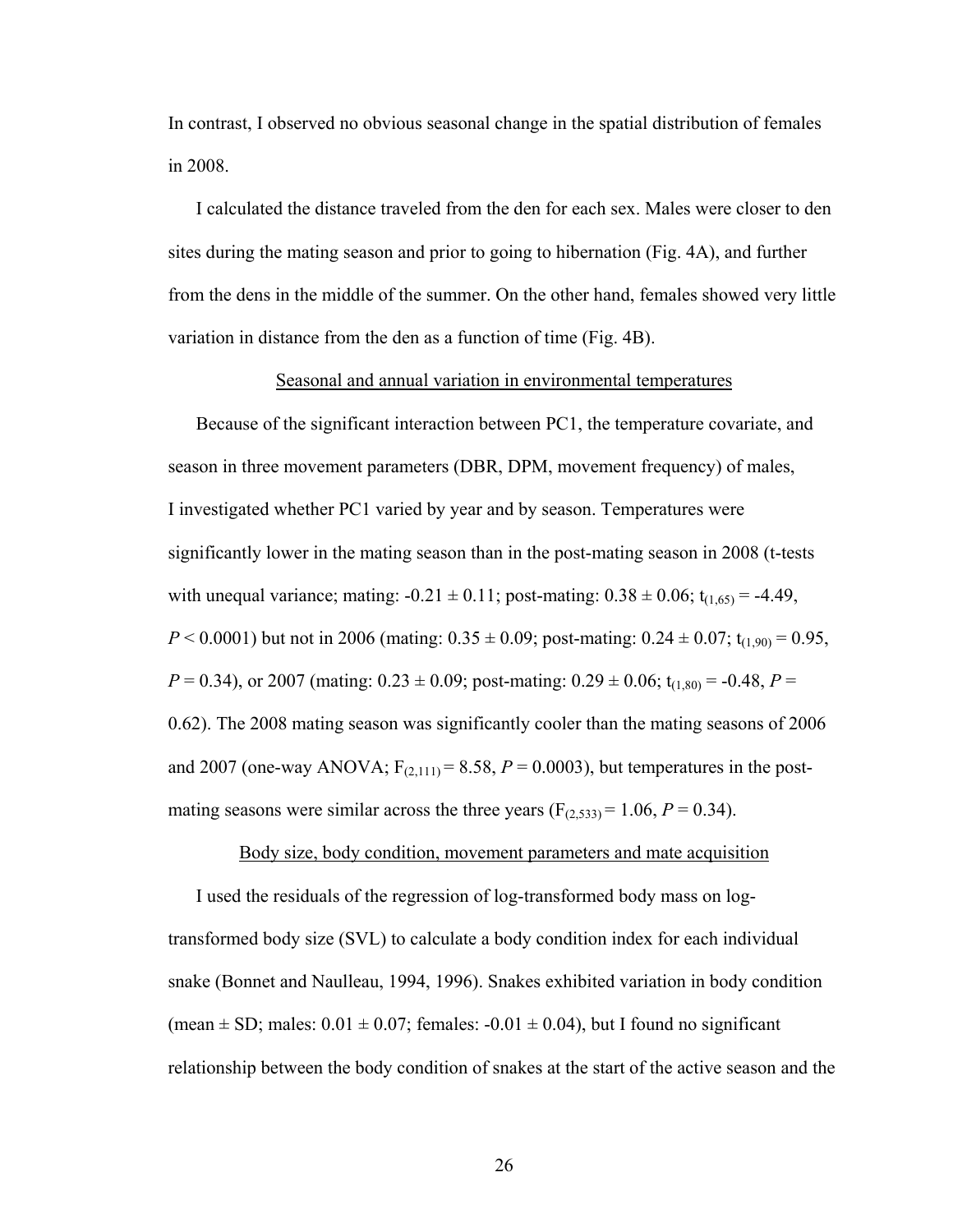distance traveled per day within that active season. This was the case for males (active season:  $r^2 = 0.02$ ,  $F_{(1,24)} = 0.66$ ,  $P = 0.42$ ,  $y = 17.79 + 22.15x$ ; mating season:  $r^2 = 0.005$ ,  $F_{(1,20)} = 0.66$ ,  $P = 0.94$ ,  $y = 30.02 + 5.2x$ ; post-mating season:  $r^2 = 0.05$ ,  $F_{(1,21)} = 1.27$ ,  $P = 0.27$ ,  $y = 14.55 + 32.5x$ , and females (active season:  $r^2 = 0.02$ ,  $F_{(1,8)} = 0.21$ ,  $P = 0.65$ ,  $y = 10.69 + 27.84x$ ; mating season:  $r^2 = 0.0005$ ,  $F_{(1,8)} = 0.004$ ,  $P = 0.94$ ,  $y = 12.73 - 8.3x$ ; post-mating season:  $r^2 = 0.04$ ,  $F_{(1,8)} = 0.36$ ,  $P = 0.56$ ,  $y = 10.31 + 31.12x$ .

I investigated how the absolute distance traveled by males within the mating season correlated with the number of known accompanied females. Using the residual scores of the regression of distance traveled on number of days monitored as the predictor variable, I found a positive but non-significant trend between distance traveled by males and number of known accompanied females ( $r^2 = 0.09$ ,  $F_{(1,21)} = 2.2$ ,  $P = 0.15$ ). The only two males that I observed with more than one female within a single mating season were those that traveled the longest distances of all males tracked. I also estimated how male size (SVL) related to the number of known accompanied females. I found a significant positive relationship between SVL and the number of known females that males were found with ( $r^2 = 0.19$ ,  $F_{(1,19)} = 4.6$ ,  $P = 0.04$ ,  $y = -3.35 + 0.04x$ ; Fig. 5).

Finally, I assessed whether sex and home range size affected the number of known potential mates during the mating season. (I only included snakes that were radiotracked for 80% ore more of the mating season in this analysis.) I regressed the number of known potential mates on home range size for each sex separately. Males with larger home ranges overlapped with the home ranges of more potential mates (linear regression:  $r^2 = 0.60$ ,  $F_{(1,12)} = 16.52$ ,  $P = 0.001$ ,  $y = 0.03 + 0.1x$ ; Fig. 6). I found no such statistical relationship for females ( $r^2 = 0.18$ ,  $F_{(1,7)} = 1.56$ ,  $P = 0.25$ ,  $y = 2.5 + 0.07x$ ; Fig. 6). The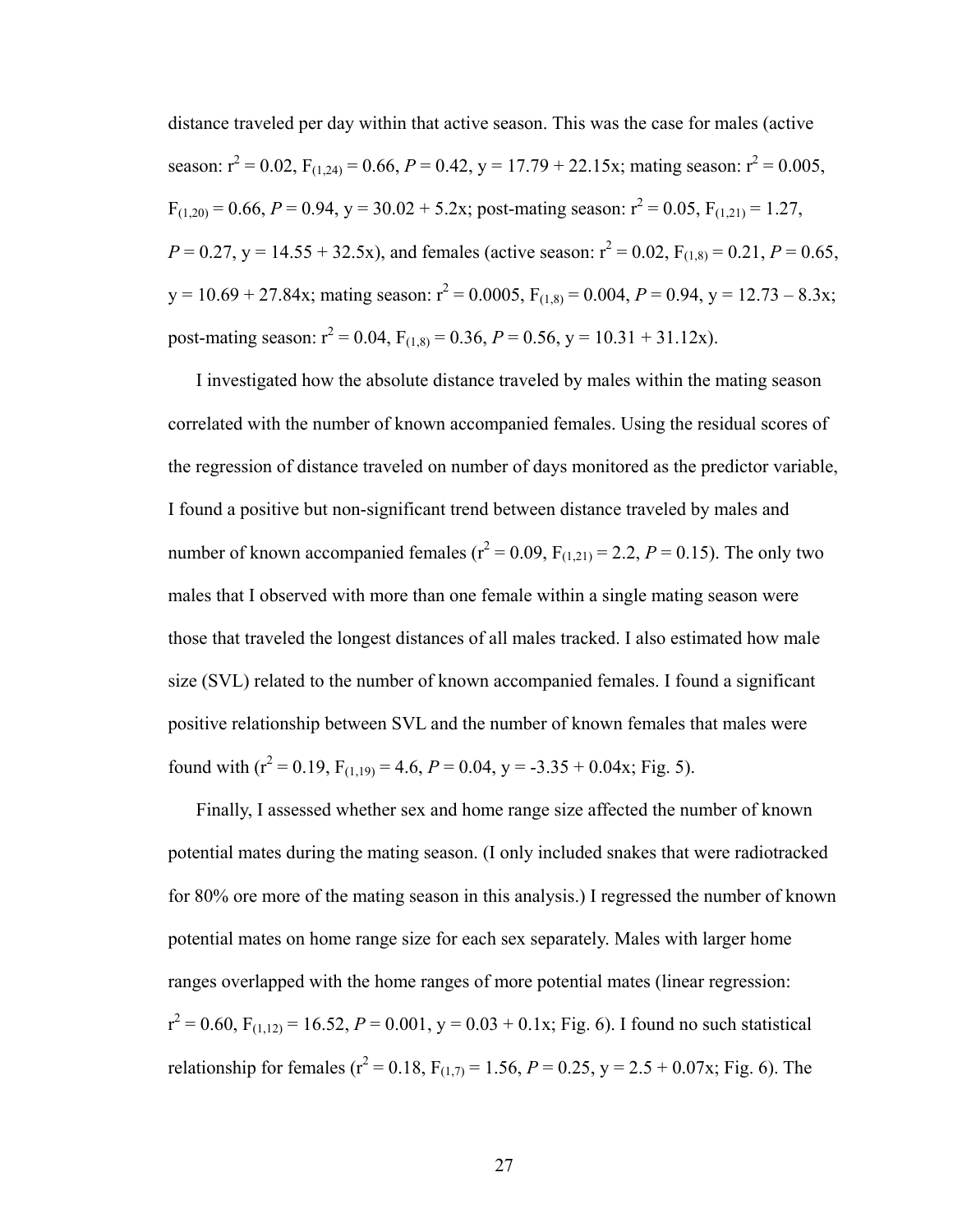intercept of the latter two regression lines was significantly different from the origin in females (F<sub>(1,7)</sub> = 29.46, *P* = 0.0009) but not in males (F<sub>(1,12)</sub> = 2.7, *P* = 0.12; Fig. 6). Finally, an ANCOVA showed that, after controlling for home range size, females had more potential mates in their territories, compared to the number of females in male territories (F<sub>(3,18)</sub> = 17.20, *P* = 0.0006).

# Behavioral interactions

Most male-female interactions occurred in spring, from 20 April to 6 June (malefemale accompaniment:  $n = 16$ ; courting:  $n = 4$ ; mating:  $n = 1$ ). On two occasions in fall 2006 (25 September, 6 October), I found a male close to a female's refuge. However, both of these observations were made close to den sites, when snakes were about to enter hibernation. Consequently, I do not believe that these interactions reflected sexual activity.

I witnessed mating only once on 12 May 2008. Male 15 (94.5 cm SVL, 765.2 g), the largest male monitored over the course of this study, was mating with Female 2 (71.7 cm SVL, 313.5 g) while she was being courted by a smaller male (Male 18, 76.5 cm SVL, 330 g). Although Male 18 seemed to be focusing on the female, he sometimes aligned his body with the larger male (Male 15), presumably to challenge him. I did not observe any obvious response of Male 15 toward Male 18.

Overall, males appeared to compete for access to females. The following example illustrates this behavior: On 6 April 2007, I caught Female 5 (77.8 cm SVL, 444 g) for transmitter implantation, and released her three days later. On 26 April 2007, I caught Male 13 (88 cm SVL, 551 g), wandering around her refuge. On 29 April 2007, Female 5 had not moved, and I found the large Male 15 coiled at the entrance of her refuge. On the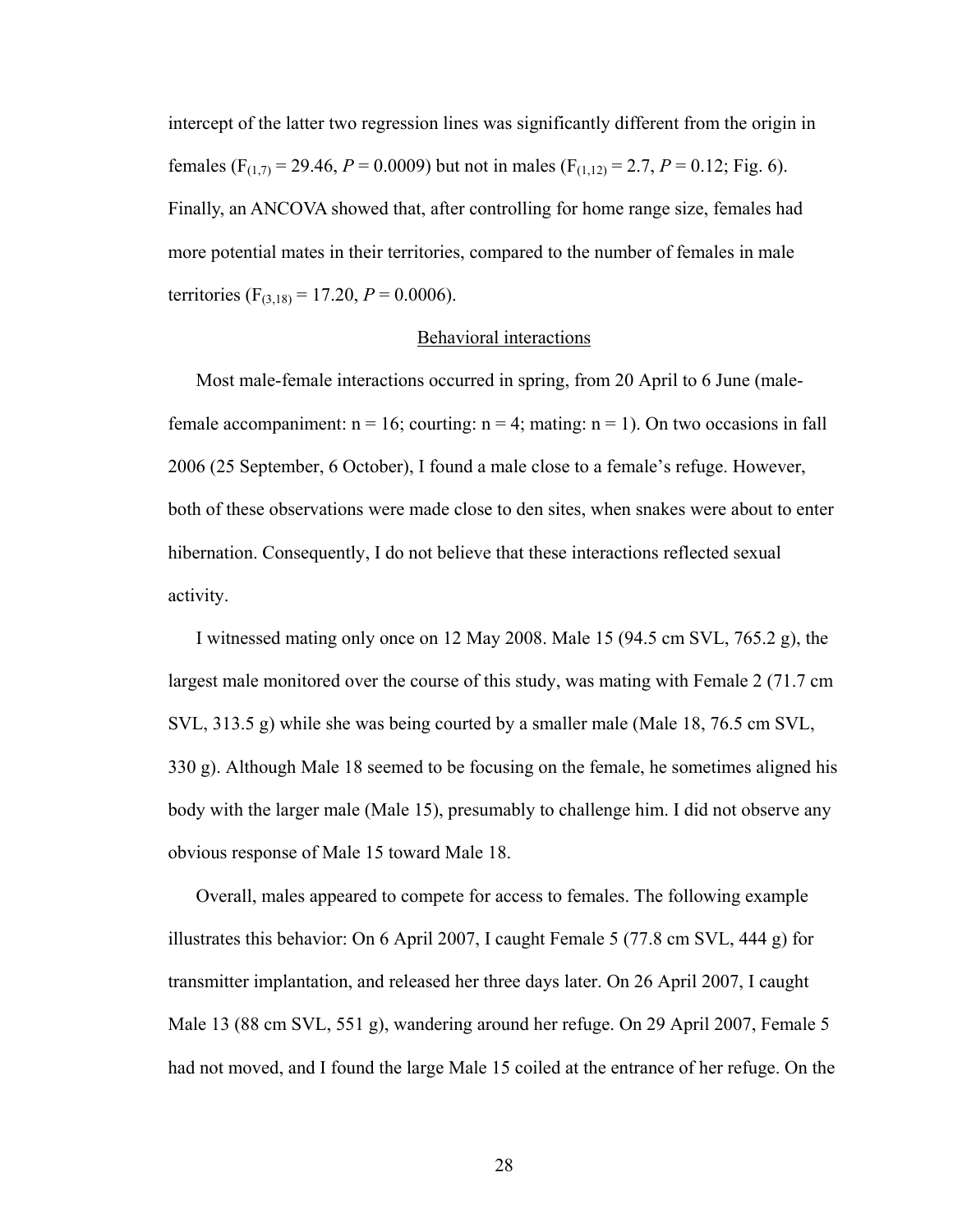next visit to the site, I relocated Female 5, which again had not moved, and found another large male, Male 16 (92.9 cm SVL, 649.3 g) coiled at the entrance of her refuge. In the end, Female 5 spent 17 days under a boulder with Male 15, the largest male. In summary, I found three different males at the entrance of one female's refuge over three consecutive visits to the field site, and the male that I subsequently found her with was the largest one of the three.

Because I caught all the males mentioned in the example above for transmitter implantation, I could not monitor the interactions among them. Yet, a couple of anecdotal male-male interactions are relevant to better understand *C. mitchellii*'s mating system. After Male 15 successfully mated with Female 2 on 12 May 2008, Male 15 made extensive movements (ca. 824 m), until he was found with another female, Female 5, on 21 May 2008 (Females 2 and 5 were actually in close proximity [ca. 130 m]). Male 15 stayed with Female 5 until 2 June 2008, after which he visited Female 2 again. Female 2 had been accompanied by a smaller male, Male 6 (75.7 cm SVL, 377 g), since 30 May 2008, when it was joined by Male 15 on 2 June 2008. Between 30 May 2008 and 4 June 2008, Male 6 moved a distance of ca. 1.1 km in a highly directional fashion. The extensive distance covered by Male 6 may have been in response to the potential encounter with Male 15. Finally, one instance of male-male combat was observed on the study area on 28 April 2007 (Robert McKeever, pers. comm.), and male-male combat has been reported in this species (Klauber, 1972).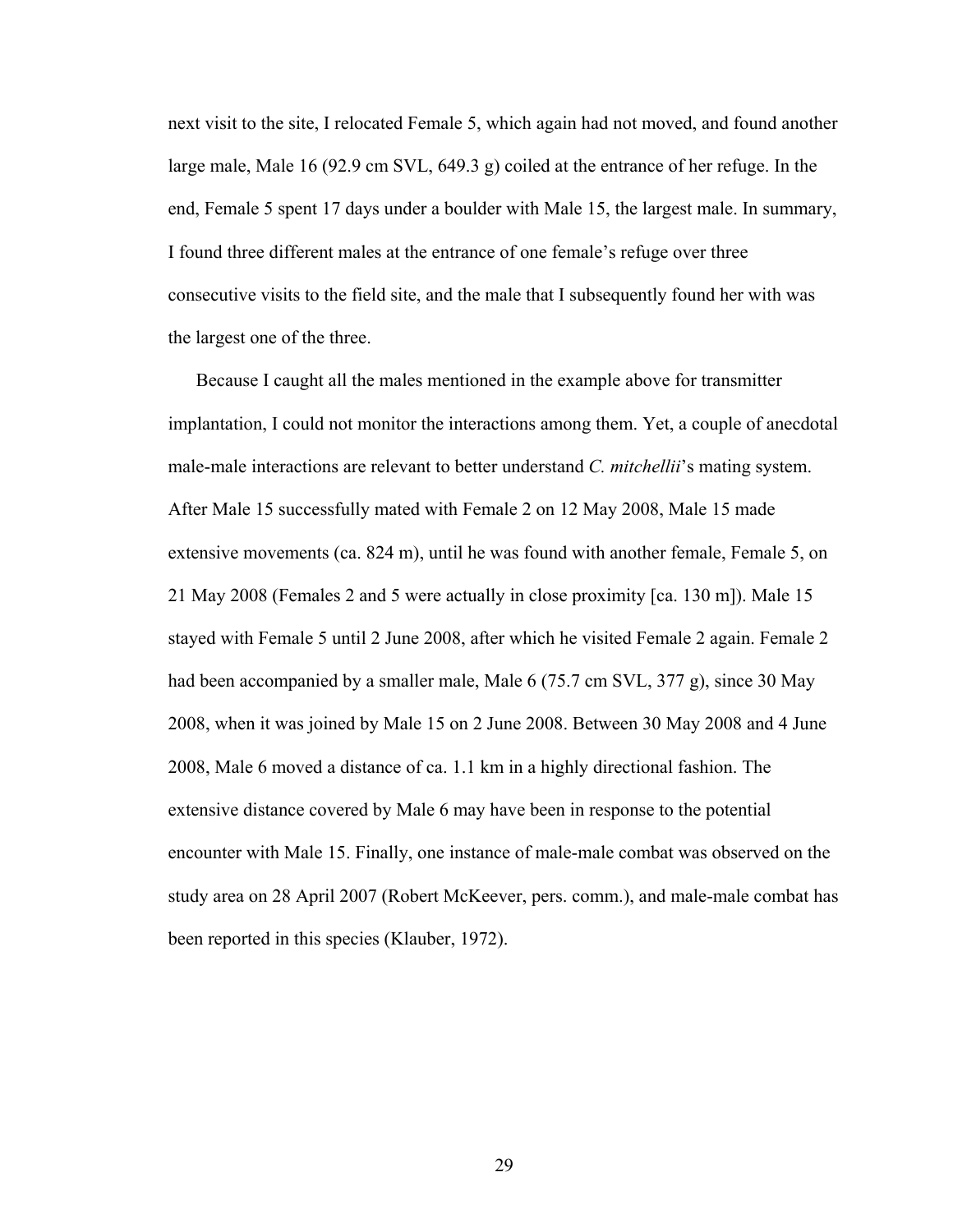#### **Discussion**

In this study, I investigated variation in movement patterns in a vertebrate predator, with emphasis on seasonal and sexual effects, to characterize the link between space use and mating activity. Below, I first summarize and discuss how space use varies intrasexually between seasons and intersexually within seasons in *Crotalus mitchellii.* I then discuss my findings in a comparative framework to better understand organismal mating systems.

#### Hypothesis 1: Intrasexual variation in movement between seasons

My study demonstrates that the movement ecology of *C. mitchellii* varies by biologically-relevant seasons. Both sexes increased activity in the mating season compared to the post-mating season. Accordingly, my prediction that males increase movement per unit time in the mating season compared to the post-mating season was supported. However, I did not predict that females would also increase movement in the mating season. Below I discuss the intrasexual variation in movement between seasons for males and females separately.

# Males

Males increased distance traveled per unit time (DBR) by increasing distance per movement and movement frequency. The strong increase in movement during the mating period resulted in home ranges of similar size between seasons, despite the fact that the mating season (ca. 1.5 months) is considerably shorter than the post-mating season (ca. 5 months). Additionally, I found a positive (but non-significant) trend between distance traveled by males and the number of females located, and documented that larger home ranges contained significantly more females. Sexual selection theory predicts that in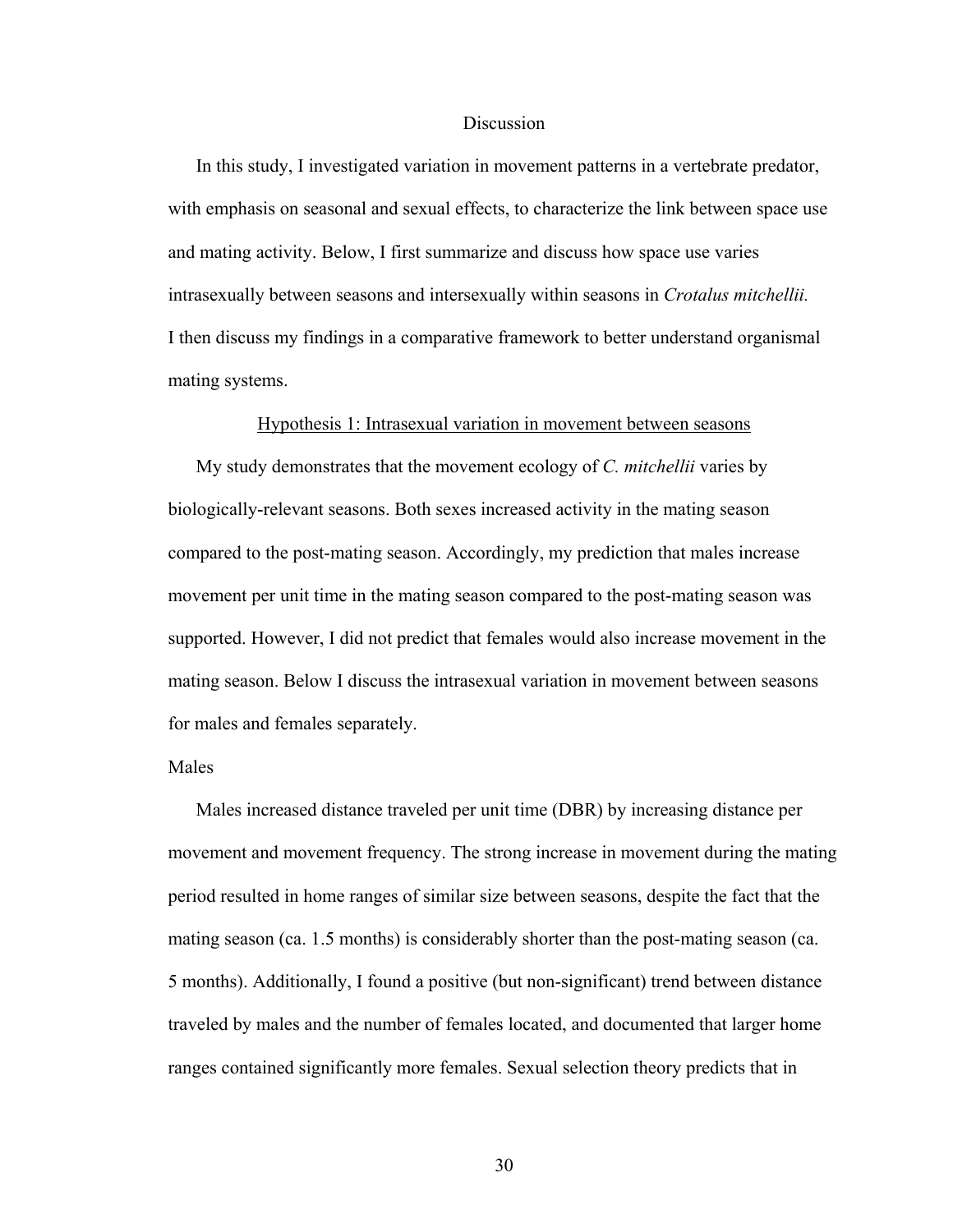species where males do not invest in parental care, such as snakes (Shine, 1988), the reproductive success of males is limited by access to females (Emlen and Oring, 1977; Duvall et al., 1993; Arnold and Duvall, 1994). Males increase their fitness by producing more offspring, and therefore by mating with multiple females. Traits that enhance the ability of males to successfully reproduce with multiple females should consequently be selected for. Empirical evidence from various taxa, including shrews (Stockley et al., 1994), rodents (Tew and Macdonald, 1994; Lane et al., 2009; Spritzer et a., 2005), and snakes (Madsen et al., 1993, Duvall and Schuett, 1997; Brown and Weatherhead, 1999; Weatherhead et al., 2002), supports the hypothesis that increased movement by males enhances their reproductive success. My data suggest that the increased movement by *C. mitchellii* males in the mating season may be a sexually-selected trait that evolved in response to selection for increased reproductive success. Below I detail the evidence supporting this hypothesis.

Female *C. mitchellii* reproduce infrequently. Over a three-year period, I have direct (i.e., observation of female with her offspring,  $n = 1$ ) or indirect evidence (i.e., significant change in female's mass,  $n = 3$ ) for four female reproductive events. The minimal estimate of female reproductive frequency during this study is thus 33% (4 females reproduced out of 12 female "snake years", i.e., the total number of female active seasons). This number suggests that females reproduce on average once every three years, a conclusion supported by the very low frequency of vitellogenic or pregnant *C. mitchellii* females found in museum collections (Glaudas, unpublished data). This low estimate is not surprising because, due to their prolonged reproductive cycle, females of most rattlesnake species reproduce at best biennially (Aldridge and Duvall, 2002;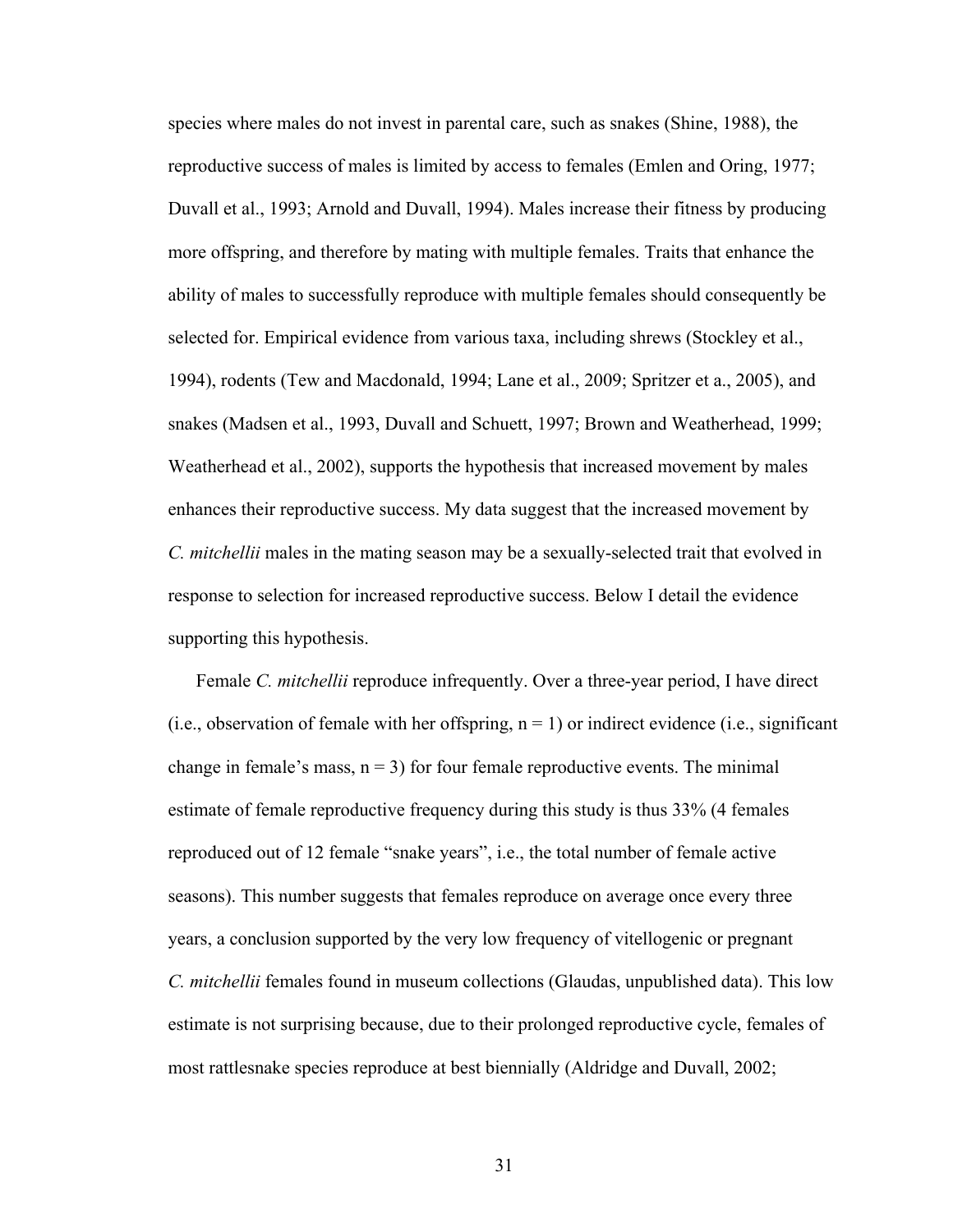Glaudas et al., 2009), and triennial or longer cycles are well-documented (Gibbons, 1972; Martin, 2002; Jenkins, 2007). The infrequent reproduction of females results in a highly male-biased operational sex ratio, which promotes male-male competition for access to females (Emlen and Oring, 1977; Madsen and Shine, 1993a). This prediction is supported by my behavioral observations, because I observed multiple males in the vicinity of a single female, and male-male combat in my study population. (I have evidence for only one instance of male-male combat. However, the male-biased sexual size dimorphism of *C. mitchellii*, which presumably evolved in response to intrasexual selection for access to females, and observations of male-male combat elsewhere, suggests that male-male combat is common in this species [Klauber, 1972; Shine, 1978; Greene, 1992].) Therefore, not only do males have to successfully locate a female, they also need to physically defend their mate(s) against potential rivals. In conclusion, because reproductively active females are a limiting resource, increased movement by males and associated behaviors, such as intrasexual contests and mate guarding, likely enhance male fitness by increasing female encounter rate.

# Females

Females did not increase distance per movement but increased movement frequency, which resulted in an increase in distance traveled per unit time in the mating season. The increase in female movement is likely driven, at least in part, by factors other than mating activity. There are at least three reasons for this hypothesis. First, in most animal species the reproductive success of females is more limited by food than by mating partners (Trivers, 1972; Ostfeld, 1986). Therefore, *C. mitchellii* females may increase movement in the mating season to increase foraging efficiency, specifically after a long period of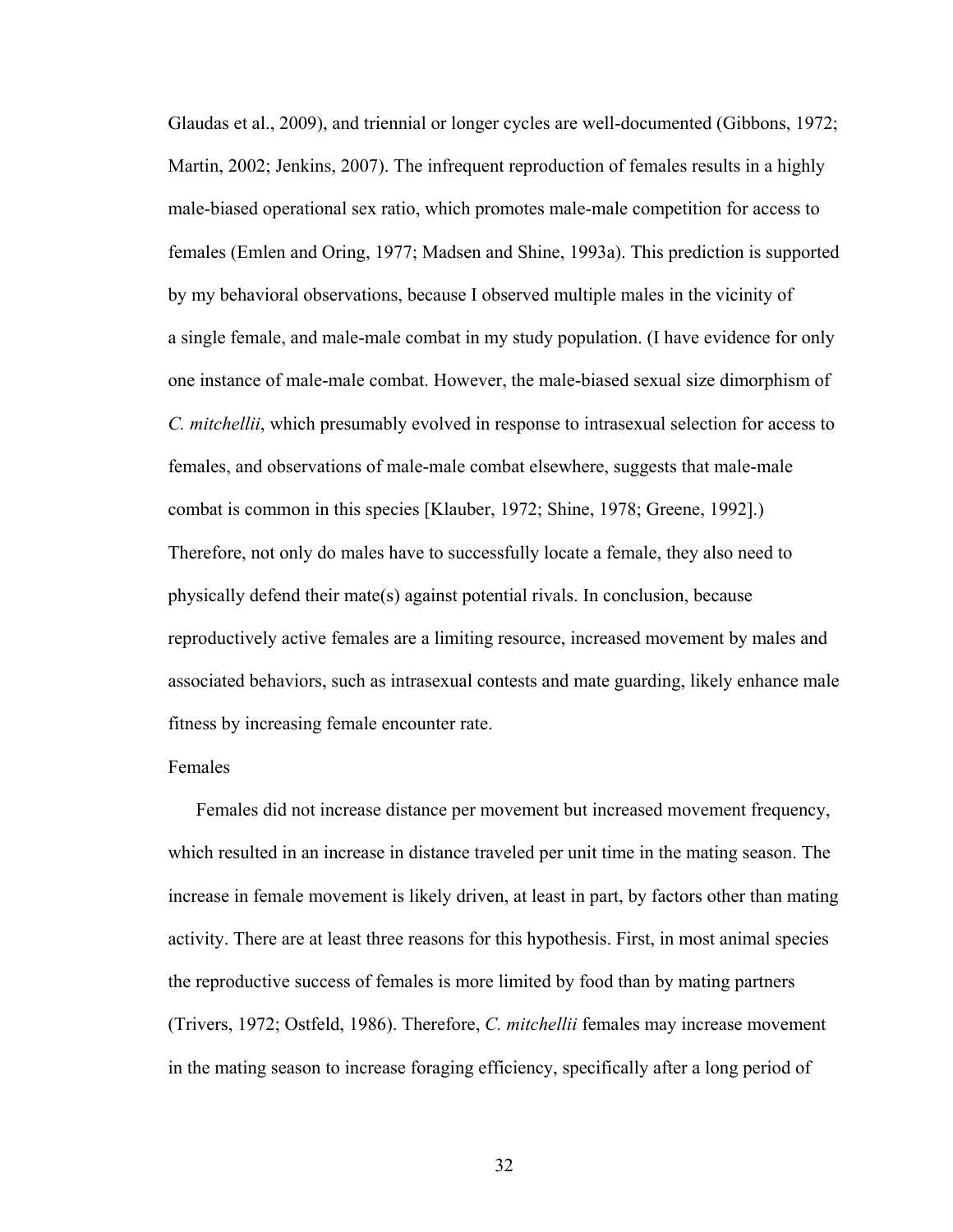hibernation during which they did not feed for ca. 5 months. Second, in most animal systems, including *C. mitchellii*, mate-searching activities are typically performed by males (see Intersexual variation in movement within seasons, below), which reduces the investment needed by females to find mates (Hammerstein and Parker, 1987; Kokko and Wong, 2007). Third, female *C. mitchellii* reproduce infrequently, which implies that many females may not exhibit sexually-driven behaviors in a given year.

Nevertheless, at least seven of nine females radiotracked throughout the mating season were accompanied by males for extended periods of time (mean  $\pm$  SD: 10  $\pm$  4.3 days; Glaudas, unpublished data), suggesting that mating may have occurred. Interestingly, at least 3 of these 7 females did not produce offspring that active season, a pattern also reported for the water snake (*Nerodia sipedon*; Prosser et al., 2002). One possible explanation for this observation is that females did not have the energetic resources (i.e., stored body fat) to start or complete their follicular cycle following the mating event. Alternatively, females may benefit from mating in years when they do not reproduce, because female rattlesnakes store sperm for extended periods of time (Schuett, 1992). This behavior may promote sperm competition (multiple paternities are common in snakes; Uller and Olsson, 2008, and references therein), and/or provide a larger pool of sires if females can cryptically choose sperm (although undocumented in snakes). In conclusion, although the increased movement by females during the mating season may not be as driven by mating activity compared to males, I can not reject the hypothesis that female increased activity during the mating season is partly related to mating factors (see below).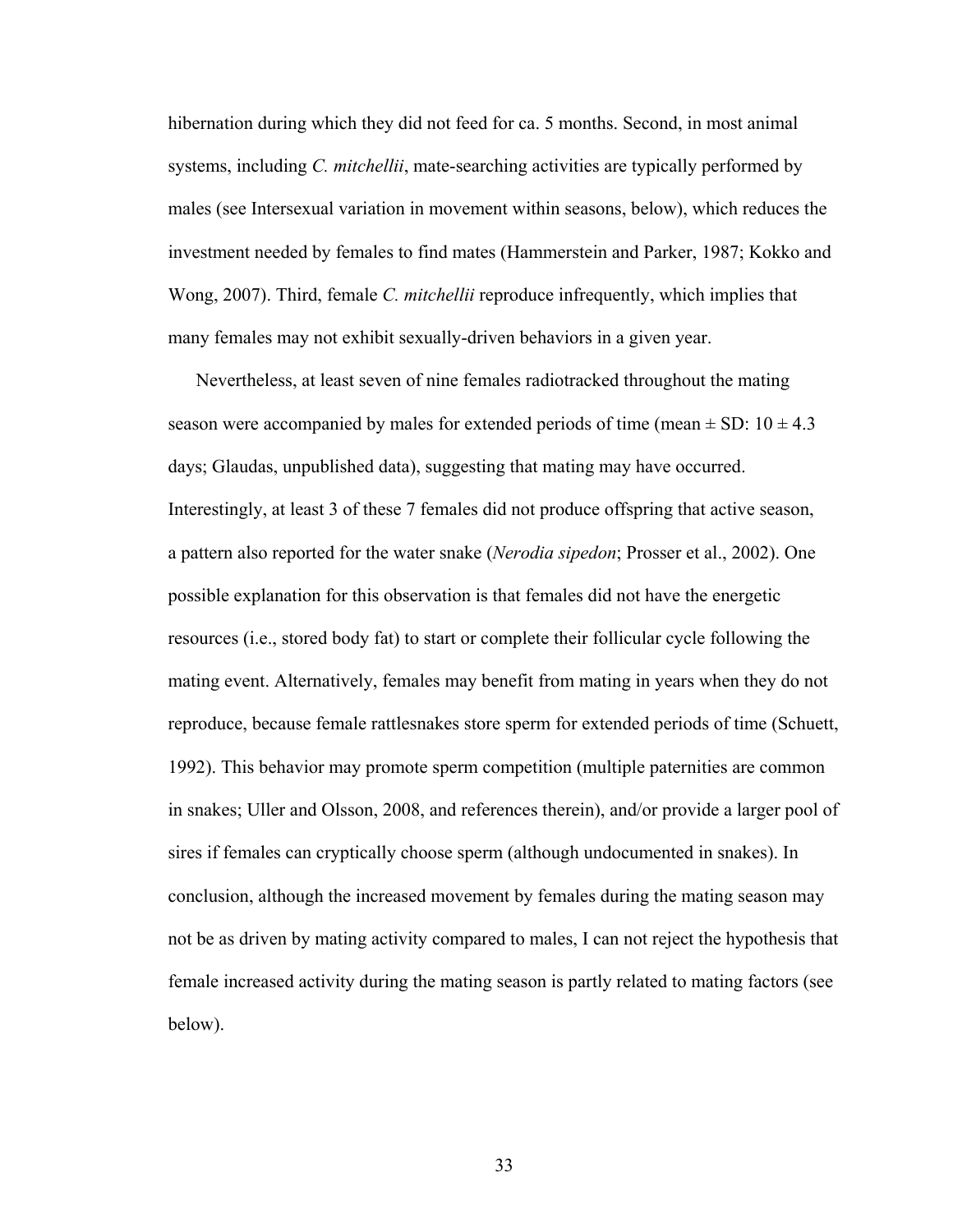#### Hypotheses 2 and 3: Intersexual variation in movement within seasons

Male *C. mitchellii* exhibited increased distance between relocations (DBR) and distance per move (DPM) relative to females in both the mating and post-mating seasons, but movement frequency was similar between the sexes. This observation was consistent with the hypothesis that males exhibit increased movement compared to females during the mating season. In contrast, the prediction that sex and season interact, because males increase movement relative to females only in the mating season, was rejected. The lack of interaction was caused by the similar increase in movement patterns of males and females in the mating season, compared to the post-mating season. This finding suggests that the sexual difference in movement patterns is not solely due to the mating system, but that sex *per se* also affects the spatial ecology of *C. mitchellii.* Below I discuss the sexual difference in movement for the mating and post-mating seasons separately. Mating season

Male *C. mitchellii* traveled longer DBR than females. The difference was caused by the greater DPM of males relative to females, because both sexes increased and did not differ in movement frequency during the mating season. The increased DBR in males translated into significantly larger male home ranges, compared to those of females. These results, coupled with my field observations, indicate that males actively locate females. This idea is supported by the sexual difference in the intercept of the regression lines of number of potential mates versus home range size (Fig. 6). A small home range size (e.g., 0.01 ha) likely translates into no mating opportunities for males, but not for females (i.e., the regression line goes through the origin only for males). A higher investment by males relative to females in mate-searching activities is widespread in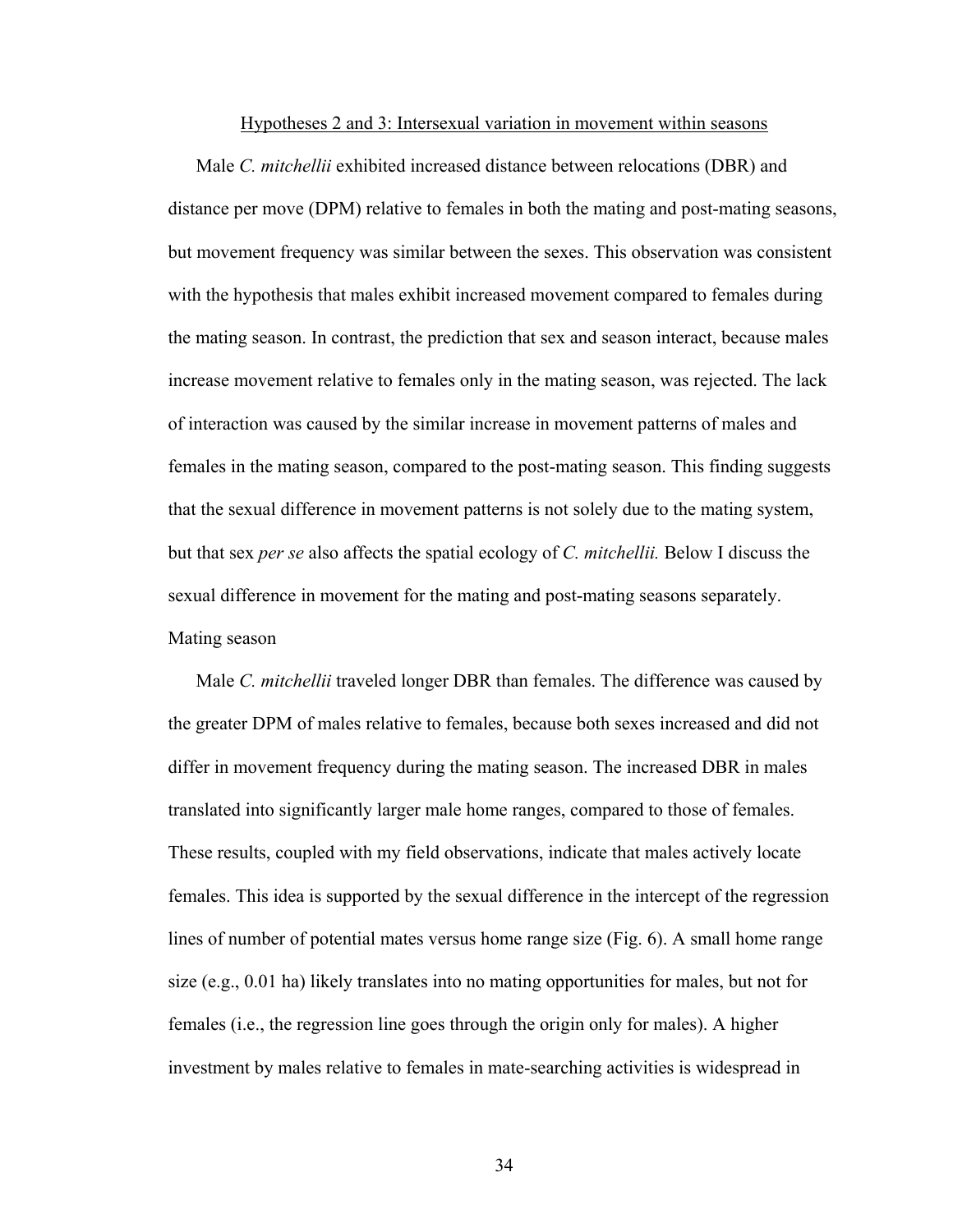animal systems, including insects, mammals, and non-avian reptiles (Thornhill and Alcock, 1983; Gaulin and FitzGerald, 1988; Frank and Heske, 1992; Tew and Macdonald, 1994; Duvall and Schuett, 1997; Jellen et al., 2007; Kokko and Wong, 2007; Odden and Wegge, 2007). This ubiquitous pattern is well-supported by theoretical models for systems in which sperm competition occurs and females are not sperm-limited (Kokko and Wong, 2007). These two conditions likely exist in *C. mitchellii*'s system. Multiple matings and paternities may be the rule rather than the exception in snakes (Uller and Olsson, 2008). Although there is no direct evidence that this is the case in *C. mitchellii*, the typical mate-guarding behavior exhibited by males indicates the potential for multiple paternities. Further, because of the male-biased operational sex ratio males are not a limited resource for females.

Nevertheless, sex role theory predicts that females may invest time and/or energy in mate-searching if the associated costs are low (Kokko and Wong, 2007). This is the case in this system, because males are readily available during the mating season, and thus the costs of finding mates for females are likely low. As mentioned above, the increased movement frequency of females may partly represent an investment in mating effort (i.e., "the component of reproductive effort expended in attempts to acquire mates", Thornhill and Alcock, 1983, p. 65). Females may invest in mating effort not necessarily by actively looking for males, but by increasing the odds that they are detected by males. For instance, sexually receptive female snakes lay a pheromone trail as they move around the landscape, and males rely on their highly developed chemosensory abilities to locate females (Mason, 1992, 1993; Schwenk, 1994, 1995; Fornasiero et al., 2007). Accordingly, increased movement by females could be a mechanism that enhances mate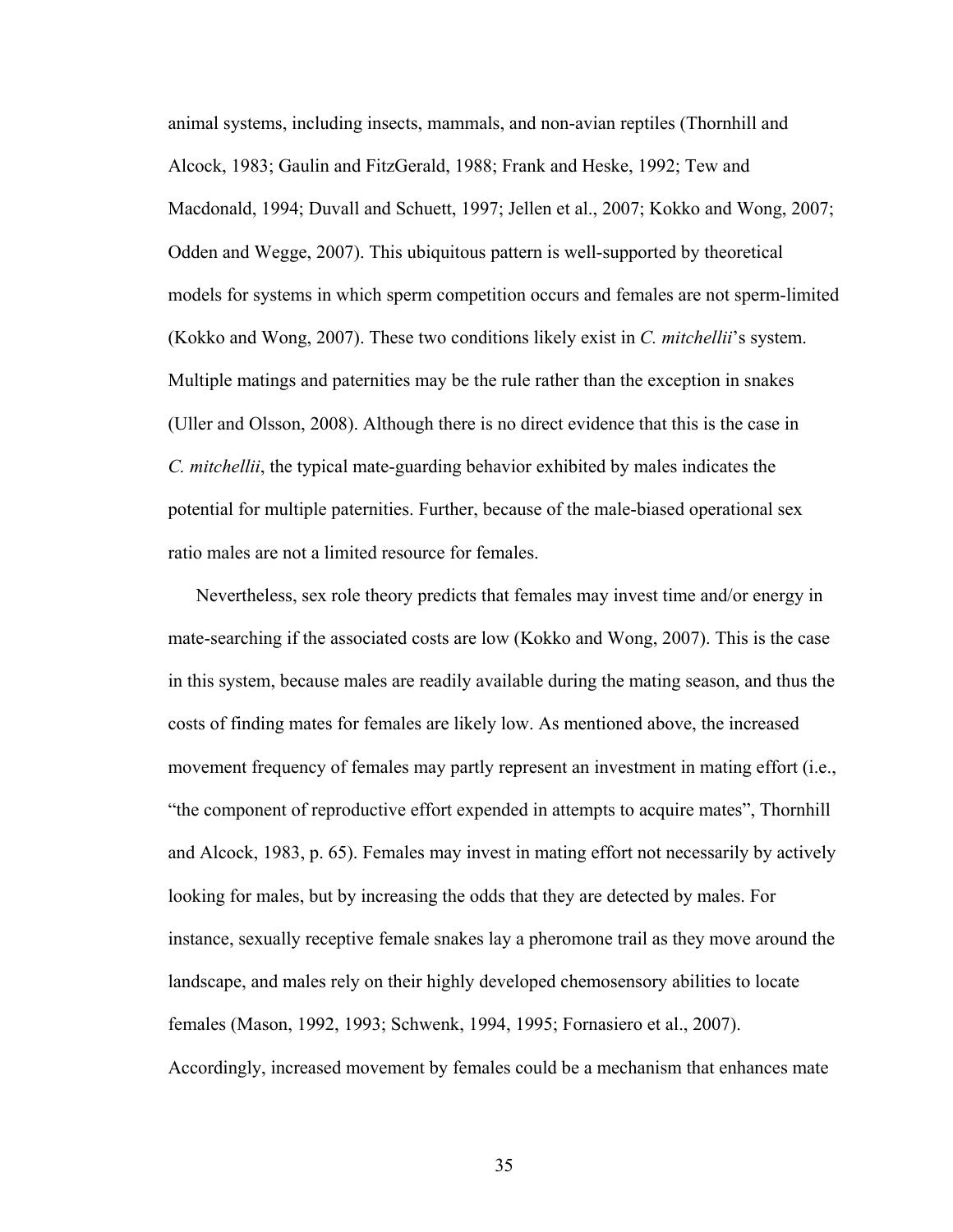acquisition. The sexual difference in relative directionality in the mating season (females exhibit relatively straighter movement patterns than males) could in fact reflect alternative, but complementary sex-specific strategies to enhance mate acquisition. Most males and females are predictably and spatially aggregated around den sites during the mating season (see mating system, below). Consequently, the straighter movements of females around the dens may increase their range of detection by males. On the other hand, males may be more likely to detect a female's chemical trail by randomly shifting direction in the vicinity of the den sites. This latter idea is supported by computer-based simulations of optimal searching strategies, which show that when resources (in this case females) are spatially clumped, the random directionality of movement of an individual within a resource-rich patch is more efficient at locating resources than straight-line movements (Benhamou, 2007).

# Post-mating season

Distance traveled per unit time and DPM were significantly higher in males than in females. As a result, males had larger home ranges than females. Females stayed relatively close to the dens throughout the active season, while males ventured farther away from the dens. Several factors can explain this sexual difference in movement patterns during the post-mating season. First, in mammals, including humans, the spatial memory of females is known to be less developed than that of males (Astur et al., 1998; Barkley and Jacobs, 2007, and references therein). This difference has been proximally linked to the female's smaller relative size of the hippocampus (i.e., the part of the brain where spatial information is stored and processed; Jacobs et al., 1990, Nadel, 1991), and ultimately to the strong sexual selection operating on males for locating females in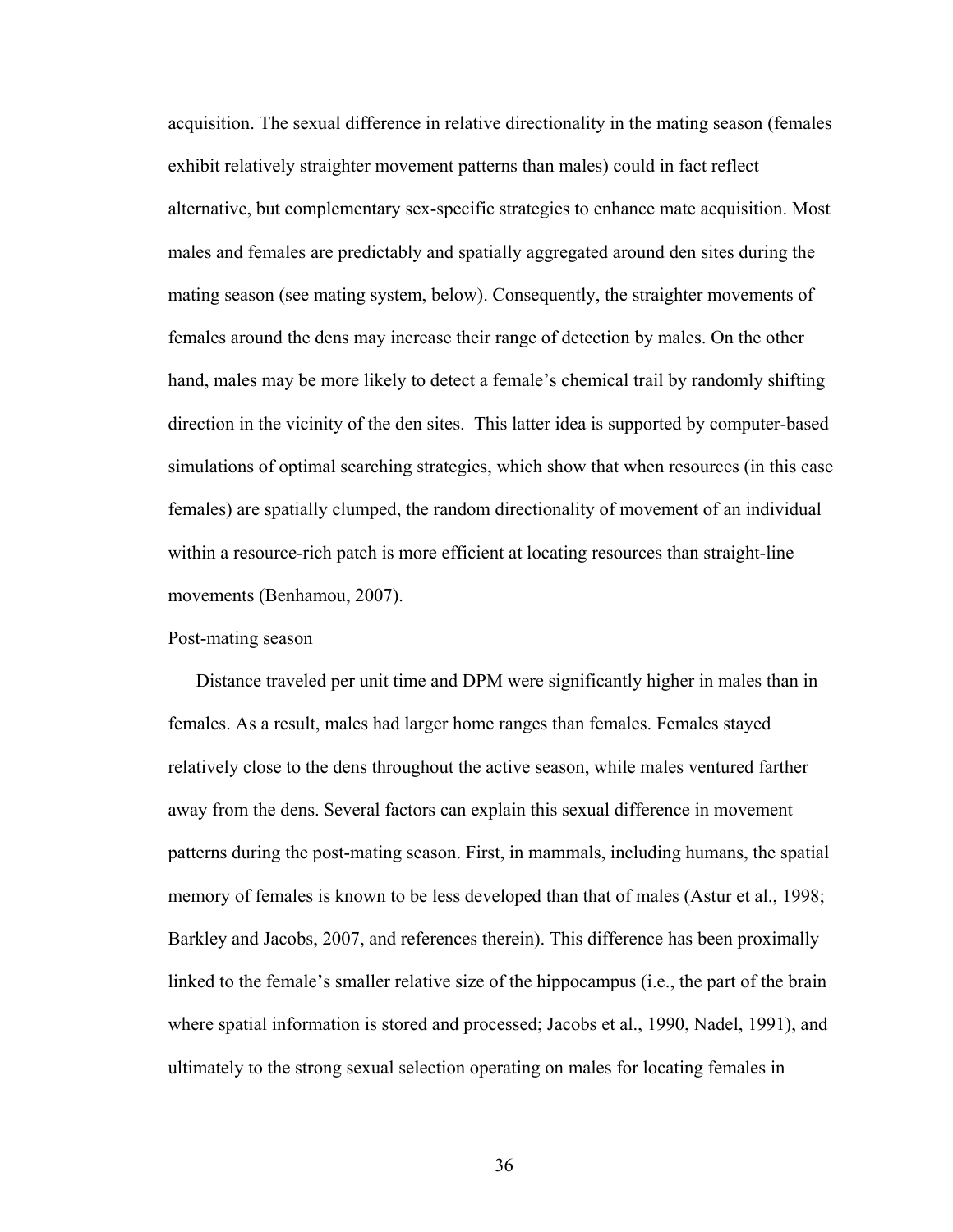polygynous systems (Gaulin and Fitzgerald, 1986, 1989). Consequently, the decreased activity patterns of females compared to males may be related to their reduced spatial cognition aptitude. That is, females may cope with lower spatial abilities by reducing activity. However, there is little evidence of sexual differences in spatial cognition, and/or the size of the pallium (the presumed reptilian homologue of the hippocampus of higher vertebrates; Rodríguez et al., 2002) in reptiles. Studies specifically design to address this hypothesis will be informative.

Second, the sexual difference in home range size may be related to differences in feeding ecology and/or life history strategy. Male and female *C. mitchellii* do not differ in the types of prey they feed on (i.e., the proportion of mammalian vs. reptilian prey; Glaudas, unpublished data). However, males grow larger than females, and increased movement by males may simply be caused by the greater food resources required to sustain larger-sized animals (McNab, 1963). Another explanation for the larger home range of males is that females may adopt a more sedentary lifestyle compared to males in an effort to save energy for reproduction. Sedentariness has been linked to superior body condition (i.e., increased fat reserves) in some vertebrate species, including humans (Marti et al., 2004; Hay et al., 2008), but available data suggest that female snakes with better body condition have larger home ranges (Webb and Shine, 1997; Roth II and Greene, 2006). However, the causal relationship between these two variables is unclear. That is, does increased movement cause (e.g., through increased foraging efficiency) or is the result of superior body condition (e.g., the snakes have more energy reserves)? Relevant data are surprisingly scarce in the literature, and studies linking mobility to foraging efficiency and body condition variation are required to answer this question. At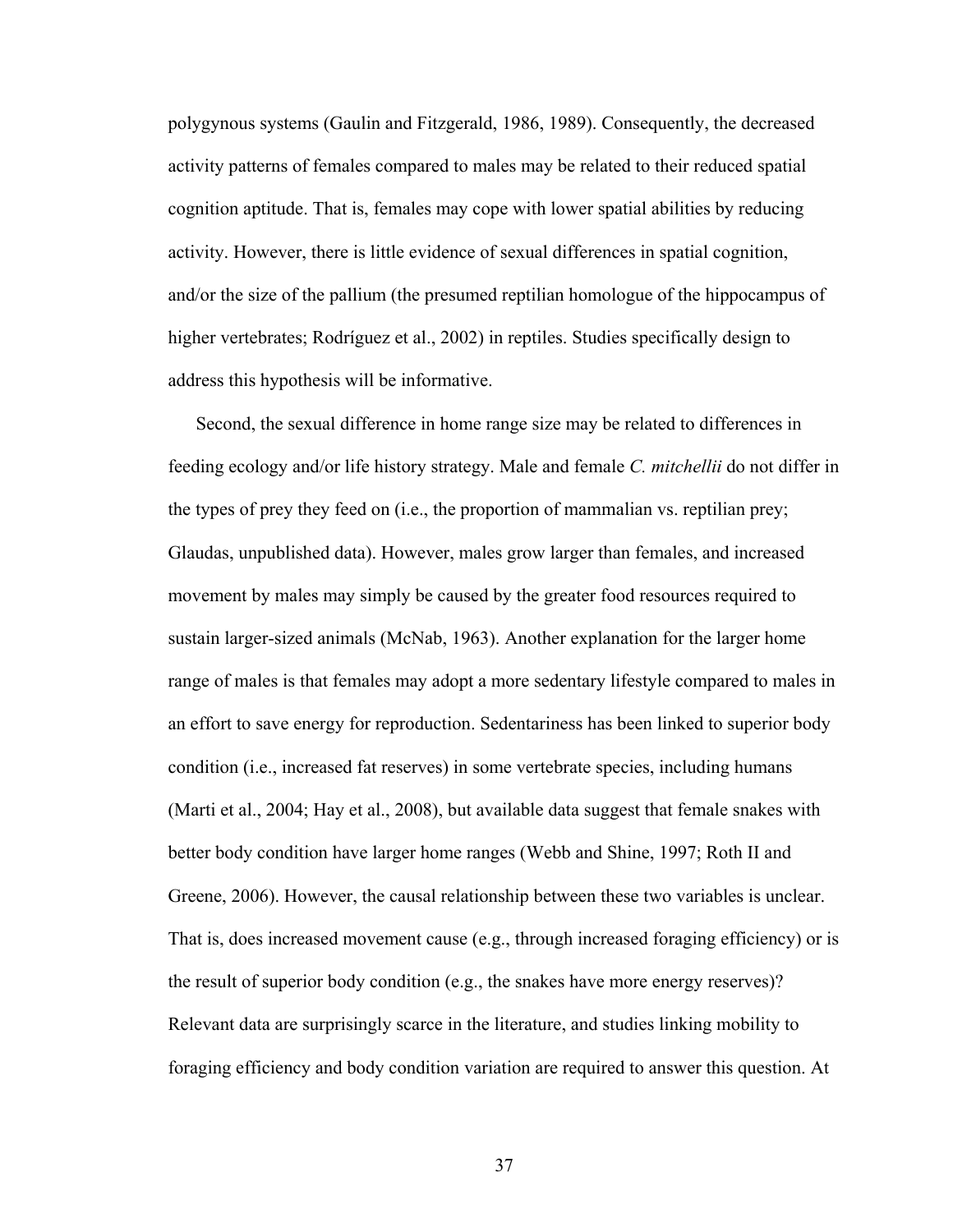any rate, the hypothesis that female *C. mitchellii* decrease activity to increase the energy allocated to reproduction requires that reduced activity in females does not translate into a net energetic loss caused by the possible decreased foraging opportunities.

Finally, the sexual difference in activity may be related to predation pressure. During the course of this study, 7 (6 males, 1 female) of the 25 snakes I radiotracked were eaten by predators. This translated into a higher average annual mortality rate due to predation in males (21.8%) than in females (8.4%). Surprisingly, and in contrast to other snake studies (Aldridge and Brown, 1995; Bonnet et al., 1999; Whitaker and Shine, 2000; Sperry and Weatherhead, 2009), all these predation events occurred during the nonmating season. Consequently, the decreased movement of females may be a mechanism to reduce predation, because evidence suggests that site fidelity and reduced activity decrease predator-induced mortality (Clarke et al., 1993; Yoder et al., 2004; Sperry and Weatherhead, 2009). Yet this hypothesis does not explain why males have larger home ranges, unless males trade-off predation risk for increased foraging opportunities. All these explanations are not mutually exclusive, and conceivably a combination of factors contributes to the sexual difference in home range size during the post-mating season.

#### Mating system

Strong male-male competition is a component of many snake mating systems. For instance, male prairie rattlesnakes (*Crotalus viridis)* in Wyoming travel long distances to locate the few and scattered reproductive females during the summer mating season (Duvall and Schuett, 1997). This mating system was named "prolonged mate-searching polygyny", because males engage in scramble competition to locate potential mates. Because competing *C. viridis* males rarely encounter each other, male-male combat is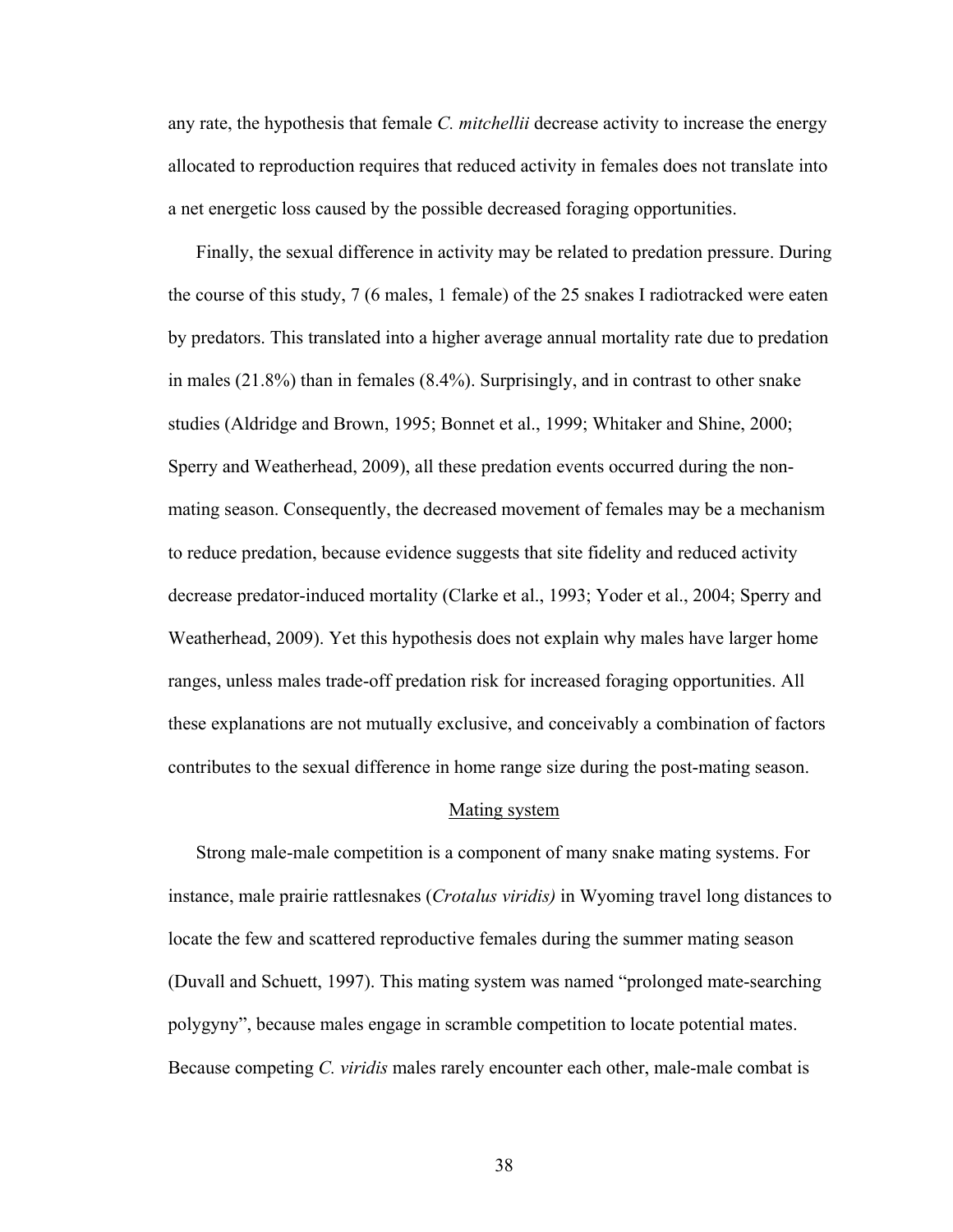absent or reduced, and mate-locating abilities are seemingly under strong sexual selection, a perspective that led to the hypothesis that the prolonged mate-searching polygyny strategy evolved in response to the dispersed and unpredictable distribution of females over the landscape. Male massasaugas (*Sistrurus catenatus)* also cover extensive distances to locate wide-ranging reproductive females during the summer breeding season (Jellen et al., 2007). However, male-male combat is common in massasaugas, and their mating system is intermediate between the prolonged mate-searching polygyny and female-defense polygyny strategy, in which males physically fight for access to females. Likewise, *C. mitchellii*'s mating system is intermediate between these two strategies, because males move extensively in search of females and male-male combat occurs.

One critical aspect of *C. mitchellii*'s mating system that differs from those described above is that females are clumped and predictably distributed during the mating season (Fig. 3). Theoretical models and empirical data support the idea that a clumped and predictable spatiotemporal distribution of females promotes male-male encounters, and therefore intensifies interference competition (Emlen and Oring, 1977; Clutton-Brock, 1989). Like many snakes from temperate regions (Gregory, 1982), *C. mitchellii*  aggregates in rock outcrops to overwinter (Glaudas, unpublished data). Upon emerging from hibernation in spring, snakes are predictably clustered in space, which has strong implications for their mating system, because *C. mitchellii* is one of the very few species of rattlesnakes known to mate only in spring (Aldridge and Duvall, 2002). My observations are consistent with the hypothesis that the predictably clumped distribution of snakes promotes intrasexual competition, because male-male interactions in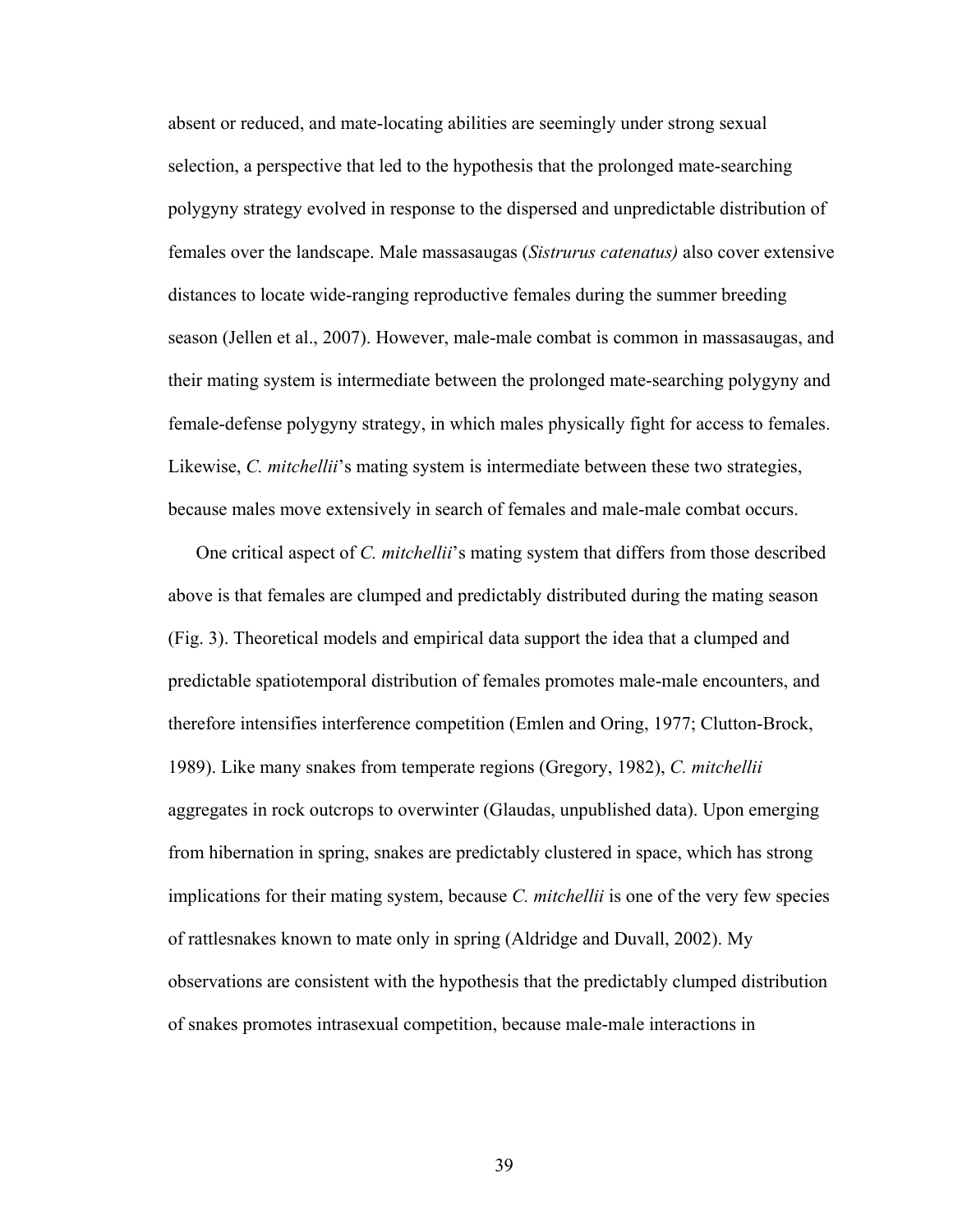*C. mitchellii* are seemingly common, and males fight to gain access to females. Further, this observation suggests that the close proximity of females in early spring may allow male rattlesnakes to monopolize females: Male 15, the largest male that I monitored, apparently reproduced with two females during the mating season of 2008 (direct observation of copulation with Female 2 and of behaviors highly suggestive of mating with Female 5), and seemingly kept competitors away from his two mating partners by regularly visiting the two females.

So why do males engage in prolonged mate-searching activities given that females are predictably aggregated, and that males are in the vicinity of females at the start of the mating season? My data suggest that the increased movement of males may occur in response to the low availability of reproductive females, and the resulting strong competition for access to these females. Therefore, males invest considerable time and effort visiting known den sites to locate potential mates. For smaller males, the challenge is seemingly even harder, because locating females does not guarantee reproduction, for larger males typically win combats (Shine, 1978; Madsen and Shine, 1993b; Madsen et al., 1993; Greene, 1997; Schuett, 1997). Overall, the mating system of *C. mitchellii* is more similar to the distantly-related European adder (*Vipera berus*) than to other rattlesnake species. Like *C. mitchellii*, *V. berus* mates only in spring, and females are predictably clumped at the start of the breeding season because snakes aggregate at den sites for hibernation (Madsen et al., 1993). Males increase movement during the short breeding season, and males fight for access to females. The similar mating system of these two distantly-related viperid snakes suggests that mating phenology can affect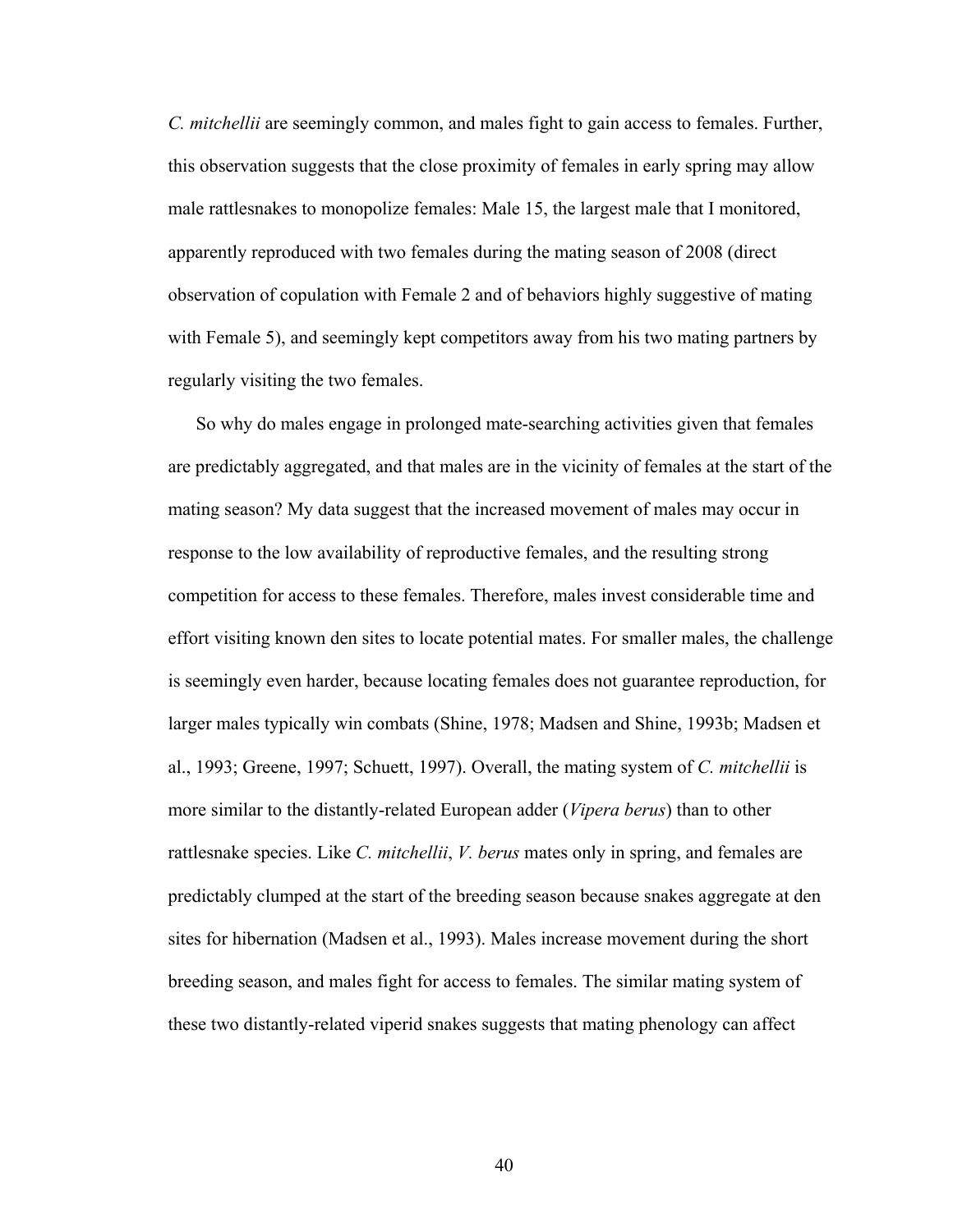organismal mating systems via the spatiotemporal distribution of potential mates, and that it can possibly lead to the convergent evolution of mating systems.

In conclusion, my study shows that the movement patterns of a vertebrate predator vary by biologically-relevant seasons. I combined quantitative spatial analyses and behavioral observations in an explicit seasonal framework to characterize aspects of the mating system of a reptile species. My research demonstrates that studying the link between spatial ecology and mating activity can significantly advance our understanding of organismal mating systems.

# Literature Cited

- Aldridge, R.D., and Brown, W.S. 1995. Male reproductive cycle, age at maturity and cost of reproduction in the timber rattlesnake (*Crotalus horridus*). Journal of Herpetology 29:399–407.
- Aldridge, R.D., and Duvall, D. 2002. Evolution of the mating season in the pitvipers of North America. Herpetological Monographs 16:1–25.

Andersson, M. 1994. Sexual selection. Princeton University Press, Princeton.

- Arnold, S.J., and Duvall, D. 1994. Animal mating systems: a synthesis based on selection theory. American Naturalist 143:317–348.
- Astur, R.S., Ortiz, M.L., and Sutherland, R.J. 1998. A characterization of performance by men and women in a virtual Morris water task: a large and reliable sex difference. Behavioural Brain Research 93:185–190.
- Barkley, C.L., and Jacobs, L.F. 2007. Sex and species differences in spatial memory in food-storing kangaroo rats. Animal Behaviour 73:321–329.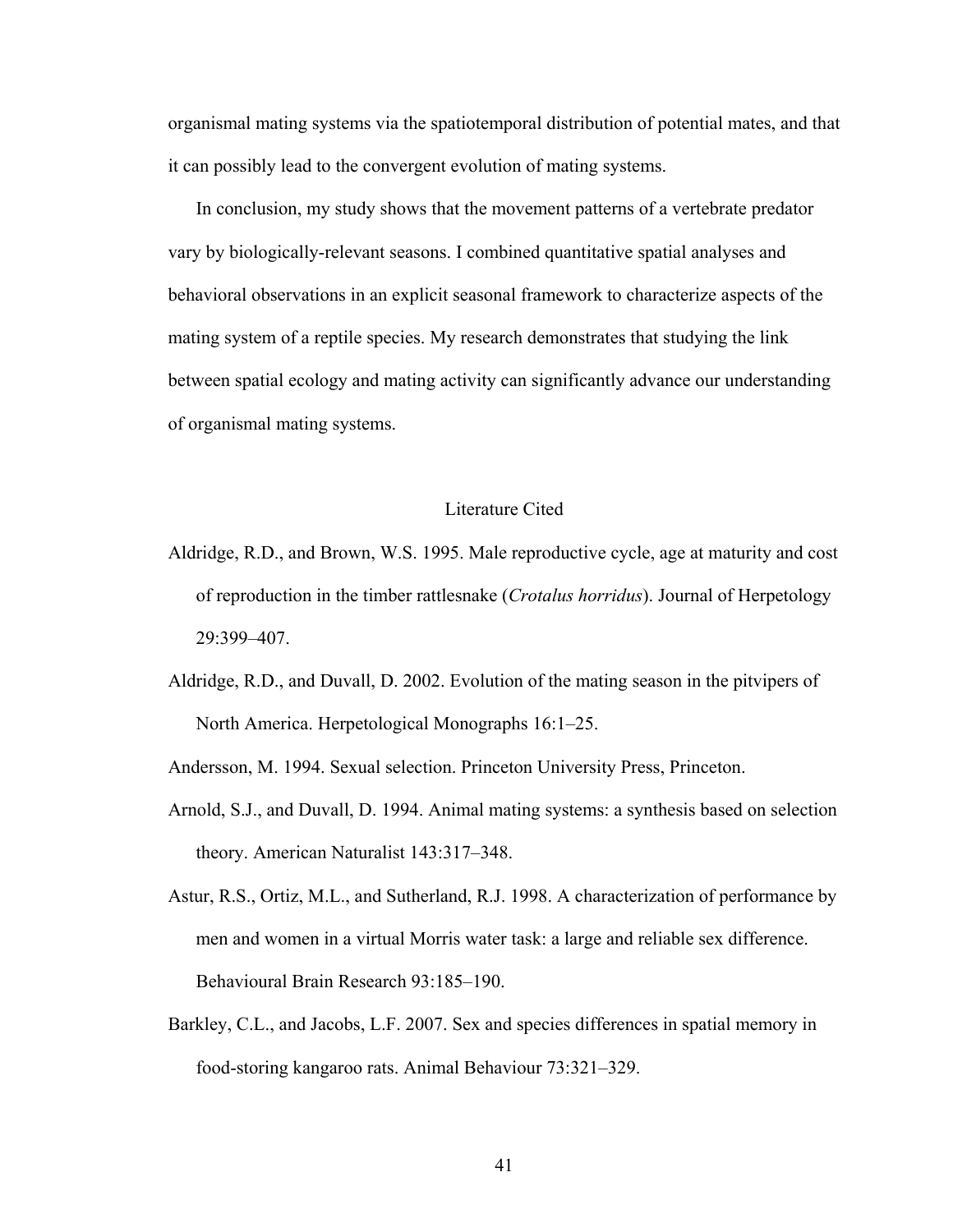Bateman, A.J. 1948. Intrasexual selection in *Drosophila*. Heredity 2:349–368.

- Benhamou, S. 2007. How many animals really do the Lévy walks? Ecology 88:1962– 1969.
- Beyer, H.L. 2004. Hawth's analysis tools for arcGIS. http://www.spatialecology.com/htools.
- Biedermann, R. 2002. Mating success in the spittlebug *Cercopis sanguinolenta* (Scopoli, 1763) (Homoptera, Cercopidae): the role of body size and mobility. Journal of Ethology 20:13–18.
- Bolstad, P. 2005. GIS Fundamentals: a first text on geographic information systems. Eider Press, White Bear Lake.
- Bonnet, X., and Naulleau, G. 1994. Utilisation d'un indice de condition corporelle (BCI) pour l'étude de la reproduction chez les serpents. Comptes Rendus de l'Académie des Sciences Paris 317:34–41.
- Bonnet, X., and Naulleau, G. 1996. Are body reserves important for reproduction in male dark green snakes (Colubridae: *Coluber viridiflavus*)? Herpetologica 52:137–146.
- Bonnet, X., Naulleau, G., and Shine, R. 1999. The dangers of leaving home: dispersal and mortality in snakes. Biological Conservation 89:39–50.
- Brattstrom, B.H. 1965. Body temperatures of reptiles. American Midland Naturalist 73:376–422.
- Brown, G. P. and Weatherhead, P. J. 1999. Female distribution affects mate searching and sexual selection in male northern water snakes (*Nerodia sipedon*). Behavioral Ecology and Sociobiology 47:9–16.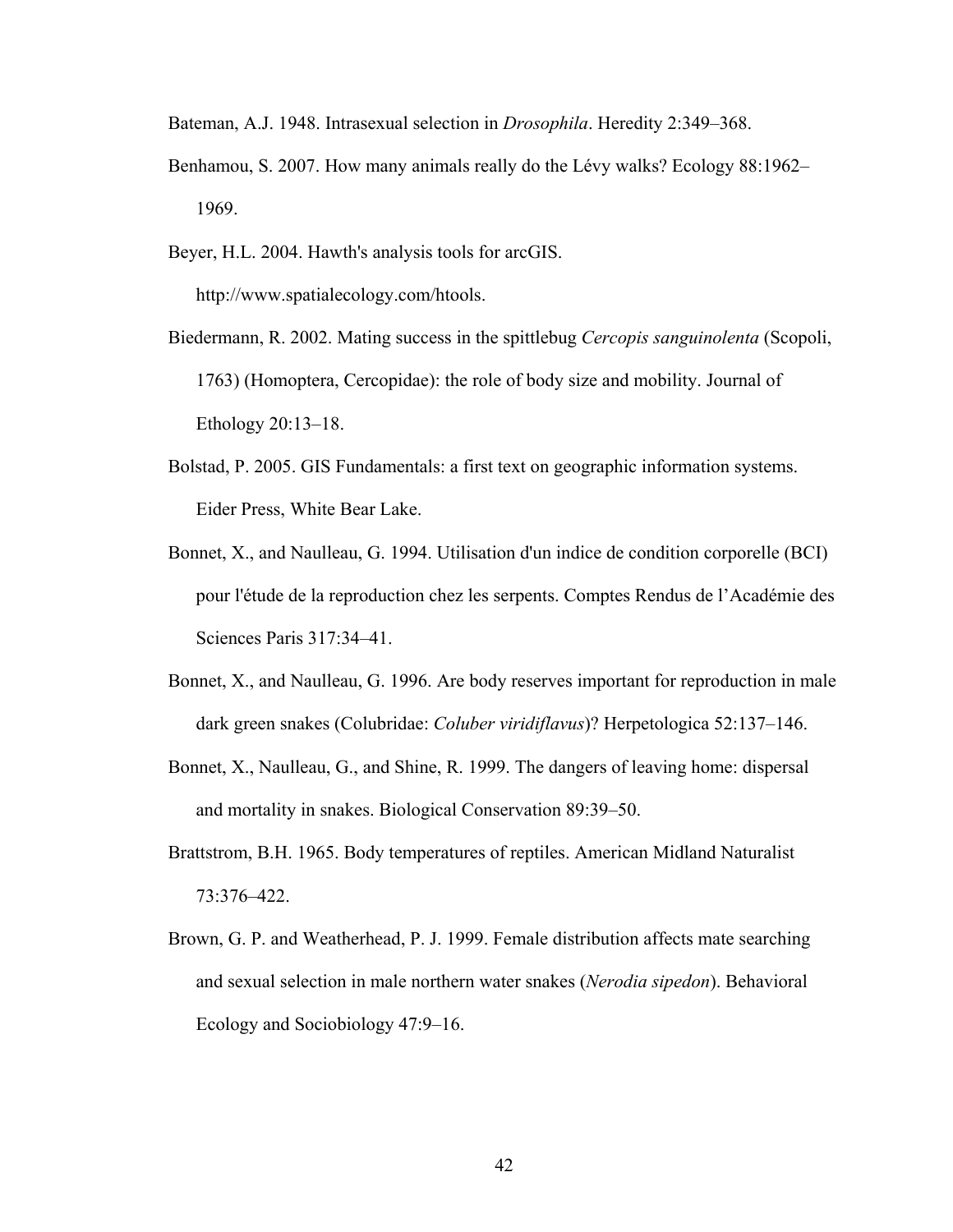- Buřič, M., Kouba, A., and Kozák, P. 2009. Spring mating period in *Orconectes limosus*: the reason for movement. Aquatic Sciences 71:473–477.
- Carfagno, G.L., and Weatherhead, P.J. 2008. Energetics and space use: intraspecific and interspecific comparisons of movements and home ranges of two colubrid snakes. Journal of Animal Ecology 77:416–424.
- Chamaillé-Jammes, S., Fritz, H., Valeix, M., Murindagomo, F., and Clobert, J. 2008. Resource variability, aggregation and direct density dependence in an open context: the local regulation of an African elephant population. Journal of Animal Ecology 77:135–144.
- Clarke, M.F., da Silva, K.B., Lair, H., Pocklington, R., Kramer, D.L., and McLaughlin, R.L. 1993. Site familiarity affects escape behavior of the eastern chipmunk, *Tamias striatus*. Oikos 66:533–537.
- Clutton-Brock, T.H. 1989. Mammalian mating systems. Proceedings of the Royal Society of London, Series B 236:339–372.
- Darwin, C.R. 1859. On the origin of species by means of natural selection, or the preservation of favoured races in the struggle for life. John Murray, London.
- Darwin, C.R. 1871. The descent of man, and selection in relation to sex. John Murray, London.
- Dubey, S., Brown, G.P., Madsen, T., and Shine, R. 2009. Sexual selection favours large body size in males of a tropical snake (*Stegonotus cucullatus*, Colubridae). Animal Behaviour 77:177–182.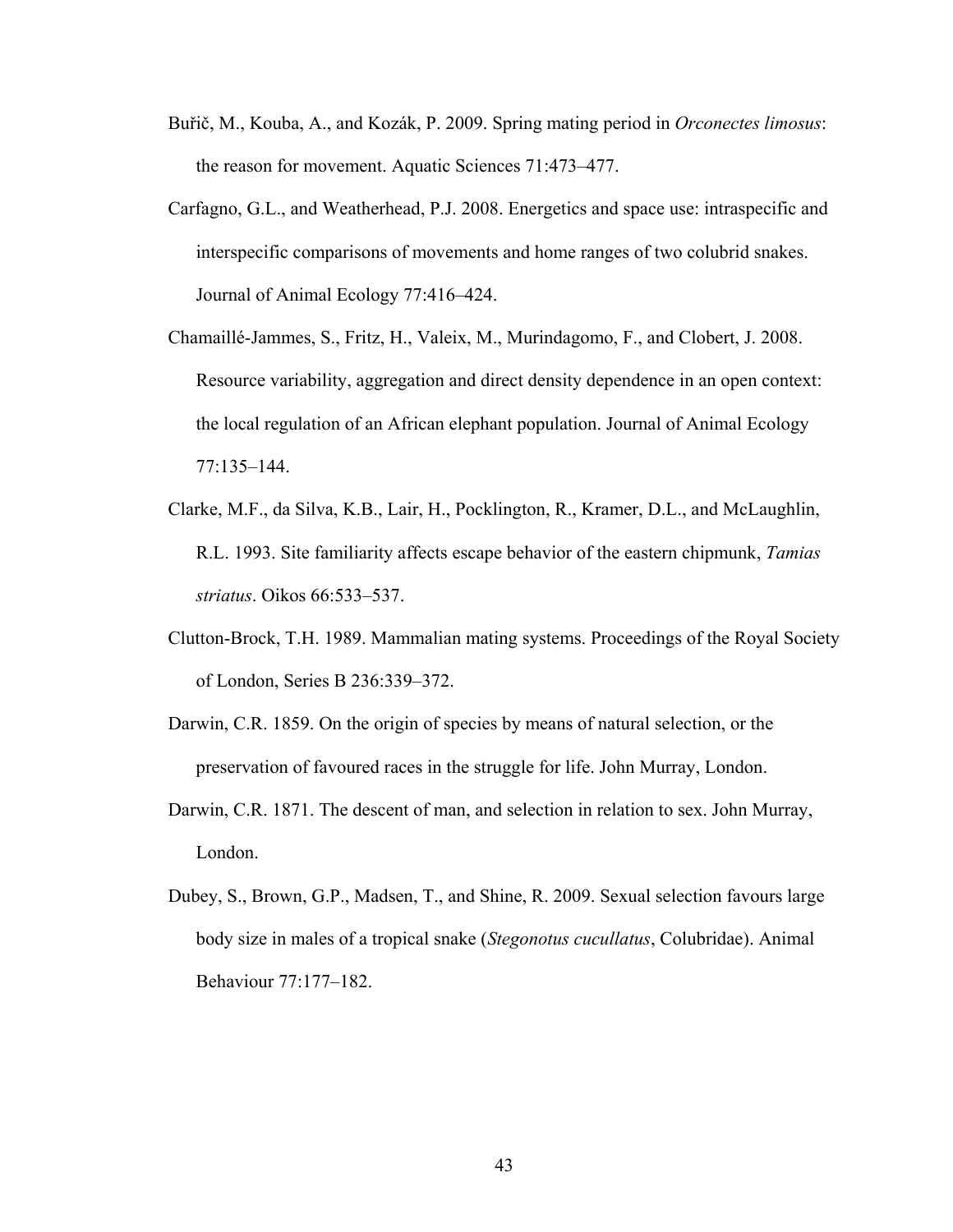- Duvall, D., and Schuett, G.W. 1997. Straight-line movement and competitive mate searching in prairie rattlesnakes, *Crotalus viridis viridis*. Animal Behaviour 54:329– 334.
- Duvall, D., Schuett, G.W., and Arnold, S.J. 1993. Ecology and evolution of snake mating systems, pp. 165–200. In: Snakes: ecology and behavior. R.A. Seigel and J.T. Collins (eds.). Blackburn Press, Caldwell.
- Emlen, S.T., and Oring, L.W. 1977. Ecology, sexual selection, and the evolution of mating systems. Science 197:215–223.
- Eppley, S.M., and Jesson, L.K. 2008. Moving to mate: the evolution of separate and combined sexes in multicellular organisms. Journal of Evolutionary Biology 21:727– 736.
- Fornasiero, S., Bresciani, E., Dendi, F., and Zuffi, M.A.L. 2007. Pheromone trailing in male European whip snake, *Hierophis viridiflavus*. Amphibia-Reptilia 28:555–559.
- Frank, D.H., and Heske, E.J. 1992. Seasonal changes in space use patterns in the southern grasshopper mouse, *Onychomys torridus torridus*. Journal of Mammalogy 73:292– 298.
- Fryxell, J.M., Wilmshurst, J.F., Sinclair, A.R.E., Haydon, D.T., Holt, R.D. and Abrams, P.A. 2005. Landscape scale, heterogeneity, and the viability of Serengeti grazers. Ecology Letters 8:328–335.
- Gartner, G.E.A., and Reiserer, R. 2003. *Crotalus mitchellii*. Mating. Herpetological Review 34:65.
- Gaulin, S.J.C., and FitzGerald, R.W. 1986. Sex differences in spatial ability: an evolutionary hypothesis and test. American Naturalist 127:74–88.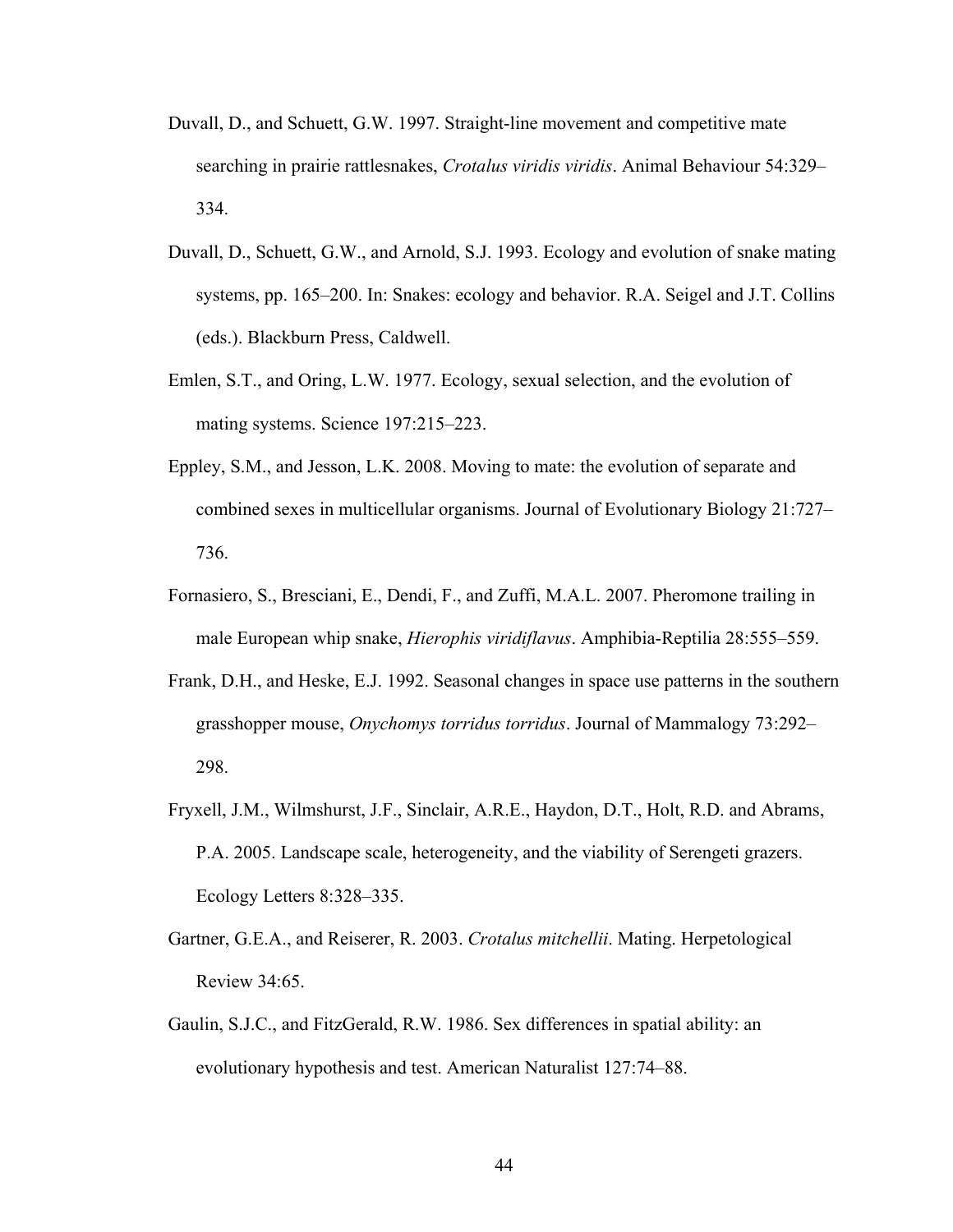- Gaulin. S.J.C., and FitzGerald, R.W. 1988. Home range size as a predictor of mating systems in *Microtus*. Journal of Mammalogy 69:311–319.
- Gaulin, S.J.C., and FitzGerald, R.W. 1989. Sexual selection for spatial-learning ability. Animal Behaviour 37:322–331.
- Gibbons, J.W. 1972. Reproduction, growth, and sexual dimorphism in the canebrake rattlesnake (*Crotalus horridus atricaudatus*). Copeia 1972:222–226.
- Gibbons, J.W., and Semlitsch, R.D. 1987. Activity patterns, pp. 396–421. In: Snakes: ecology and evolutionary biology. R.A. Seigel, J.T. Collins, and S.S. Novak (eds.). McGraw-Hill, New York.
- Glaudas, X. 2009. Rain harvesting in the southwestern speckled rattlesnake (*Crotalus mitchellii pyrrhus*). Southwestern Naturalist 54:518–521.
- Glaudas, X., Goldberg, S.R., and Hamilton, B.T. 2009. Timing of reproduction of a cold desert viperid snake from North America, the Great Basin rattlesnake (*Crotalus lutosus*). Journal of Arid Environments 73:719–725.
- Goldberg, S.R. 2000. Reproduction in the speckled rattlesnake, *Crotalus mitchellii*  (Serpentes: viperidae). Bulletin of the Southern California Academy of Sciences 99:101–104.
- Gregory, P.T. 1982. Reptilian hibernation, pp. 53–154. In: Biology of the reptilia, Vol. 13, physiological ecology. C. Gans and F. H. Pough (eds.). Academic Press, London.
- Greenberg, D.B., and McClintock, W.J. 2008. Remember the third dimension: terrain modeling improves estimates of snake home range. Copeia 2008:801–806.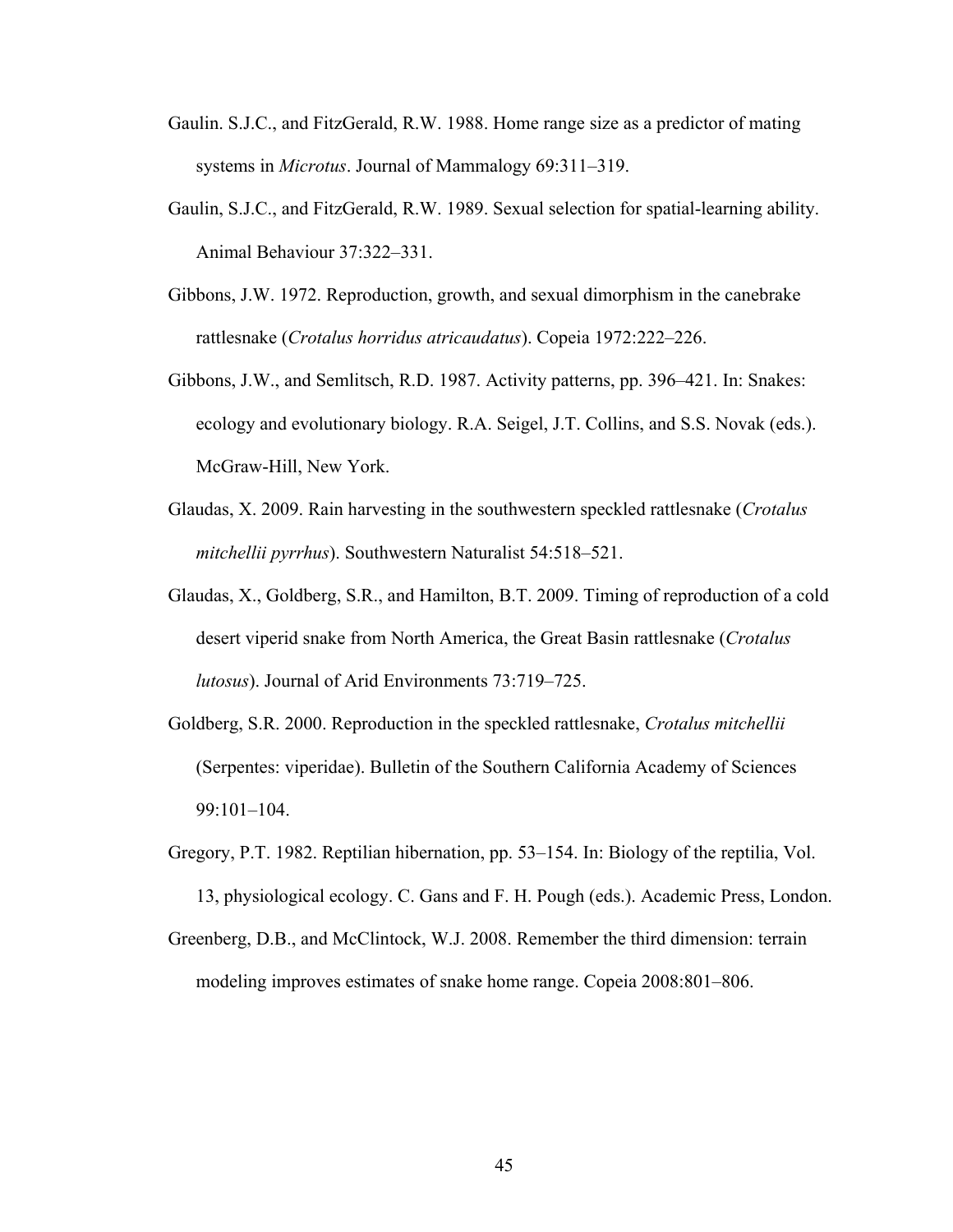- Greene, H.W. 1992. The ecological and behavioral context for pitviper evolution, pp. 107–118. In: Biology of the pitvipers. J. A Campbell and E.D. Brodie, Jr. (eds.). Selva, Tyler.
- Greene, H.W. 1994. Systematics and natural history, foundations for understanding and conserving biodiversity. American Zoologist 34:48–56.
- Greene, H.W. 1997. Snakes: the evolution of mystery in nature. University of California Press, Berkeley.
- Greene, H.W., May, P.G., Hardy, D.L., Sr., Sciturro, J.L., and Farrell, T.M. 2002. Parental behavior by vipers, pp. 179–206. In: Biology of the vipers. G.W. Schuett, M. Hoggren, M.E. Douglas, and H.W. Greene (Eds.). Eagle Mountain Publishing, Eagle Mountain.
- Hammerstein, G., and Parker, G.A. 1987. Sexual selection: games between the sexes, pp. 119–142. In: Sexual selection: testing the alternatives. J.W. Bradbury and M.B. Andersson (eds.). Wiley, Chilchester.
- Hay, C.T., Cross, P.C., and Funston, P.J. 2008. Trade-offs of predation and foraging explain sexual segregation in African buffalo. Journal of Animal Ecology 77:850– 858.
- Huey, R.B. 1982. Temperature, physiology, and the ecology of reptiles, pp. 25–91. In: Biology of the reptilia, Vol. 12, physiology (C). C. Gans and F. H. Pough (eds.). Academic Press, London.
- Huey, R.B., Deutsch, C.A., Tewksbury, J.J., Vitt, L.J., Hertz, P.E., Álvarez Pérez, H.J., and Garland, T., Jr. 2009. Why tropical forest lizards are vulnerable to climate warming? Proceedings of the Royal Society of London, Series B 276:1–10.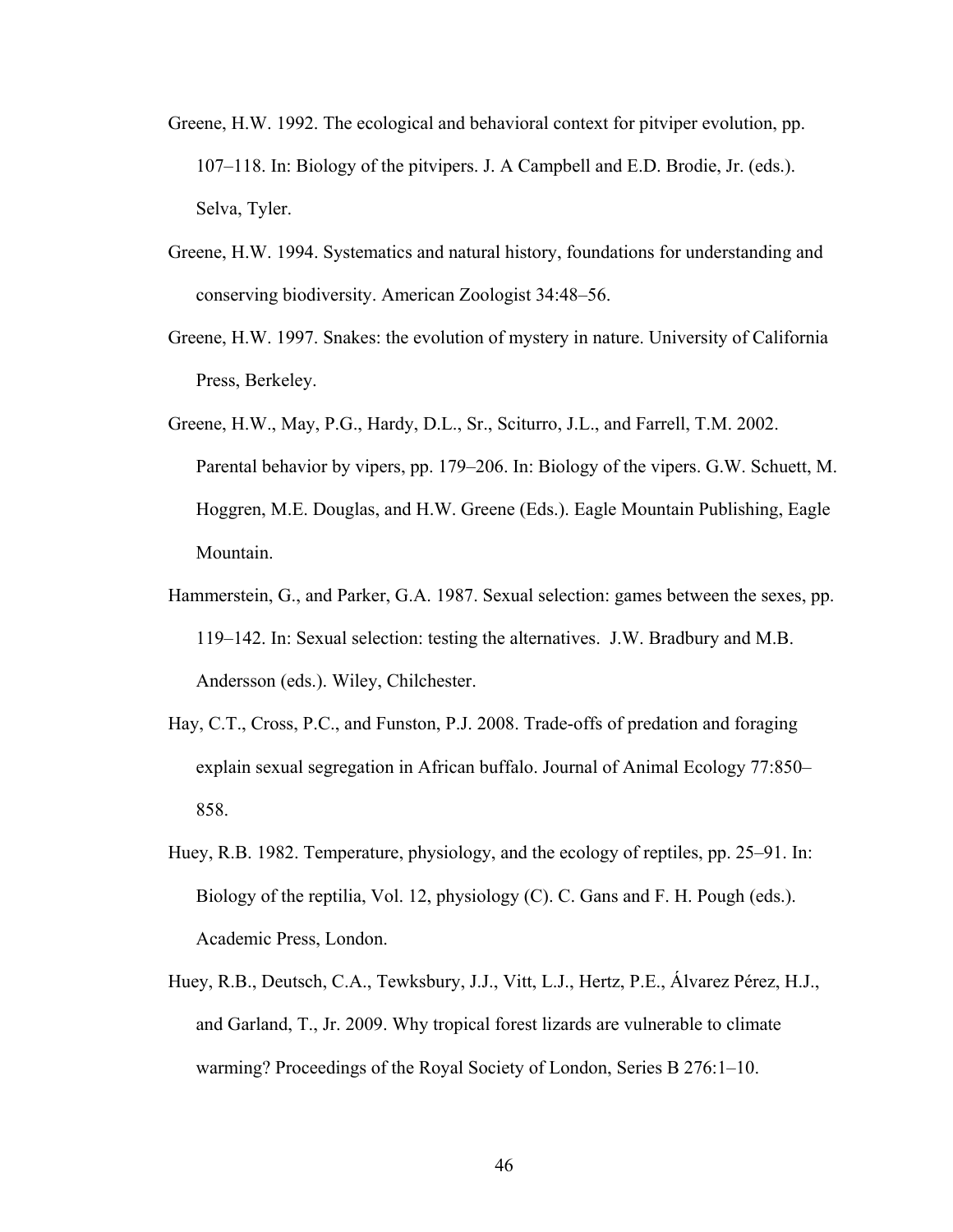- Ims, R.A. 1988. Spatial clumping of sexually receptive females induces space sharing among male voles. Nature 335:541–543.
- Jacobs, L.F, Gaulin, S.J.C., Sherry, D.F., and Hoffman, G.E. 1990. Evolution of spatial cognition: sex-specific patterns of spatial behavior predict hippocampal size. Proceedings of the National Academy of Sciences 87:6349–6352.
- Jellen, B.C., Shepard, D.B., Dreslik, M.J., and Phillips, C.A. 2007. Male movement and body size affect mate acquisition in the eastern massasauga. Journal of Herpetology 41:451–457.
- Jenkins, C.L. 2007. Ecology and conservation of rattlesnakes in a sagebrush steppe ecosystems: landscape disturbance, small mammal communities, and Great Basin rattlesnake reproduction. Unpublished Ph.D. Thesis, Idaho State University, Pocatello.
- Kappeler, P.M. 1997. Intrasexual selection in *Mirza coquereli*: evidence for scramble competition polygyny in a solitary primate. Behavioral Ecology and Sociobiology 45:115–127.
- Kelly, C.D., Bussière, L.F., and Gwynne, D.T. 2008. Sexual selection for male mobility in a giant insect with female-biased size dimorphism. American Naturalist 172:417– 423.
- King, R.B. 1986. Population ecology of the Lake Erie water snake, *Nerodia sipedon insularum*. Copeia 1986:757–772.
- King, M.B., and Duvall, D. 1990. Prairie rattlesnake seasonal migrations: episodes of movement, vernal foraging and sex differences. Animal Behaviour 39:924–935.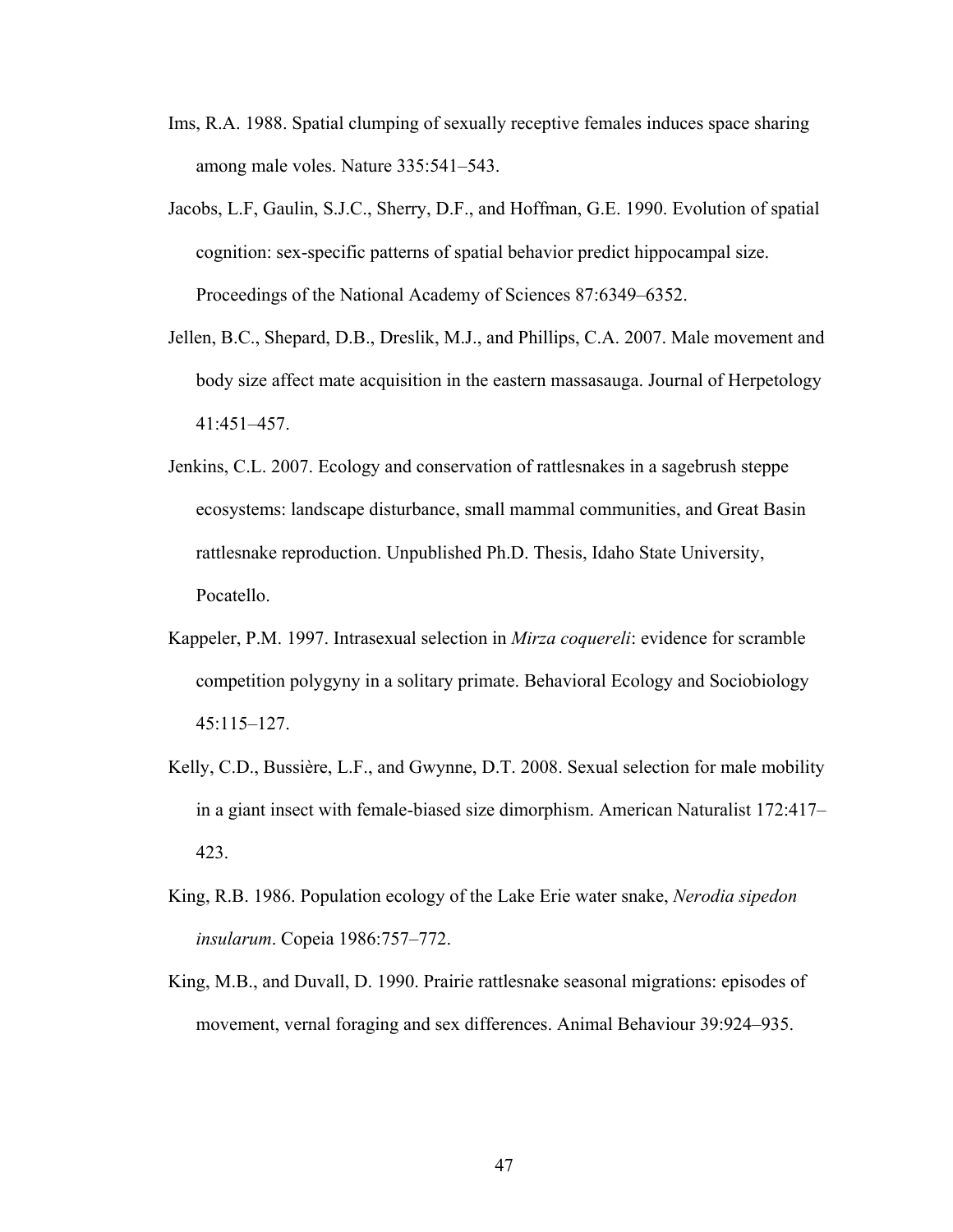- Klauber, L.M. 1972. Rattlesnakes: their habits, life histories, and influence on mankind. University of California Press, Berkeley.
- Kokko, H., and Rankin, D.J. 2006.Lonely hearts or sex in the city? Density-dependent effects in mating systems. Philosophical Transactions of the Royal Society, Series B 361:319–334.
- Kokko, H., and Wong, B.B.M. 2007. What determines sex roles in mate searching? Evolution 61:1162–1175.
- Komers, P.E., and Brotherton, P.N.M. 1997. Female space use is the best predictor of monogamy in mammals. Proceedings of the Royal Society of London, Series B 264:1261–1270.

Krebs, C.J. 1999. Ecological methodology. Benjamin/Cummings, Menlo Park.

- Lambin, X., and Krebs, C.J. 1991. Spatial organization and mating system of the Townsend's vole, *Microtus townsendii*. Behavioural Ecology and Sociobiology 28:353–363.
- Lane, J.E., Boutin, S., Gunn, M.R., and Coltman, D.W. 2009. Sexually selected behaviour: red squirrel males search for reproductive success. Journal of Animal Ecology 78:296–304.
- Le Galliard, J.F., Gundersen, G., Andreassen, H.P., and Stenseth, N.C. 2006. Natal dispersal, interactions among siblings and intrasexual competition. Behavioral Ecology 17:733–740.
- Lourdais, O., Bonnet, X., and Doughty, P. 2002. Costs of anorexia during pregnancy in a viviparous snakes (*Vipera aspis*). Journal of Experimental Zoology, Part A 292:487– 493.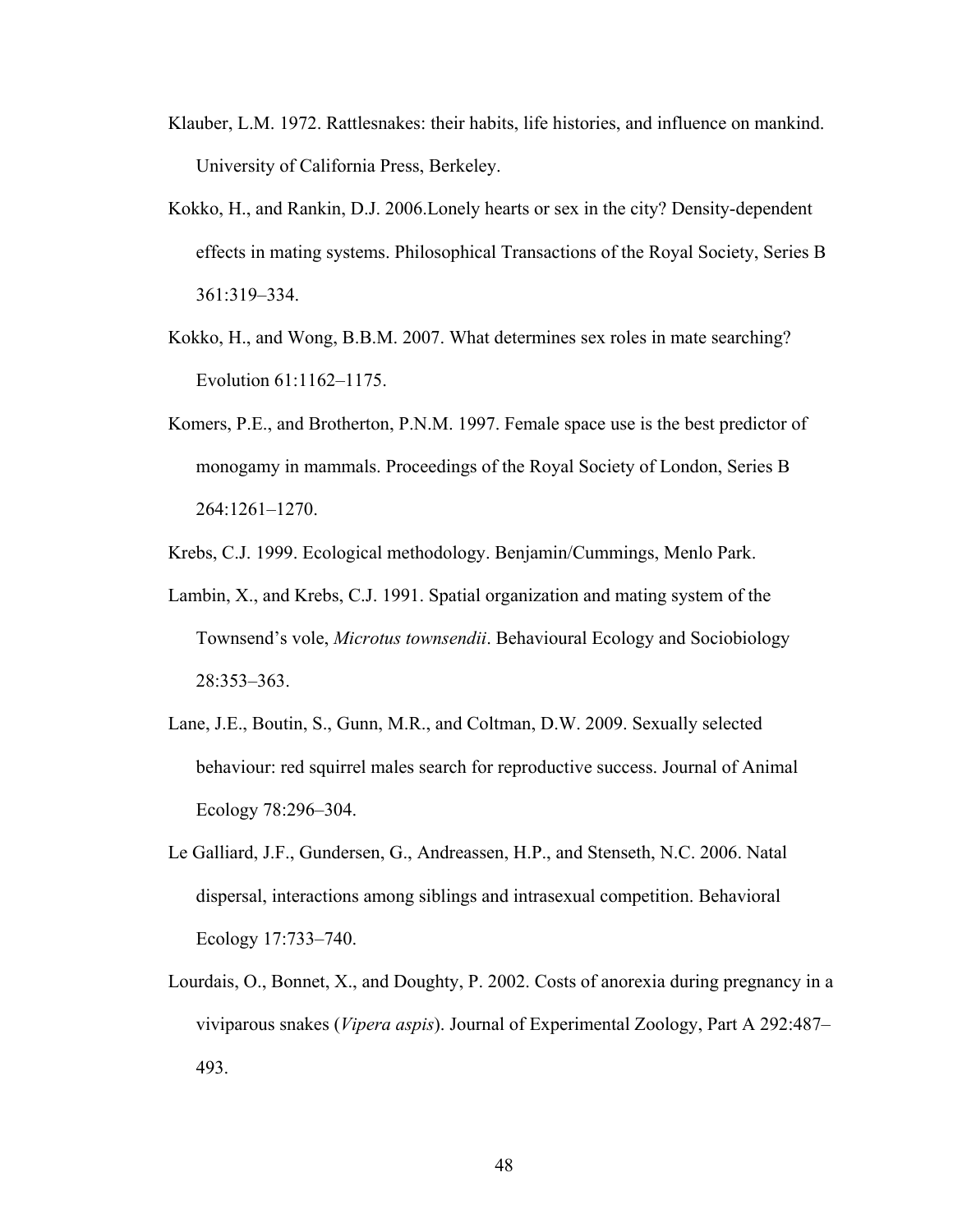- MacArthur, R.H., and Pianka, E.R. 1966. On optimal use of a patchy environment. American Naturalist 100:603–609.
- Madsen, T. and Shine, R. 1993a. Temporal variability in sexual selection acting on reproductive tactics and body size in male snakes. American Naturalist 141:167–171.
- Madsen, T., and Shine, R. 1993b. Male mating success and body size and European grass snakes. Copeia 1993:561–564.
- Madsen, T., and Shine, R. 2000. Energy vs. risk: costs of reproduction in free-ranging pythons in tropical Australia. Austral Ecology 25:670–675.
- Madsen, T., Shine, R., Loman, J., and Håkansson, T. 1993. Determinants of mating success in male adders, *Vipera berus*. Animal Behaviour 45:491–499.
- Marti, A., Moreno-Aliaga, M.J., Hebebrand, J., and Martínez, J.A. 2004. Genes, lifestyles and obesity. International Journal of Obesity 28, Suppl. 3:S29–S36.
- Martin, W.H. 2002. Life history constraints on the timber rattlesnake (*Crotalus horridus*) at its climatic limits, pp. 285–306. In: Biology of the vipers. G.W. Schuett, M. Hoggren, M.E. Douglas, and H.W. Greene (Eds.). Eagle Mountain Publishing, Eagle Mountain.
- Mason, R.T. 1992. Reptilian pheromones, pp. 144–228. In: Biology of the reptilia, Vol. 18, hormones, brain and behavior. C. Gans and D. Crews. University of Chicago Press, Chicago.
- Mason, R.T. 1993. Chemical ecology of the red-sided garter snake, *Thamnophis sirtalis parietalis*. Brain, Behavior, and Evolution 41:261–268.
- McNab, B.K. 1963. Bioenergetics and the determination of home range size. American Naturalist 97:133–140.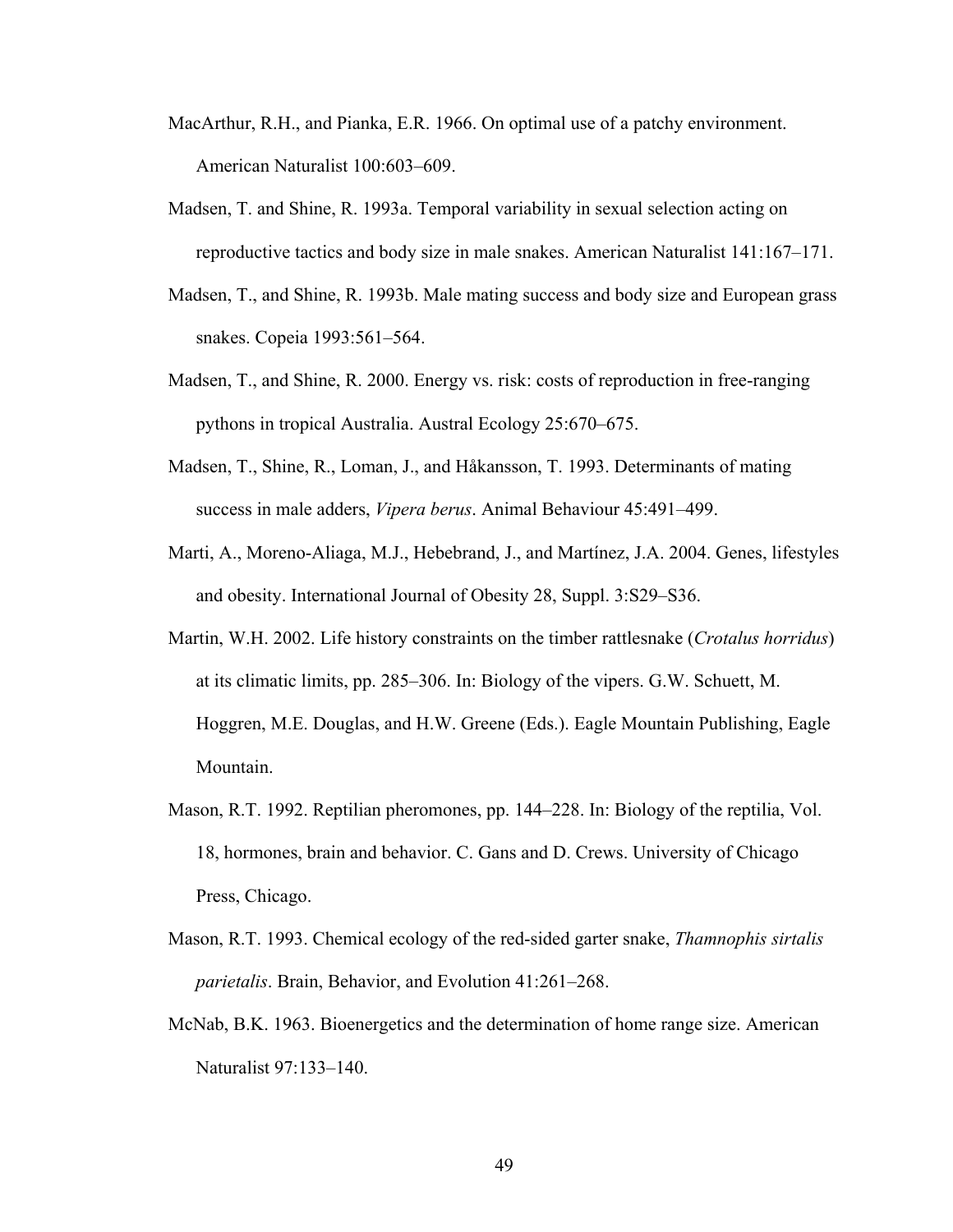- Millspaugh, J.J., and Marzluff, J.M. 2001. Radio tracking and animal populations. Academic Press, San Diego.
- Nadel. L. 1991. The hippocampus and space revisited. Hippocampus 1:221–229.
- Odden, M., and Wegge, P. 2007. Predicting spacing behavior and mating systems of solitary cervids: a study of hog deer and Indian muntjac. Zoology 110:261–270.
- O'Donnell, R.P., Shine, R., and Mason, R.T. 2004. Seasonal anorexia in the male redsided garter snake, *Thamnophis sirtalis parietalis*. Behavioral Ecology and Sociobiology 56:413–419.
- Ostfeld, R.S. 1986. Territoriality and mating systems of California voles. Journal of Animal Ecology 55:691–706.
- Parker, G.A. 1978. Searching for mates, pp. 214–244*.* In: Behavioural ecology: an evolutionary approach. J.R. Krebs and N.B. Davies (eds.). Blackwell Press, London.
- Prosser, M.R., Weatherhead, P.J., Lisle Gibbs, H., and Brown, G.P. 2002. Genetic analysis of the mating system and opportunity for sexual selection in northern water snakes (*Nerodia sipedon*). Behavioral Ecology 43:800–807.
- Reinert, H.K. 1992. Radiotelemetric field studies of pitvipers: data acquisition and analysis, pp. 185–198. In: Biology of the vipers. G.W. Schuett, M. Hoggren, M.E. Douglas, and H.W. Greene (Eds.). Eagle Mountain Publishing, Eagle Mountain.
- Reinert, H. K., Cundall, D. 1982. An improved surgical implantation method for radiotracking snakes. Copeia 1982:702–705.
- Rivas, J.A., and Burghardt, G.M. 2005. Snake mating systems, behavior, and evolution: the revisionary implications of recent findings. Journal of Comparative Psychology 119:447–454.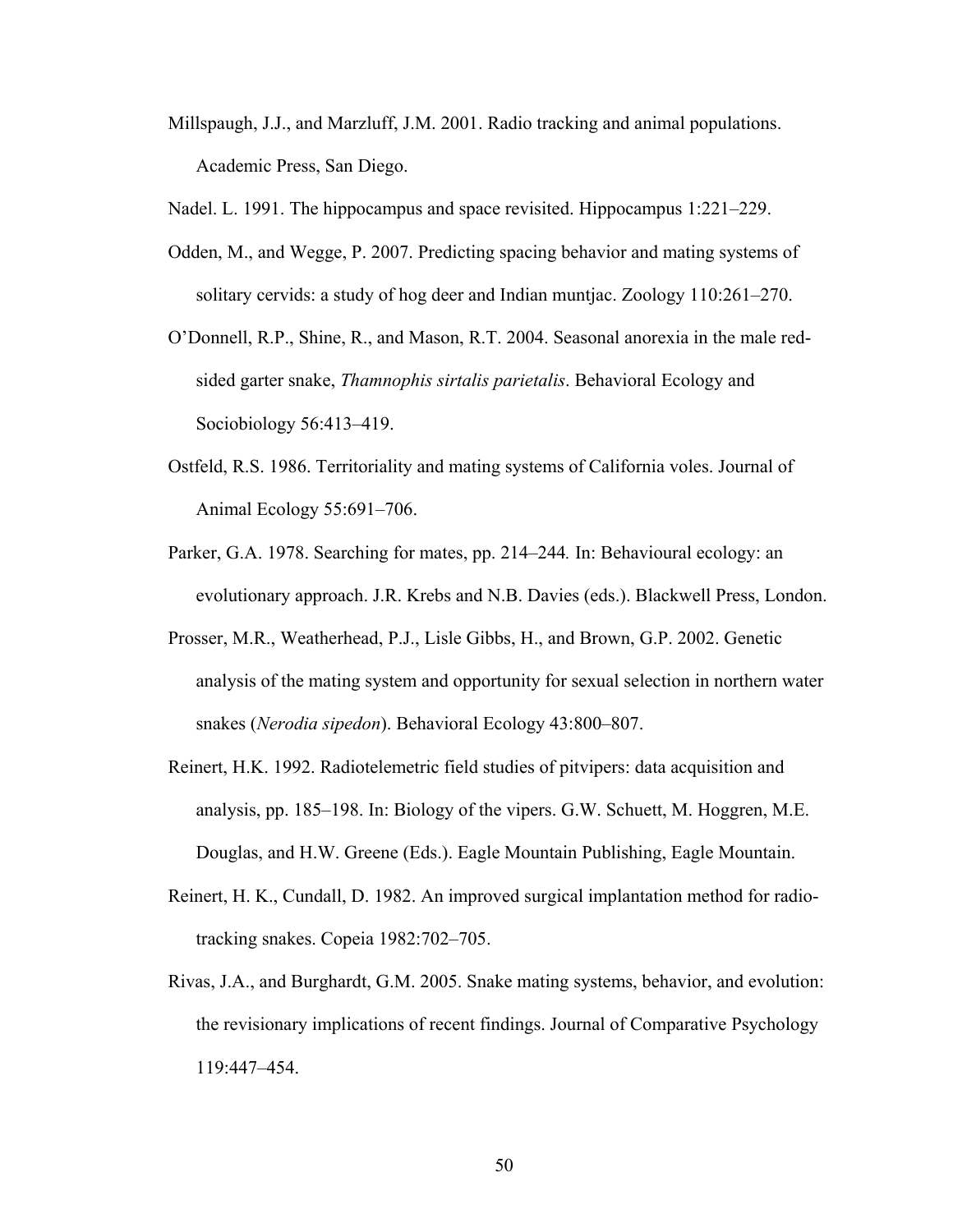- Rodgers, A.R., Carr, A.P., Beyer, H.L., Smith, L., and Kie., J.G. 2007. HRT: Home range tools for arcGIS v1.1. Ontario Ministry of Natural Resources, Centre for Northern Forest Ecosystem Research, Thunder Bay.
- Rodríguez, F., López, J.C., Vargas, J.P., Broglio, C., Gómez, and Salas, C. 2002. Spatial memory and hippocampal pallium through vertebrate evolution: insights from reptiles and teleost fish. Brain Research Bulletin 57:499–503.
- Roth II., T.C., and Greene, B.D. 2006. Movement patterns and home range use of the northern water snake (*Nerodia sipedon*). Copeia 2006:544–551.
- Row, J.R., and Blouin-Demers, G. 2006. Kernels are not accurate estimators of homerange size for herpetofauna. Copeia 2006:797–802.
- Rubenstein, D.R., and Hobson, K.A. 2004. From birds to butterflies: animal movement patterns and stable isotopes. Trends in Ecology and Evolution 19:256–263.
- Schmidt, K., Nakanishi, N., Izawa, M., Okamura, M., Watanabe, S., Tanaka, S., and Doi, T. 2009. The reproductive tactics and activity patterns of solitary carnivores: the Iriomote cat. Journal of Ethology 27:165–174.
- Schoener, T.W. 1983. Simple models of optimal feeding-territory size: a reconciliation. American Naturalist 121:608–621.
- Schwenk, K. 1994. Why snakes have forked tongues. Science 263:1573–1577.
- Schwenk, K. 1995. Of tongues and noses: chemoreception in lizards and snakes. Trends in Ecology and Evolution 10:7–12.
- Schuett, G.W. 1992. Is long-term sperm storage an important component of the reproductive biology of temperate pitvipers?, pp. 169–184. In: Biology of the pitvipers. J. A Campbell and E.D. Brodie, Jr. (eds.). Selva, Tyler.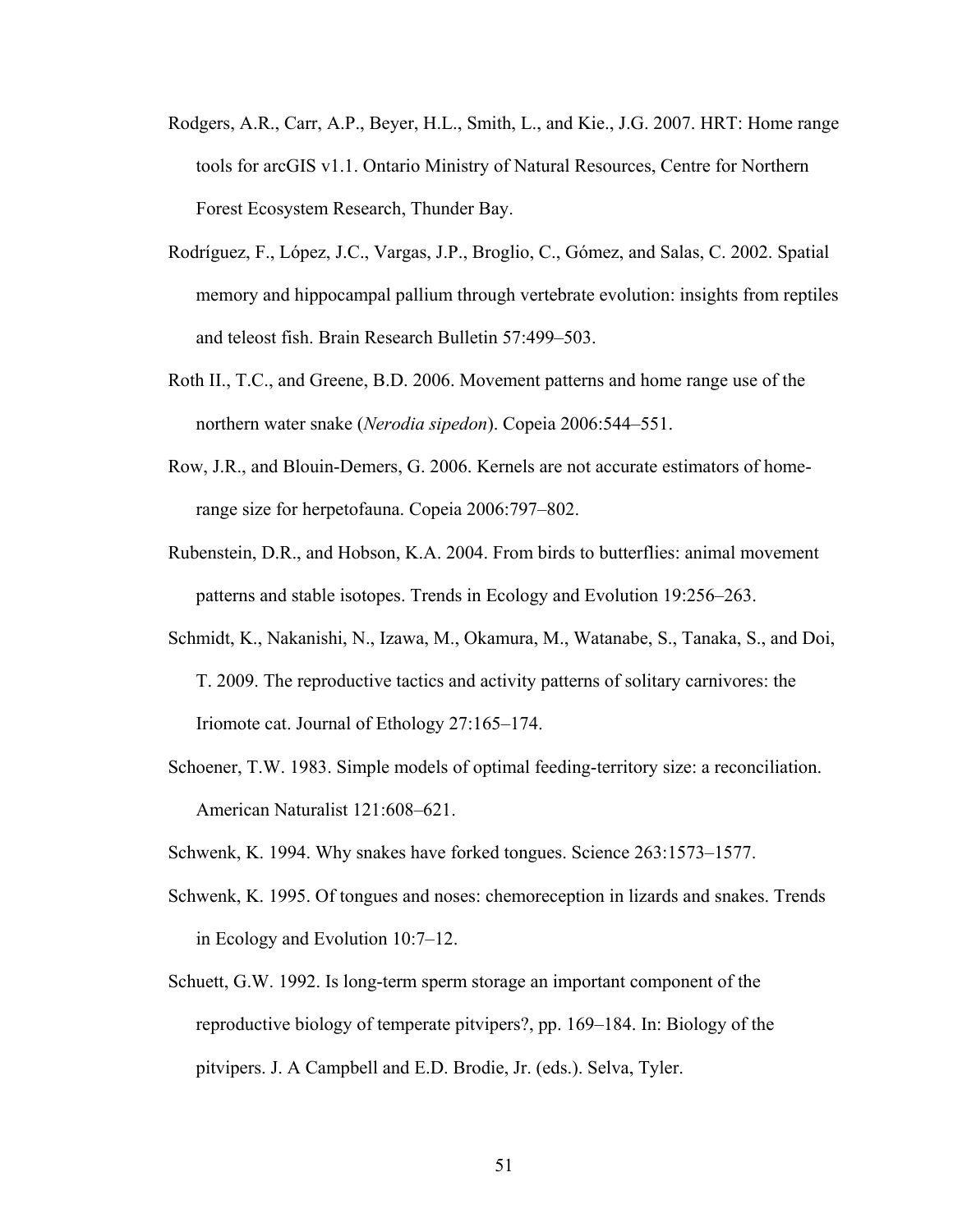- Schuett, G.W. 1997. Body size and agonistic experience affect dominance and mating success in male copperheads. Animal Behaviour 54:213-224.
- Shine, R. 1978. Sexual size dimorphism and male combat in snakes. Oecologia 33:269– 277.
- Shine, R. 1980. "Costs" of reproduction in reptiles. Oecologia 46:92–100.
- Shine, R. 1988. Parental care in reptiles, pp. 275–330. In: Biology of the reptilia, Vol. 16. C. Gans and R. B. Huey (eds.). Alan R. Liss Inc., New York.
- Shine, R. 2003. Reproductive strategies in snakes. Proceedings of the Royal Society of London, Series B 270:995–104.
- Shine, R., and Bonnet, X. 2000. Snakes: a new 'model organism' in ecological research? Trends in Ecology and Evolution 15:221–222.
- Shine, R., Langkilde, T., Wall, M., and Mason, R.T. 2005. Alternative male mating tactics in garter snakes, *Thamnophis sirtalis parietalis*. Animal Behaviour 70:387– 396.
- Sperry, J.H., and Weatherhead, P.J. 2009. Sex differences in behavior associated with sex-biased mortality in an oviparous snake species. Oikos 118:627–633.
- Spritzer, M.D., Solomon, N.G., and Meikle, D.B. 2005. Influence of scramble competition for mates upon the spatial ability of male meadow voles. Animal Behaviour 69:375–386.
- Stockley, P., Searle, J.B., Macdonald, D.W., and Jones, C.S. 1994. Alternative reproductive tactics in male common shrews: relationship between mate-searching behaviour, sperm production, and reproductive success as revealed by DNA fingerprinting. Behavioral Ecology and Sociobiology 34:71–78.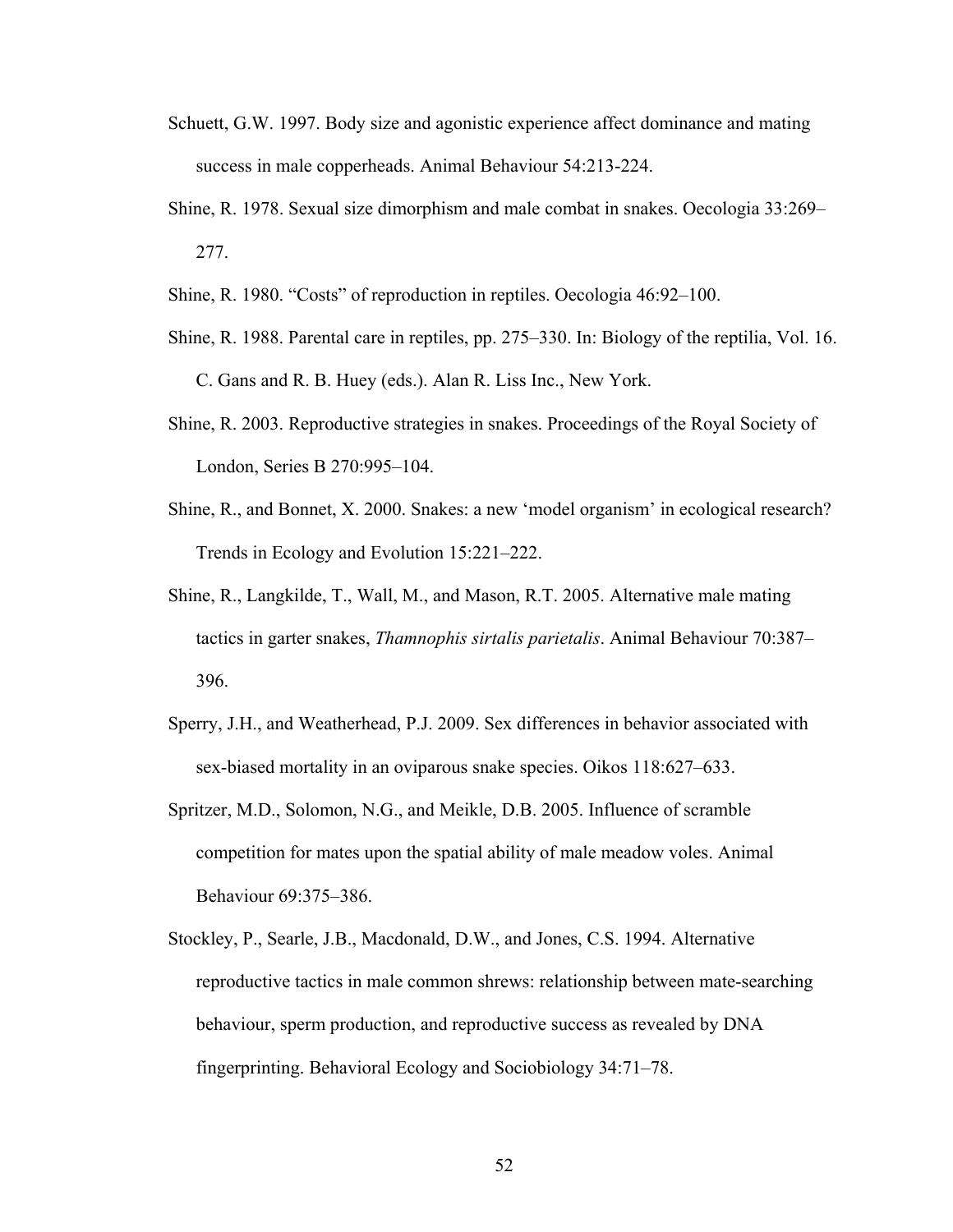- Tew, T.E., and Macdonald, D.W. 1994. Dynamics of space use and male vigour amongst wood mice, *Apodemus sylvaticus*, in the cereal ecosystem. Behavioral Ecology and Sociobiology 34:337–345.
- Tewksbury, J.J., Huey, R.B., and Deutsch, C.A. 2008. Putting the heat on tropical animals. Science 320:1296–1297.
- Thornhill, R., and Alcock, J. 1983. The evolution of insect mating systems. Harvard University Press, Cambridge.
- Trivers, R.L. 1972. Parental investment and sexual selection, pp. 136–179. In: Sexual selection and the descent of man, 1871-1971. B. Campbell (ed.). Aldine, Chicago.
- Uller, T., and M. Olsson. 2008. Multiple paternity in reptiles: patterns and processes. Molecular Ecology 17:2566–2580.
- Waldron, J.L., Lanham, J.D., and Bennett, S.H. 2006. Using behaviorally-based seasons to investigate canebrake rattlesnake (*Crotalus horridus*) movement patterns and habitat selection. Herpetologica 62:389–398.
- Weatherhead, P.J., Prosser, M.R., Gibbs, H.L., and Brown, G.P. 2002. Male reproductive success and sexual selection in northern water snakes determined by microsatellite DNA analysis. Behavioral Ecology 13:808–815.
- Webb, J.K., and Shine, R. 1997. A field study of spatial ecology and movements of a threatened snake species, *Hoplocephalus bungaroides*. Biological Conservation 82:203–217.
- Whitaker, P.B., and Shine, R. 2000. Sources of mortality of large elapid snakes in an agricultural landscape. Journal of Herpetology 34:121–128.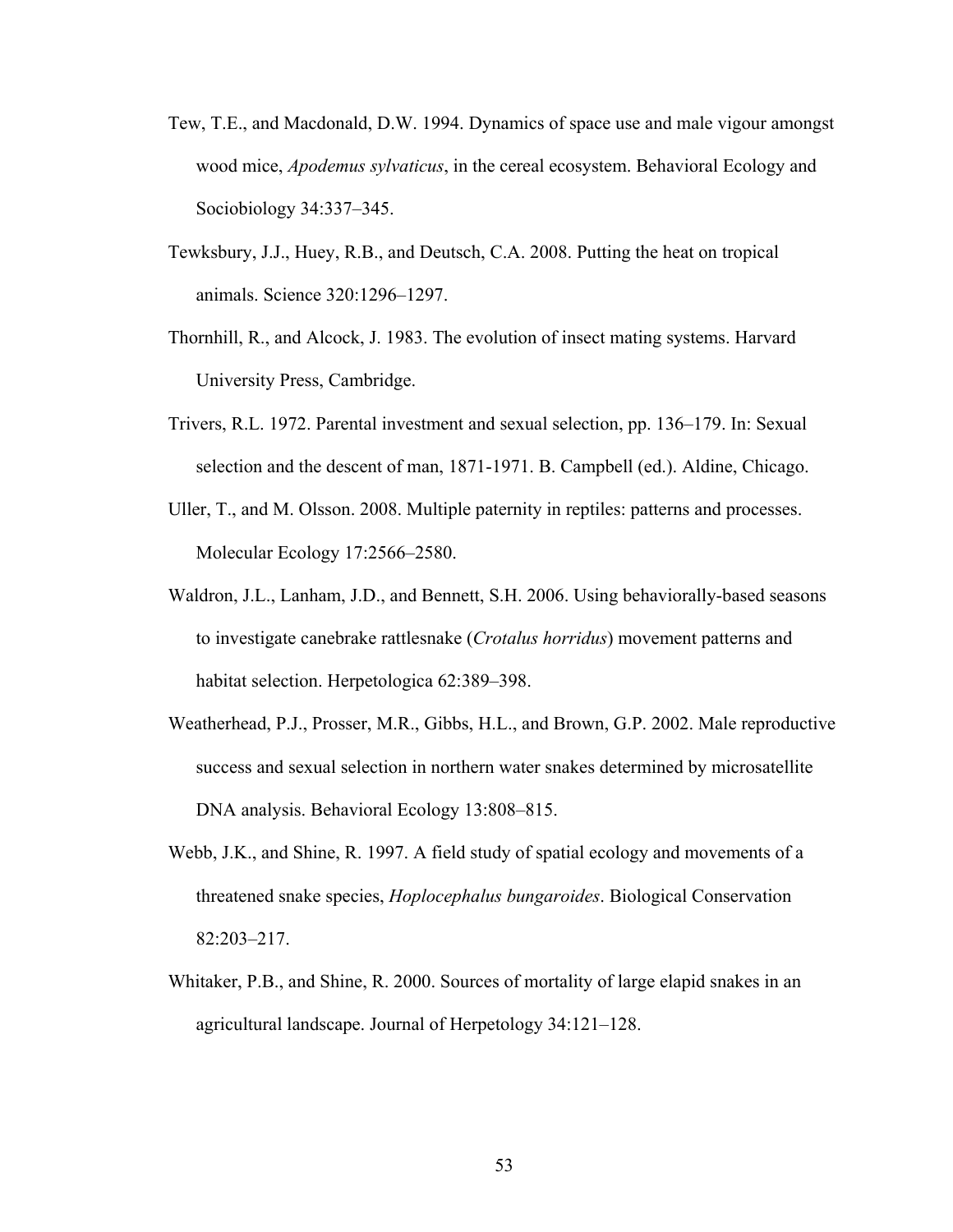- White, A.M., Swaisgood, R.R., and Czekala, N. 2007. Ranging patterns in white rhinoceros, *Ceratotherium simum simum*: implications for mating strategies. Animal Behaviour 74:349–356.
- Yoder, J.M., Marschall, E.A., and Swanson, D.A. 2004. The cost of dispersal: predation as a function of movement and site familiarity in ruffed grouse. Behavioral Ecology 15:469–476.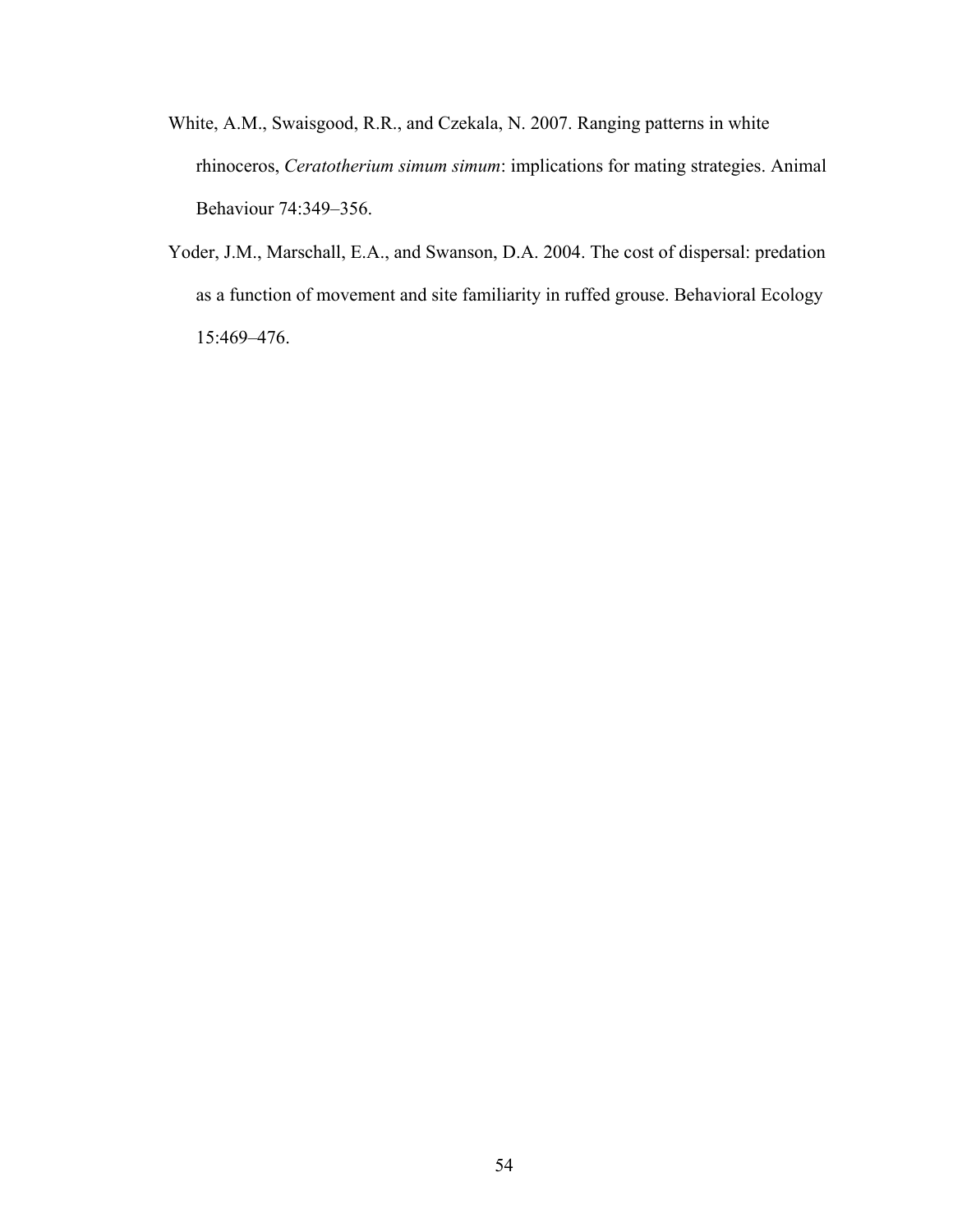Table 1. Movement parameters of *Crotalus mitchellii* during a 3-year period (2006-2008) in the eastern Mojave Desert of southern Nevada, USA. The movement parameters gathered on an individual snake over several years were considered independent. Numbers in parenthesis represents sample size. For home range size, only snakes that were radiotracked for at least 80% of a given season (mating, post-mating, overall) were included in the analysis. Values represent means  $\pm$  SD.

| <b>MOVEMENT/SEASON</b>     | <b>Mating</b>      | <b>Post-mating</b> | <b>Overall</b>     |
|----------------------------|--------------------|--------------------|--------------------|
|                            | [range]            | [range]            | [range]            |
| Distance per day (m)       |                    |                    |                    |
| All individuals $(n = 41)$ | $26.23 \pm 19.45$  | $13.79 \pm 9.14$   | $16.18 \pm 9.16$   |
|                            | $[2.11 - 63.43]$   | $[0.38 - 33.95]$   | $[3.01 - 38.29]$   |
| Males ( $n = 30$ )         | $30.24 \pm 19.24$  | $15.20 \pm 9.98$   | $18.02 \pm 9.29$   |
|                            | $[2.34 - 63.43]$   | $[0.38 - 33.95]$   | $[3.19 - 38.29]$   |
| Females $(n = 11)$         | $16.87 \pm 17.45$  | $10.60 \pm 6.07$   | $11.27 \pm 6.95$   |
|                            | $[2.11 - 53.93]$   | $[1.93 - 22.15]$   | $[3.01 - 26.15]$   |
| Distance per move (m)      |                    |                    |                    |
| All individuals $(n = 41)$ | $101.08 \pm 57.01$ | $58.39 \pm 32.45$  | $70.08 \pm 31.73$  |
|                            | $[8.72 - 221.99]$  | $[4.37 - 145.32]$  | $[17.40 - 155.12]$ |
| Males ( $n = 30$ )         | $115.96 \pm 54.56$ | $63.06 \pm 36.34$  | $77.61 \pm 32.50$  |
|                            | $[12.09 - 221.99]$ | $[4.37 - 145.32]$  | $[26.47 - 155.12]$ |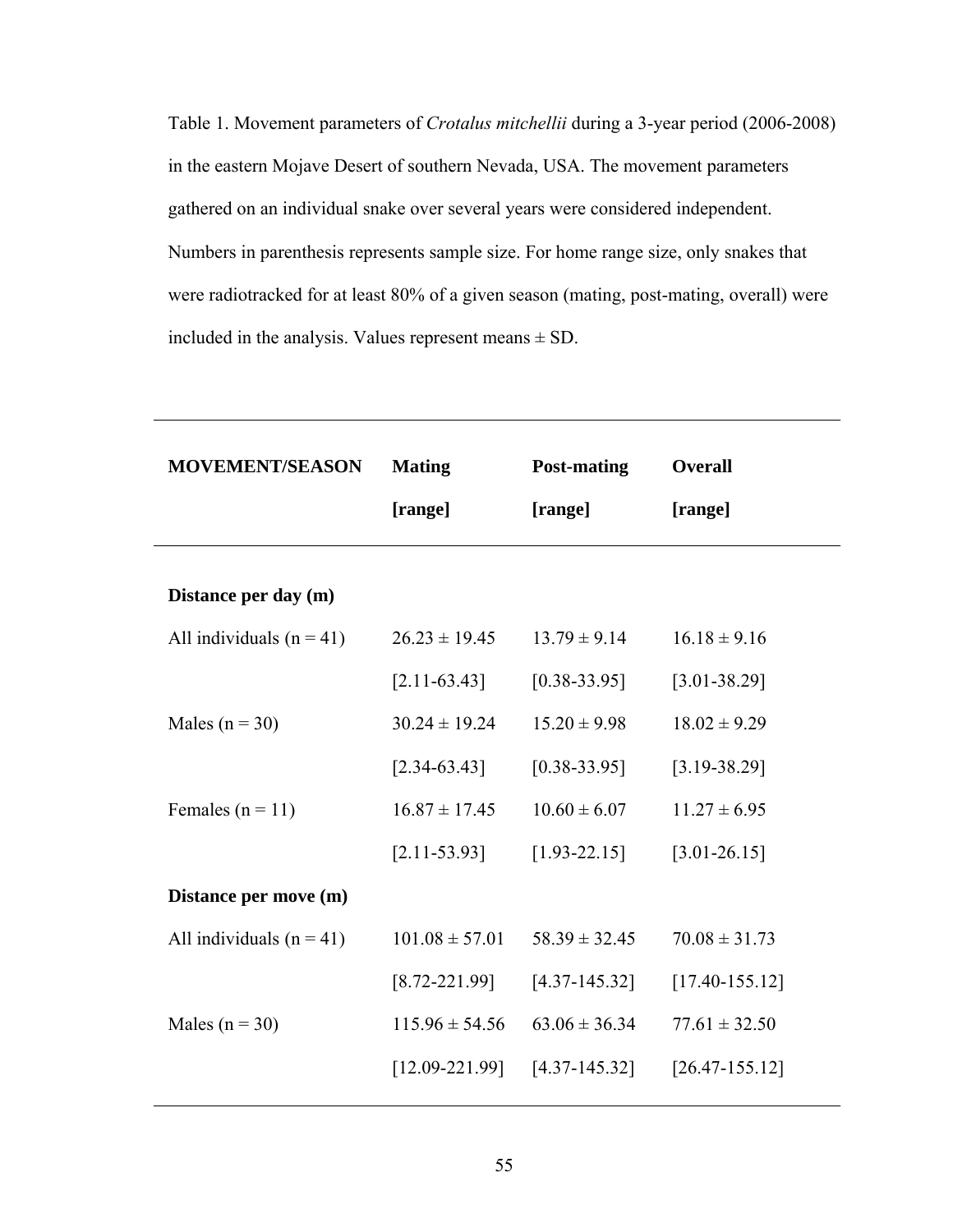| Females ( $n = 11$ )         | $66.38 \pm 48.34$ | $47.86 \pm 18.43$ | $50.01 \pm 18.86$ |
|------------------------------|-------------------|-------------------|-------------------|
|                              | $[8.72 - 157.65]$ | $[20.60 - 80.77]$ | $[17.40 - 78.46]$ |
| Number of movements per day  |                   |                   |                   |
| All individuals $(n = 41)$   | $0.24 \pm 0.1$    | $0.22 \pm 0.06$   | $0.22 \pm 0.06$   |
|                              | $[0.04 - 0.5]$    | $[0.08 - 0.32]$   | $[0.11 - 0.34]$   |
| Males ( $n = 30$ )           | $0.25 \pm 0.1$    | $0.22 \pm 0.06$   | $0.22 \pm 0.06$   |
|                              | $[0.09 - 0.5]$    | $[0.09 - 0.31]$   | $[0.11 - 0.34]$   |
| Females ( $n = 11$ )         | $0.22 \pm 0.09$   | $0.21 \pm 0.07$   | $0.21 \pm 0.06$   |
|                              | $[0.04 - 0.34]$   | $[0.08 - 0.32]$   | $[0.11 - 0.33]$   |
| Home range size (ha)         |                   |                   |                   |
| All individuals ( $n = 25$ ) | $7.22 \pm 9.07$   | $9.48 \pm 8.98$   | $15.13 \pm 14.85$ |
|                              | $[0.07 - 29.52]$  | $[0.06 - 30.57]$  | $[0.91 - 60.36]$  |
| Males ( $n = 16$ )           | $9.78 \pm 9.46$   | $12.34 \pm 10.10$ | $19 \pm 15.88$    |
|                              | $[0.07 - 29.52]$  | $[0.81 - 30.57]$  | $[0.91 - 60.36]$  |
| Females ( $n = 9$ )          | $3 \pm 7.18$      | $5.18 \pm 4.70$   | $8 \pm 10.38$     |
|                              | $[0.11 - 22.05]$  | $[0.06 - 16.59]$  | $[1.05 - 34.78]$  |
|                              |                   |                   |                   |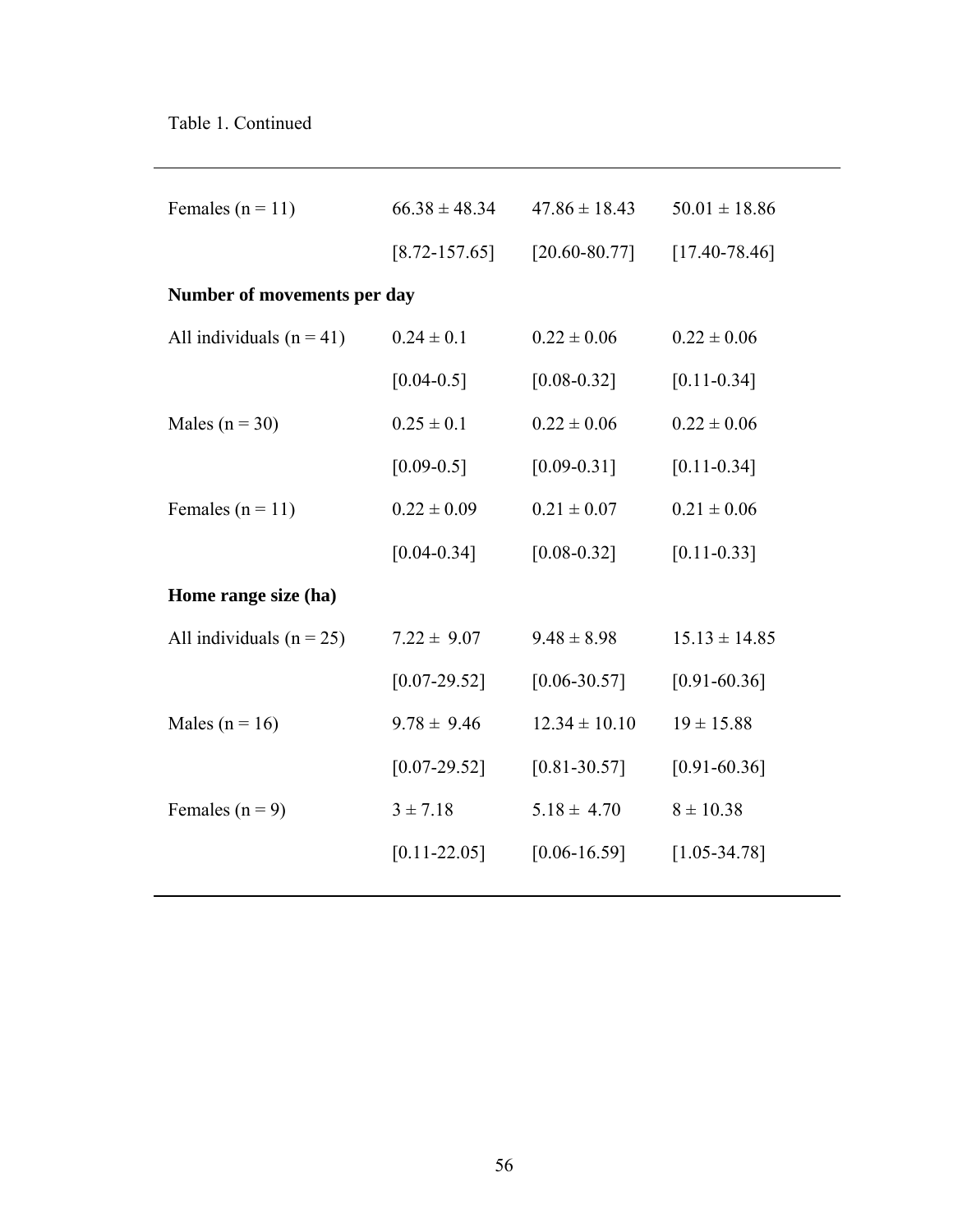Table 2. ANCOVAs of distance between relocations (DBR, m; ca. every 2.5 days); distance per move (DPM, m); and arcsine-transformed movement frequency (during a 2 week period) of *Crotalus mitchellii* in the eastern Mojave Desert of southern Nevada, USA. I used a principal component value of environmental temperatures (PC1) as a covariate in all analyses. The F-tests of main effects of season (mating, post-mating), sex (male, female), year (2006, 2007, 2008), and their interactions were tested using the mean square (M.S.) of variation among individual snakes as the error term.

| Source                                                           | D.F            | M.S.      | F Value | $\overline{P}$ |
|------------------------------------------------------------------|----------------|-----------|---------|----------------|
| DBR (individual snakes D.F. $= 24$ ; total error D.F. $= 2498$ ) |                |           |         |                |
| PC1                                                              | $\mathbf{1}$   | 354368.2  | 17.8    | 0.0004         |
| Season                                                           | $\mathbf{1}$   | 341946.5  | 17.1    | 0.0004         |
| <b>Sex</b>                                                       | $\mathbf{1}$   | 158837.4  | 7.9     | 0.01           |
| Year                                                             | $\overline{2}$ | 114854.2  | 5.7     | 0.009          |
| Season $\times$ sex                                              | $\mathbf{1}$   | 59581.2   | 3.0     | 0.10           |
| DPM (individual snakes $D.F. = 24$ , total error $D.F. = 1308$ ) |                |           |         |                |
| PC1                                                              | $\mathbf{1}$   | 89166.1   | 3.75    | 0.06           |
| Season                                                           | $\mathbf{1}$   | 229517.62 | 9.66    | 0.005          |
| <b>Sex</b>                                                       | $\mathbf{1}$   | 213698.7  | 9       | 0.007          |
| Year                                                             | $\overline{2}$ | 94334.67  | 3.97    | 0.03           |
| Season $\times$ sex                                              | 1              | 51309.17  | 2.16    | 0.15           |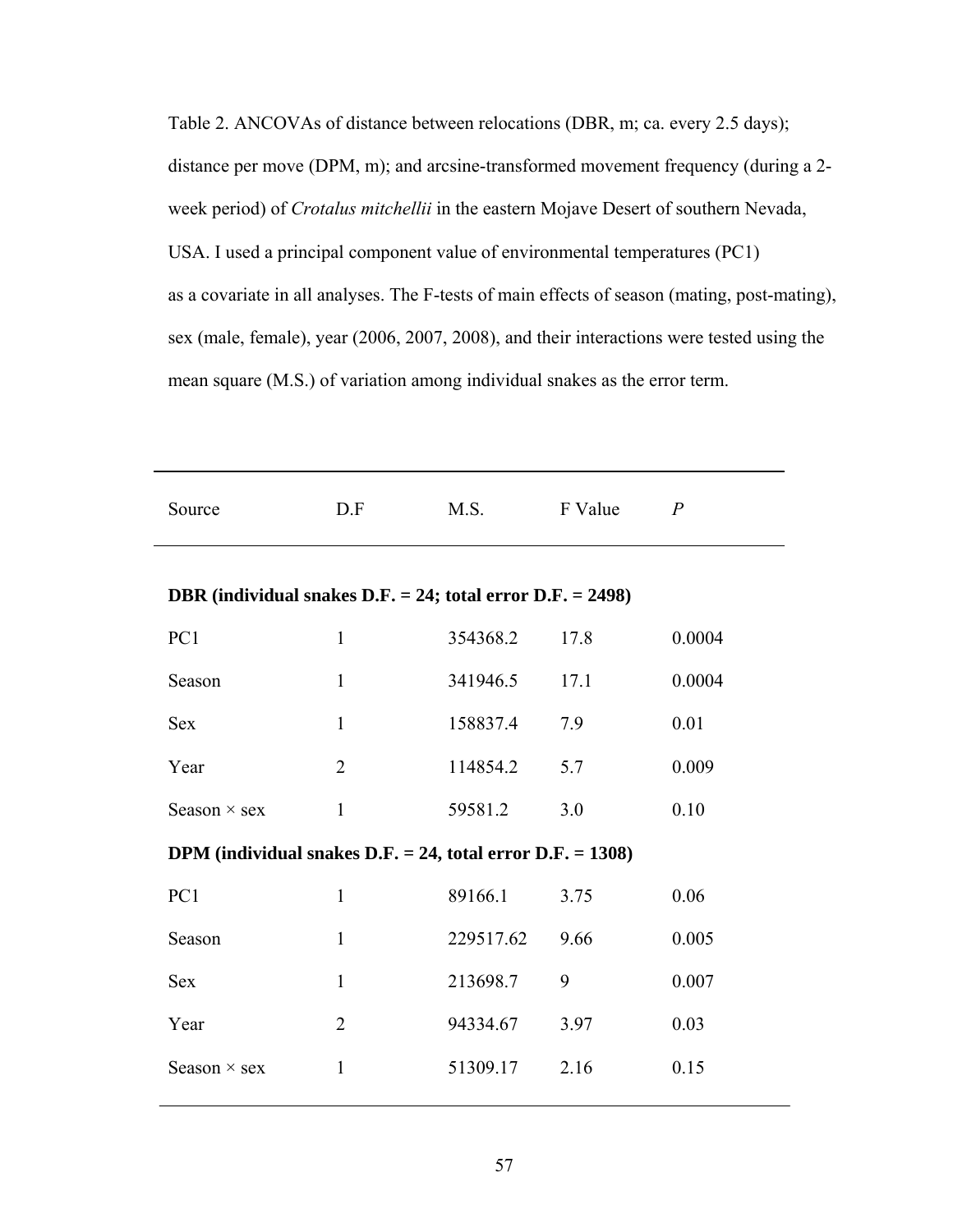| Movement frequency (individual snakes $D.F. = 24$ , total error $D.F. = 778$ ) |   |       |       |               |
|--------------------------------------------------------------------------------|---|-------|-------|---------------|
| PC <sub>1</sub>                                                                | 1 | 35.74 | 43.57 | ${}_{0.0001}$ |
| Season                                                                         | 1 | 13.21 | 16.11 | 0.0006        |
| <b>Sex</b>                                                                     | 1 | 0.43  | 0.53  | 0.4744        |
| Year                                                                           | 2 | 3.71  | 4.53  | 0.0225        |
| Season $\times$ sex                                                            |   | 0.29  | 0.36  | 0.5556        |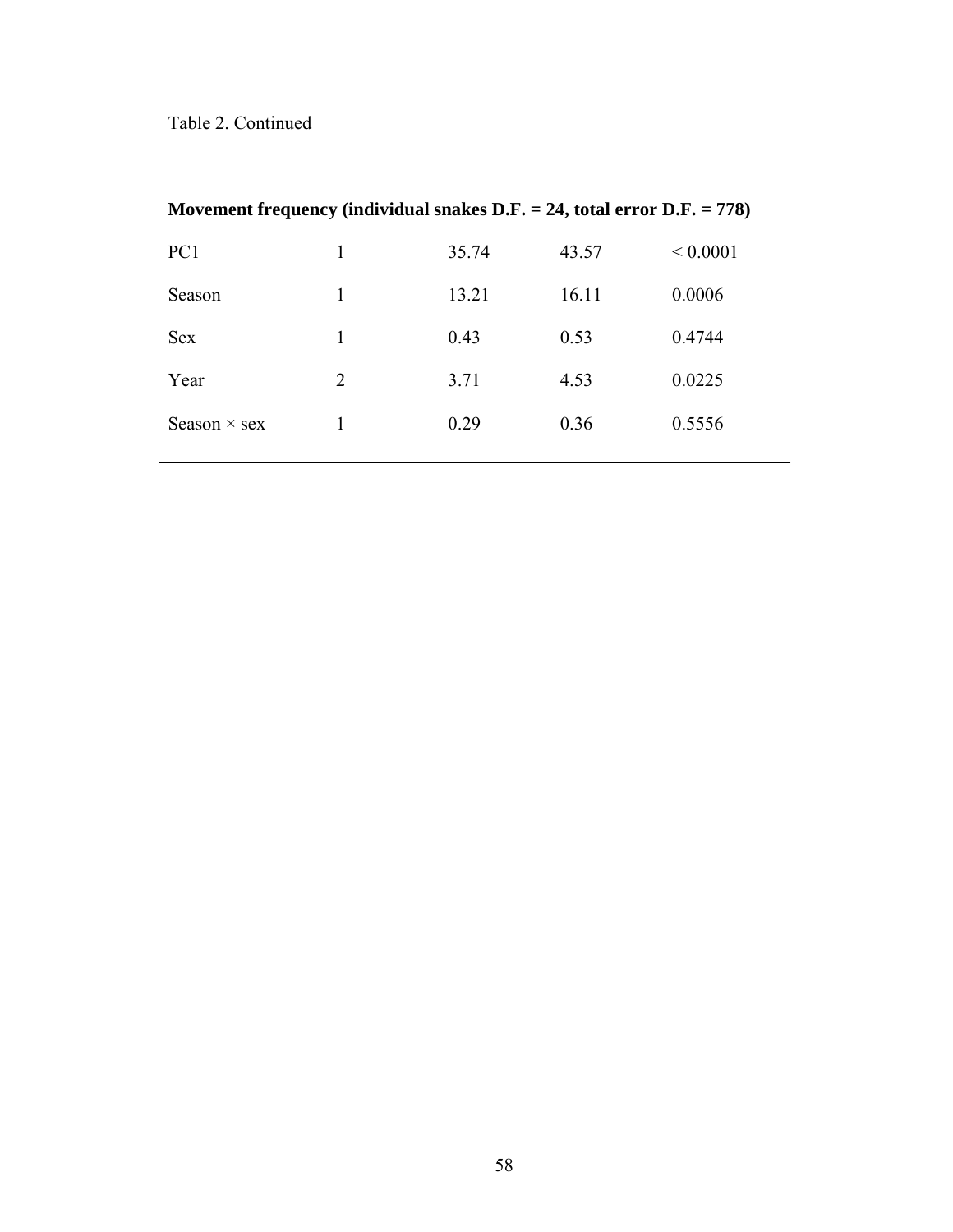Table 3. ANCOVA of circular variance in directionality of *Crotalus mitchellii*. I used number of observations (N obs.) as the covariate. The F-tests of main effects of season (mating and non-mating), sex (male, female), and their interactions were tested using the mean square (M.S.) of variation among snakes as the error term (individual snakes D.F. = 21, total error D.F. = 64). Because I did not find a year effect  $(P = 0.77)$ , I did not include this factor in this analysis.

| Source              | D.F          | M.S. | F Value | $\overline{P}$ |
|---------------------|--------------|------|---------|----------------|
|                     |              |      |         |                |
| N obs.              | $\mathbf{1}$ | 0.59 | 14.63   | 0.0011         |
| <b>Sex</b>          | 1            | 0.01 | 0.42    | 0.5248         |
| Season              | 1            | 0.01 | 0.25    | 0.6253         |
| Season $\times$ sex | 1            | 0.24 | 5.86    | 0.0256         |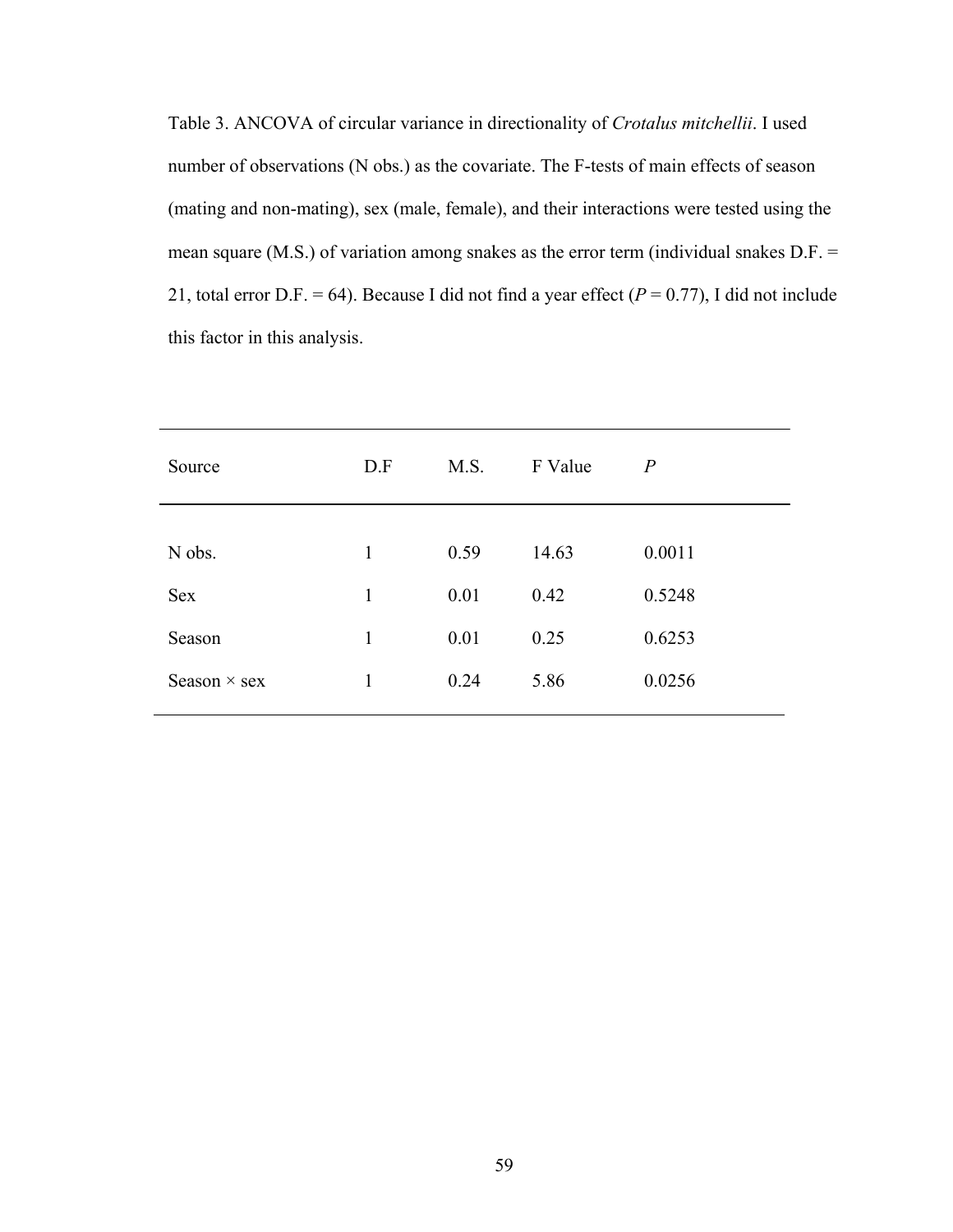

60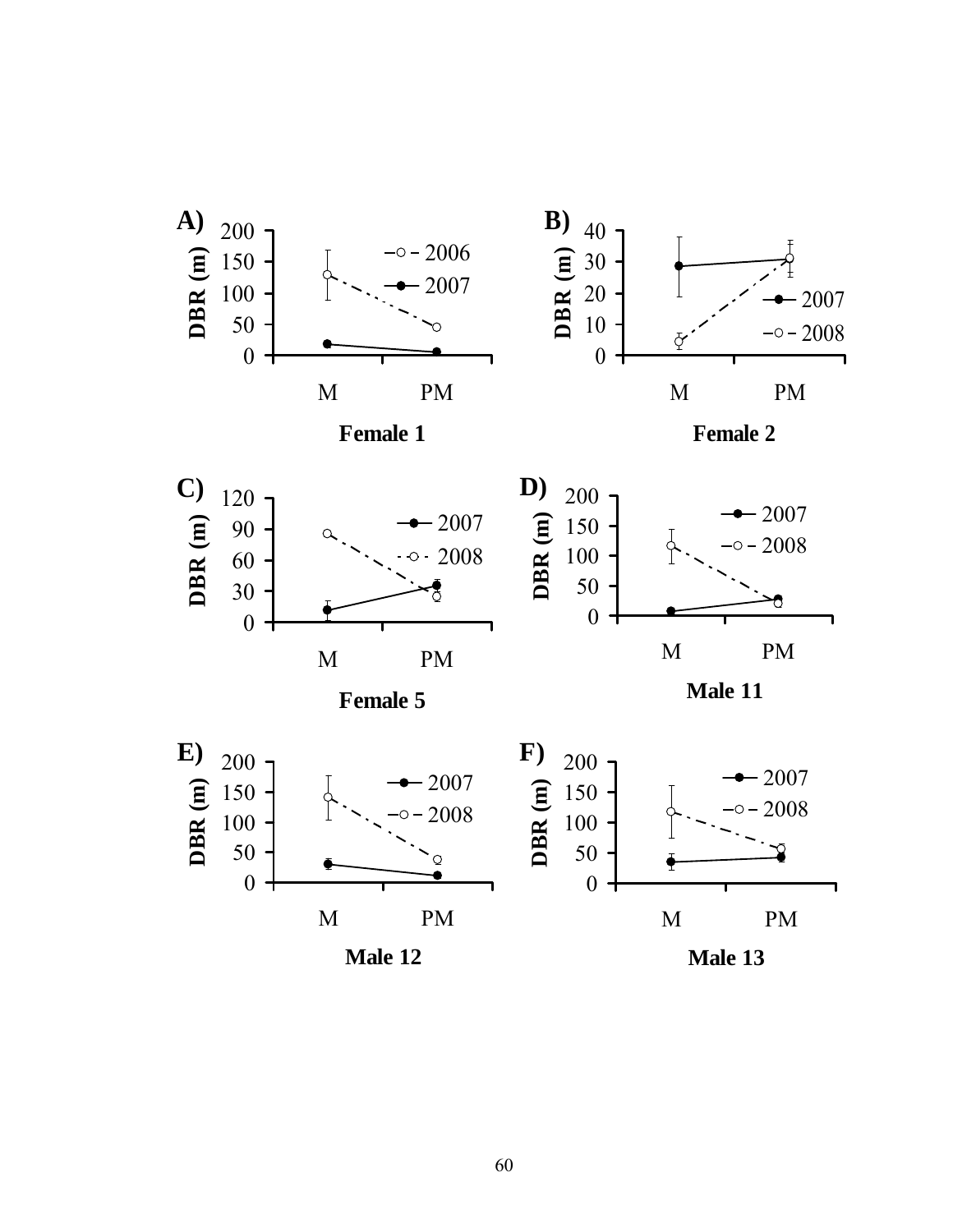Figure 1 – Interannual variation in distance traveled between relocations (ca. 2.5 days) in three female (A-C) and three male (D-F) *Crotalus mitchellii* individuals that were radiotracked for two full years in the eastern Mojave Desert of southern Nevada, USA (the remaining 19 snakes were radiotracked for one full year and only part of another year). M and PM refer to the mating season and post-mating season, respectively. (In some cases the standard errors associated with the means were very small and are not visible on the figures.)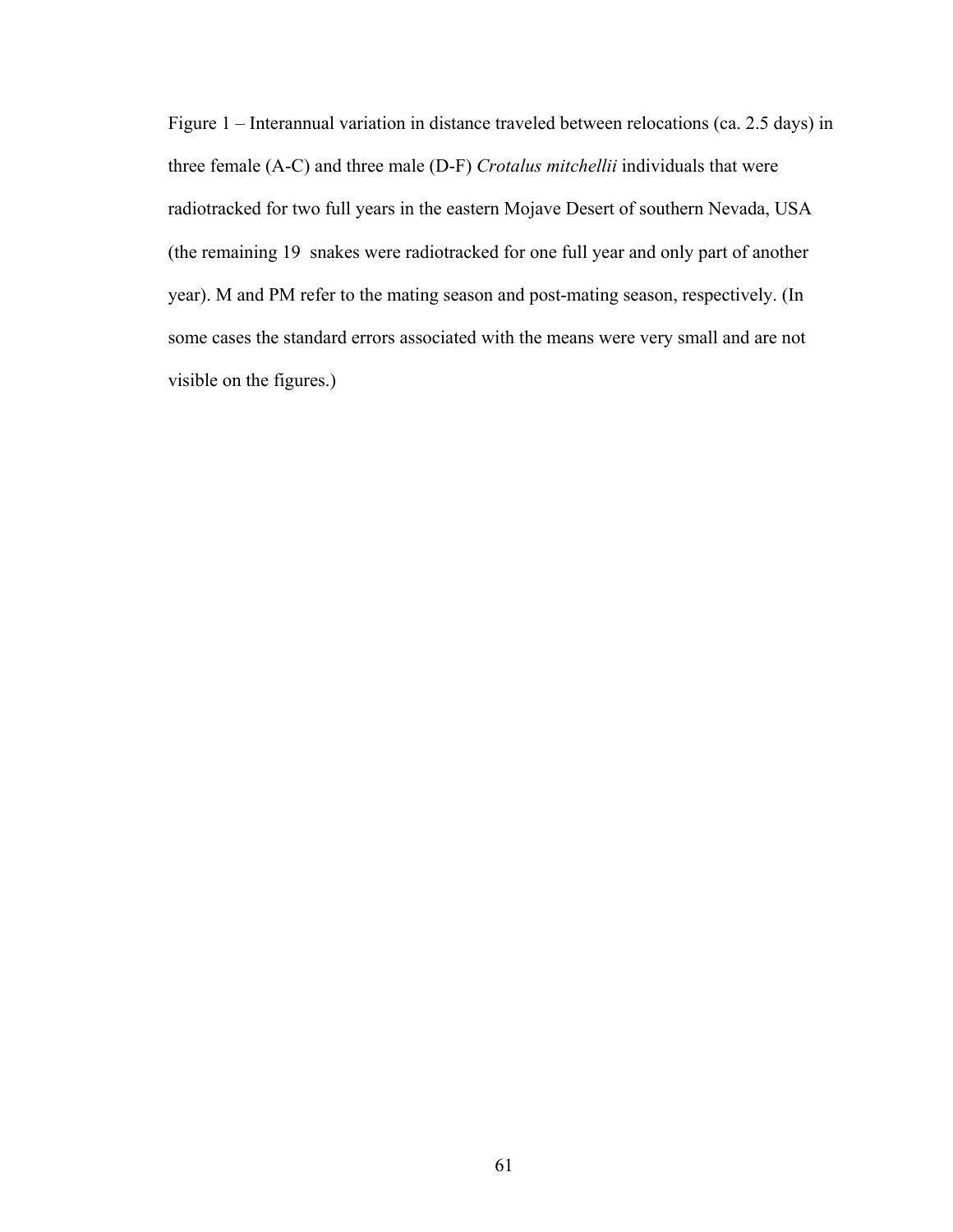

Figure 2 – Distance traveled between relocations (m; ca. 2.5 days) per month for male and female *Crotalus mitchellii* for all years combined (2006-2008). The values are not adjusted for the effect of environmental temperatures on movement.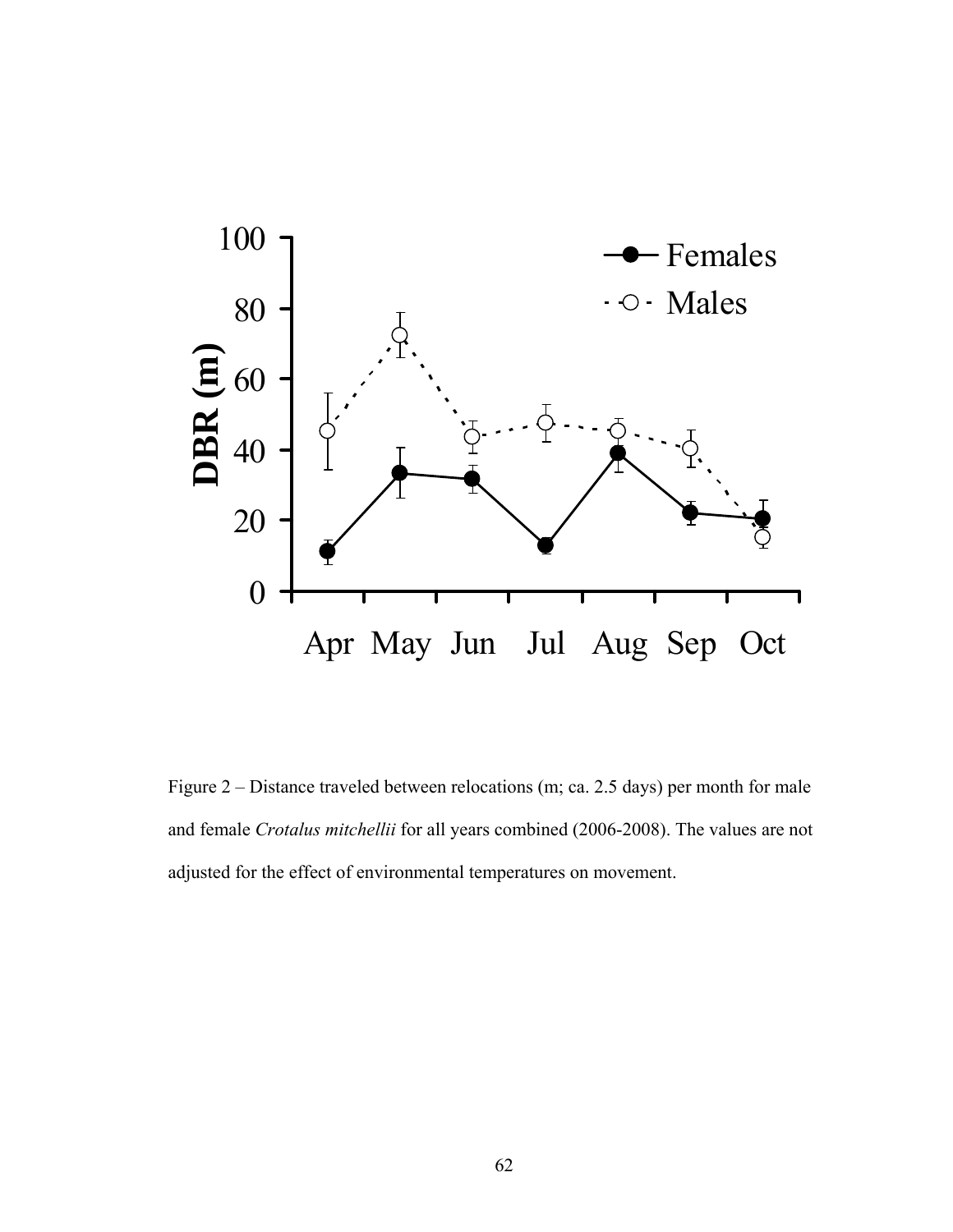

Figure 3 – Index of dispersion of male and female *Crotalus mitchellii* as a function of time of the year. The index was generated using the variance-to-mean ratio. Values greater than 1 indicate that the snakes exhibit a clumped distribution. The data indicate that males and females were aggregated year-round, and that males were relatively more clumped during the mating period and at the beginning of the post-mating season.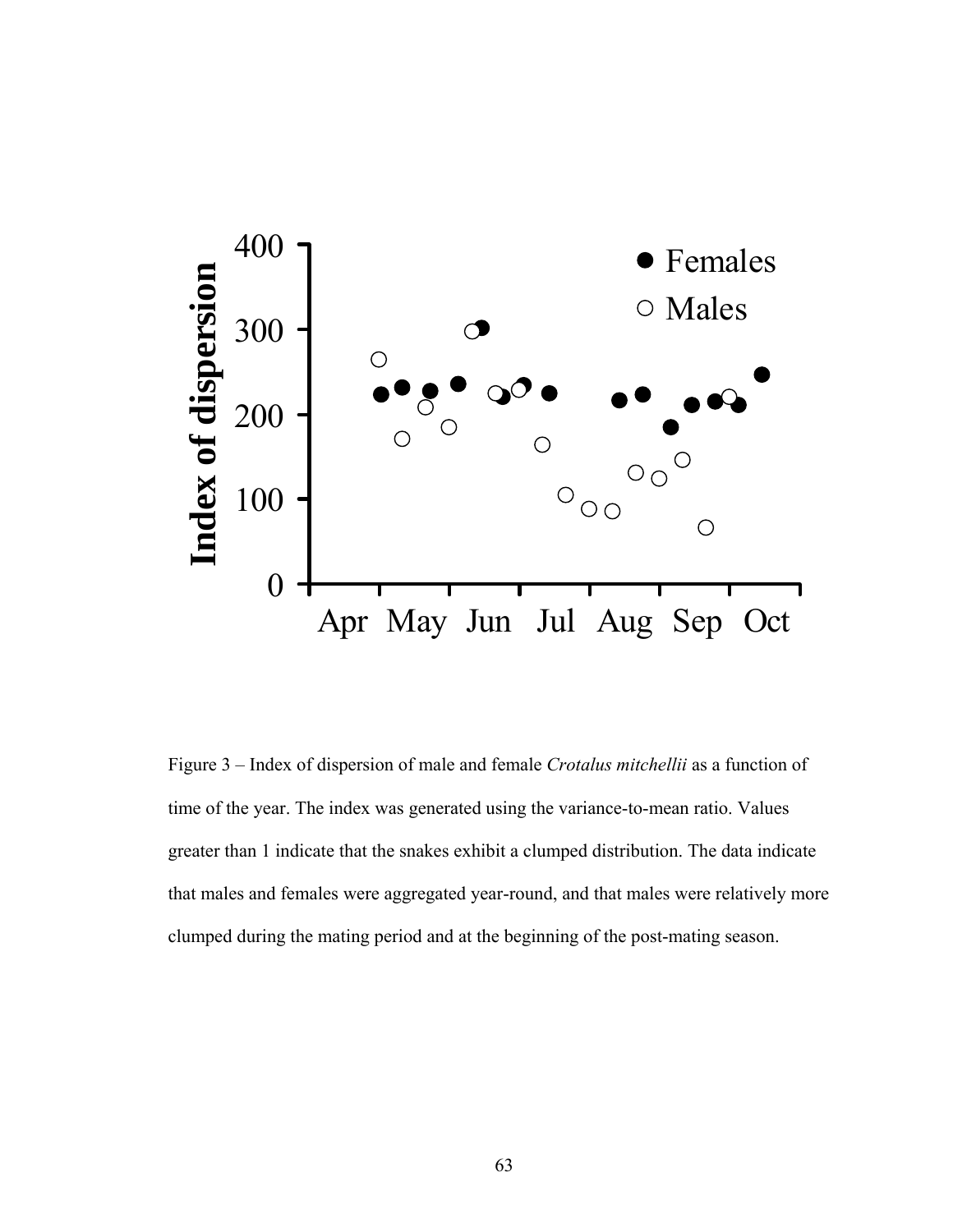

**Weeks since beginning of mating season**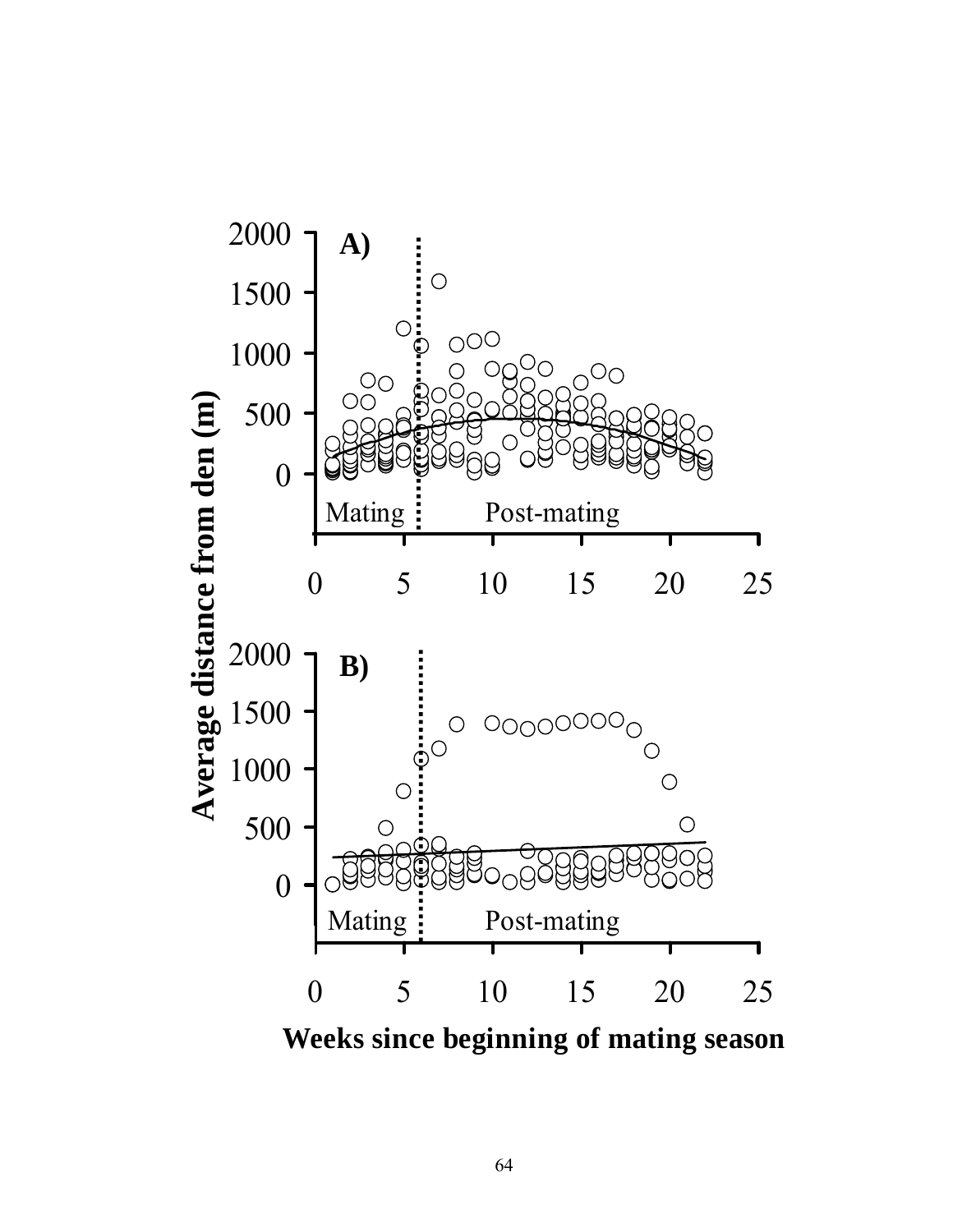Figure  $4$  – The average distance from the den of  $(A)$  male and  $(B)$  female

*Crotalus mitchellii* as a function of time of the year. Each datum represents the weekly average for each individual. Trend lines are included on the figures for graphical purposes only, and are not regression lines. The point of reference of the x-axis, 1, is the estimated first week of the mating period (20 - 27 April), and each consecutive number is a subsequent week, in chronological order. The dashed line indicates the mating season, and the continuous line indicates the post-mating season.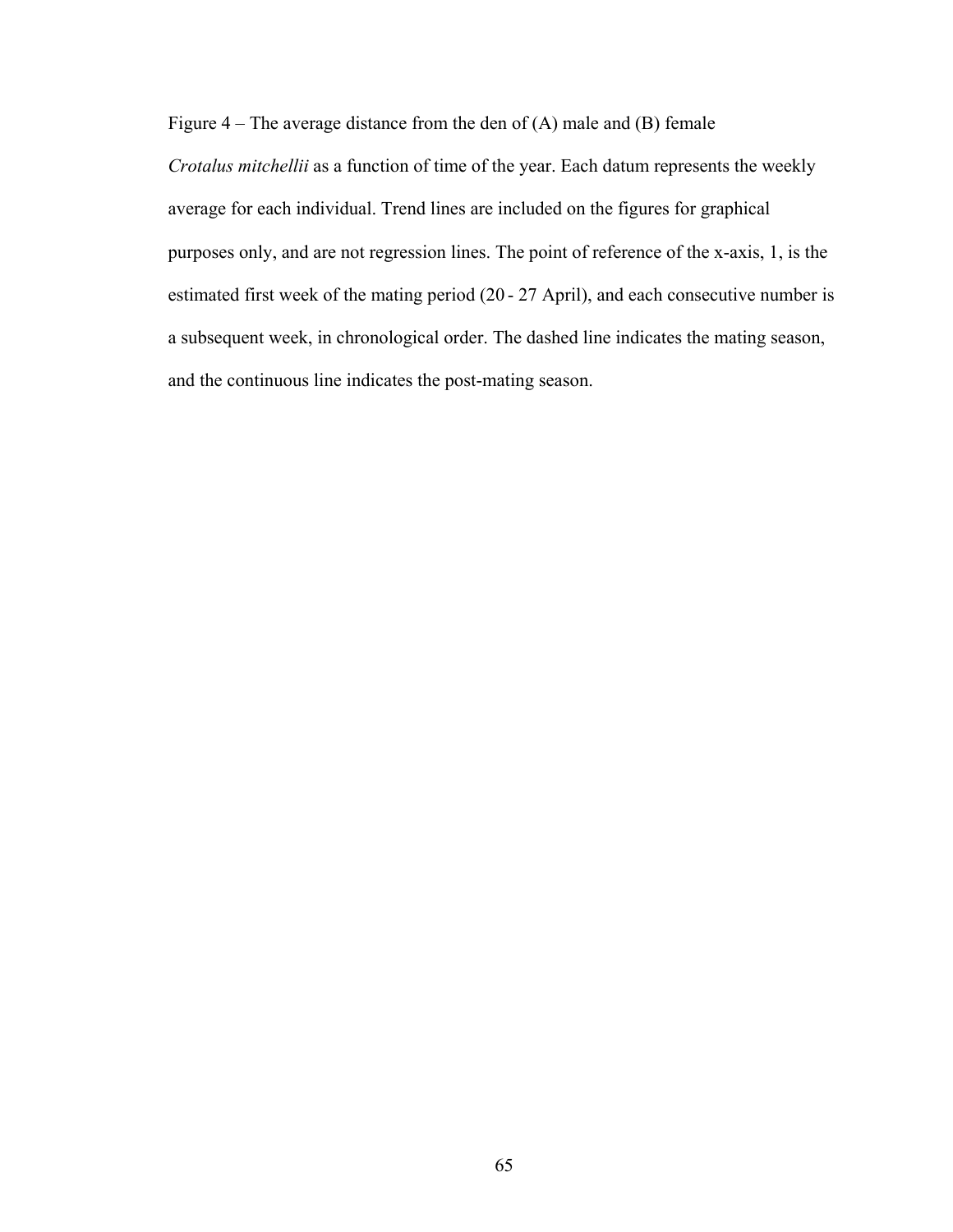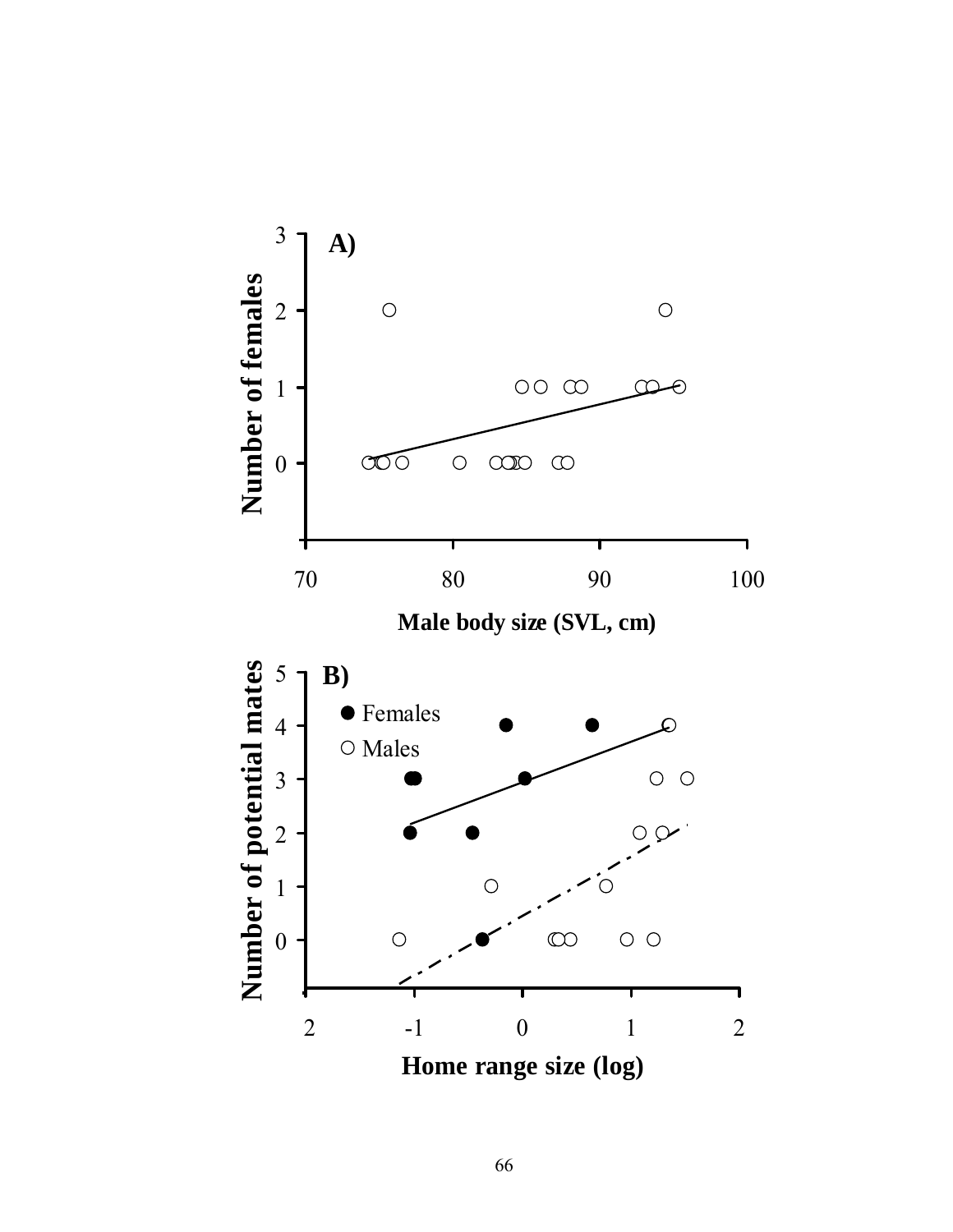Figure 5 – The relationship between (A) body size (snout-to-vent length, cm) of male *Crotalus mitchellii* and the number of accompanied females, and (B) the number of potential mates for male and female *Crotalus mitchellii*, as a function of (logtransformed) home range size. For (B), the relationship is significant for males (continuous regression line;  $F_{(1,12)} = 16.52$ ,  $r^2 = 0.60$ ,  $P = 0.001$ ) but not for females (dashed regression line;  $F_{(1,7)} = 1.56$ ,  $r^2 = 0.18$ ,  $P = 0.25$ ). The data were log-transformed for graphical presentation only. Note the contrasting intercepts for the sexes.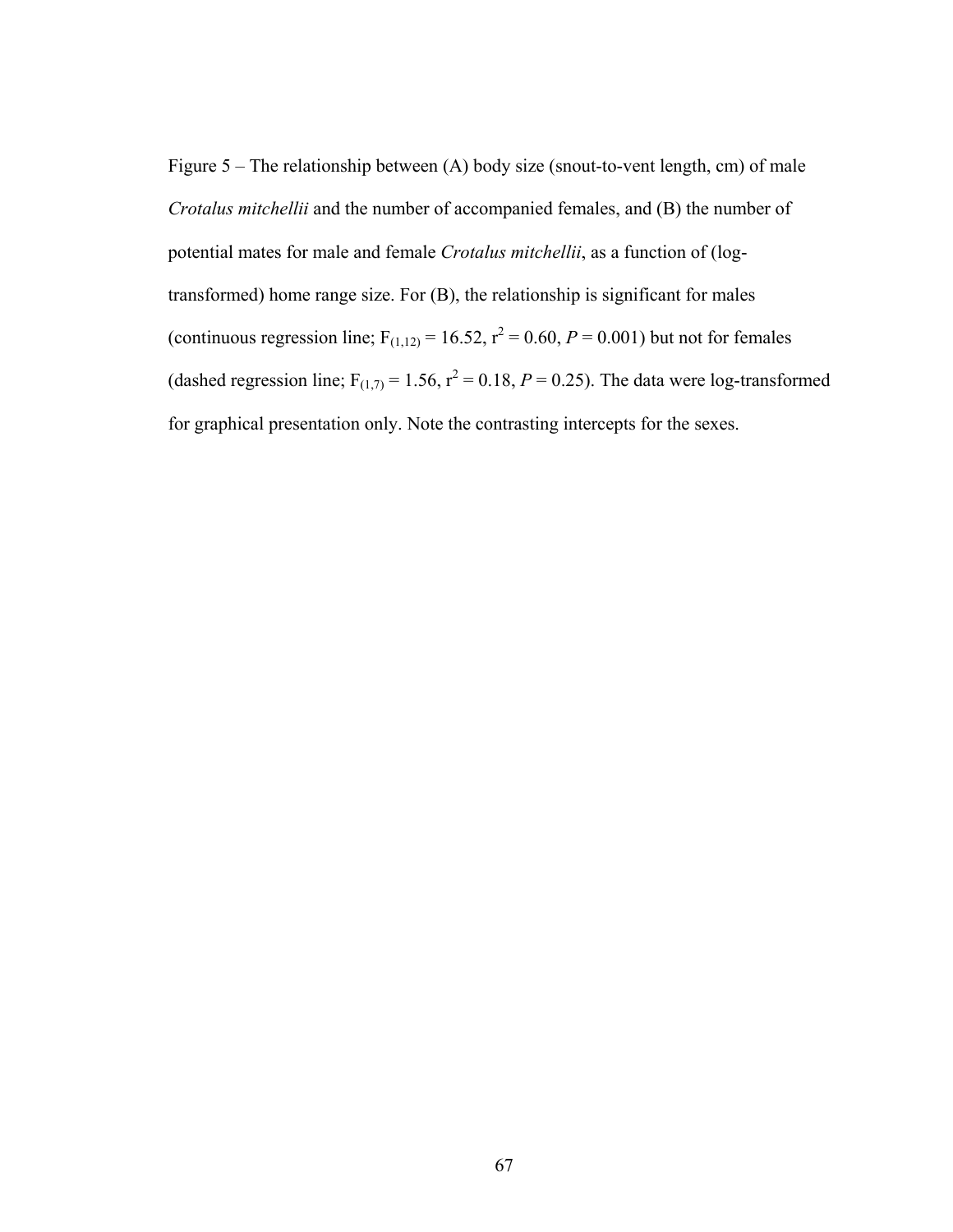# CHAPTER 3

# TEMPORAL VARIATION IN RESOURCE SELECTION IN A SECRETIVE, AMBUSH PREDATOR (*CROTALUS MITCHELLII,* SERPENTES)[2](#page-77-0)

# ABSTRACT

An individual's fitness is fundamentally linked to access to several critical resources that vary in space and time. Accordingly, a multivariate resource-based approach to study habitat choice is required to identify the determinants of this important decision-making process in free-ranging animals. I investigated the significance of prey and refuge availability on macro and microhabitat selection in an explicit temporal framework (mating [late April to early June] vs. post-mating seasons [early June to mid-October]) in an adult population of speckled rattlesnakes (*Crotalus mitchellii*) from the Mojave Desert of southwestern North America. At the macrohabitat level, *C. mitchellii* selected and avoided habitats during the post-mating season only. The preference of rock outcrops and the avoidance of rolling hills by *C. mitchellii* at this time of the year positively correlated with the varying availability of rodent prey and refuges between these two macrohabitats, because rodents and refuges were significantly more common in rock outcrops. At the microhabitat level, during the mating season (late April to early June) prey availability did not differ between snake and random locations, and snakes selected areas close to rock refuges. This suggests that mating activities may prevail over foraging at this time of the year, and that snakes selected relatively safe areas when they did not travel. During the post-mating season, prey was more common at random than at snake locations, likely

 $\overline{a}$ 

<span id="page-77-0"></span> $^{2}$  Glaudas, X., and Rodríguez, J.A. To be submitted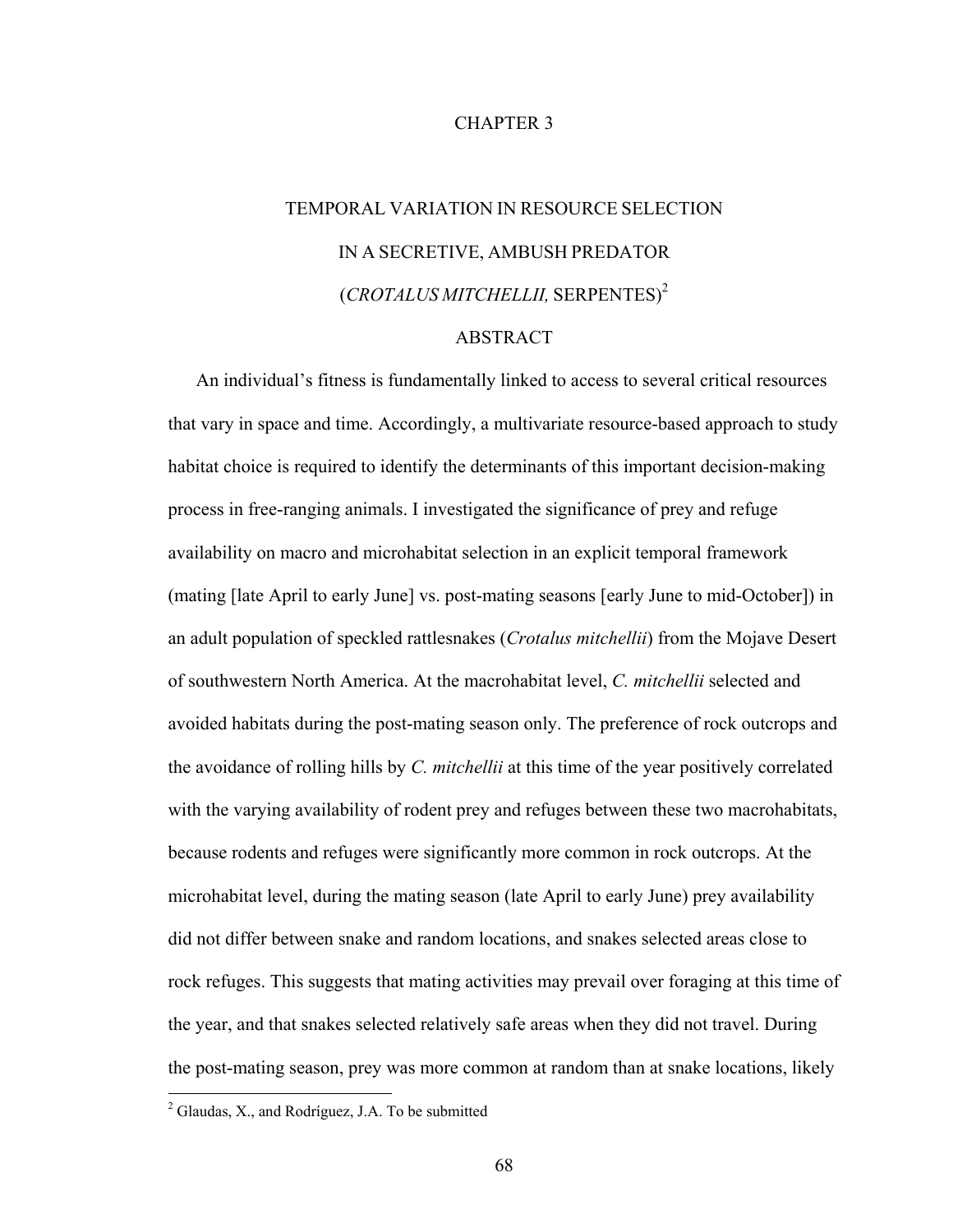because rodents avoided the areas where the snakes occurred. Further, snake locations were positively associated with the presence of wood rat (*Neotoma lepida*) nests, an important environmental feature for *C. mitchellii*, and were closer to rock refuges when wood rat nests were not available. These two types of refuges are important to *C. mitchellii,* because they likely provide protection from predators and the extreme environmental temperatures of the Mojave Desert during the post-mating season. The results of this study demonstrate that the preference of *C. mitchellii* for macrohabitats with relatively high prey availability did not translate into access to food at the microhabitat level, and that refuges are an important determinant of macro and microhabitat selection in a secretive ambush predator.

# **Introduction**

Habitat selection is one of the most important factors affecting organismal fitness (Bearhop et al., 2004; Norris et al., 2004; Gunnarsson et al., 2005), because the potential for an individual's growth, survival, and reproduction is fundamentally linked to access to several critical resources (e.g., food, water, mates, refuges) that vary in space and time (MacArthur and Pianka, 1966; Schoener, 1983; Fryxell et al., 2005). Accordingly, animals need to balance the costs and benefits of settling in a specific place with the various resources required to survive and successfully reproduce (Pitt, 1999). Because the complexity of habitat selection may be underestimated when only one of several critical factors is considered (Huston, 2002), a multivariate resource-based approach to study habitat choice is required to identify the determinants of this important decision-making process in free-ranging animals.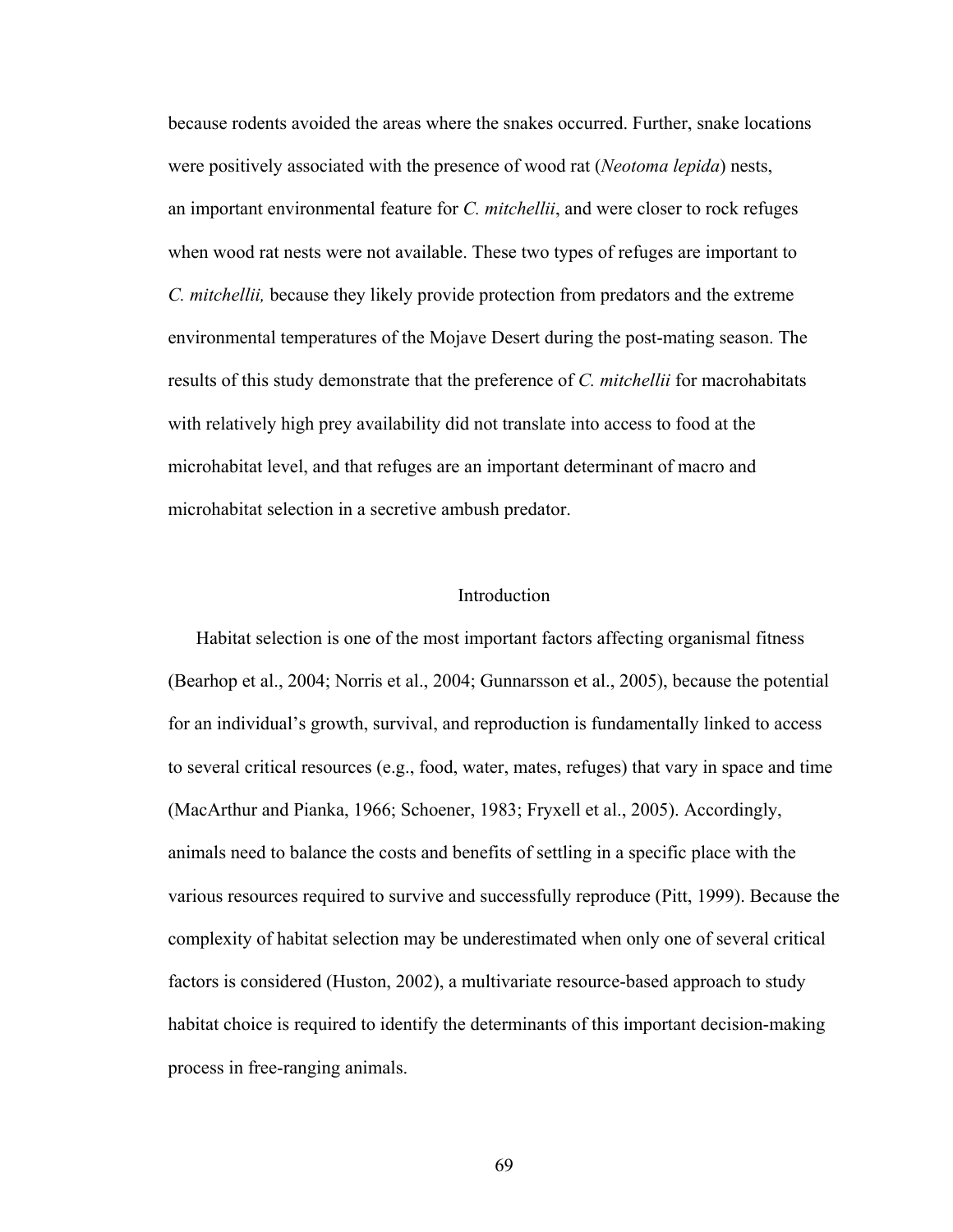The availability of food and refuges is regarded as two key resources affecting habitat selection. The significance of food resources on habitat selection is long-established (Charnov, 1976), because food acquisition directly affects all the components of fitness (growth, survival, reproduction). Refuges are also important, because they reduce predation risk (Lima and Dill, 1990; Sinclair and Arcese, 1995; Spencer and Thompson, 2003), and allow animals living in climatically extreme environments to escape otherwise costly and/or lethal abiotic conditions (Huey et al., 1989; Ockenfels and Brooks, 1994; Potter et al., 2009). The combined importance of food and refuges on habitat choice is effectively demonstrated by the food for safety trade-off often found in a variety of organisms. For instance, many prey species prefer safer habitats with less food when predation risk positively covaries in space with food availability (Wirsing et al., 2007; Mukherjee et al., 2009; Godvik et al., 2009). However, when predation risk is homogeneous and food abundance varies among habitats, individuals are predicted to select the habitat where food is most abundant (Lima and Dill, 1990), everything else being equal.

The significance of food and refuges on habitat choice can vary temporally, because some activities may prevail over others at certain times of the year. For example, during the breeding season, adult individuals typically engage in mating activities in an attempt to reproduce. Mating activities, which can include mate-searching, male-male combat, mate-guarding, courtship, and copulation, require a considerable investment by individuals (Andersson, 1994). These behaviors may interfere with feeding and safety (Holand et al., 2006; Plath et al., 2007), because organisms need to allocate time and effort to successfully reproduce. Consequently, due to the potential trade-offs between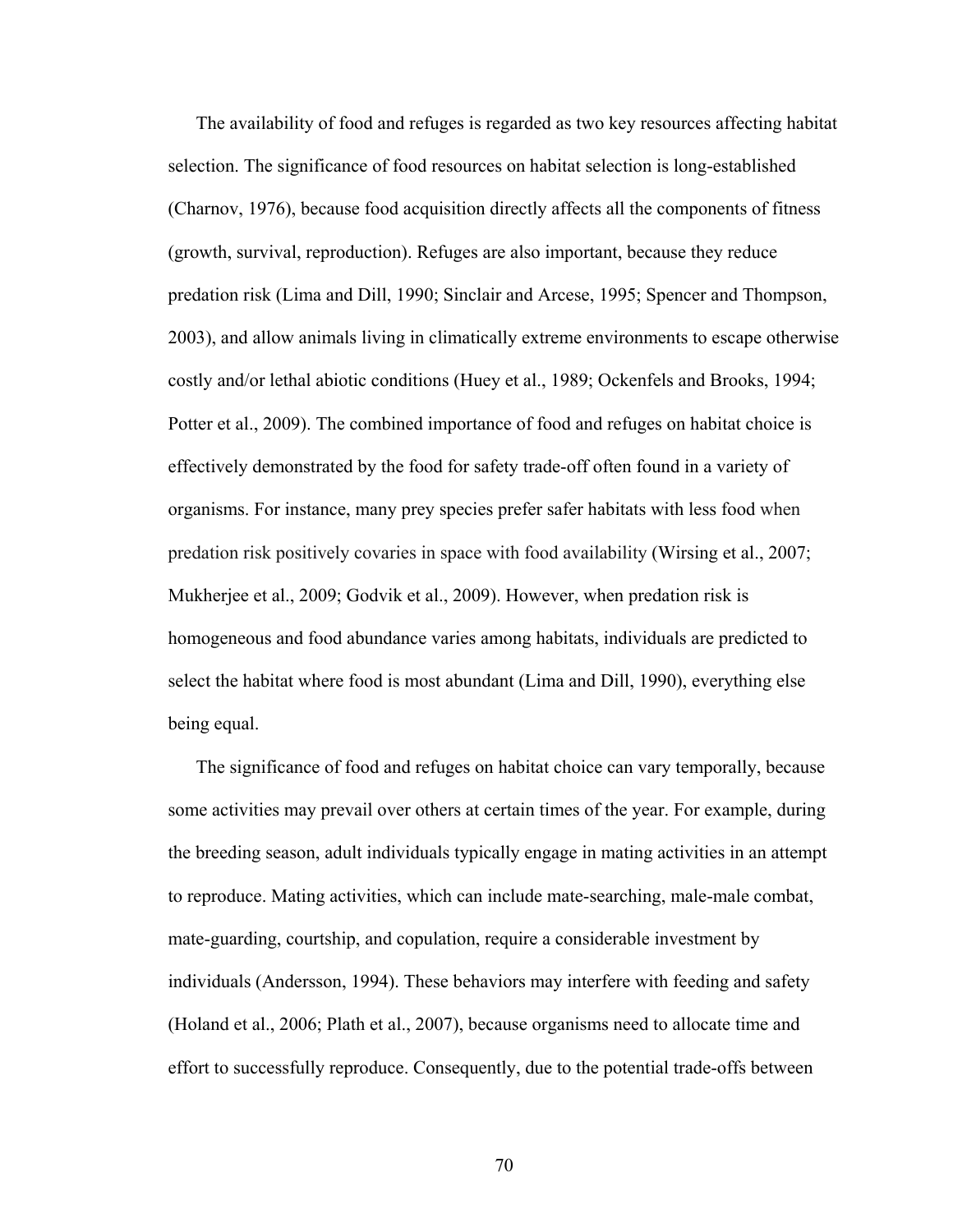mating activities and food and safety, we expect individuals to exhibit variation in the use of resources, such as food and refuges, between the mating and non-mating seasons.

Snakes provide an excellent model system to study how factors such as the availability of food and refuges affect habitat selection, and how these factors vary seasonally. First, because of their well-developed chemosensory perception (Ford and Burghardt, 1993; Schwenk, 1994, 1995), snakes can assess the distribution of prey based on the presence of chemical cues, and experiments demonstrate that these reptiles presumably maximize feeding opportunities by selecting ambush sites where prey scent is the strongest (Duvall et al., 1990; Roth et al., 1999; Theodoratus and Chiszar, 2000; Clark, 2004). Second, predation-induced mortality can be high in snakes (Madsen and Shine, 1993; Sperry and Weatherhead, 2008), and the activity patterns of reptiles, specifically desert species, can be highly constrained by environmental temperatures (Cowles and Bogert, 1944; Huey et al., 1989; Beaupre, 1995), which suggest that refuges are an important resource for snakes. Third, snakes presumably allocate energy to the various components of fitness (e.g., foraging, mating) at specific times of the year (King and Duvall, 1990), which allows researchers to formulate predictions of seasonal variation in resource selection. Finally, some snakes are ambush foragers that can spend a considerable amount of time (e.g., hours, days) at the same place (Reinert et al., 1984; Greene, 1992, 1997; Clark, 2006). This foraging strategy facilitates identifying the exact locations that snakes select, and quantifying the factors predicting habitat selection. Ironically, few studies have examined how ambush site selection in snakes relates to prey availability in the field (Shine and Sun, 2002). Consequently, our knowledge of foraging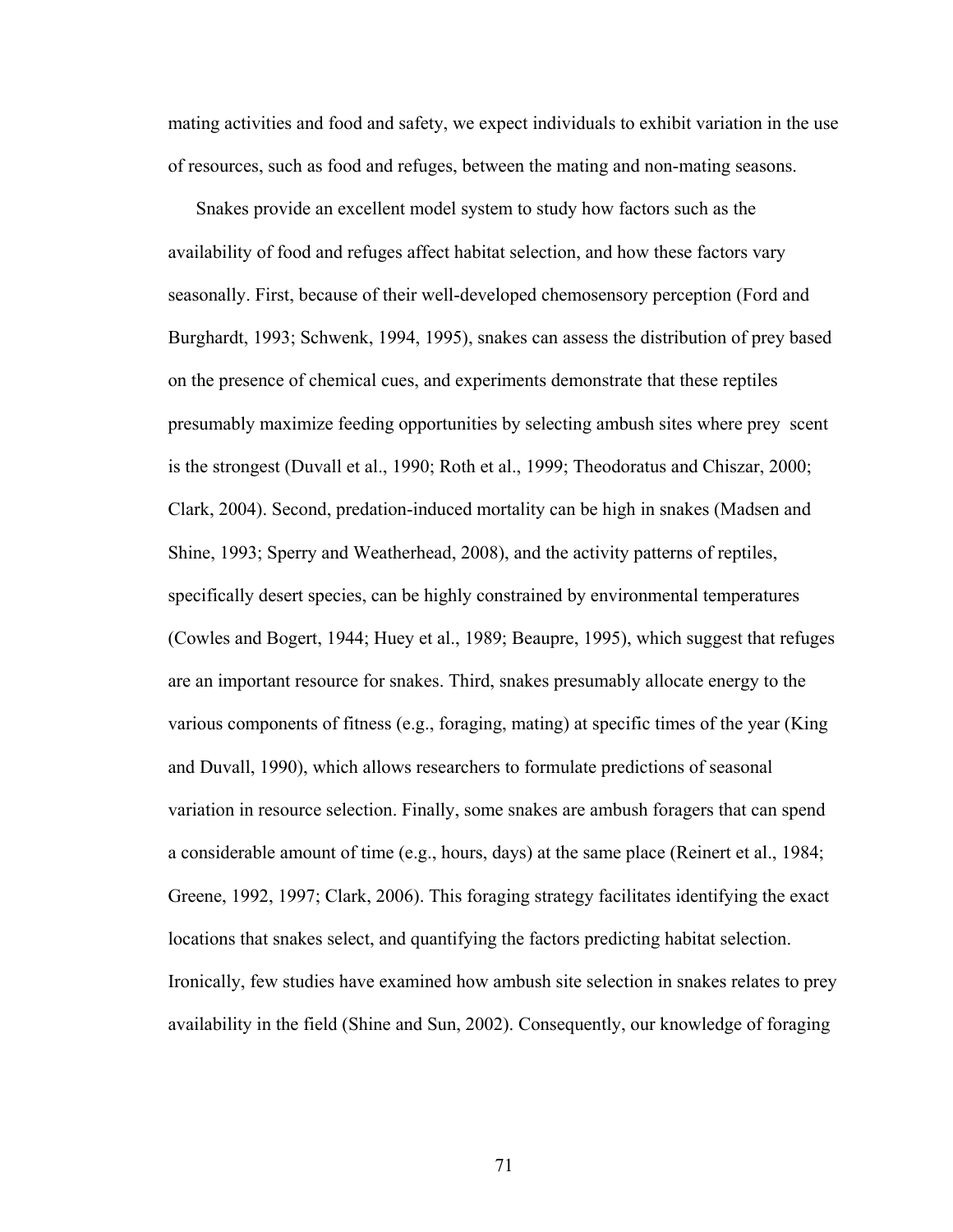behavior in these secretive vertebrate predators is largely based on laboratory studies, and our understanding of this behavior in nature is limited.

In this study, I investigated habitat selection in an adult population of speckled rattlesnakes (*Crotalus mitchellii*) from the Mojave Desert of southwestern North America. I examined habitat selection at two spatial scales, the landscape (=macrohabitat) and local (=microhabitat) levels, because patterns of habitat selection can be scale-dependent (Wheatley and Johnson, 2009). My objectives were (1) to monitor *C. mitchellii'*s macrohabitat selection, and examine how this process relates to the spatial distribution of prey and refuges across the landscape, (2) to quantify the microhabitat preferences of *C. mitchellii*, with emphasis on prey and refuge availability, to test specific hypotheses of seasonal (mating vs. post-mating) variation in *C. mitchellii*'s resource use (see below), and (3) to examine whether detection of *C. mitchellii's* resource use varied according to the scale considered, namely the macro and microhabitat levels.

Mating activities may conflict with feeding and safety in several ways (Holand et al., 2006; Plath et al., 2007). First, a variety of organisms foregoes, or at least decreases, feeding during the mating season, because time and energy allocation to mate acquisition prevails over foraging activities (Madsen and Shine, 2000; Bonnet and Naulleau, 1996; Plath et al., 2007; Pelletier et al., 2009). Consequently, I hypothesized that during the mating season snakes do not select sites with high prey availability, because they are involved in mating activities *(Hypothesis 1).* Second, mating activities may conflict with safety, because individuals engage in conspicuous behavior during the breeding season (Reaney, 2007; Hoefler et al., 2008). For instance, many species, including mammals, lizards, and *C. mitchellii* (San José and Lovari, 1998; Stark et al., 2005; White et al.,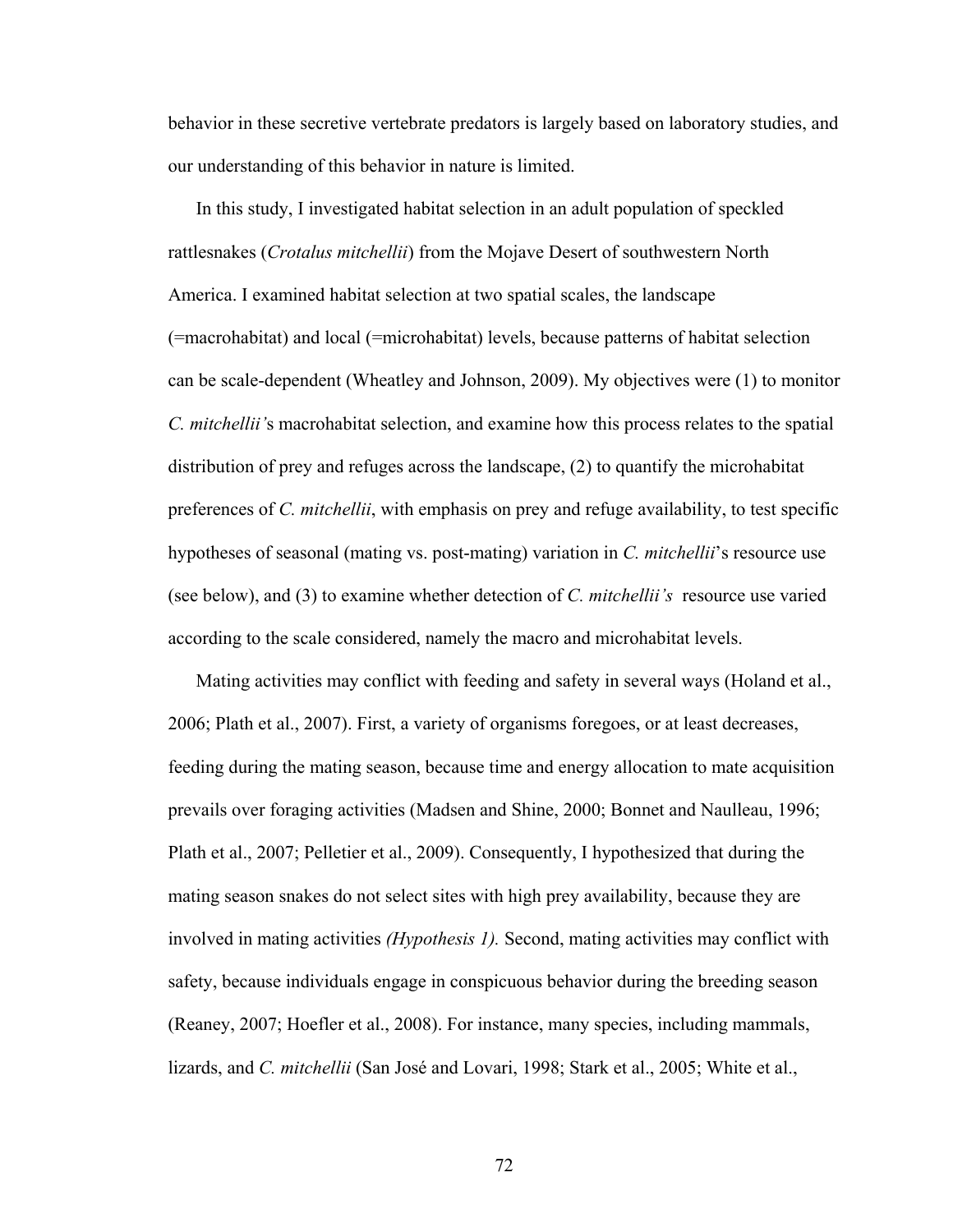2007), range widely during the mating season to find potential mates. Wide-ranging behavior may cause individuals to venture away from their refuges, and increase their vulnerability to predators (Sperry and Weatherhead, 2009). Empirical evidence in snakes supports this contention, because predator-induced mortality is typically higher during the mating season than in the non-mating season (Aldridge and Brown, 1995; Bonnet et al., 1999; Sperry and Weatherhead, 2009). Because of this potential trade-off between mate acquisition and safety, I hypothesized that, during the mating season, snake locations are not characterized by being close to refuges *(Hypothesis 2).* During the nonbreeding season, individuals are not engaged in mating activities, and therefore mate acquisition does not conflict with feeding and safety. Individuals can allocate more time and effort to feeding, and make-up for the lost foraging opportunities caused by mating activities. Evidence suggests that some snake species use the non-mating period to restore their body condition (Bonnet and Naulleau, 1996; Madsen and Shine, 1993; Madsen and Shine, 2000). Therefore, I hypothesized that, during the non-mating season, snake locations are characterized by higher prey availability *(Hypothesis 3)*. Finally, refuges are an important resource for *C. mitchellii*, because these structures allow snakes to decrease their exposure to predators, and to the potentially lethally high summer temperatures of the Mojave Desert, that are typical of *C. mitchellii*'s non-mating season (June-September). Further, the refuges used by *C. mitchellii* are also commonly used by their rodent prey (Deacon et al., 1964; Johnson and Armstrong, 1987; pers. obs.), which renders a food for safety trade-off improbable. Consequently, I hypothesized that the foraging locations selected by snakes during the non-mating season are close to refuges *(Hypothesis 4).*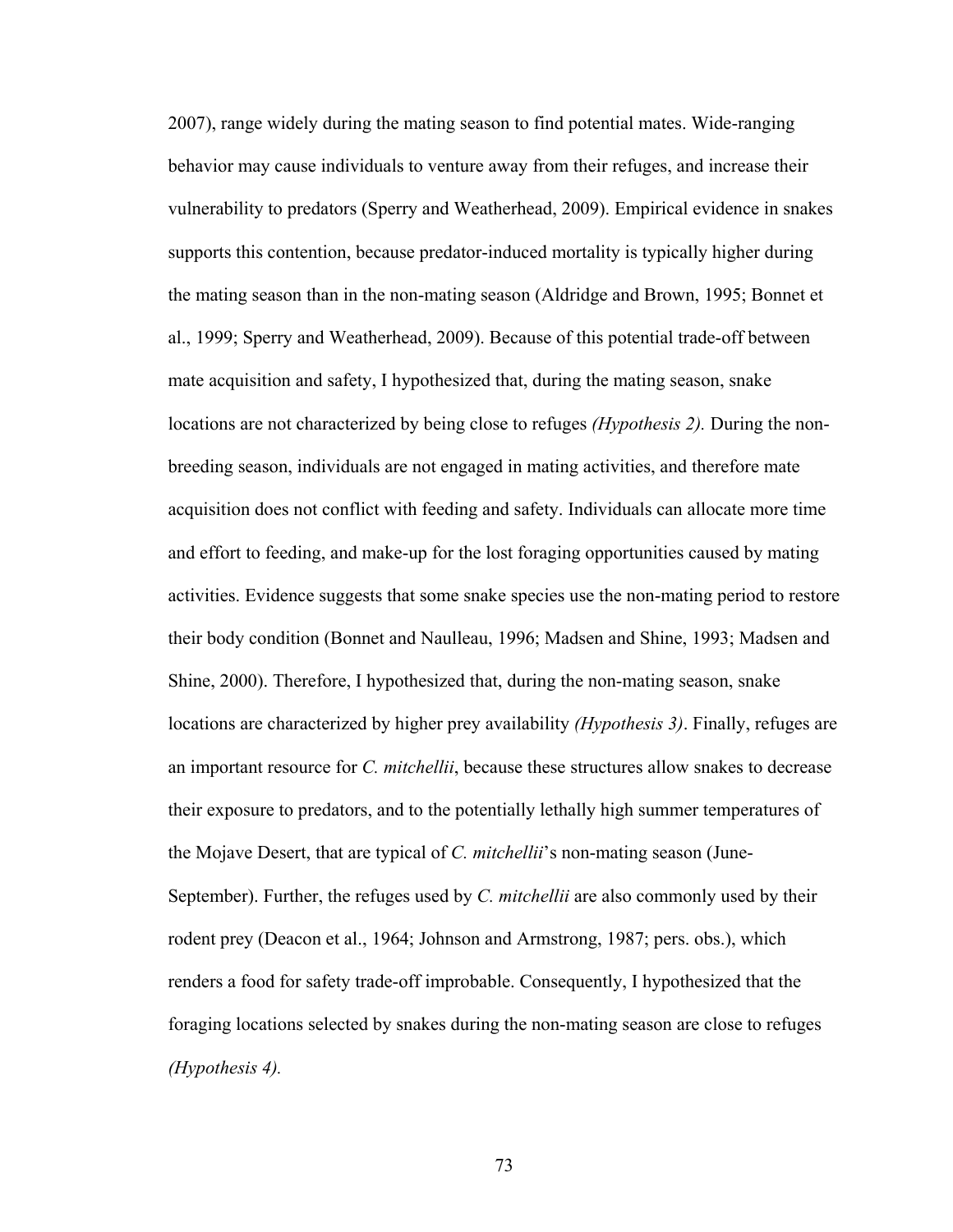#### Materials and methods

#### Study site and species

The study site is a ca. 5  $km^2$  area located in the Eldorado Mountains, Clark County, southern Nevada (35˚44'N, 114˚49'W), in the eastern part of the Mojave Desert. This region is characterized by an extremely arid climate (2006-2009 average annual rainfall [range]: 8.3 cm [5.2-12.5 cm]), with high temperatures in summer (2006-2009 average daily temperatures: 27.1ºC [14.5-36.5ºC]), and relatively cool temperatures in winter (7.1ºC [-7.5-23.7ºC]; environmental data from Station ID4814, Clark County Regional Flood Control District, Nevada). The study area consists of a sparsely vegetated rocky desert at an elevation of ca. 1,100 m. Dominant plants include yucca trees (*Yucca* sp.), Brigham tea shrubs (*Ephedra* sp.), buckwheats (*Eriogonum* sp.), catclaw acacias (*Acacia greggii*), creosote bushes (*Larrea tridentata*), and various annual herbaceous plants. Four macrohabitat types are found on the study site: rolling hills, washes, slopes, and rock outcrops (Fig. 1). The rolling hills consist of sparsely vegetated and gently sloping ridges. Yucca trees (*Yucca* sp.) are common in this habitat, and wood rat (*Neotoma lepida*) nests are sometimes found at the base of the yuccas. The substrate of this habitat mostly consists of gravel, and rocks that could provide refuge to snakes are rare. Thus, snakes typically shelter in wood rat nests in this habitat type. The rolling hills are dissected by a few washes that are typically dry most of the year (e.g., flowing water is sometimes found in winter), and vegetation is relatively more common than in the rolling hills. The slope habitat consists of steep and long versants, and is characterized by a relatively high shrub cover, compared to other habitats. These slopes lead to rock outcrops, which typically occur at the highest elevation on the study site. Rocks and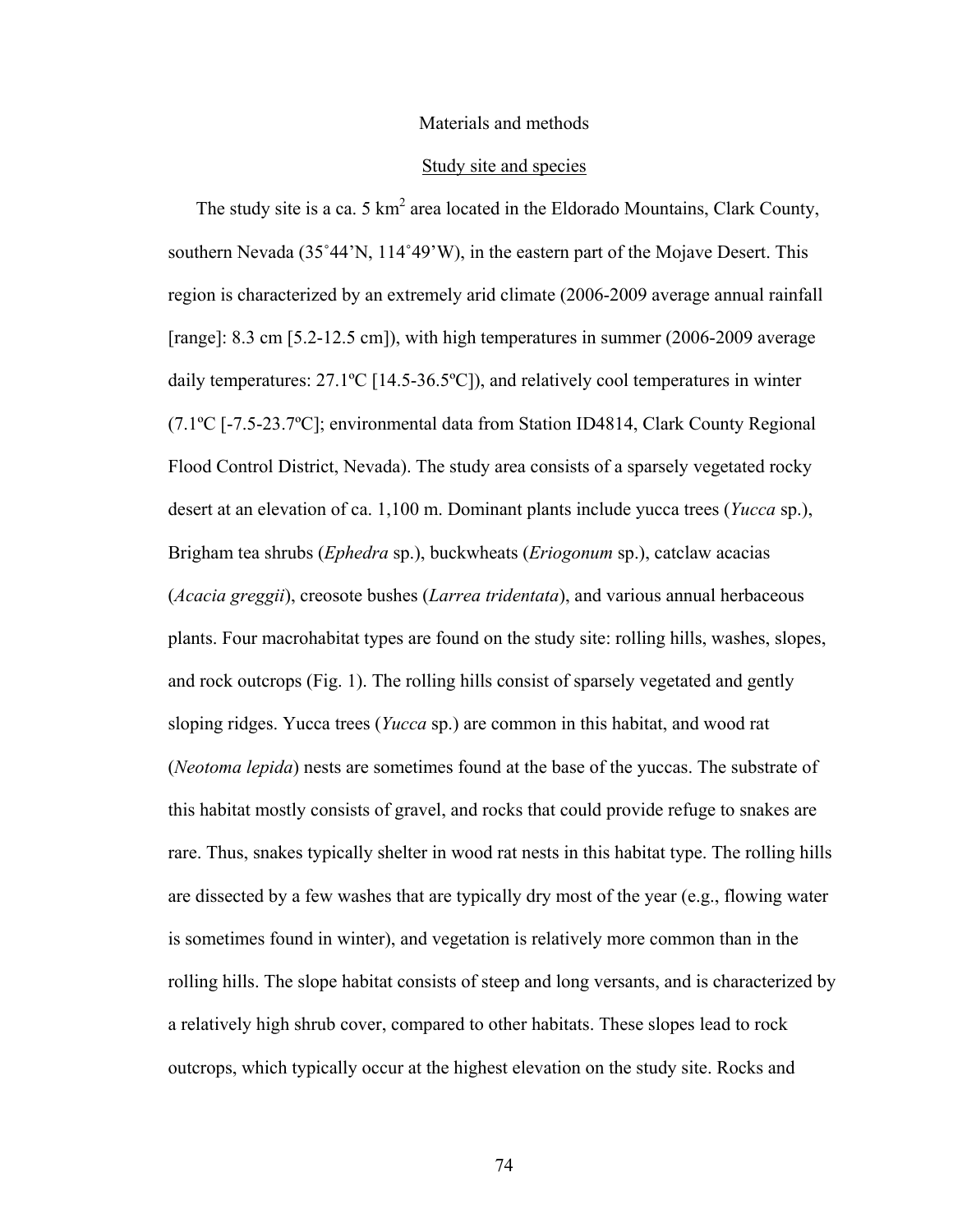boulders of various sizes dominate this habitat type, and rock refuges (e.g., crevices, cavities under rocks) are readily available.

*Crotalus mitchellii* is a medium-sized rattlesnake that typically thrives in the rocky habitats of the Mojave Desert, where it mostly feeds on rodents, and occasionally lizards (Glaudas and Rodríguez-Robles, unpublished data). This snake is usually active from April to October. During the summer, the activity patterns of *C. mitchellii* are constrained by environmental temperatures, because midday temperatures approach the critical thermal maximum (ca. 39–42ºC; Brattstrom, 1965) of many reptiles, including desertdwelling species. Consequently, *C. mitchellii* is rarely found on the surface during the day in summer. The low winter temperatures also prevent this snake from being active during this time of the year, and *C. mitchellii* hibernates, typically in crevices, from mid-October to late March. The movement patterns of *Crotalus mitchellii* vary seasonally. Adult snakes of both sexes display increased activity during the mating season (late April to early June), which occurs shortly after emergence from hibernation, compared to the post-mating season (early June to mid-October). Therefore, I conducted analyses of habitat selection for the entire active season (mid-April to mid-October), as well as for the mating (mid-April to early June) and post-mating seasons (early June to mid-October) separately to investigate seasonal variation in habitat selection.

#### Radiotelemetry

From April 2006 to April 2009, I radiotracked 25 *C. mitchellii* (18 males, 7 nongravid females). Snakes were opportunistically caught during visits to the field site. I surgically implanted temperature-sensitive radiotransmitters (model SI-2T, 9 g, Holohil Ltd., Ontario, Canada; or model WST2, 5 g, Wildlife Track, Caldwell, ID, USA) in the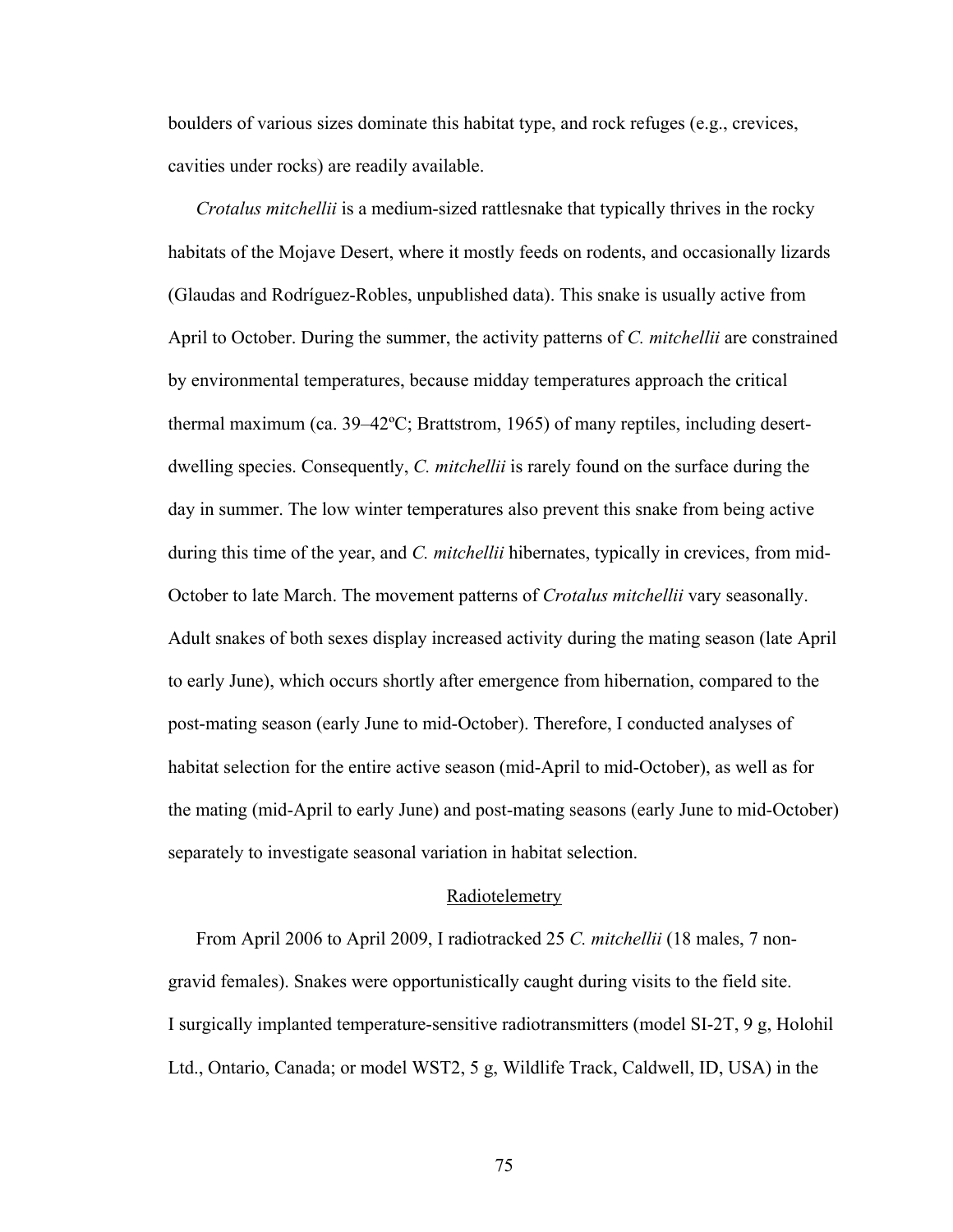body cavity of the snakes following established procedures (Reinert and Cundall, 1982; Reinert, 1992). At the time of transmitter implantation, males measured (mean  $\pm$  SD)  $85.3 \pm 6.93$  cm snout-to-vent length (SVL) and weighed  $558.6 \pm 144.3$  g; females measured  $74.6 \pm 2.8$  cm SVL and weighed  $373.9 \pm 53.3$  g. The transmitter's mass was less than 3% of the snake's body mass in all cases. I released the snakes at their exact capture location 1-3 days following surgery. I used a radio receiver (model WTI-1000, Wildlife Track, Caldwell, ID, USA) and a directional antenna (model F151-3FB, Wildlife Track, Caldwell, ID, USA) to relocate snakes every 2-3 days during the active season, and once per week during the hibernation period. Each time a snake moved, I recorded its geographic coordinates using a sub-meter accuracy GPS unit (model GS20, Leica Geosystems Inc., Torrance, CA, USA), as well as the macrohabitat type where the snake was found. Periods of radiotracking ranged from 15-1073 days per individual (mean  $\pm$  $SD = 407 \pm 265$  days). In total, my study resulted in 5582 relocations and 1098 movements by snakes.

#### Macrohabitat selection

Using a geographic-information system (GIS; ArcGIS 9.2), I generated a detailed macrohabitat data layer using a 1 m resolution aerial photography of the study area. This data layer included the four main macrohabitat types found in the study area: rolling hills, washes, slopes, and rock outcrops (Fig. 1). I checked the accuracy of the map by comparing the macrohabitat predicted by the map at particular locations to the actual macrohabitat in the field. The map was 85% (417/492 points) accurate.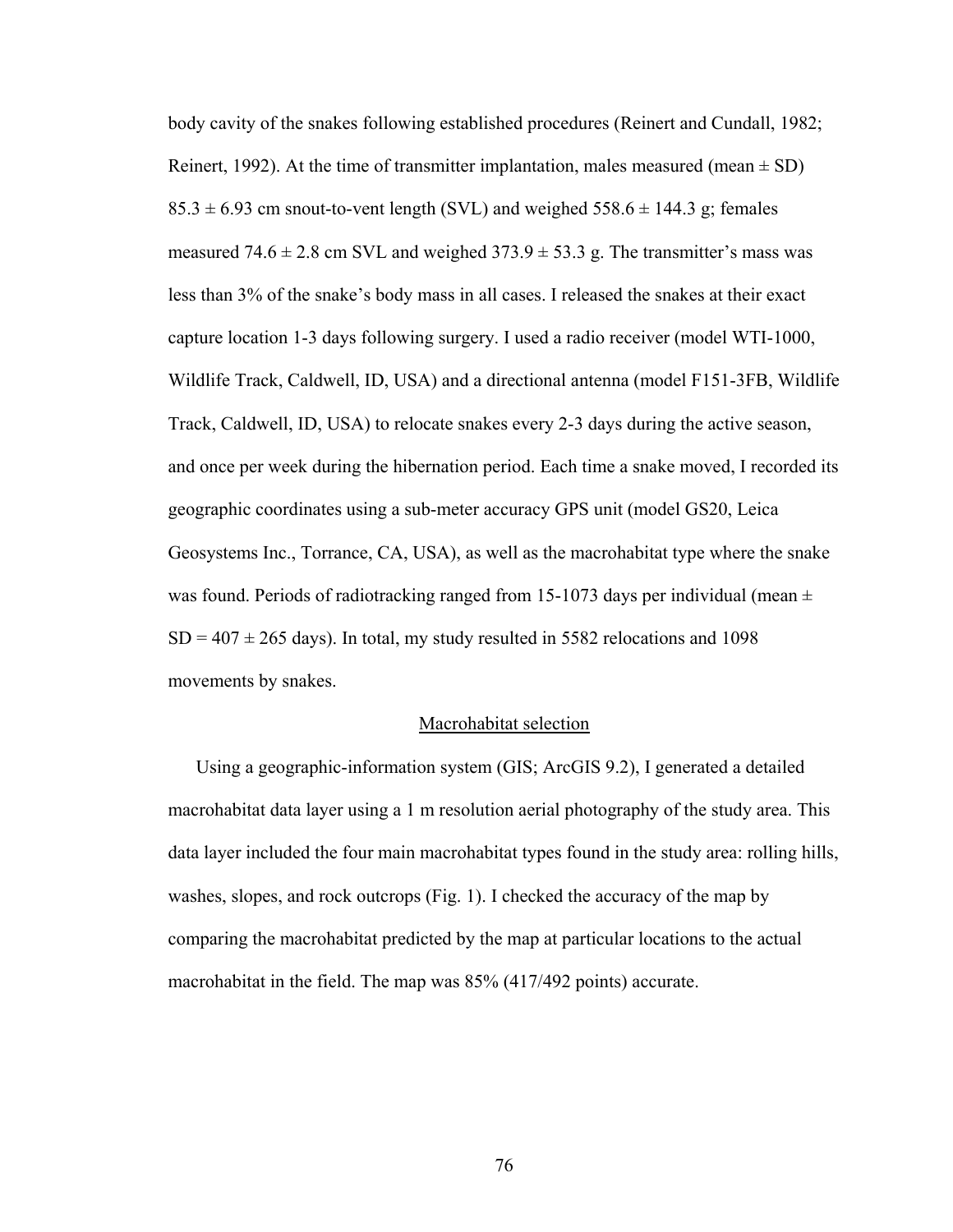Some snakes were radiotracked during multiple active seasons. Because the home range of snakes that were radiotracked for two complete active seasons overlapped between years (e.g., site fidelity between years; mean  $\pm$  SD: 52  $\pm$  8.6%, n = 6), I randomly picked one year for each snake, so that each individual snake was only included once in the analysis. Only snakes that were radiotracked for the entire focal season (entire active season, mating, post-mating) were included in the macrohabitat analysis, resulting in 13 males and 7 females.

I used the kernel density estimator (KDE) to estimate home range size, because this technique includes a utilization distribution function that allows prediction of the probability of finding an animal in a given area within its home range (Millspaugh and Marzluff 2001). I used the methodology recommended to generate KDEs for reptile and amphibian species (Row and Blouin-Demers 2006). I first generated Minimum Convex Polygons (MCPs) that included all of an individual's known locations within the boundary of the smallest polygon possible. I then created 95% KDEs for each individual by manually adjusting *h*, the smoothing parameter, until the MCP and the KDE were of similar size. I calculated 50% KDEs by plotting the 50% contour line within the 95% KDEs. (95% KDEs provide an estimate of the overall size of a home range, whereas 50% KDEs identify the core area used by snakes within the overall home range.) This technique provides an objective method for selecting the smoothing parameter *h*, and generates biologically relevant KDEs for herpetofauna (Row and Blouin-Demers, 2006). All the home ranges were created in the Home Range Tools (Rodgers et al. 2007) for ArcGIS.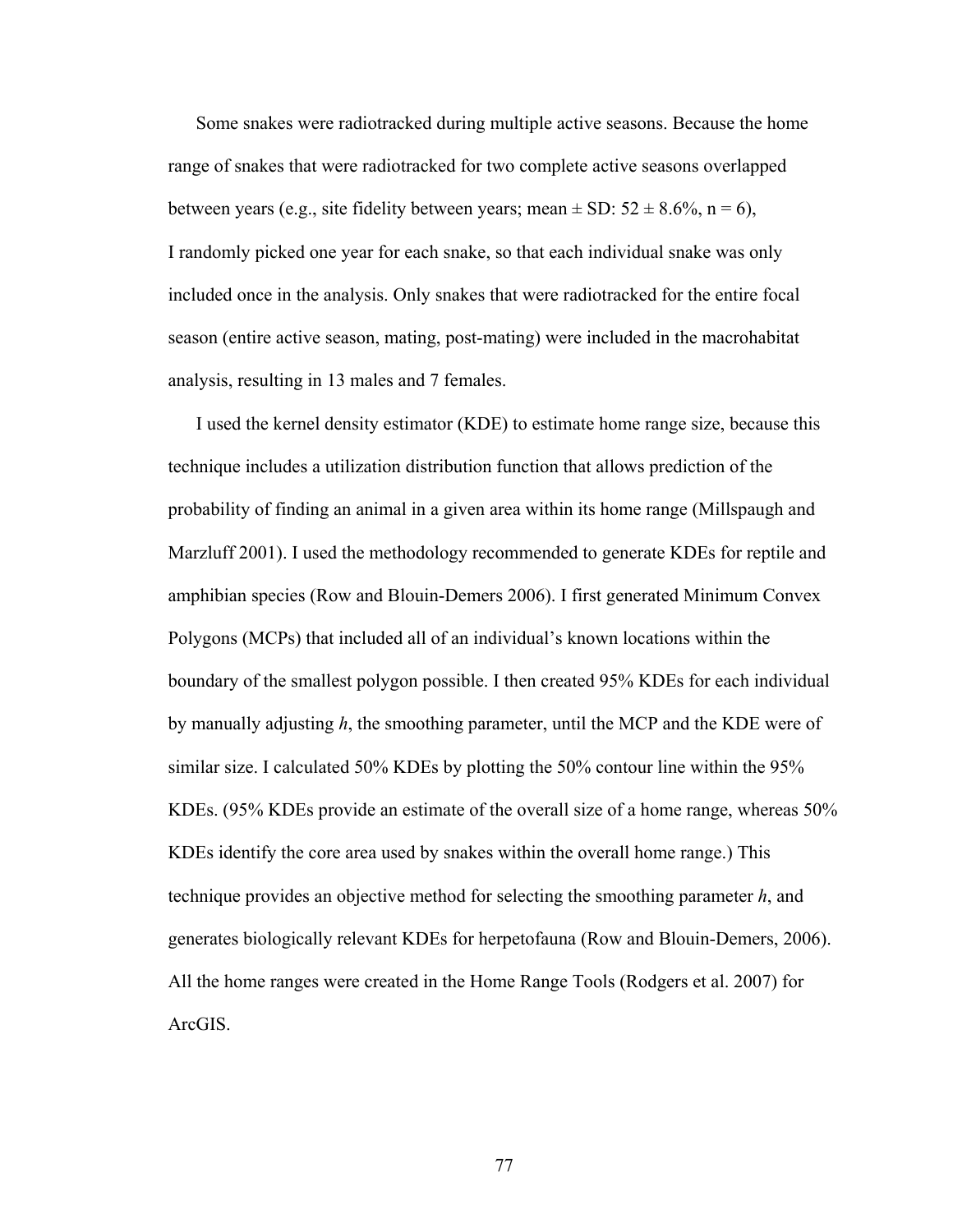Using the macrohabitat layer (Fig. 1), I determined the proportion of each macrohabitat type within the home range of each snake. For each snake home range, I generated 10 random home ranges of similar size in the data layer to determine the availability of macrohabitats on the study site. For example, if a snake had a home range of 10 ha, I generated 10 random home ranges of 10 ha. For simplicity, I created circular home ranges to circumvent the problem associated with home range orientation.

I determined the location of the random home ranges by generating random points within the macrohabitat data layer that included all of the snake locations. I used the randomly generated point locations as the center of the circular home ranges, and calculated the proportion of habitat types in the randomly generated home ranges, and compared it to the snake home ranges.

#### Microhabitat selection

To examine microhabitat selection in *C. mitchellii*, I quantified prey availability and the structural characteristics (see below) at a subset of snake locations where snakes were found coiled on the surface or in a refuge, a behavior that indicated that the snake had selected a site, and at random locations. I generated the random locations using the snake locations as a point of reference. From each snake location, I walked a randomly generated distance (from 30-100 m) in a randomly generated direction (north, east, south, west). Each snake location where I recorded microhabitat characteristics was paired to a random location within the same macrohabitat type. I quantified microhabitat characteristics at snake locations (sometimes using the same individual snake) at 3-week intervals to ensure that these locations were relatively independent.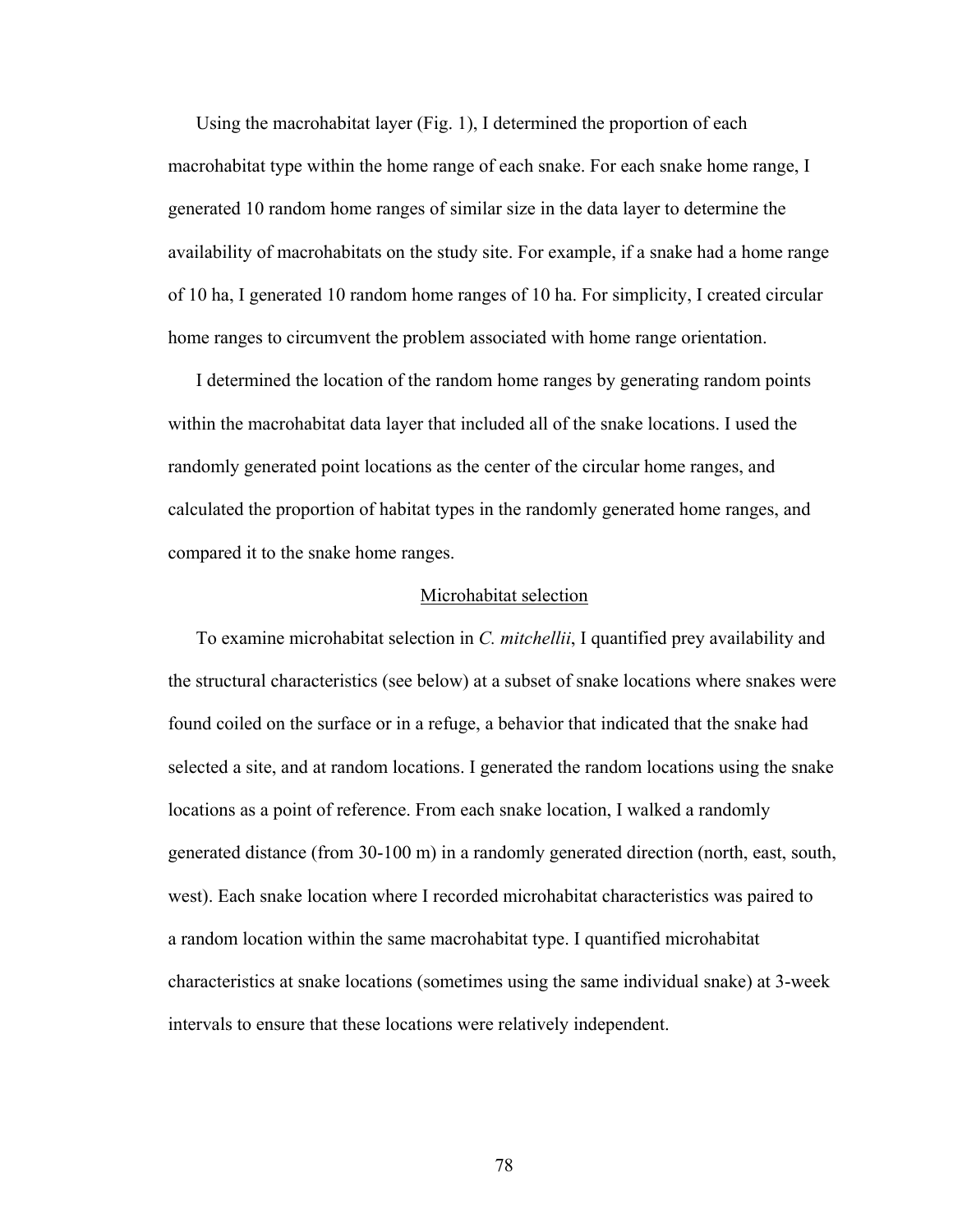Prey availability

I quantified prey rodent availability at the snake and random locations throughout the active season using baited Sherman live-traps (Bock et al., 2002; Reed and Douglas, 2002). Sherman traps allow researchers to capture small mammals without injuring them. I placed 8 rodent traps equidistant from each other in a 2 m radius circle around 86 snake and 86 random locations, resulting in 1376 trap nights. I opened traps in the early evening (1800-2100h), when rodents typically started to become active. I checked and closed the traps early the following mornings (0400-0700h) to prevent rodent mortality (0%). At the snake locations, I found the snakes at the same sites in the morning 84% (72/86) of the time. The estimate of prey availability was not affected by the presence or absence of the snake the following morning (mean  $\pm$  SE; presence:  $0.05 \pm 0.02$ ; absence:  $0.05 \pm 0.01$ ;  $F_{(1,84)} = 0.002$ ,  $P = 0.96$ ), and consequently I combined all the snake locations to estimate prey availability at the snake-selected sites. After identifying the rodents to species level, I released them unharmed at their place of capture. To eliminate the effect of environmental conditions (e.g., temperature, cloud cover, lunar cycle) on rodent activity, I trapped at a paired snake and random locations on the same night. The number of rodents caught at a location provided an estimate of prey availability. Structural characteristics (including refuge availability)

I recorded the following structural characteristics at most of the snake (75/86, 87%) and random (74/86, 86%) locations where I trapped rodents. (I did not quantify the structural characteristics at all the locations where I trapped rodents, because some of the flags I used to mark the areas where I trapped disappeared, and I was sometimes unable to find the exact trapping locations.) I recorded the number of shrubs and visually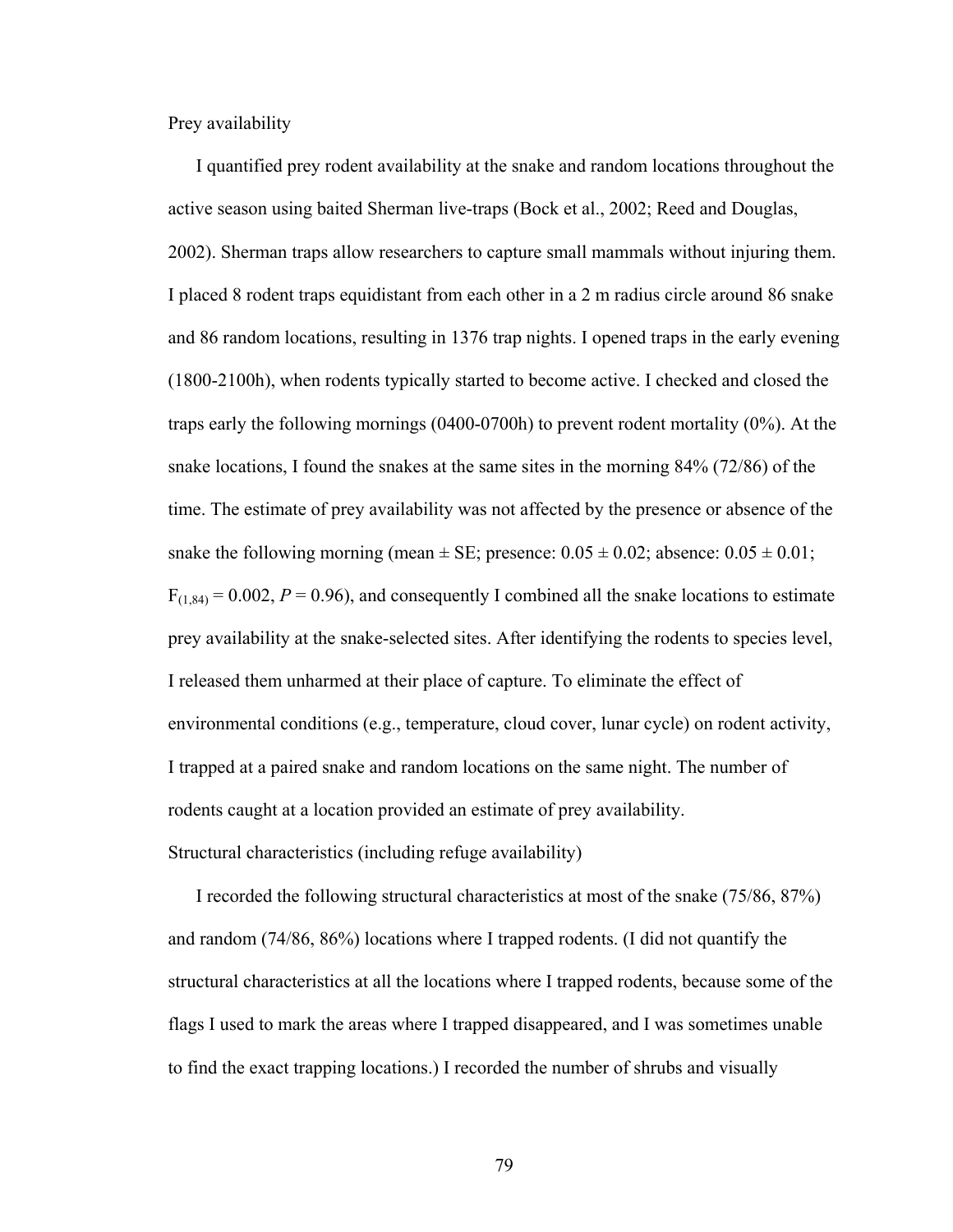estimated the percentage cover of shrub, gravel and small rocks ( $\leq 10$  cm in either width, length, and height), medium and large rocks (10 cm  $> x < 50$  cm), and boulders ( $\geq 50$  cm) in a 2 m radius area around each location. I used a circular cardboard representing 1% of the 2 m radius area as a calibrating device to quantify the percentage cover of the aforementioned structural variables. *Crotalus mitchellii* almost exclusively use cavities under rocks, crevices, and wood rat nests as retreat sites. Consequently, to quantify refuge availability at the snake and random locations, I recorded absence/presence of a wood rat nest at each location, and measured the distance of the location to the closest potential rock refuge (i.e., a rock or crevice that a snake could use as a refuge) within a 10 m radius of the location using a metric tape. When a rock refuge was not available in the 10 m radius area, I scored this variable as "10 m  $+$ ".

#### Statistical analyses

Logistic regressions have become increasingly popular to analyze use-availability data in habitat selection studies (Keating and Cherry, 2004), because this technique allows to model the probability occurrence of an event based on the factors inserted in the analysis. The predictive power of logistic regressions is effectively demonstrated by the odds ratio, which estimates how a change in one unit of an independent variable affects the probability of occurrence of an event, in this case the occurrence of a snake at a particular location. (The change in one unit of an independent variable increases or decreases the probability of occurrence of an event if the estimate is positive or negative, respectively.) Further, researchers can specify the use of a controlled variable in the logistic regression. This statistical approach, called the case-controlled logistic regression, allows one to compare the use-availability data within a specified controlled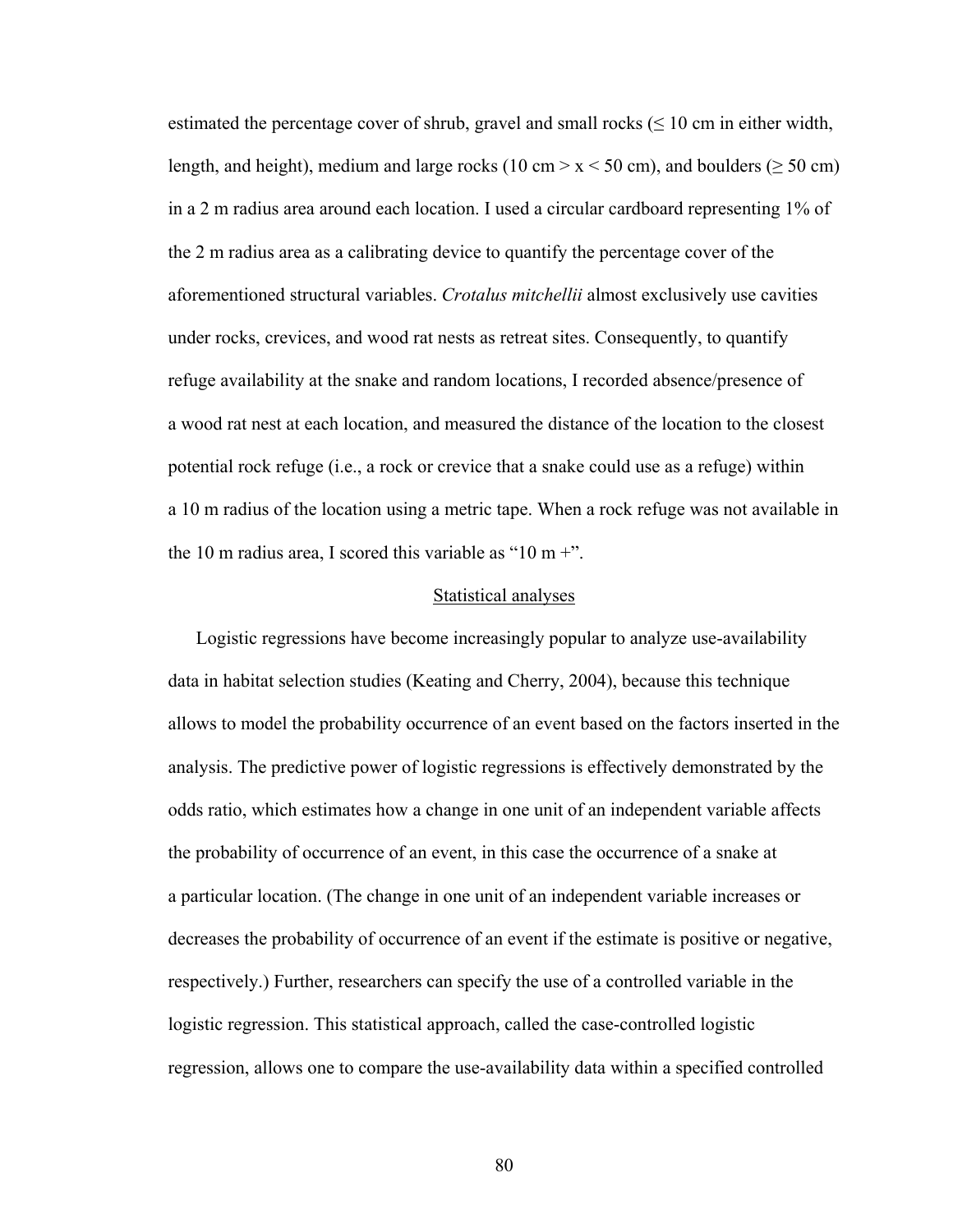variable, which is in essence similar to a paired t-test. Herein, I used case-controlled logistic regressions to model *C. mitchellii*'s habitat preferences by comparing the recorded variables at snake (use) and random (availability) home ranges at the macrohabitat level, and snake (use) and random (availability) locations at the microhabitat level, in a controlled variable design. Below I provide the detailed descriptions of the logistic regression analyses used to examine macro and microhabitat selection in *C. mitchellii*.

#### Macrohabitat selection

I used case-controlled logistic regressions to examine macrohabitat selection. I implemented the case control method because home range size varied for individual snakes. I used individuals as the case control, and thus each snake home range was compared to a specific set of 10 random home ranges of the same size. Initial analyses of macrohabitat selection indicated that the least common habitat on the study area, washes, were not preferred or avoided by snakes. I therefore excluded washes from the macrohabitat analysis to ensure that the habitat proportions were relatively independent from one another (i.e., adding the proportion of macrohabitat types within a home range will not add to 1). I entered "snake vs. random home ranges" as the dependent variable, and the proportion of habitat types ("rolling hills", "slopes", "rock outcrops") as the independent variables. I conducted macrohabitat selection analyses for the entire active season, and for the mating and post-mating seasons separately.

I used parametric (ANOVA, MANOVA) and non-parametric tests (Kruskal-Wallis ANOVA, chi-square test, Fisher's exact test) to examine variation in prey availability and structural characteristics among macrohabitat types.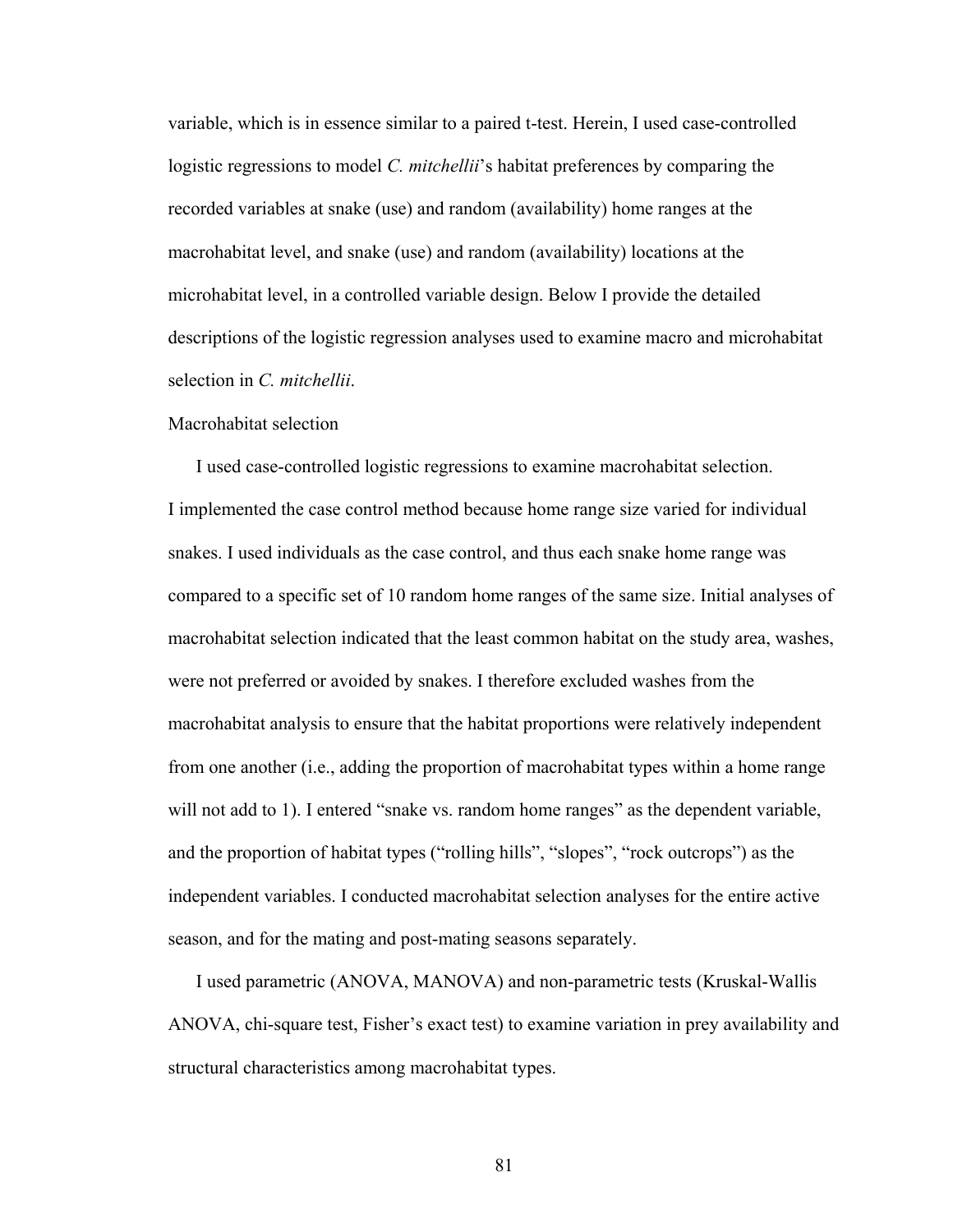Microhabitat selection

I analyzed prey availability and structural characteristics data separately using casecontrolled regressions. I conducted separate analyses for two reasons. First, I did not quantify the structural characteristics at all the locations where I trapped rodents (see above). Consequently, separate analyses allowed me to increase the sample size for the prey availability data. Second, when I combined the prey availability and structural characteristics of the locations in a logistic regression using the paired snake and random locations as the case control, the error associated with "absence/presence of a wood rat nest" variable was very high, and the models became questionable. (The results of the separate analyses were overall very similar to those combining all variables, apart from the problem sometimes associated with the large error of the "absence/presence of a wood rat nest" variable in the latter.)

I used the paired snake and random locations as the case control in the prey availability analysis. This statistical design allowed me to control for macrohabitat type (because the paired locations were in the same habitat) and for temporal variation in rodent activity (because I trapped rodents at paired locations on the same night). In this analysis, I entered "snake vs. random location" as the dependent variable, and "number of rodents caught" as the independent variable.

For the structural characteristics analysis, I combined two of the recorded microhabitat independent variables into principal component values to facilitate the interpretation of the models. First, I merged the percentage cover of gravel and small rocks, medium and large rocks, and boulders into a single variable, "rock size", which explained 41% of the variance in the data. Smaller values indicated that the substrate was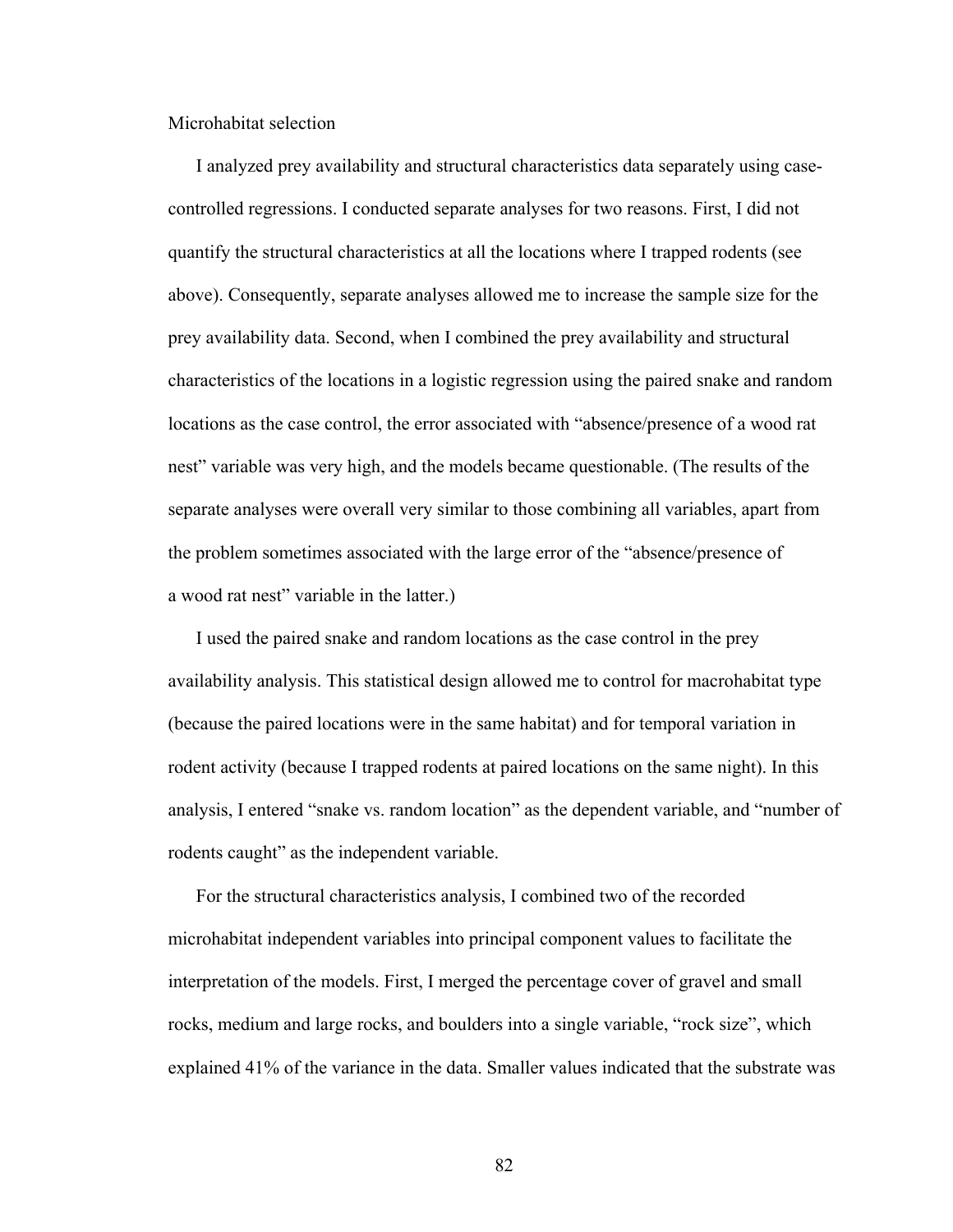dominated by rocks of small size (e.g., gravel), and larger values represented an increase toward larger rocks and boulders. Second, I combined the percentage of shrub cover and the number of shrubs into a single variable, "shrubiness". This variable explained 74.5% of the variance in the data, with increasing values indicating bushier habitats. I used macrohabitat type as the case control to account for structural differences among macrohabitats. I entered "snake vs. random location" as the dependent variable, and "distance to rock refuge (m)", "absence/presence of a wood rat nest", "rock size" and "shrubiness", as independent variables. I also included the "distance to rock refuge  $\times$ absence/presence of wood rat nest" interaction in all analyses of structural characteristics, because these two structures are important refuges for snakes. For instance, the presence of a wood rat nest at a snake location could decrease the odds that a snake was close to a rock refuge. When this interaction was not significant, I removed it from the model.

I conducted prey availability and structural characteristics analyses for the entire active season, and for the mating and post-mating seasons separately. I also modeled the structural characteristics predicting prey rodent occurrence using microhabitat analyses similar to these used for the snake analyses (see Results below for details).

Finally, I examined whether males and females differed in their macro and microhabitat preferences, to ensure that combining males and females in the analyses was appropriate. I conducted all analyses using the statistical programs STATISTICA (version 6.0; StatSoft Inc., Tulsa, OK, USA) and SAS (version 9.2; SAS Institute, Cary, NC, USA). Values given are means  $\pm 1$  SE unless otherwise mentioned, and all reported *P* values are two-tailed. The *P* values reported for multiple comparisons are adjusted using the post-hoc Bonferonni method. Significance level for all tests was determined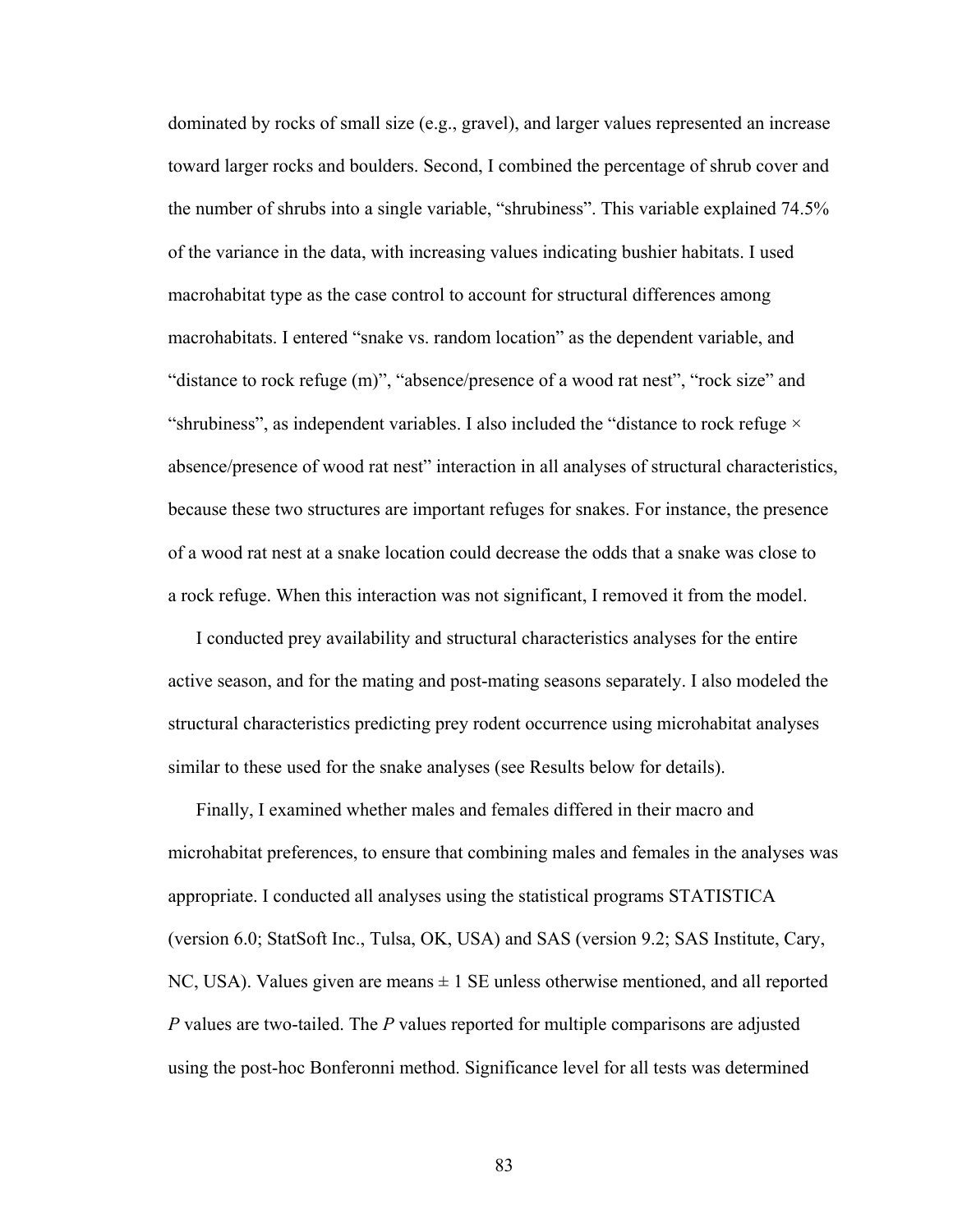at  $\alpha = 0.05$ .

#### Results

## Snake macrohabitat selection

Entire active season

I examined whether snakes selected macrohabitats during the active season. Using the overall home range of snakes (95% KDEs), the model demonstrated that *C. mitchellii* selected specific macrohabitats (Wald statistic;  $\chi^2 = 19.13$ , df = 3, P = 0.0003; Table 1). Snakes used rock outcrops significantly more than randomly expected, whereas rolling hills and slopes were used according to their availability. On the other hand, I found no evidence of macrohabitat selection in *C. mitchellii* when I used the snake's core activity areas (50% KDEs). Sex did not affect the proportion of macrohabitat types in the 95% and 50% KDEs of snakes (Table 2).

# Mating season

I investigated whether snakes preferred certain macrohabitats during the mating season. *Crotalus mitchellii* did not select macrohabitats during the mating season for the 95% and 50% KDEs (Table 1). The proportion of rock outcrops in the home ranges of females was higher than in males' for the 95% and 50% KDEs (Table 2). However, sexspecific analysis of macrohabitat selection indicated that males and females did not select habitat at the landscape level, because both sexes used all macrohabitats in proportion to their availabilities.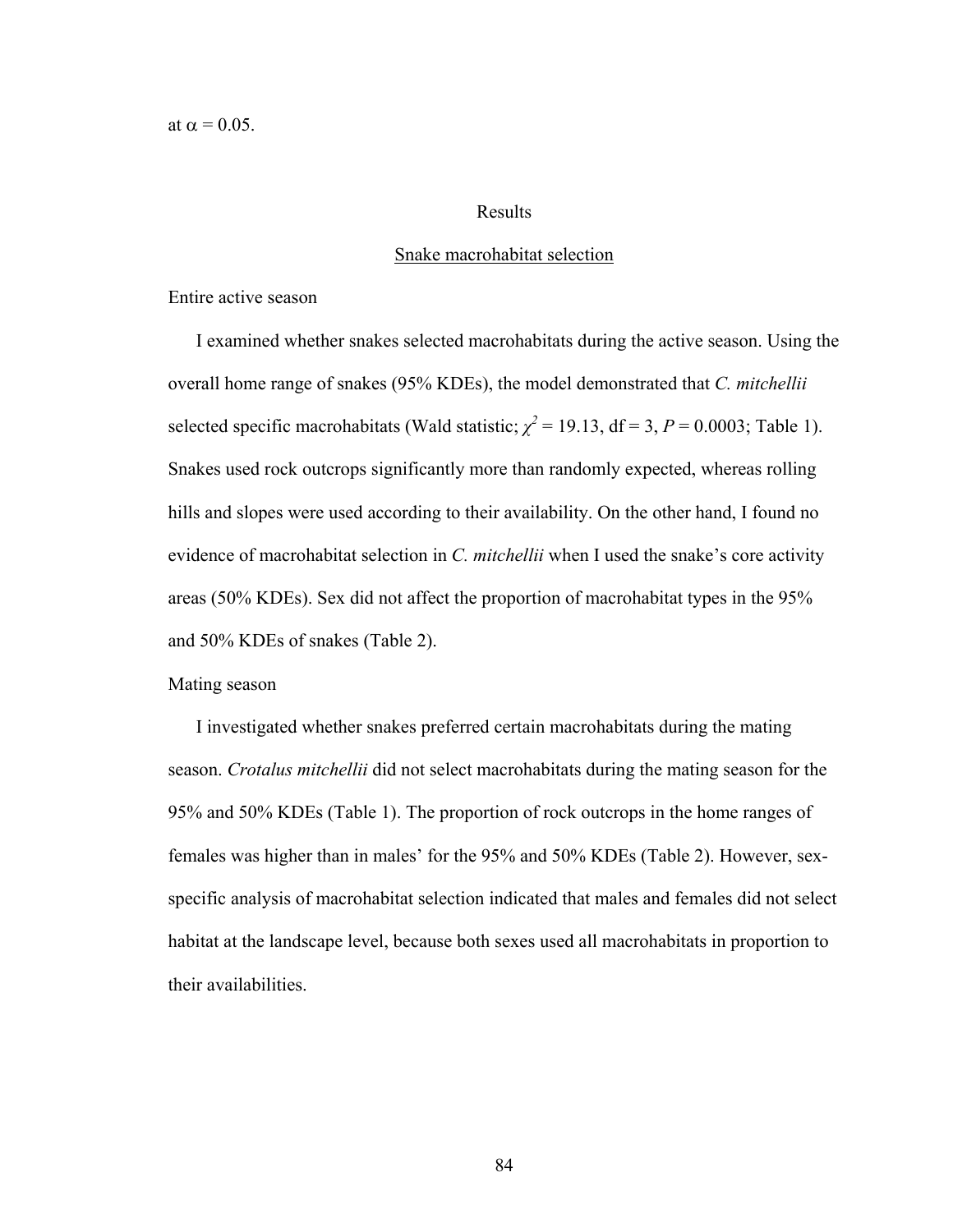Post-mating season

I explored whether snakes selected macrohabitats during the post-mating season. The models revealed a significant association between snakes and macrohabitat types for the 95% and 50% KDEs (95% KDEs:  $\chi^2$  = 13.55, df = 3, P = 0.003; 50% KDEs:  $\chi^2$  = 17.95,  $df = 3$ ,  $P = 0.0004$ ; Table 1). The proportion of rock outcrop habitat in the 95% KDEs of snakes was higher than randomly expected, whereas the core activity area (50% KDEs) of snake home ranges was negatively associated with the rolling hills habitat. Sex did not affect the proportion of macrohabitat types in the 95% and 50% KDEs of snakes (Table 2).

#### Differences in prey availability and structural characteristics among macrohabitats

At the study site, I caught 90 rodents (trap success: 6.54% [90/1376]) representing four species: canyon mouse (*Peromyscus crinitus*, n = 68), long tailed pocket mouse (*Chaetodipus formosus*, n = 18), Merriam's kangaroo rat (*Dipodomys merriami*, n = 3), and desert wood rat (*Neotoma lepida*,  $n = 1$ ). Examination of museum specimens revealed that rodents composed 65% (50/77 prey items) of the diet of adult *C. mitchellii*, and that the four genera caught in this study accounted for 48% (37/77) of the total prey items consumed by speckled rattlesnakes (Glaudas and Rodríguez-Robles, unpublished data). Therefore, the abundance of the four rodent species at the study site is an adequate proxy of the prey available to *C. mitchellii*.

I tested whether prey availability varied among rolling hills, slopes, and rock outcrops at the random locations, to assess whether the macrohabitat selected by snakes was associated with prey availability. Rodent prey, as measured by rodent trap success, was equally available among macrohabitats (Kruskal-Wallis ANOVA;  $F_{(2,82)} = 4.61$ ,  $P = 0.09$ ;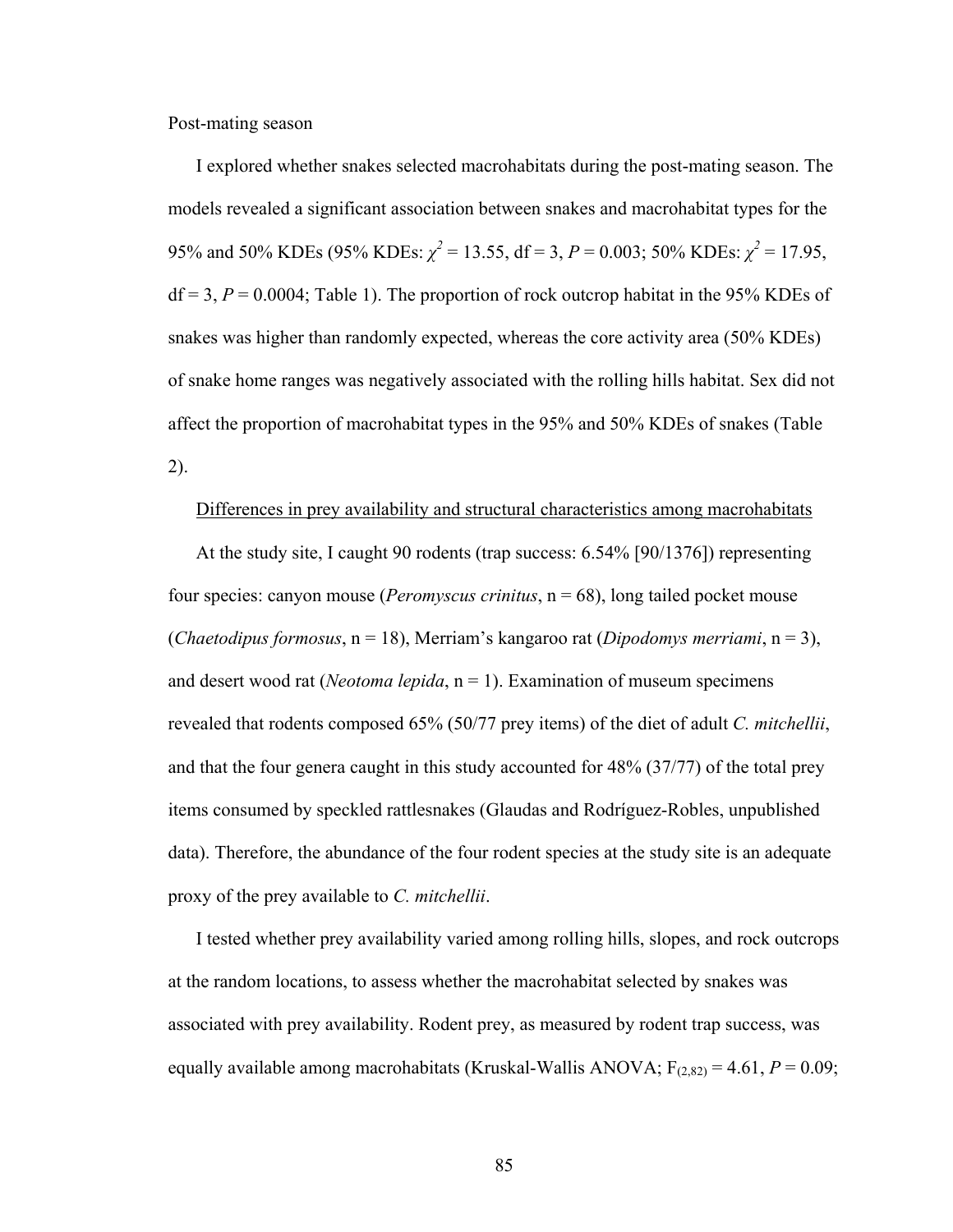Fig. 2A). I compared prey availability between the preferred rock outcrops and avoided rolling hills, during the post-mating season, to investigate whether selection and avoidance of macrohabitats correlated with variation in prey availability between these macrohabitats. Rodents were significantly more common in rock outcrops than in rolling hills (ANOVA;  $F_{(1,47)} = 3.79$ ,  $P = 0.05$ ). This difference in prey availability between rock outcrops and rolling hills was primarily caused by the preference of *Peromyscus crinitus* (i.e., the most common rodent on the study area, and the most frequent prey of *C. mitchellii;* Glaudas and Rodríguez-Robles, unpublished data) for rock outcrops, because the capture frequency of *Peromyscus* was significantly higher in rock outcrops than in rolling hills (rock outcrops: 57% [20/35 locations]; rolling hills: 7% [1/13]; Fisher's exact test:  $P = 0.001$ ).

I examined whether macrohabitat types (rolling hills, slopes, rock outcrops) differed in structural characteristics, to correlate macrohabitat selection in *C. mitchellii* to variation in refuge availability across the landscape. I only used the random locations in this analysis, because including the snake locations could bias the estimate of macrohabitat structural characteristics, if the snakes exhibited macrohabitat-specific preferences for structural features. Further, I did not include data from the wash macrohabitat, because *C. mitchellii* rarely used this habitat, and consequently wash locations were under-represented in the data set. The analysis revealed that "distance to rock refuge", "shrubiness", and "rock size" varied significantly among macrohabitats (MANOVA; Wilks'  $\lambda$ ,  $F_{(6,132)} = 14.09$ ,  $P < 0.0001$ ; Table 3; the directions of these differences are presented in Figure 2B-D). I also tested for a difference in the availability of wood rat nests among macrohabitat types at the random locations. The analysis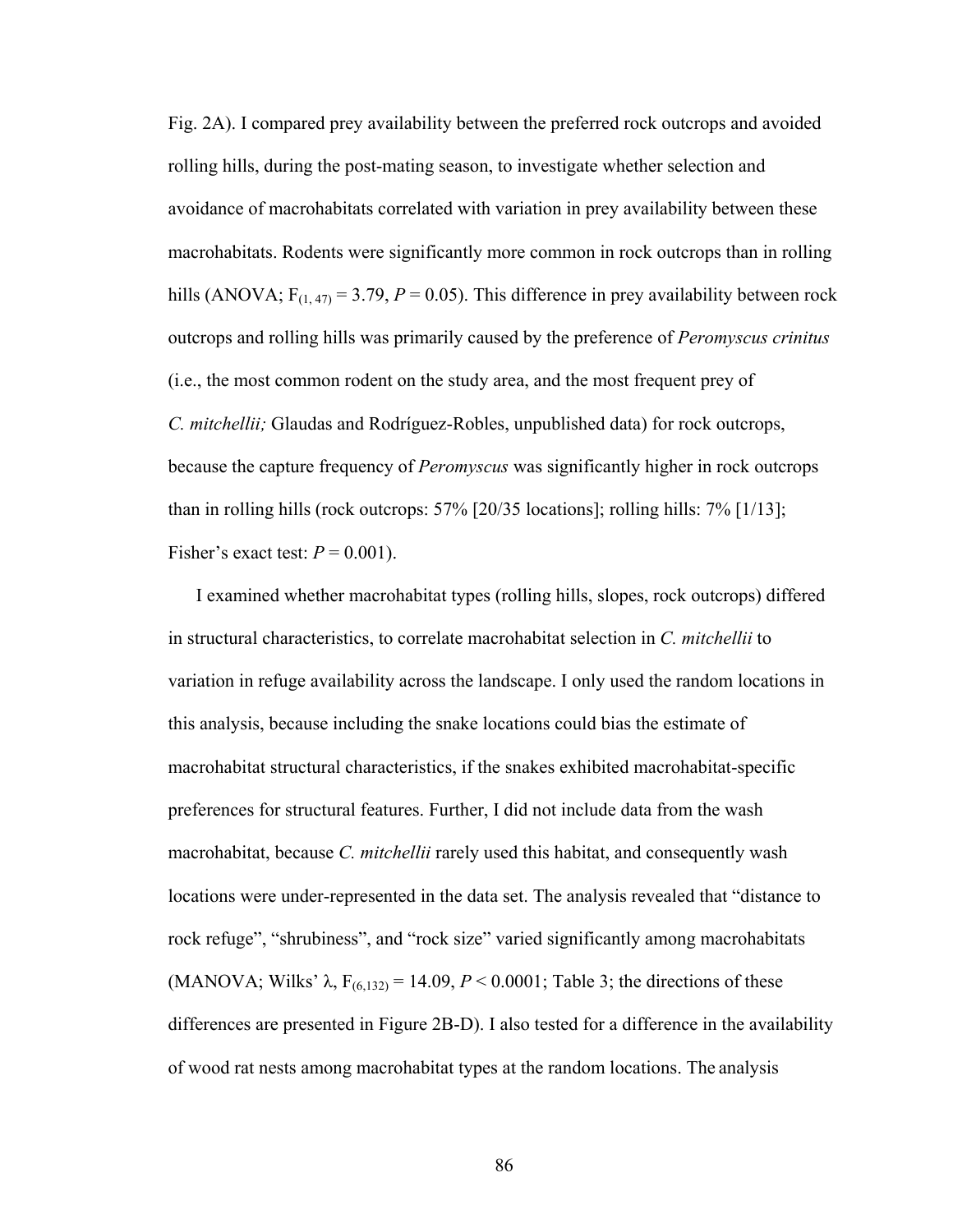demonstrated that wood rat nests were equally common across macrohabitats (proportion of locations with a wood rat nest: rolling hills: 0% [0/15]; slopes: 5.56% [2/36]; rock outcrops: 15% [3/20];  $\chi^2 = 3.81$ , df = 2, P = 0.14). Because wood rat nests were uncommon at random locations, the low sample size in most cells of this analysis may have precluded detection of a statistical pattern (Zar, 1984).

# Snake microhabitat selection

# Entire active season

I examined whether snake and random locations differed in prey availability during the snake's active season. The significantly negative estimate associated with the variable "number of rodents caught" indicated that rodents were significantly less common at snake than at random locations (Table 4). The odds ratio showed that the probability of snake occurrence decreased by a factor of 0.61 for each rodent caught at a location. Sexspecific analysis revealed that rodents were marginally more common at random locations compared to male locations (estimate  $\pm$  SE: -0.47  $\pm$  0.26, n = 108,  $\chi^2$  = 3.32, df = 1,  $P = 0.07$ ) but not to female locations (-0.49  $\pm$  0.45, n = 64,  $\chi^2 = 1.55$ , df = 1,  $P = 0.28$ ).

I investigated whether snakes selected structural characteristics at the microhabitat level (Table 5). The regression model was statistically significant (Wald statistic;  $\chi^2$  = 30.88, df = 5, *P* < 0.0001), because snakes preferred areas close to rock refuges and with a wood rat nest. The odds ratio indicated that each meter further away from a rock refuge decreased the probability of a snake's occurrence by a factor of 0.39, and that presence of a wood rat nest at a given location increased the probability of a snake's occurrence by a factor of 4.3. The significant interaction between "distance to rock refuge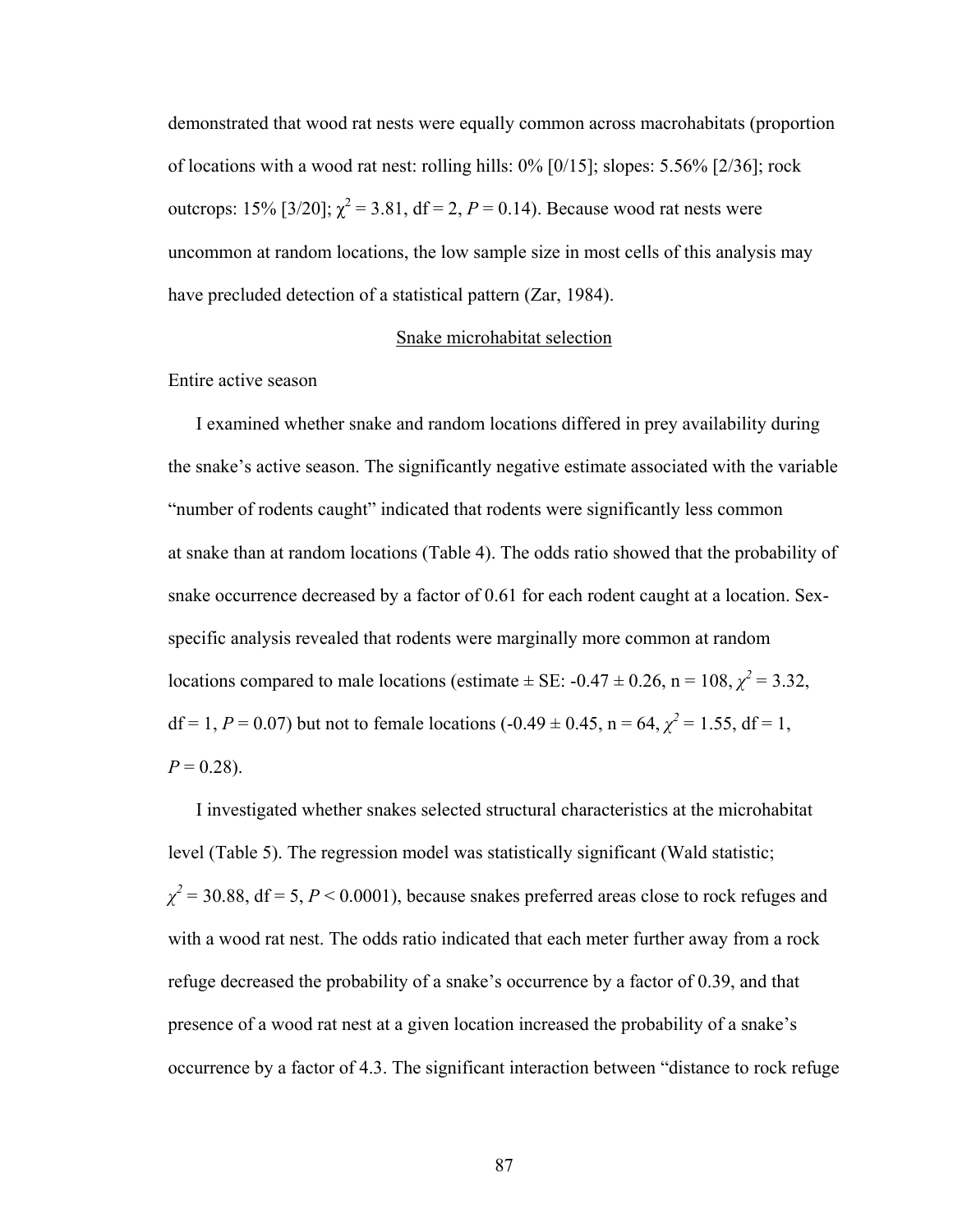$\times$  absence/presence of a wood rat nest" showed that rock refuges were specifically selected by snakes when a wood rat nest was absent. "Rock size" and "shrubiness" were not significantly associated with a snake's occurrence. A similar analysis with sex as a factor revealed that sex did not significantly affect the model (female:  $0.35 \pm 0.49$ ,  $\chi^2 = 0.49$ , df = 1, *P* = 0.48).

Mating season

I tested the hypothesis that prey availability does not differ between snake and random locations during the mating season (Hypothesis 1)*.* The analysis supported this idea, because rodent prey was equally available at snake and random locations (Table 4). The results were similar when I conducted sex-specific analysis (estimate  $\pm$  SE; males:  $0.25 + 0.50$ ,  $n = 28$ ,  $\chi^2 = 0.2$ ,  $df = 1$ ,  $P = 0.61$ ; females:  $0.4 \pm 0.91$ ,  $n = 18$ ,  $\chi^2 = 0.19$ , df = 1,  $P = 0.65$ ).

I assessed whether the structural characteristics of the microhabitats differed at snake and random locations, and tested the hypothesis that snake locations are not in proximity to refuges during the mating season (Hypothesis 2). Although the regression model was not statistically significant ( $\chi^2$  = 7.77, df = 4, *P* = 0.1), the factor "distance to rock refuge" was negatively associated with a snake's occurrence, because *C. mitchellii* preferred locations close to rock refuges (Table 5). Therefore, the results do not support the hypothesis that snakes do not select locations close to refuges during the mating season. The odds ratio indicated that for each meter further away from a rock refuge, the probability of snake occurrence at a location decreased by a factor of 0.23. The variables "absence/presence of a wood rat nest", "rock size", and "shrubiness" were not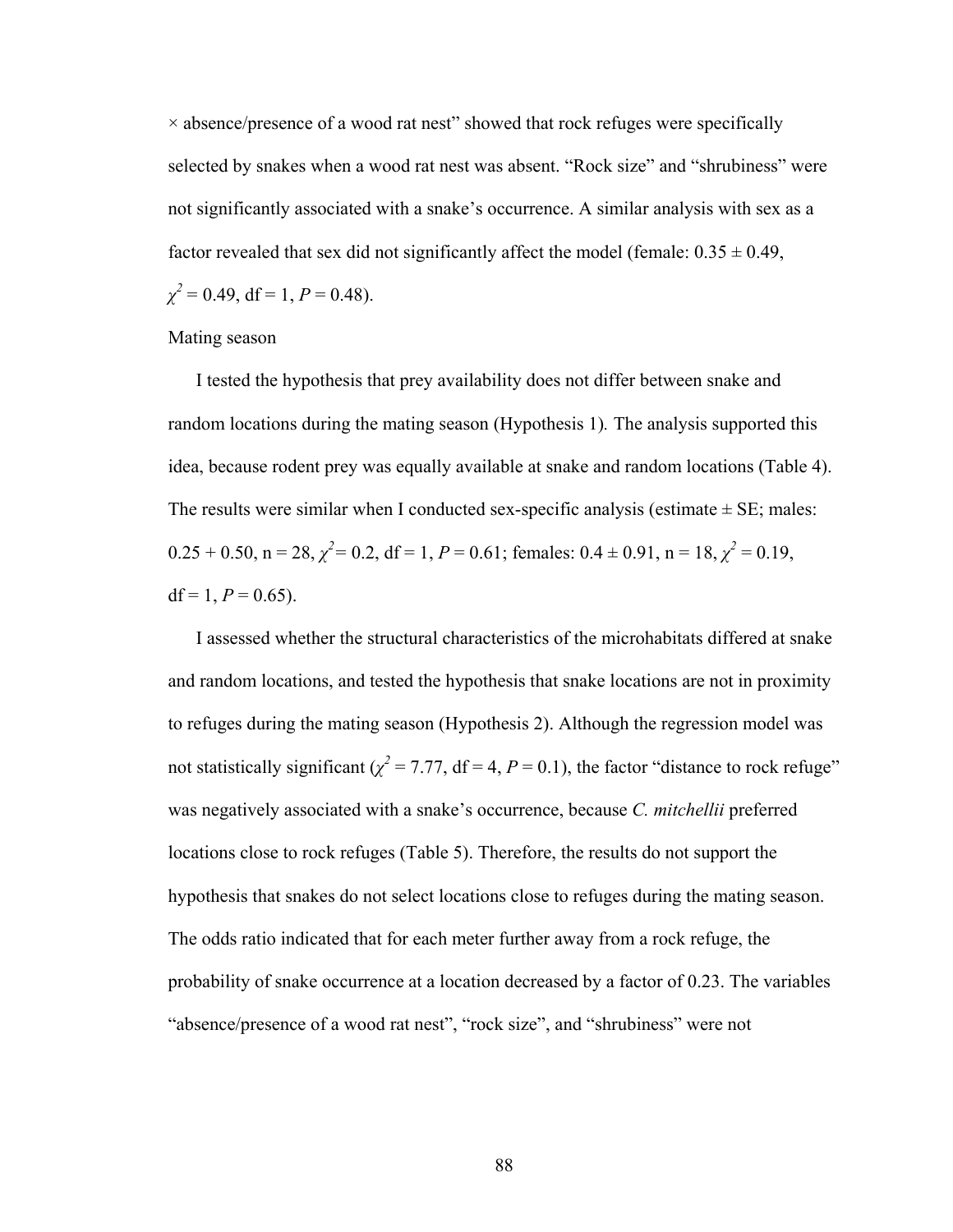significantly associated with snake occurrence. A similar analysis with sex as a factor revealed that sex did not significantly affect the model (female:  $1.56 \pm 1.11$ ,  $\chi^2 = 1.96$ ,  $df = 1, P = 0.16$ .

# Post-mating season

I tested the hypothesis that snakes select locations with higher prey availability during the post-mating season (Hypothesis 3; Table 4). I rejected this hypothesis because rodents were more common at random than at snake locations. The odds ratio showed that the probability of finding a snake at a given location decreased by a factor of 0.45 for each rodent captured at a location. Sex-specific analyses revealed that rodents were significantly more common at random locations compared to male locations (estimate  $\pm$ SE ;-0.77 + 0.34, n = 80,  $\chi^2$  = 4.91, df = 1, P = 0.02), but not female locations (-0.81  $\pm$ 0.56,  $n = 46$ ,  $\chi^2 = 2.07$ , df = 1, P = 0.15). However, the trend was negative and the estimate very similar in both sexes.

I investigated whether snakes selected structural characteristics at the microhabitat level, and tested the hypothesis that snakes select locations close to refuges during the post-mating season (Hypothesis 4). The analysis supported this hypothesis ( $\chi^2$  = 22.86,  $df = 5$ ,  $p = 0.0004$ ), because snake locations were characterized by the presence of a wood rat nest (Table 5). The probability of a snake's occurrence at a location increased by a factor of 5.69 when a wood rat nest was present. Further, I detected a significant interaction between "distance to rock refuge  $\times$  absence/presence of a wood rat nest", indicating that snakes were closer to rock refuges when a wood rat nest was absent (Table 5). A similar analysis with sex as a factor revealed that sex did not significantly affect the model (estimate  $\pm$  SE; female:  $0.17 \pm 0.62$ ;  $\chi^2 = 0.08$ , df = 1, P = 0.77).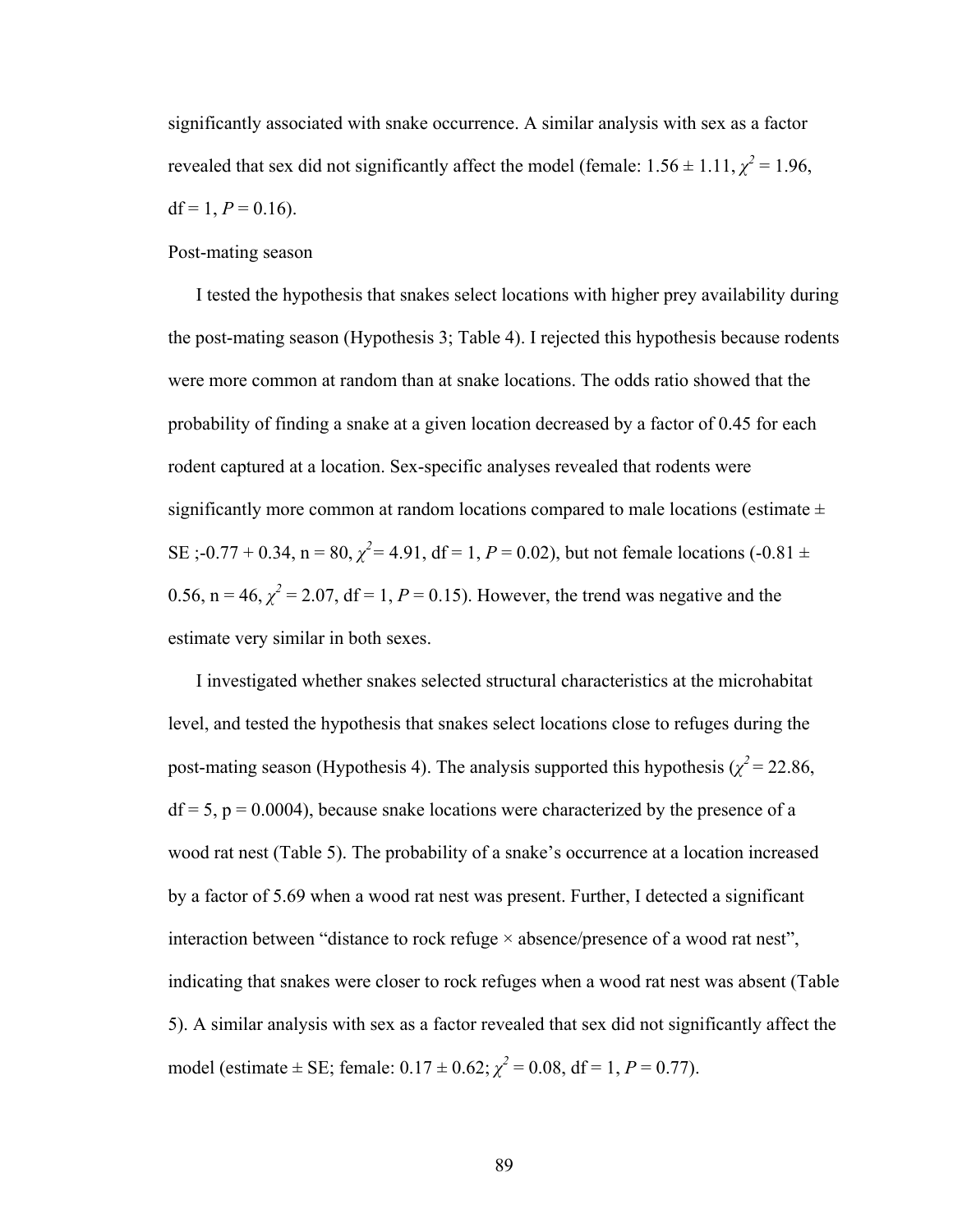#### Temporal variation in prey availability and prey microhabitat selection

I examined whether prey availability varied temporally (=monthly) at the snake and random locations separately. I conducted separate analyses because prey availability differed between snake and random locations, and to investigate whether temporal trends of rodent availability differed between the snake and random locations. Because the sample size for July was low  $(n = 5)$ , I removed this month from the analyses. There was no monthly variation in rodent availability at the snake locations (one-way ANOVA;  $F_{(3,74)} = 0.39$ ,  $P = 0.75$ ; Fig. 3). In contrast, rodent availability varied monthly at the random locations ( $F_{(3,74)} = 3.41$ ,  $P = 0.02$ ; Fig. 3). This statistical difference was caused by the significantly higher availability of rodents in June compared to other months (least square difference *post hoc* tests; June > May:  $P = 0.005$ ; June > August:  $P = 0.04$ ; June > September:  $P = 0.01$ ). In addition, I explored whether prey availability temporally differed between the snake and random locations. I used a factorial ANOVA with month (May, June, August, September), location (snake vs. random), and their interaction as factors. The analysis confirmed that rodent availability was lower at snake locations than at random locations (F<sub>(1,156)</sub> = 4.12,  $P = 0.04$ ), and that it varied by month (F<sub>(3,156)</sub> = 2.87,  $P = 0.03$ , with a peak in June (June > May, September;  $P = 0.01$ ). The "month  $\times$  location" interaction (F<sub>(3,156)</sub> = 0.55, P = 0.65) was not significant, but the statistical power of this test was low (0.16), suggesting that the probability to detect a significant effect of the "month × location" interaction, when this interaction is real, was small.

I modeled microhabitat selection by rodent prey to investigate whether the structural characteristics at locations where I trapped rodents affected the probability of catching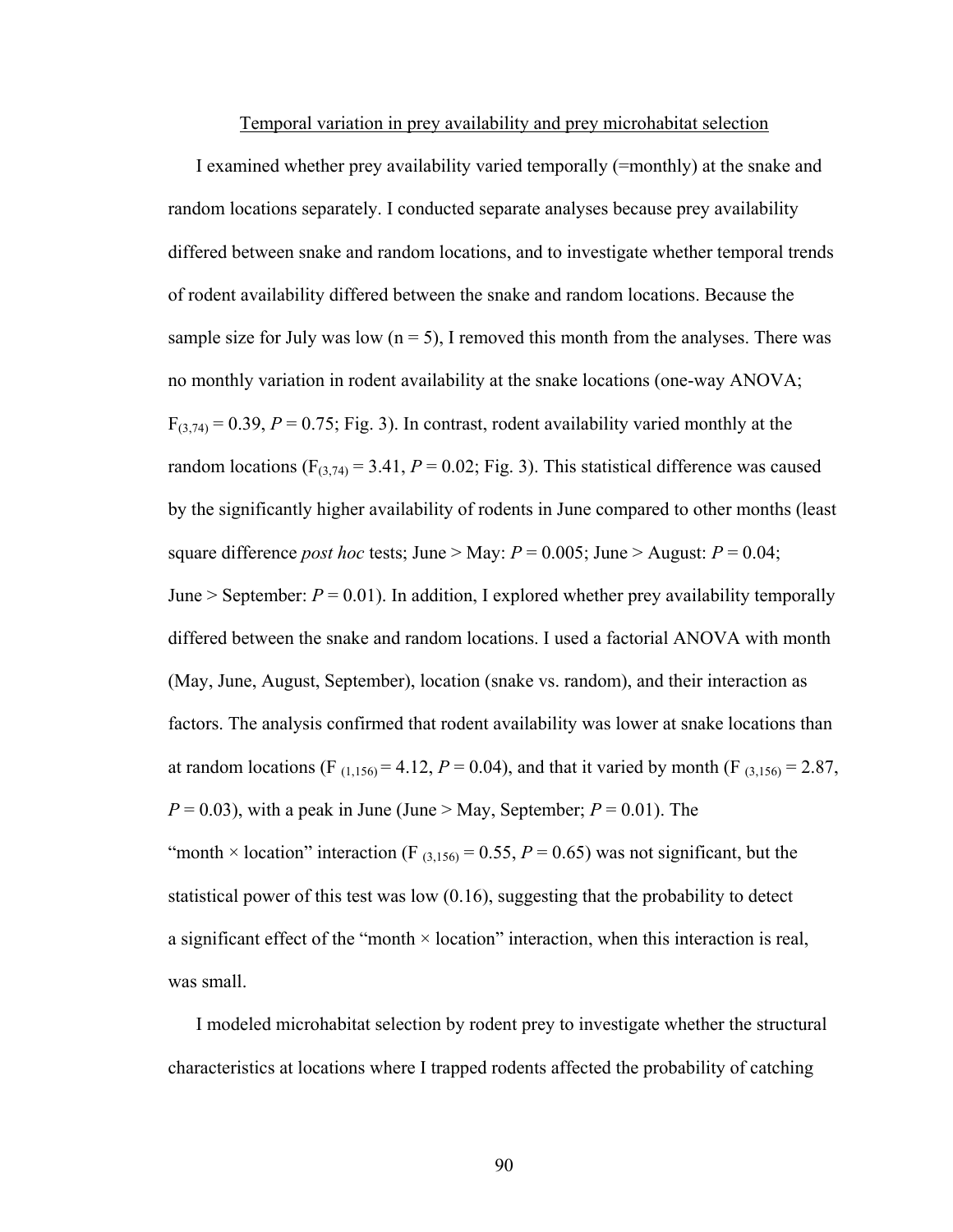rodents. I used the locations where I caught a least one rodent ("rodent presence") vs. the locations where I did not ("rodent absence") as the dependent variable in the logistic regression. I used macrohabitat as the case control to account for the potential variation in rodent structural microhabitat preferences among macrohabitats. I included all the structural variables ("distance to rock refuge", "absence/presence of a wood rat nest", "rock size", "shrubiness") used in the snake analyses, and added two categorical variables: "season" (snake mating and post-mating seasons), and "absence/presence of a snake" (i.e., random and snake locations, respectively). The statistically significant model  $(\chi^2 = 17.15, df = 7, P = 0.01;$  Table 6) revealed that rodents preferred locations with high vegetation cover (i.e., "shrubiness") and, consistent with the snake analysis, that rodents were less common at snake than at random locations.

Finally, I assessed whether rodent prey exhibited a shift in microhabitat preferences in relation to the presence or absence of a snake, by examining the structural characteristics predicting rodent occurrence at the snake and random locations separately. I used the locations where I caught a least one rodent ("rodent presence") vs. the locations where I did not ("rodent absence") as the dependent variable in the logistic regressions. I also included "season" (snake mating and post-mating seasons) as a categorical variable in these analyses to examine whether prey availability fluctuated seasonally. At the snake locations, none of the factors significantly predicted rodent occurrence (Table 6). At the random locations, rodents preferred microhabitats with high shrub cover, were less abundant during the snake mating season (Table 6), but surprisingly were not positively associated with the presence of a wood rat nest, which are structures made by rodents. These nests were highly uncommon at random locations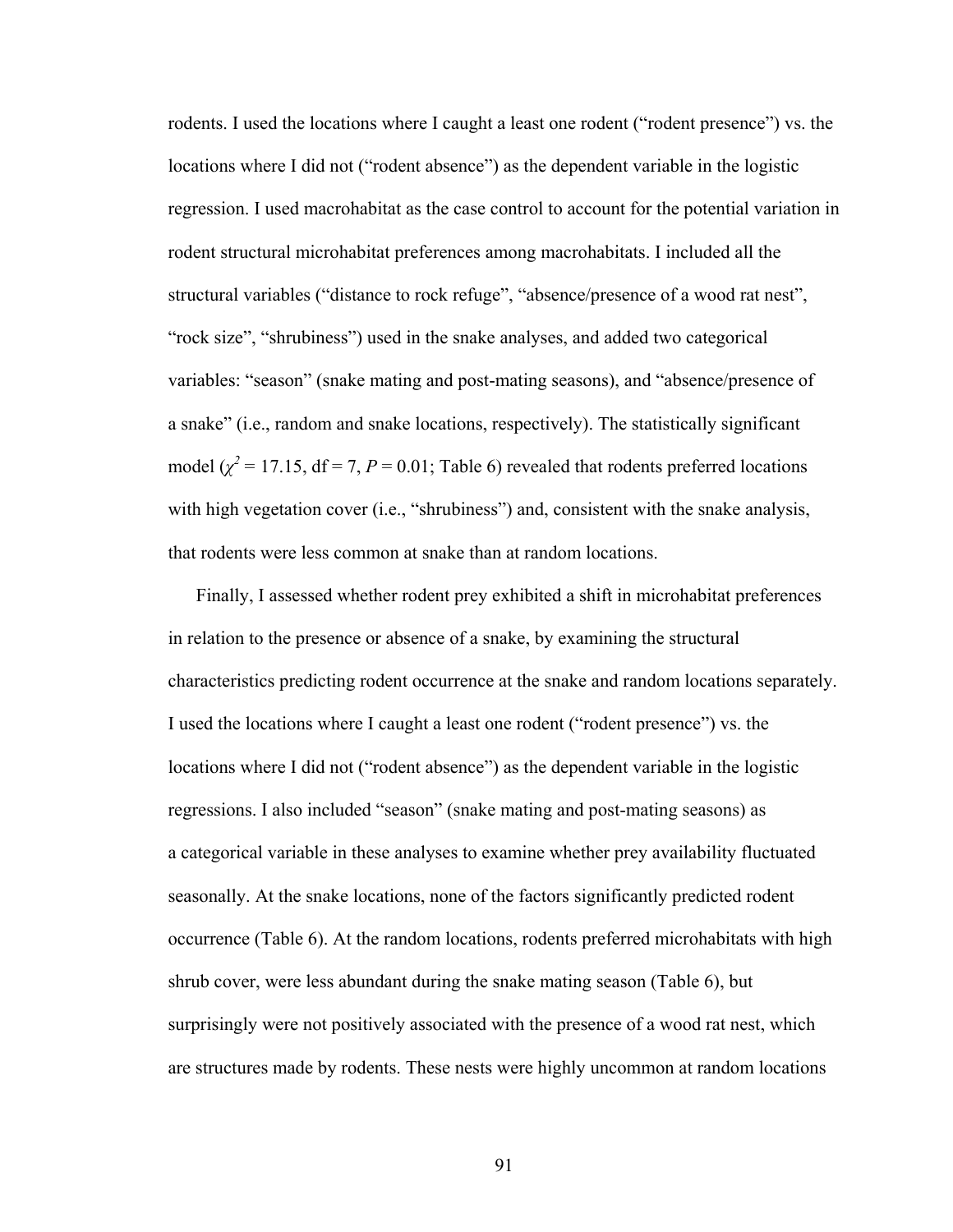(6.8% [5/73] of locations), which possibly precluded detection of an effect of the variable "absence/presence of a wood rat nest" in the random location analysis. I used a  $\chi^2$ analysis to examine if the probability of catching a rodent when a wood rat nest was present differed between snake and random locations during the post-mating season. The analysis showed that the frequency capture of rodents around wood rat nests was higher at random (100% [4/4]) than at the snake locations (26.6% [8/30]; Fisher's exact test:  $P = 0.01$ ).

# Discussion

I investigated seasonal variation in habitat selection at the landscape (macrohabitat) and local (microhabitat) levels in an ambush vertebrate predator, and studied the significance of two critical resources, food and refuges, on this decision-making process. Below, I discuss, first, how the availability of prey and refuges related to *C. mitchellii*'s macrohabitat selection, and then, the differential use of prey and refuges by *C. mitchellii* in the mating and the post-mating seasons at the microhabitat level. Finally, I examine whether the perception of *C. mitchellii'*s habitat selection relative to the availability of food and refuges differed between the macro and microhabitat scales.

#### Macrohabitat selection

I examined macrohabitat selection in *C. mitchellii*, and assessed the relationship between macrohabitat choice and prey and refuge availability across the landscape. During the entire active season, *C. mitchellii* preferred rock outcrops in their overall home range (95% KDEs). This pattern was due to the propensity of snakes to preferentially use rock outcrops during the post-mating season, because I found no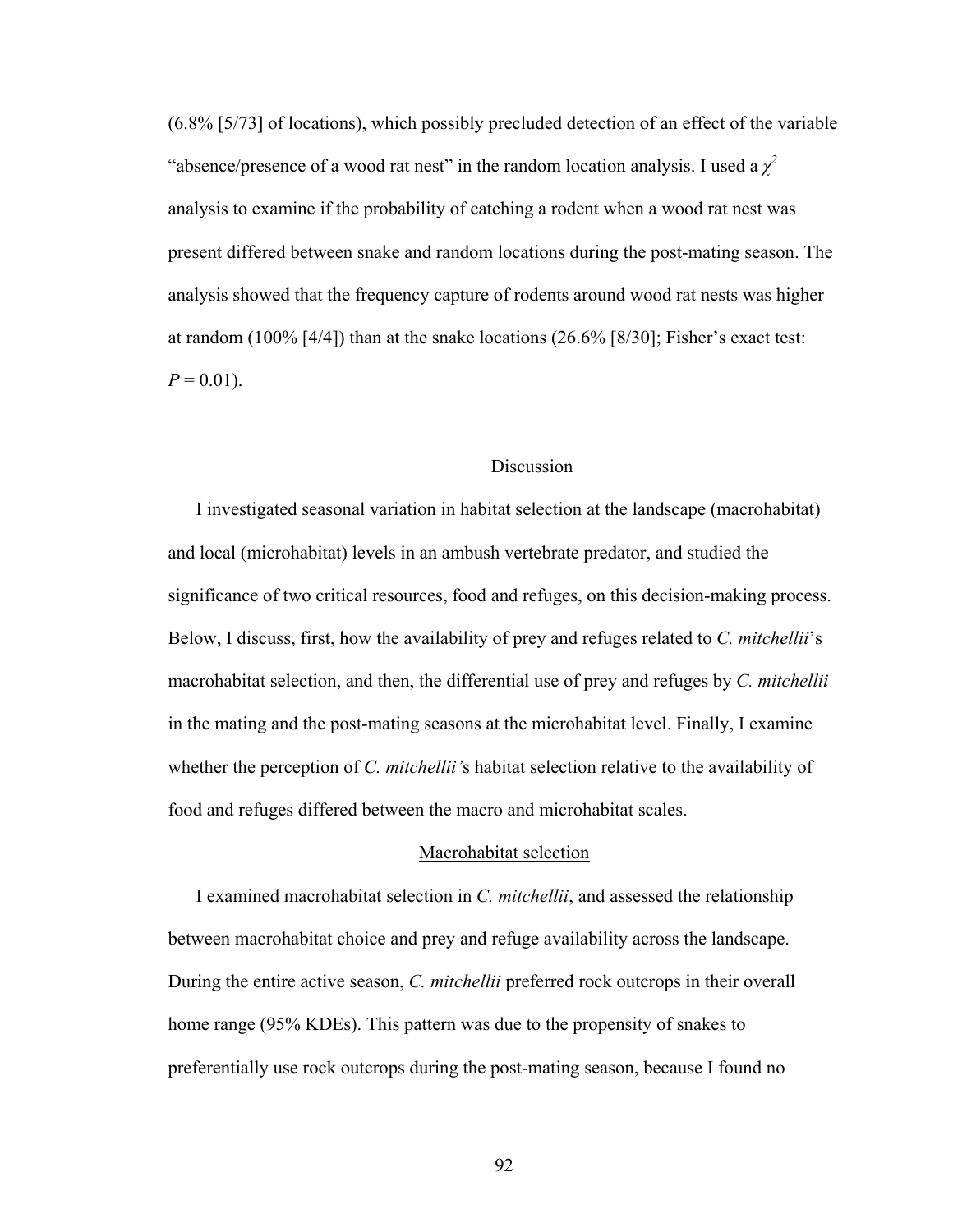evidence of macrohabitat selection during the mating season. The lack of habitat selection in the mating season is possibly related to mate-searching activities, because snakes range widely at this time of the year, which may cause them to use habitats according to their relative availability. Because males actively locate females, the malebiased investment in mate-searching activities may explain the lower proportion of rock outcrops in the home ranges of males, compared to females. That is, the mating season of *C. mitchellii* starts shortly after spring emergence from hibernation, and snakes typically overwinter in or close to rock outcrops. Females remain in the vicinity of these dens during the mating season, and males typically visit multiple dens to find sexually receptive females. Therefore, males may travel through habitats other than rock outcrops (e.g., rolling hills, slopes) more frequently than females when searching for mates.

In contrast to the mating season*, C. mitchellii* selected specific macrohabitats during the post-mating season. Snakes preferred rock outcrops in their overall home ranges (95% KDEs) and avoided rolling hills in their core area (50% KDEs) of activity. The preference of rock outcrops and avoidance of rolling hills correlated with the varying availability of prey between these two macrohabitats, because rodent prey was significantly more abundant in rock outcrops than in rolling hills. This result is consistent with the prediction that food is an important factor affecting the macrohabitat selection process in a variety of species (Madsen and Shine, 1996; Bost et al., 2009; Skomal et al., 2009). Further, refuge availability differed between the preferred rock outcrops and avoided rolling hills. Rock outcrops were characterized by a significantly higher availability of rock refuges compared to rolling hills, and wood rat nests were on average (but not significantly) more common in the former habitat. This suggests that the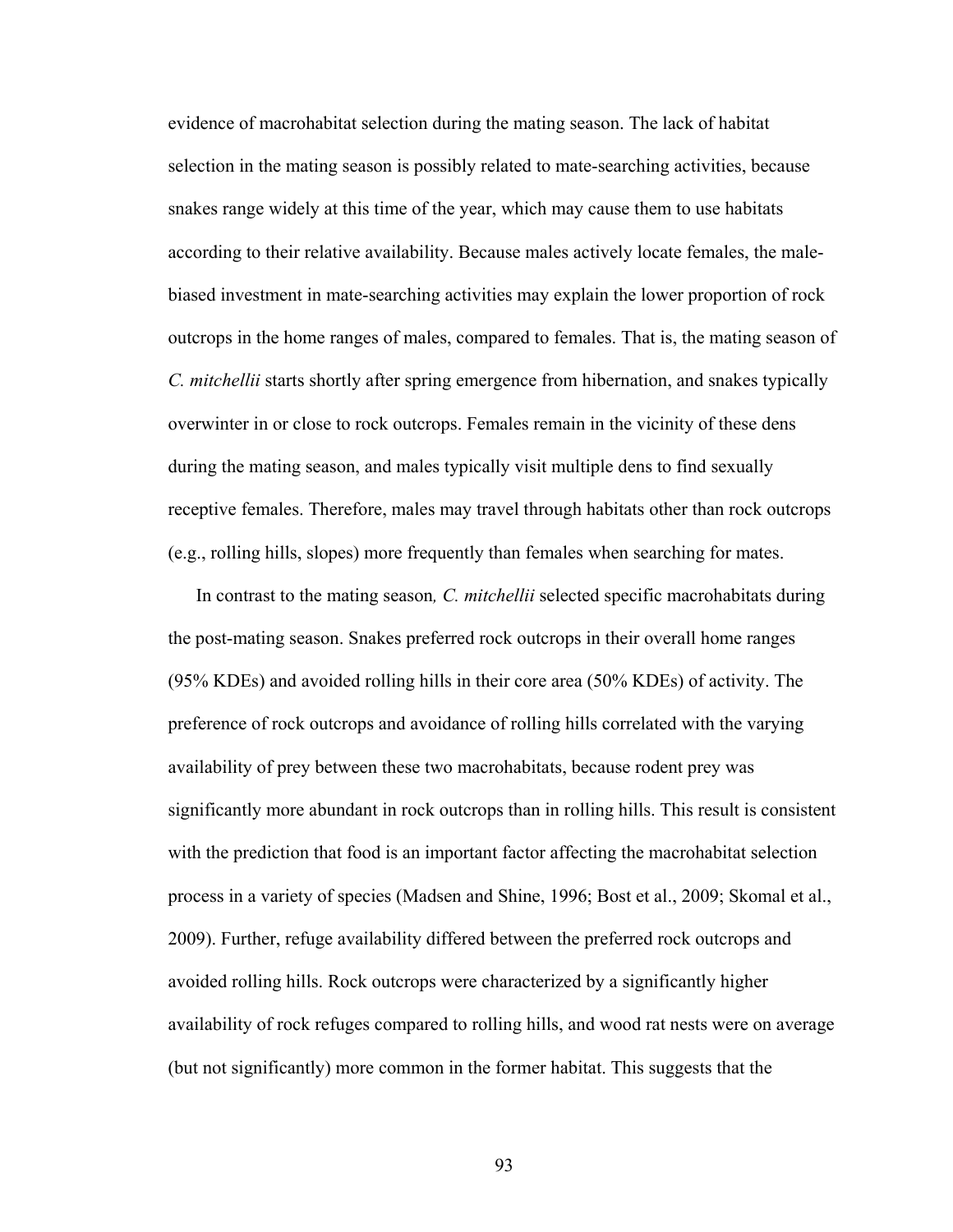availability of refuges also accounts for *C. mitchelii*'s preference of rock outcrops and avoidance of rolling hills. In conclusion, the selection and avoidance of macrohabitats positively correlated with the distribution of prey and refuges across the landscape.

# Microhabitat selection

Hypothesis 1: Snakes do not select prey-rich sites during the mating season

I hypothesized that snakes do not select prey-rich sites during the mating season, because mating activities may conflict with foraging. Indeed, prey availability did not differ between snake and random locations, which indicate that *C. mitchellii* may trade off foraging for mating. Evidence for trade offs between feeding and mate acquisition is widespread across taxa, because many organisms reduce or do not feed during the breeding season to increase time allocation to mating activities (Madsen and Shine, 2000; Plath et al., 2007; Pelletier et al., 2009). *Crotalus mitchellii* ranges widely during the mating season, because increased activity enhances mate-encounter rates during this short breeding season (i.e., ca. 5-6 weeks). Consequently, the lack of selection of prey-rich sites by *C. mitchellii* may be caused by a conflict between mating and foraging activities, with mate acquisition prevailing over foraging.

The reduction or lack of feeding during the mating season is especially pronounced in males, which typically invest the most in mating activities (Kokko and Wong, 2007). For instance, male harbor seals (*Phoca vitulina*) decrease the frequency of their offshore foraging trips to patrol the shallow waters near breeding colonies. This behavioral shift by the seals results in loss of body mass, but presumably increases female encounter rate (Coltman et al., 1997). Likewise, in primates, mate guarding imposes an energetic cost on males, because males need to prevent competitors access to their female(s), and time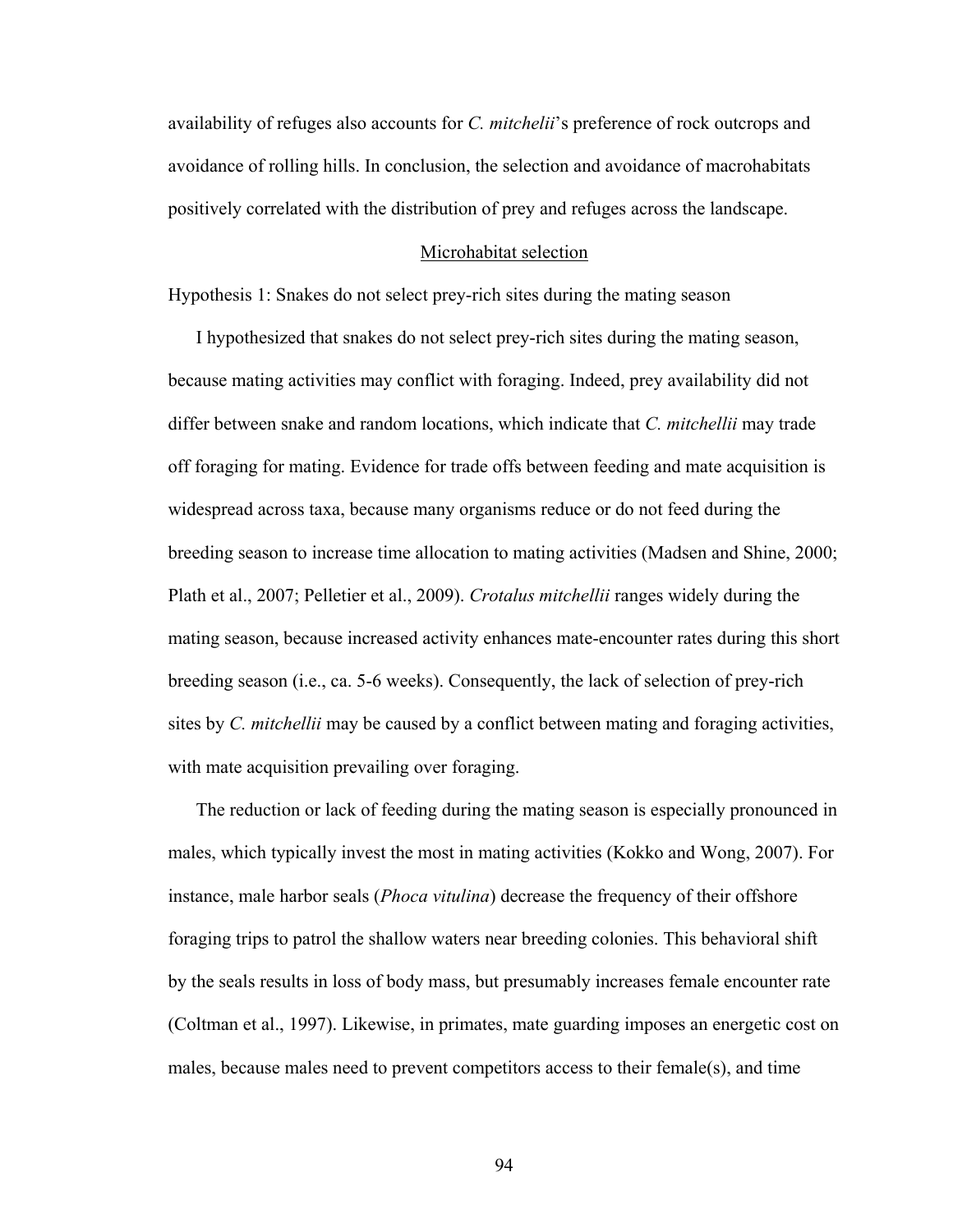allocated to foraging bouts is reduced (Alberts et al., 1997). Although the feeding for mating trade-off is particularly prominent in males, females may also reduce feeding during the mating season. For example, in some fishes and ungulates, female sexual harassment by males during the breeding season interferes with the female's feeding behavior, and results in reduced food intake by females (Plath et al., 2007; Holand et al., 2006). In *C. mitchellii*, the investment in mate-searching activities is male-biased, and consequently we may expect females to forage more than males during the mating season. Yet, analyses revealed that rodents were equally abundant at random locations and at male and female locations. This result demonstrates that despite the sexual difference in mate-searching behavior in *C. mitchellii*, the locations selected by males and females did not differ in prey availability.

The similar prey availability at snake and random locations, however, does not necessarily indicate that snakes trade off foraging for mating activities. At least three scenarios may account for the comparable prey availability at snake and random locations. First, snakes may not select locations where food is the most abundant, because there is plenty of food available at any given location for snakes to feed. This explanation seems unlikely because the primary productivity of the Mojave Desert is low (Rundel and Gibson, 1996) due to the scarcity of rain, and rodent abundance is often linked to habitat primary productivity (Lima et al., 1999; Báez et al., 2006). At the study site, mean rodent trap success was 8% during the mating season, and I caught on average 0.5 rodents at snake and random locations, suggesting that rodents are not particularly abundant. Second, *C. mitchellii* may trade off food for safety. For instance, microhabitats that contain more prey may attract a higher number and diversity of predators (Neil, 1990;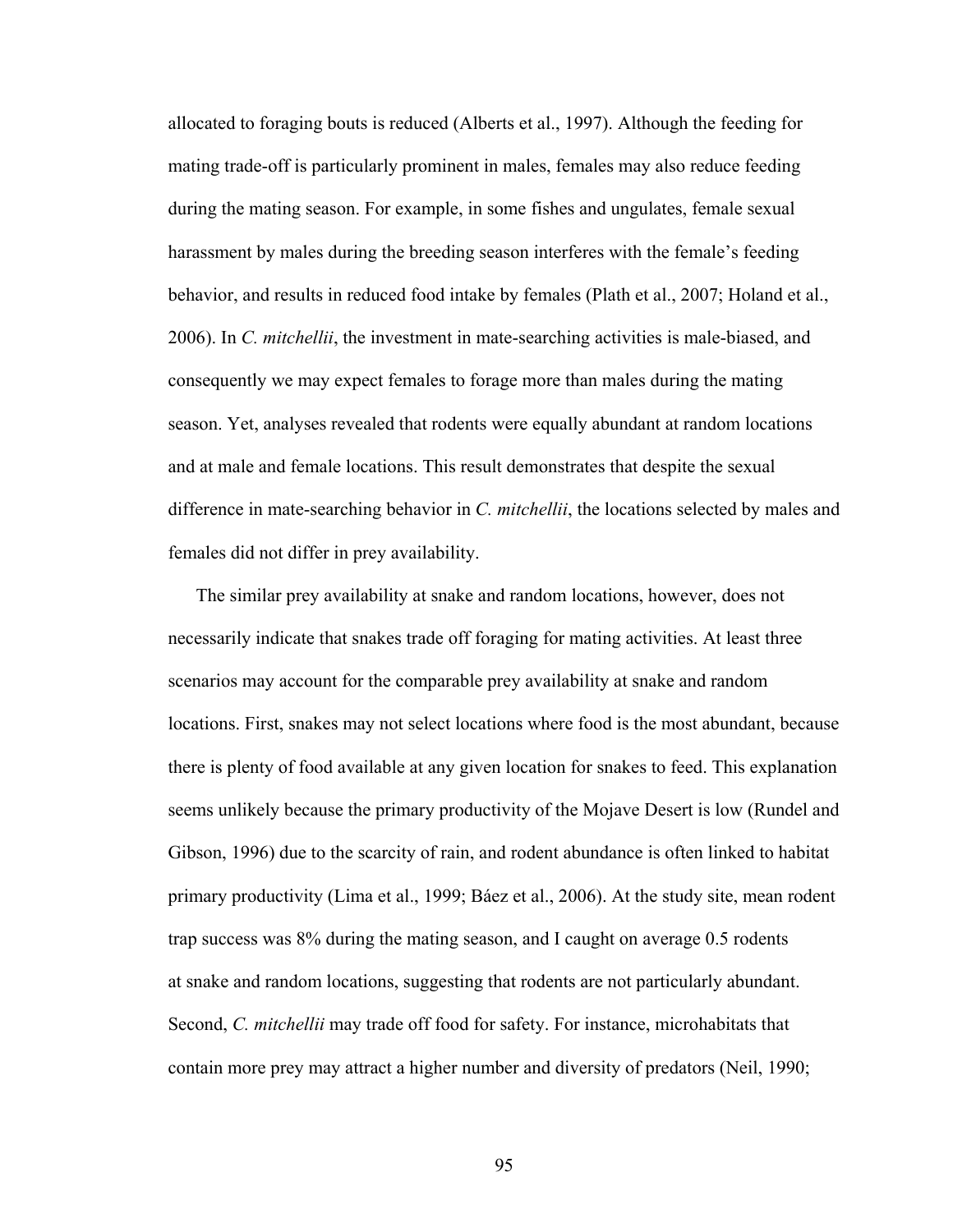Huang and Sih, 1991), which may feed on the prey species as well as on other predatory species (intraguild predation). Although I can not evaluate this hypothesis, some of the predators that feed on the rodents that occur at the study site are also known predators of the speckled rattlesnake (e.g., great horned owls [*Bubo virginianus*], bobcats [*Lynx rufus*], coyotes [*Canis latrans*], ring-tailed cats [*Bassariscus astutus*]). Therefore, *C. mitchellii* may avoid locations where prey is more abundant to decrease its exposure to predators. Third, snakes may select locations with higher prey density, but rodents decrease their activity or leave the sites after the snakes arrive. Alternatively, snakes consume the rodents at those sites, which could result in an apparent lower prey availability at the snake locations (see Hypothesis 3, below). At this time, the reason(s) for the similar prey availability at random and snake locations remain(s) unclear. Hypothesis 2: Snake locations are not close to refuges during the mating season

I hypothesized that snake locations are not close to refuges during the mating season, because snakes venture away from their retreat sites to find mating partners. My findings did not support this hypothesis, because snake locations were closer to rock refuges, compared to random locations. The observation that *C. mitchellii* did not select locations with wood rat nests suggests that snakes preferred to use rocks and crevices instead of wood rat nests as a refuge during the mating season. Mating activity is known to affect predation risk, because some organisms exhibit risk-prone behaviors to acquire mates (Reaney, 2007). For example, the courtship behavior of the wolf spider *Pardosa milvina* has a survival cost, because displaying individuals are more likely to be eaten by predators than non-courting individuals (Hoefler et al., 2008). In many snakes, including venomous species, the extensive movements of individuals searching for mates increase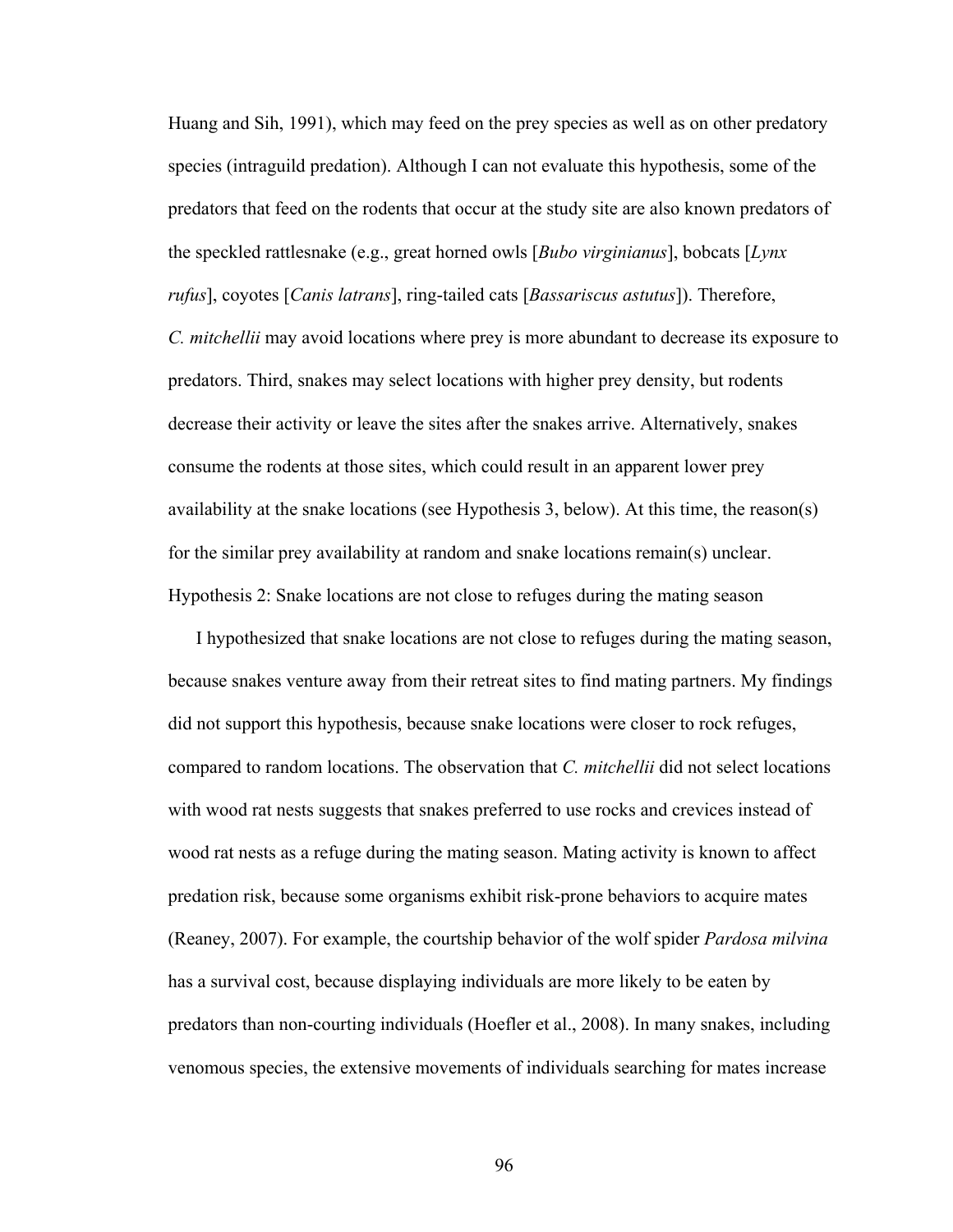detectability by predators and mortality (Aldridge and Brown, 1995; Bonnet et al., 1999; Sperry and Weatherhead, 2009). *Crotalus mitchellii* increases movement per unit time during the mating season, which could expose it to predators. Still, I only recorded one predation event on a snake during the mating season in three years of study (mating season survival rate; 2006: 100% [12/12]; 2007: 94% [15/16]; 2008: 100% [12/12]). This finding suggests that mating activities did not have a significant mortality cost, and that *C. mitchellii* may not experience a trade-off between mate acquisition and safety.

I quantified refuge availability at snake locations where I found snakes coiled on the surface or in a refuge, but not when they were moving. Consequently, the low predatorinduced mortality of *C. mitchellii* during the mating season could be attributable to the fact that snakes selected locations close to refuges when they were not traveling. Yet snakes are likely more detectable by predators when they move around the landscape, and *C. mitchellii* travels widely during the mating season. The low predator-induced snake mortality at a time when snakes move extensively in search of mates suggests that rattlesnakes and their predators may not often interact during the mating season. Specifically, *C. mitchellii* is mainly diurnal during the mating season, because environmental temperatures allow them to be on the surface during daytime. Because the snake's main predators are typically nocturnal (e.g., great horned owls, bobcats, coyotes, ring-tailed cats; Reid, 2006), the contrasting diel activity of rattlesnakes and their predators in the mating season could account for the low rattlesnake mortality due to predation at this time of the year.

Regardless of the factor(s) responsible for the low predation on *C. mitchellii* during the mating season, this pattern has implications for the evolution of mating phenology in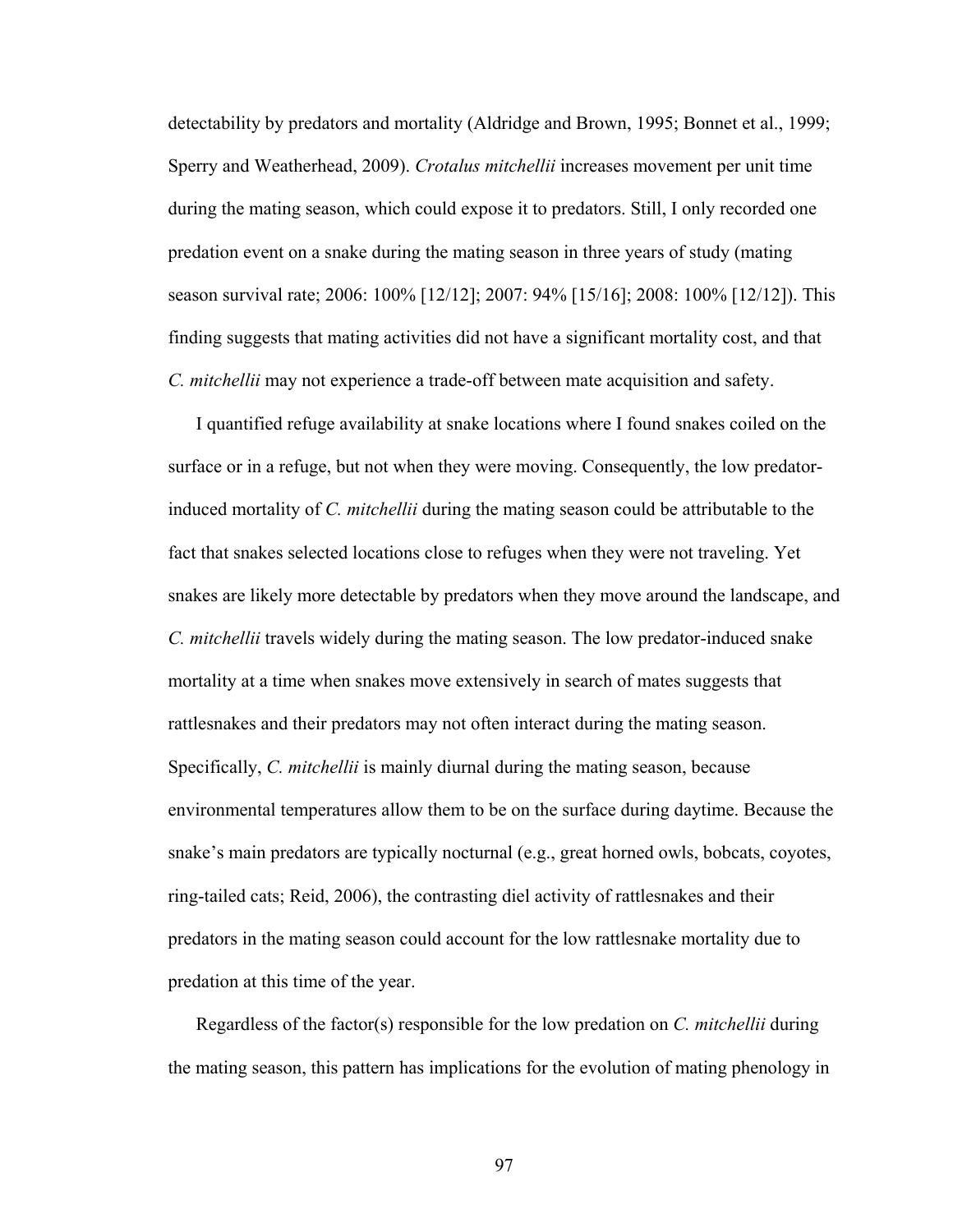this snake, because *C. mitchellii* is one of only two rattlesnakes (of more than 30 species) known to exclusively mate in spring (Aldridge and Duvall, 2002; Glaudas, unpublished data). Other rattlesnake species reproduce in the summer or in both spring and late summer or fall. It has been proposed that ecological factors, such as predation risk, may explain the diversity in mating phenology observed in rattlesnakes (Aldridge and Duvall, 2002). That is, the evolution of mating phenology may have occurred in response to species-specific predation risk, and thus favor the season(s) when it is safer for snakes to engage in mate-searching activities. My observations partially support this hypothesis because predation on *C. mitchellii* is lower during the mating season compared to the post-mating season (see Hypothesis 4, below), despite a strong increase in distance traveled per unit time during the former.

Hypothesis 3: Snakes select prey-rich sites during the post-mating season

I hypothesized that during the post-mating season snakes select locations with higher prey availability, because individuals are not engaged in mating activities, and therefore can allocate more time and effort to foraging. Unexpectedly, rodents were less common at snake than at random locations. Several explanations can account for this pattern. (1) Snakes actively select areas where prey is less available. This explanation is counterintuitive, because it suggests that food resources are unimportant for *C. mitchellii*. This presumed avoidance behavior of prey-rich locations by *C. mitchellii* could be explained by a strong food for safety trade-off. That is, snakes may prefer areas with lower prey abundance, because locations where rodents are more available may also attract other predatory species, which could feed on *C. mitchellii*. This explanation seems unlikely, because predator-induced mortality was high during the post-mating season (see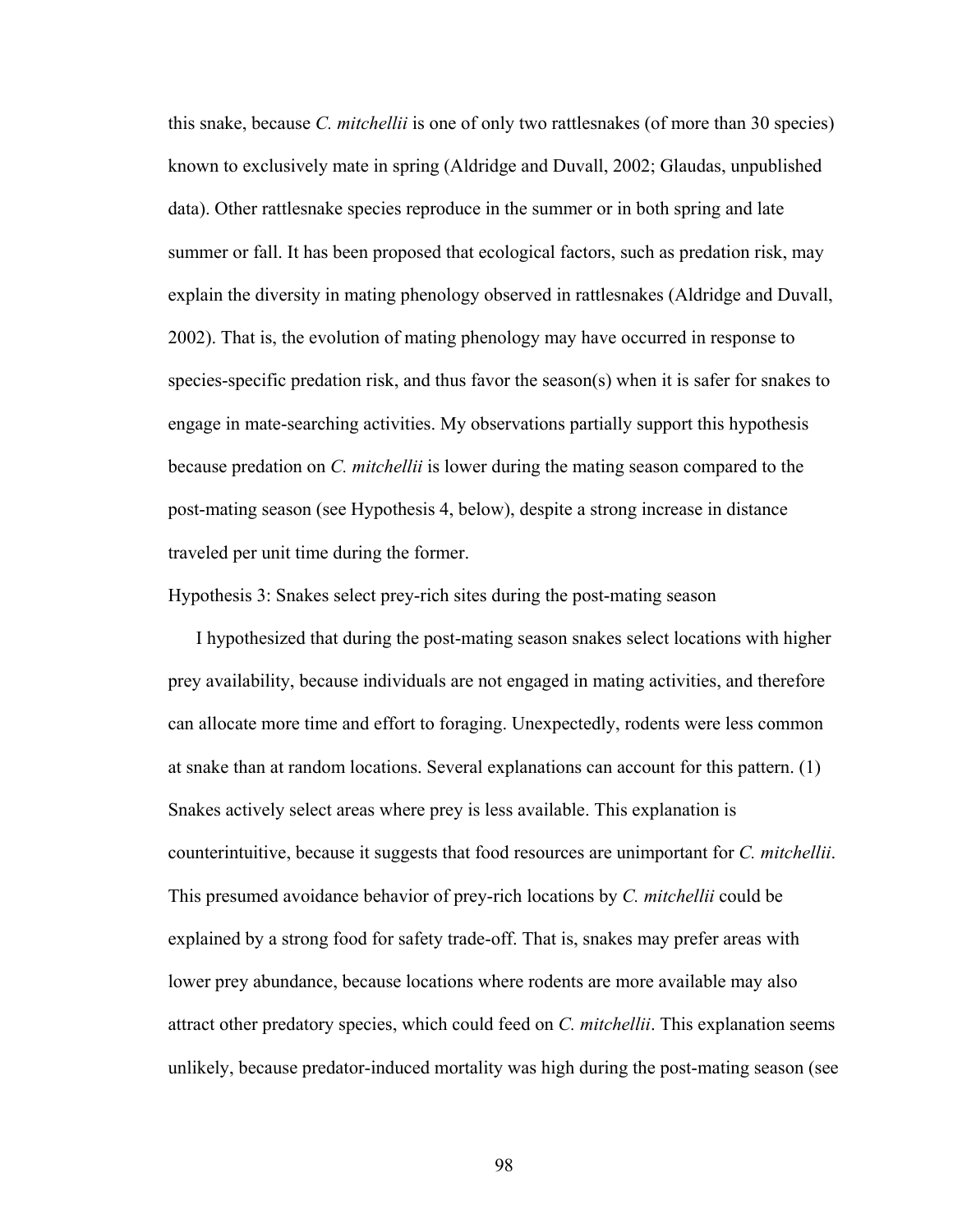Hypothesis 4, below), suggesting that *C. mitchellii*'s microhabitat selection in relation to predation risk was not particularly efficient. (2) *Crotalus mitchellii* and its rodent prey exhibit contrasting patterns of microhabitat selection. During the post-mating season, snakes preferred sites with wood rat nests, and rodents selected areas with high vegetation cover. However, I did not find any evidence that the snakes and the rodents actively avoided each other's preferred microhabitats. Further, the rodents caught at trap locations constitute a significant portion of *C. mitchellii*'s diet (Glaudas, unpublished data), which indicates that interactions between *C. mitchellii* and these mammals are relatively common. Consequently, the putative contrasting patterns of microhabitat selection by predator and prey are unlikely. (3) *Crotalus mitchellii* consume most of the rodents at the snake locations, resulting in significantly fewer rodent captures at these sites, compared to the random locations. This explanation requires snakes to consistently remove a portion of the rodent population at their selected locations to cause a statistical difference at the snake and random locations. Although there is little doubt that snakes were sometimes successful at capturing rodents, the systematic capture of rodents by snakes is improbable. This idea is supported by the typical low prey capture success of vipers (Shine et al., 2002; Clark, 2006), the group of snakes to which rattlesnakes belong, and by the lack of body condition improvement of *C. mitchellii*, which suggests that snakes did not feed often during this study (Glaudas, unpublished data). (4) Rodents avoid areas with snakes or reduce activity at snake locations, decreasing prey availability in these areas. Although I can not directly test the hypothesis that rodents avoided the snake locations, evidence suggests that this is the most likely scenario. Prey abundance was consistently low at snake locations, and the temporal variation in rodent availability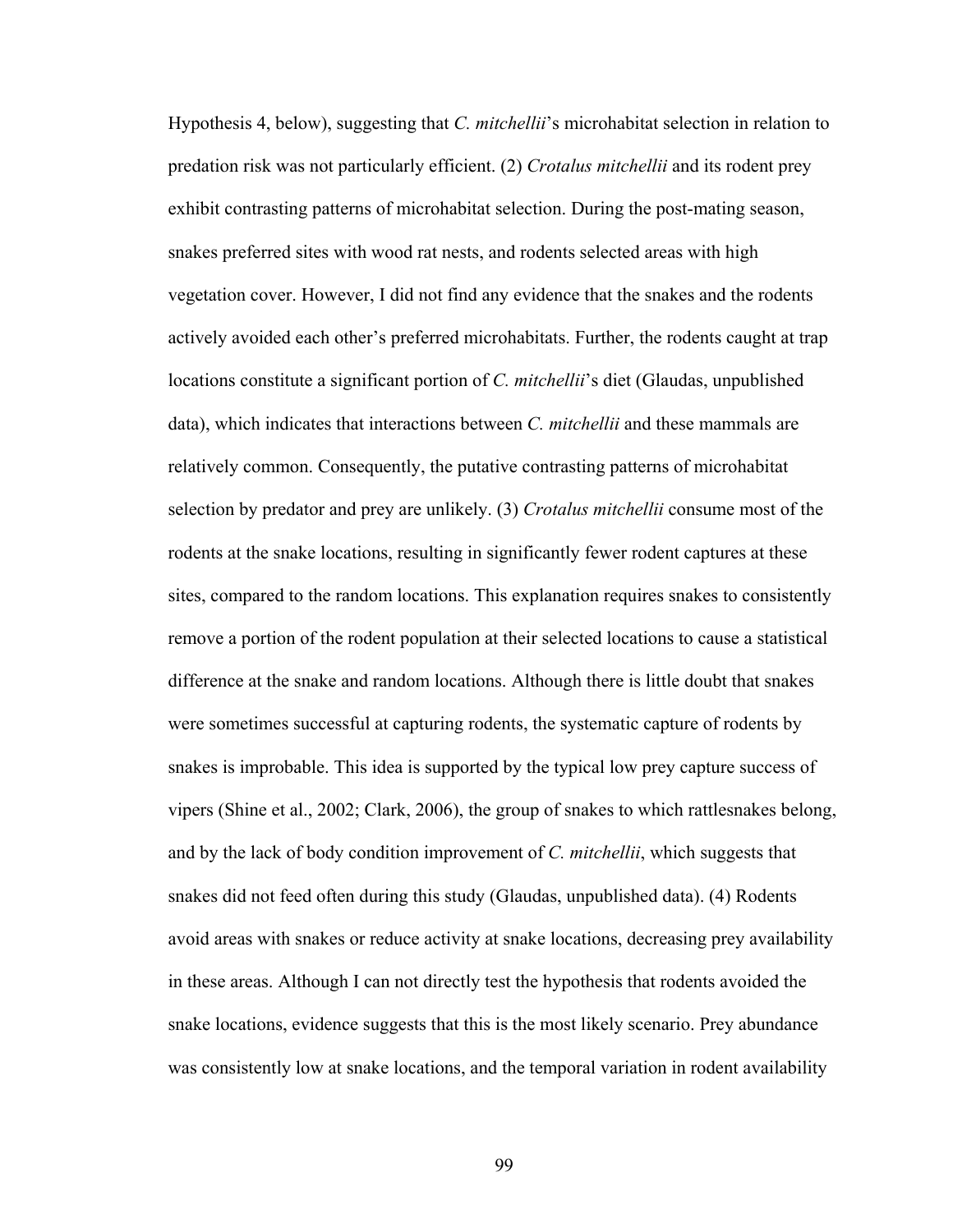at random locations contrasted with the lack of variation at snake locations (Fig. 2). Further, wood rat nests, an actively selected microhabitat feature by *C. mitchellii*, are structures made by rodents, and are seemingly an important resource for many rodent species (Vestal, 1938; Stones and Hayward, 1968; pers. obs.). A  $\chi^2$  analysis revealed that the odds of catching a rodent when a wood rat nest was present at a location were much higher at random locations than at snake locations, indicating that wood rat nests were more commonly used by rodents when snakes were absent. This finding suggests that the rodents adjusted their behavior in response to the presence of a snake, to presumably decrease predation risk (Lima and Dill, 1990). Further, avoidance of snakes by desert rodents has been demonstrated in the laboratory. The deer mouse (*Peromyscus maniculatus*), a close relative of the canyon mouse (*Peromyscus crinitus*; i.e., a modal prey species of *C. mitchellii,* and by far the most commonly captured species at the study site), avoided captures by Great Basin rattlesnakes (*Crotalus lutosus*) 75% of the time in a confined environment (Pierce et al., 1992). Collectively, active avoidance of *C. mitchellii* by rodent prey is the most likely explanation for the decreased prey availability at the snake locations.

In ambush predators, such as *C. mitchellii*, food intake is likely correlated with prey abundance (Huey and Pianka, 1981), and field and laboratory experiments have demonstrated that these "sit-and-wait" predators presumably maximize feeding opportunities by selecting ambush sites where prey is most available (Duvall et al., 1990; Roth et al., 1999; Theodoratus and Chiszar, 2000; Clark, 2004). The behavior of prey in response to the presence of ambush predators is not well-known. My study demonstrates that prey availability is low at snake locations, seemingly because rodents avoid sites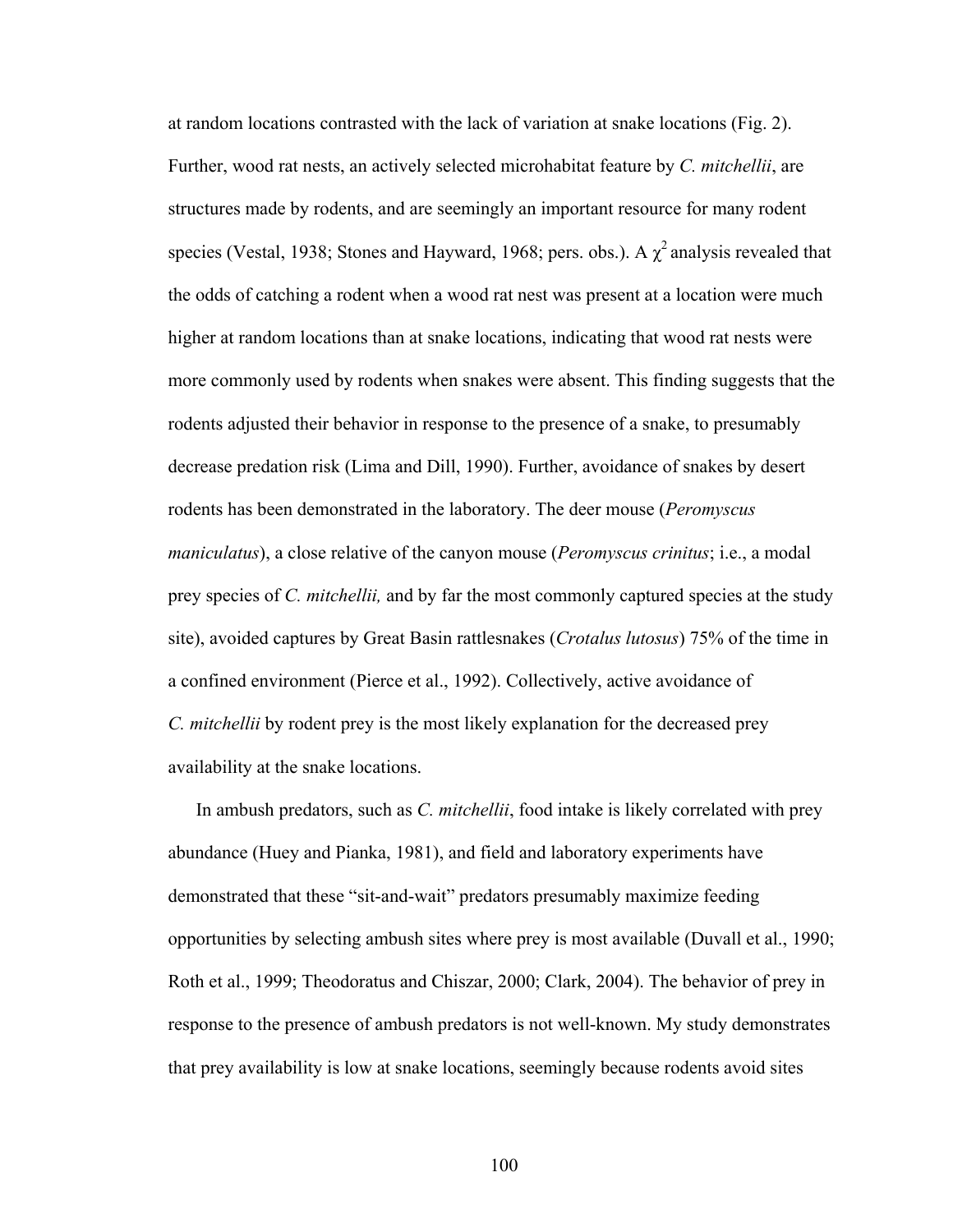where snakes occur. As a result, *C. mitchellii*'s prey-encounter rate is probably low*,* and *C. mitchellii* may be food-limited. I estimated that females in this population reproduced on average once every three years. This observation provides further support for the idea that the lower availability of prey at snake compared to random locations was not due to the snakes depleting food resources at their selected sites, because one would expect females of this medium-size rattlesnake species to reproduce more frequently if snakes often fed. A food supplementation study on rattlesnakes in the field effectively demonstrates that some rattlesnakes are food-limited. Free-ranging female western diamond-backed rattlesnakes (*Crotalus atrox*) that were supplementally-fed significantly increased their reproductive frequency (Taylor et al., 2005). The hypothesis that rodents avoided locations where *C. mitchellii* occurred, thereby decreasing the snake's preyencounter rate, may explain why some rattlesnakes are food-limited, and therefore why females of some rattlesnake species, including *C. mitchellii*, reproduce infrequently. Hypothesis 4: Snakes select locations close to refuges during the post-mating season

I hypothesized that during the post-mating season snakes selected locations close to refuges to reduce exposure to predators and to the potentially lethally high summer temperatures characteristic of the Mojave Desert. The results supported this hypothesis, because presence of a wood rat nest was a significant predictor of *C. mitchellii*'s occurrence. Further, rock refuges were an important resource to *C. mitchellii* when wood rat nests were absent. Wood rat nests and rock refuges are important to *C. mitchellii*, because they likely provide protection from predators. Over a three year period (2006- 2008), the mean annual predator-induced mortality rate at the study site was 17% (standard deviation: 6.2%), suggesting that predation is a strong selective pressure acting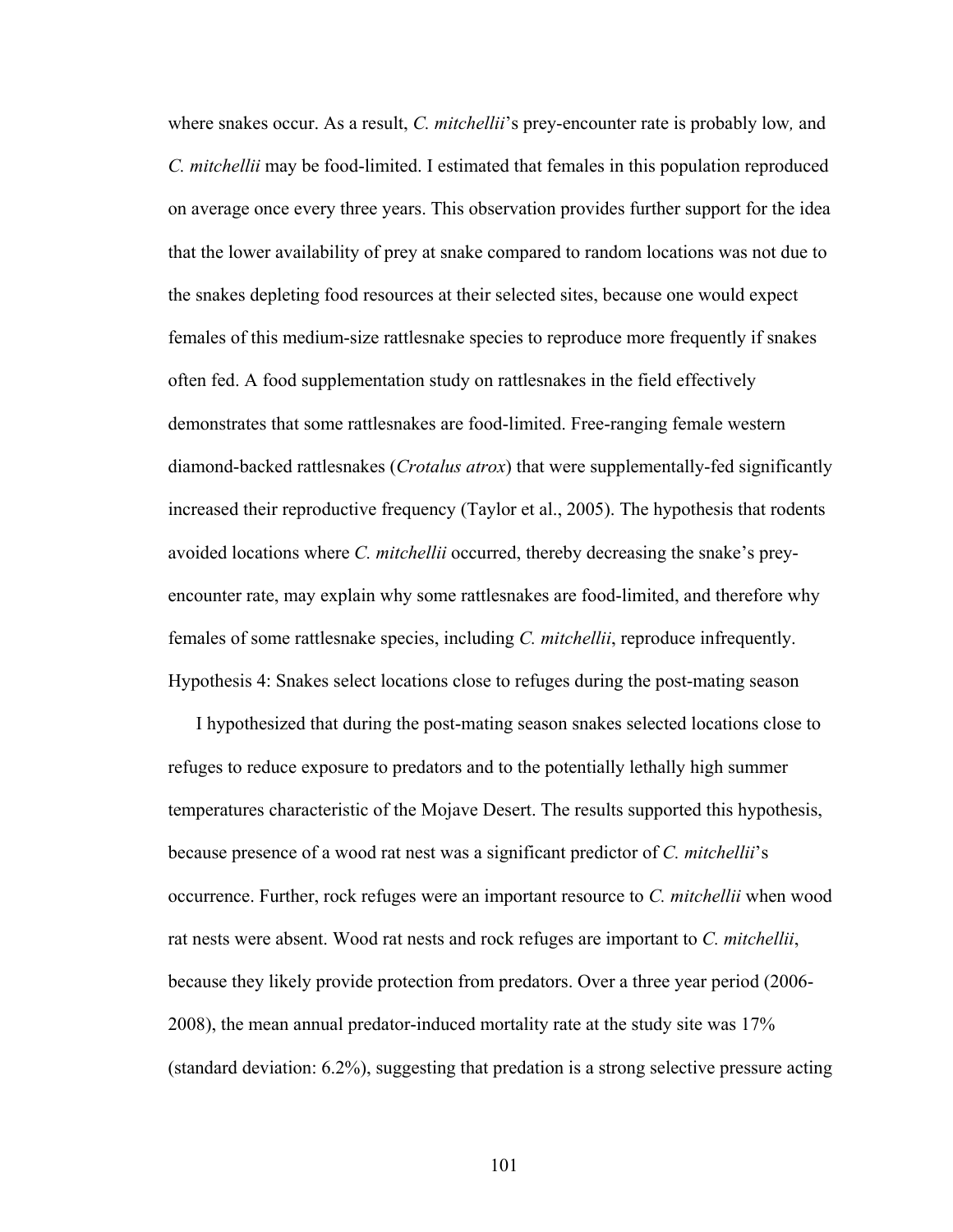on *C. mitchellii*. Eighty five percent (6/7) of the predation events witnessed in this study occurred during the post-mating season, when snakes are close to wood rat nests or rock refuges, and when distance traveled per unit time is decreased. Encounters between rattlesnakes and their predators may be common during the post-mating season, because predators may be particularly abundant at this time of the year, or because rattlesnakes and predators are both active at night at this time of the year. The temporal difference in predation risk study could also reflect seasonal prey choice by predators. For instance*, C. mitchellii* is highly venomous, and predators may feed on this potentially dangerous prey when safer prey is uncommon. Alternatively, the use of refuges may not be driven by predation risk, but rather by the hot diurnal environmental temperatures of the Mojave Desert. The shade daytime temperatures in the Mojave Desert approach the critical thermal maximum of many desert reptiles, including *C. mitchellii* (Brattstrom, 1965), and thus rattlesnakes likely use wood rat nests and rock refuges as thermal refugia. Therefore, selecting an ambush site close to these refuges could allow snakes to quickly retreat to a thermal refuge in the morning, when temperatures start to increase.

### The scale-dependency of habitat selection

The habitat selection process is hierarchical, because animals select habitats at multiple spatial scales (Johnson, 1980; Levin, 1992). Animals choose a home range at the landscape level (macrohabitat selection), and then select specific foraging sites (microhabitat selection) within their home range. Because the selection process occurs at multiple scales, researchers have extensively studied the scale-dependency of resource selection. The question most often asked is: how do specific resources correlate with habitat selection at multiple spatial scales? The answer to this question is species-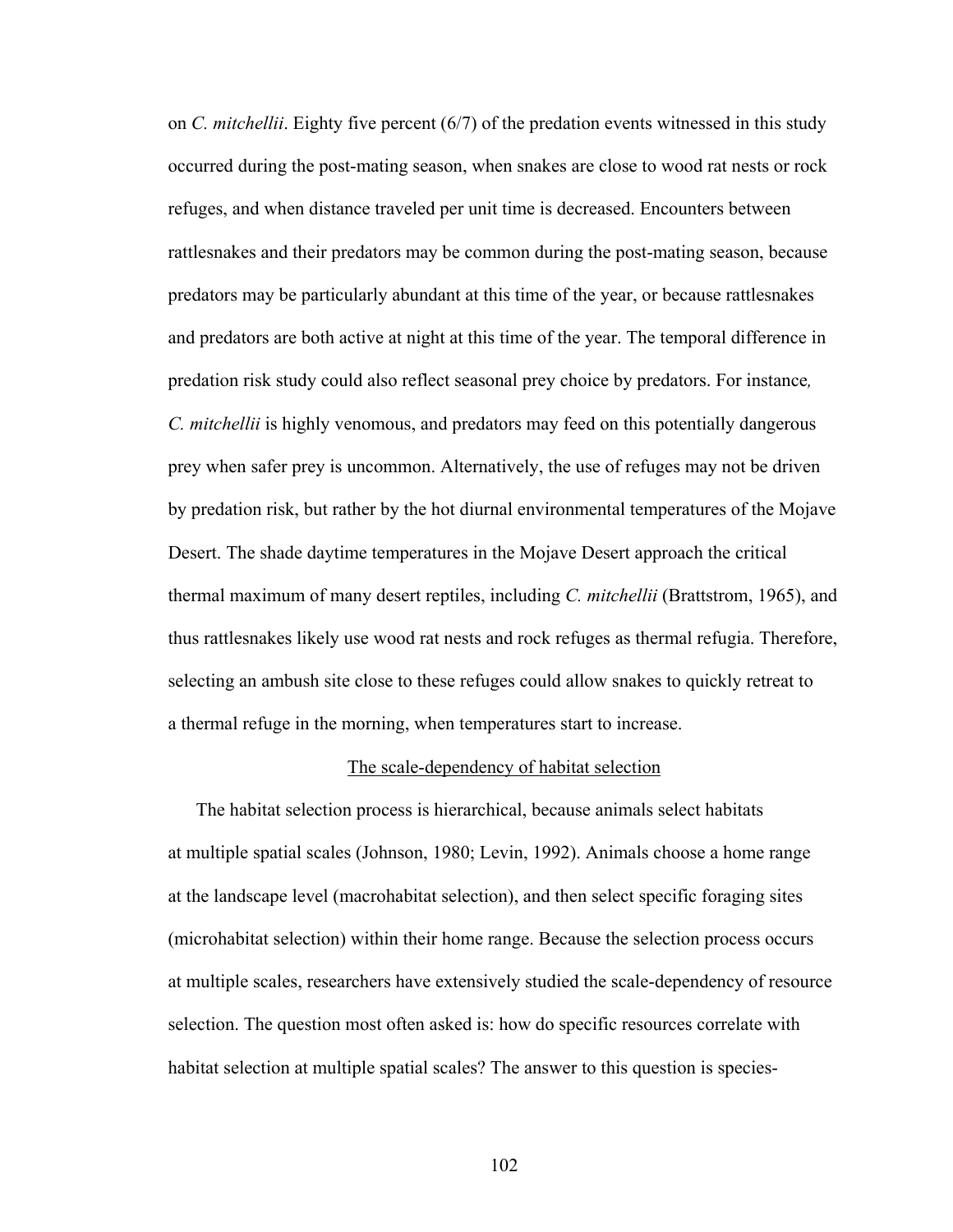specific, because studies have revealed that patterns of resource selection may or may not be affected by scale (Ward and Saltz, 1994; Mysterud et al., 1999; Fortin et al., 2003). My study shows that the relationship between prey availability and habitat selection in *C. mitchellii* was affected by the spatial scale considered. At the macrohabitat (the home range) level, rodent prey was significantly more available in the preferred rock outcrops, compared to the avoided rolling hills. In contrast, at the microhabitat level (locations within the home range), snake-locations were characterized by lower prey availability. Consequently, the relatively higher availability of prey in *C. mitchellii*'s preferred macrohabitat did not translate into high prey availability at the microhabitats selected by snakes, seemingly because the rodents avoided the sites where the snakes occurred. In contrast to prey availability, refuge availability was a consistent predictor of habitat selection across scales, because refuges were more available in the preferred rock outcrops, compared to the avoided rolling hills, and because the microhabitats selected by snakes were close to refuges. Therefore, my study demonstrates that in predator-prey systems, detection of habitat selection in relation to mobile prey can be scale-dependent.

## Literature Cited

- Alberts, S.C., Altmann, J., and Wilson, M.L. 1996. Mate guarding constrains foraging activity of male baboons. Animal Behaviour 51:1269–1277.
- Aldridge, R.D., and Brown, W.S. 1995. Male reproductive cycle, age at maturity and cost of reproduction in the timber rattlesnake (*Crotalus horridus*). Journal of Herpetology 29:399–407.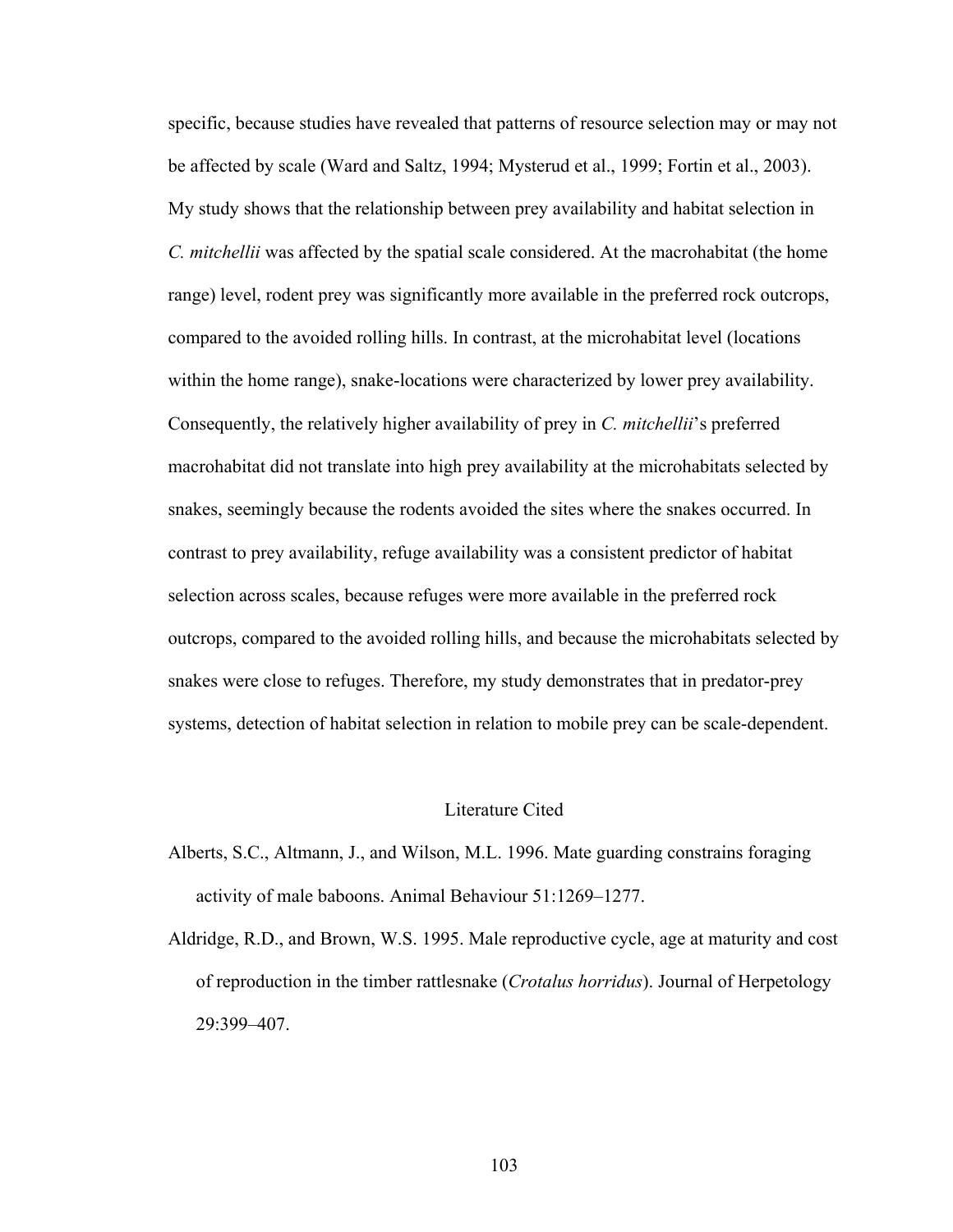Aldridge, R.D., and Duvall, D. 2002. Evolution of the mating season in the pitvipers of North America. Herpetological Monographs 16:1–25.

Andersson, M. 1994. Sexual selection. Princeton University Press, Princeton.

- Báez, S., Collins, S.L., Lightfoot, D., and Koontz, T.L. 2006. Bottom up regulation of plant community structure in an aridland ecosystem. Ecology 87:2746-2754.
- Bearhop, S., Hilton, G.M., Votier, S.C., and Waldron, S. 2004. Stable isotope ratios indicate that body condition in migrating passerines is influenced by winter habitat. Proceedings of the Royal Society, Series B 271(S4):215–218.
- Beaupre, S.J. 1995. Effect of geographically variable thermal environment on bioenergetics of mottled rock rattlesnakes. Ecology 76:1655-1665.
- Bock, C.E., Vierling, S.L., Haire, S.L., Boone, J.D., and Merkle, W.W. 2002. Patterns of rodent abundance on open-space grasslands in relation to suburban edges. Conservation Biology 16:1653–1658.
- Bonnet, X., and Naulleau, G. 1996. Are body reserves important for reproduction in male dark green snake (Colubridae: *Coluber viridiflavus*)? Herpetologica 52:137–146.
- Bonnet, X., Naulleau, G., and Shine, R. 1999. The dangers of leaving home: dispersal and mortality in snakes. Biological Conservation 89:39–50.
- Bost, C.A., Thiebot, J.B., Pinaud, D., Cherel, Y., and Trathan, P.N. 2009. Where do penguins go during the inter-breeding period? Using geolocation to track the winter dispersion of the macaroni penguin. Biology Letters 5:473–476.
- Brattstrom, B.H. 1965. Body temperatures of reptiles. American Midland Naturalist 73:376–422.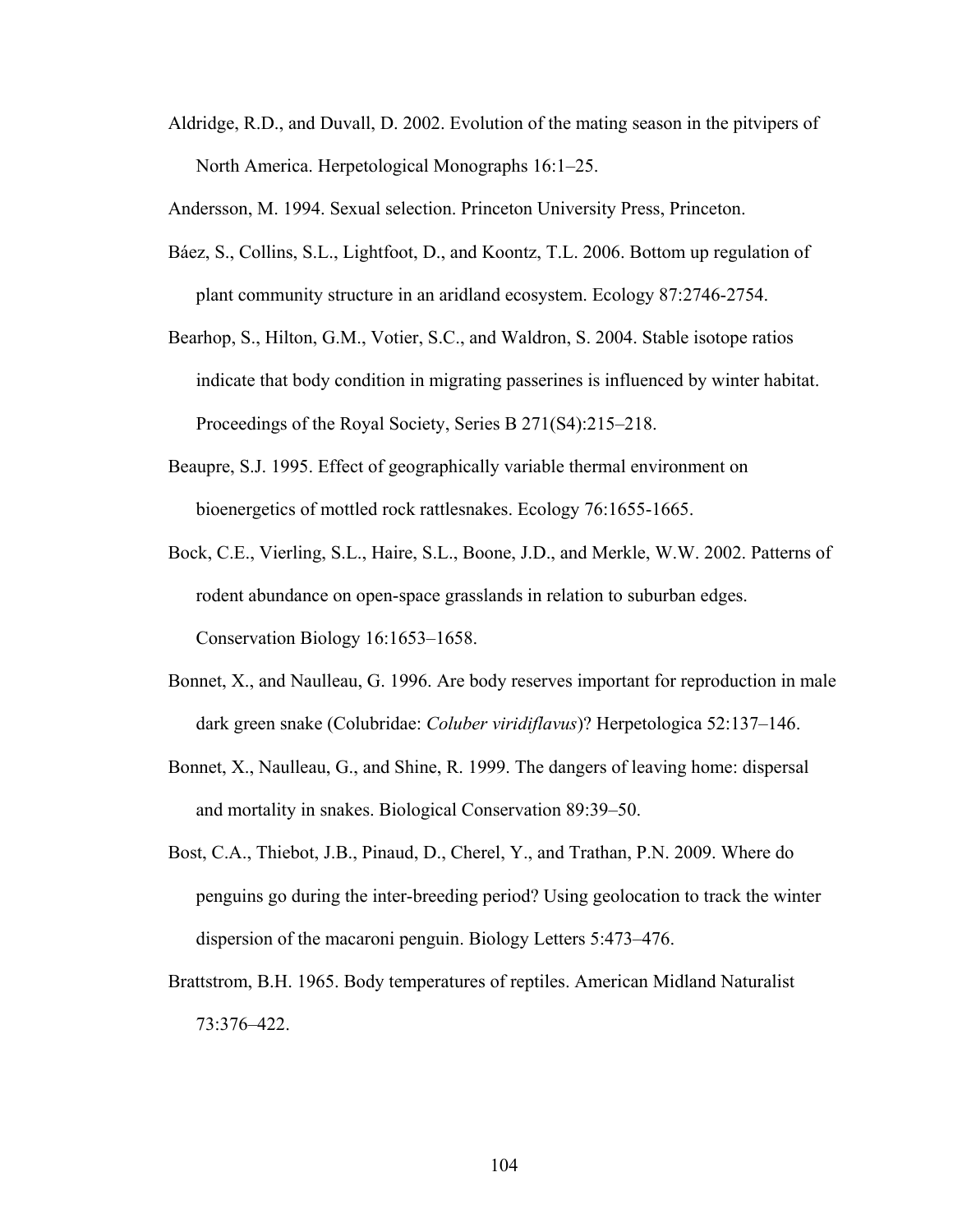- Charnov, E.L. 1976. Optimal foraging, the marginal value theorem. Theoretical Population Biology 9:129–136.
- Clark, R.W. 2004. Timber rattlesnakes (*Crotalus horridus*) use chemical cues to select ambush sites. Journal of Chemical Ecology 30:608–617.
- Clark, R.W. 2006. Fixed videography to study predation behavior of an ambush foraging snake, *Crotalus horridus*. Copeia 2006:181–187.
- Coltman, D.W., Bowen, W.D., Boness, D.J., and Iverson, S.J. 1997. Balancing foraging and reproduction in the male harbour seal, an aquatically mating pinniped. Animal Behaviour 54:663–678.
- Cowles, R.B., and Bogert, C.M. 1944. A preliminary study of the thermal requirements of desert reptiles. Bulletin of the American Museum of Natural History 83:261–196.
- Deacon, J.E., Bradley, W.G., and Larsen, K. 1964. Ecological distribution of the mammals of Clark Canyon, Charleston Mountain, Nevada. Journal of Mammalogy 45:397–409.
- Duvall, D., Goode, M.J., Hayes, W.K., Leonhardt, J.K., and Brown, D.G. 1990. Prairie rattlesnake vernal migration: field experimental analyses and survival value. National Geographic Research 6:457–469.
- Ford, N.B., and Burghardt, G.M. 1993. Perceptual mechanisms and the behavioral ecology of snakes, pp. 117–164. In: Snakes: ecology and behavior. R.A. Seigel, J.T. Collins, and S.S. Novak (eds). McGraw-Hill, New York.
- Fortin, D., Fryxell, J.M., O'Brodovich, L., and Frandsen, D. 2003. Foraging ecology of bison at the landscape and plant community levels: the applicability of energy maximization principles. Oecologia 134:219–227.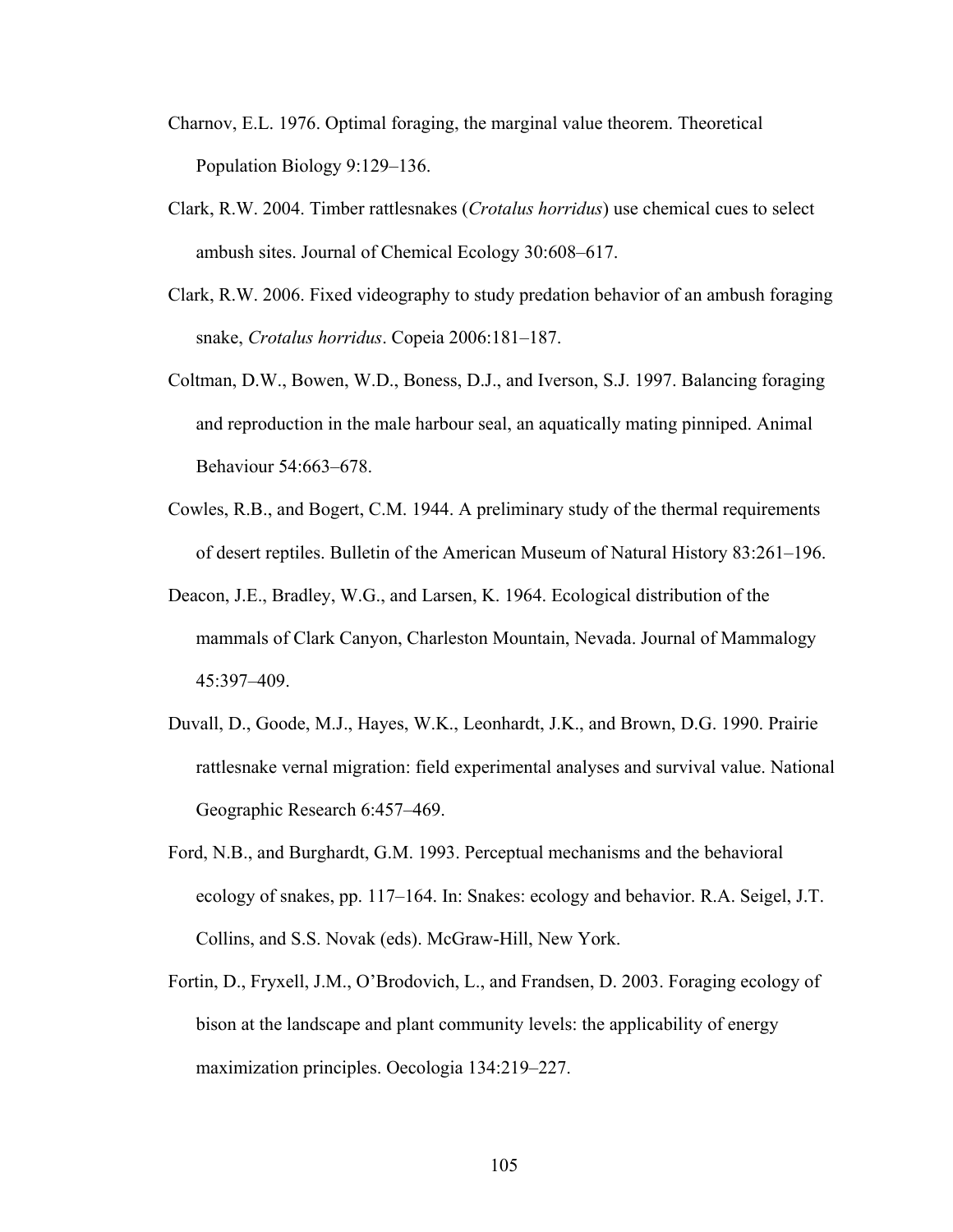- Fryxell, J.M., Wilmshurst, J.F., Sinclair, A.R.E., Haydon, D.T., Holt, R.D. and Abrams, P.A. 2005. Landscape scale, heterogeneity, and the viability of Serengeti grazers. Ecology Letters 8:328–335.
- Godvik, I.M.R., Loe, L.E., Vik, J.O., Veiberg, V.,Langvatn, R., and Mysterud, A. 2009. Temporal scales, trade-offs, and functional responses in red deer habitat selection. Ecology 90:699–710.
- Greene, H.W. 1992. The behavioral and ecological context for pitviper evolution, pp. 107–117. In: Biology of the pitvipers. J.A. Campbell and E.D. Brodie, Jr. (eds). Selva, Tyler.
- Greene, H.W. 1997. Snakes: the evolution of mystery in nature. University of California Press, Berkeley.
- Gunnarsson, T.G., Gill, J.A., Newton, J., Potts, P.M., and Sutherland, W.J. 2005. Seasonal matching of habitat quality and fitness in a migratory bird. Proceedings of the Royal Society, Series B 272:2319–2323.
- Hoefler, C.D., Persons, M.H., and Rypstra, A.L. 2008. Evolutionary costly courtship displays in a wolf spider: a test of the viability indicator theory. Behavioral Ecology 19:974–979.
- Holand, Ø., Weladji, R.B., Røed, K.H., Gjøstein, H., Kumpula, J., Gaillard, J.-M., Smith, M.E., and Nieminen, N. 2006. Male age structure influences females' mass change during rut in a polygynous ungulate: the reindeer (*Rangifer tarandus*). Behavioral Ecology and Sociobiology 59:682–688.
- Huang, C., and Sih, A. 1991. Experimental studies on direct and indirect interactions in a three trophic-level stream system. Oecologia 85:530–536.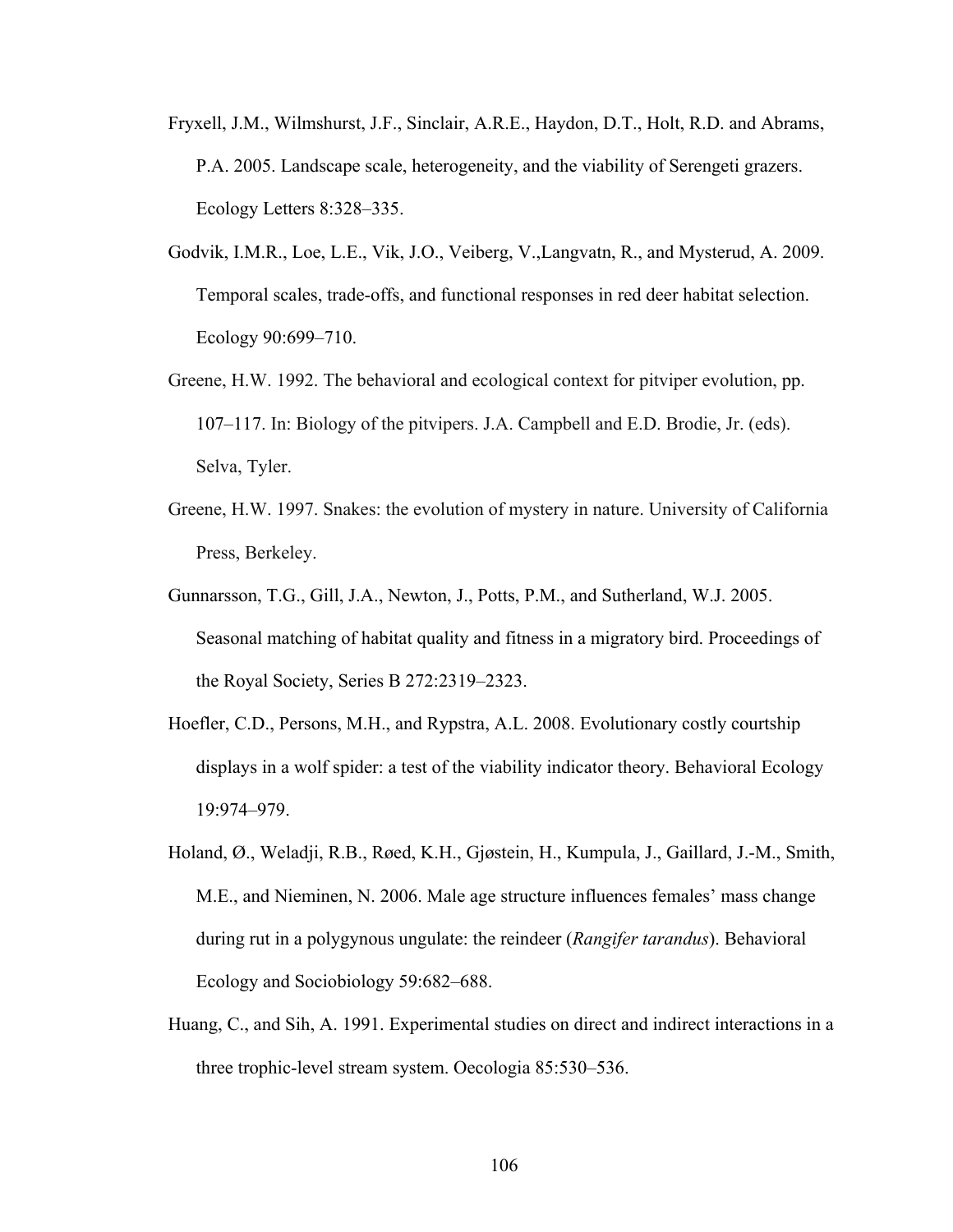- Huey, R.B., Peterson, C.R., Arnold, S.J., and Porter, W.P. 1989. Hot rocks and not-sohot-rocks: retreat-site selection by garter snakes and its thermal consequences. Ecology 70:931–944.
- Huey, R.B., and Pianka, E.R. 1981. Ecological consequences of foraging mode. Ecology 62:991–999.
- Huston, M.A. 2002. Critical issues for improving predictions, pp. 7–21. In: Predicting species occurrences: issues of accuracy and scale. J. M. Scott, P. J. Heglund, and M. L. Morrisson (eds). Island, Washington D.C.
- Johnson, D.H. 1980. The comparison of usage and availability measurements for evaluating resource preference. Ecology 61:65–71.
- Johnson, D.W., and Armstrong, D.M. *Peromyscus crinitus*. Mammalian species 287:1–8.
- Keating, K.A., and Cherry, S. 2004. Use and interpretation of logistic regression in habitat-selection studies. Journal of Wildlife Management 68:744–789.
- King, M.B., and Duvall, D. 1990. Prairie rattlesnake seasonal migrations: episodes of movement, vernal foraging and sex differences. Animal Behaviour 39:924–935.
- Kokko, H., and Wong, B.B.M. 2007. What determines sex roles in mate searching? Evolution 61:1162–1175.
- Levin, S.A. 1992. The problem of pattern and scale in ecology. Ecology 73:1943–1967.
- Lima, M., Marquet, P.A., and Jaksic, F.M. 1999. El Nińo events, precipitation patterns, and rodent outbreaks are statistically associated in semiarid Chile. Ecography 22:213–218.
- Lima, S.L., and Dill, L.M. 1990. Behavioral decisions made under the risk of predation: a review and prospectus. Canadian Journal of Zoology 68:619–640.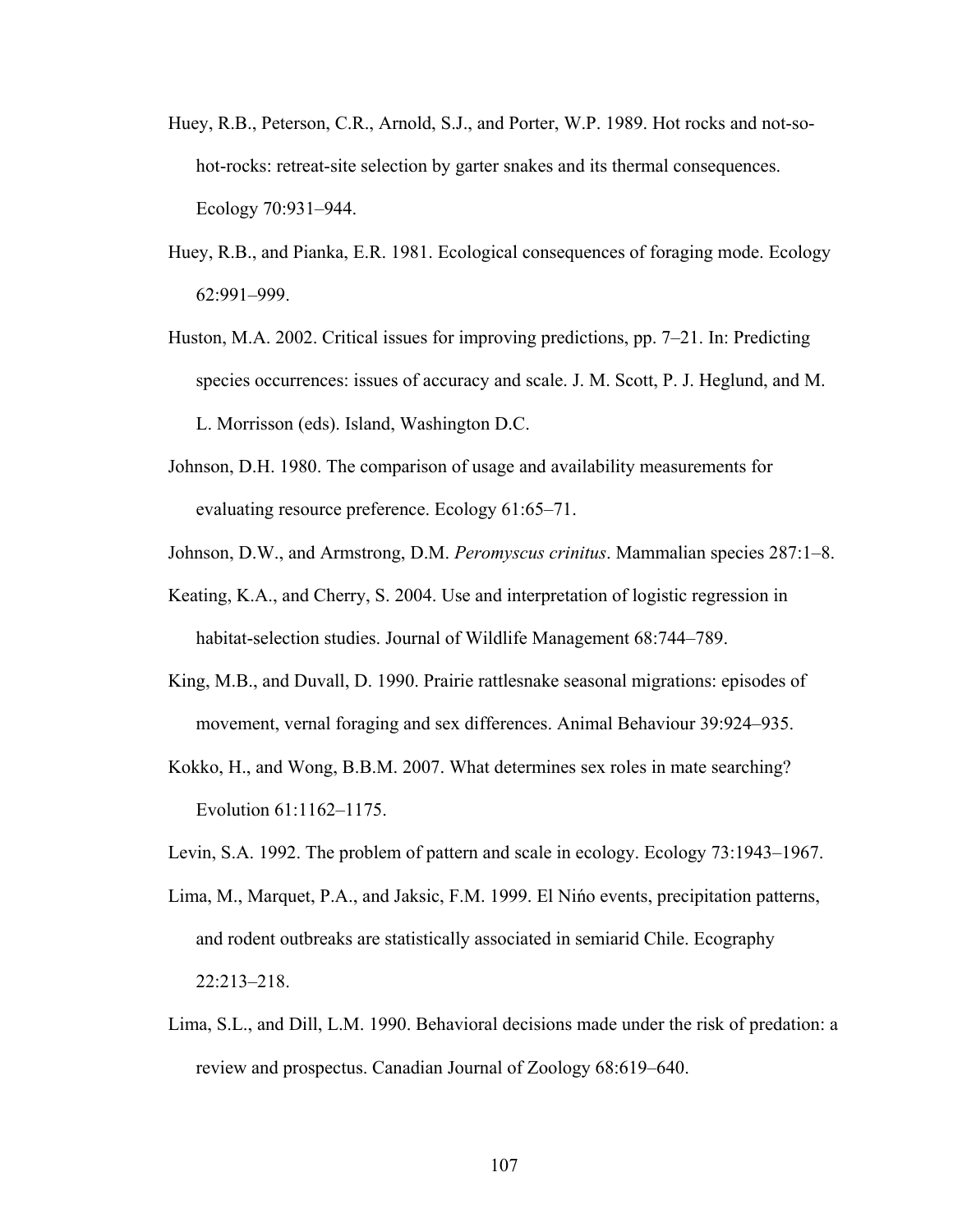- MacArthur, R.H., and Pianka, E.R. 1966. On optimal use of a patchy environment. American Naturalist 100:603–609.
- Madsen, T., and Shine, R. 1993. Costs of reproduction in a population of European adders. Oecologia 94:488–495.
- Madsen, T., and Shine, R. 1996. Seasonal migration of predators and prey A study of pythons and rats in tropical Australia. Ecology 77:149–156.
- Madsen, T., and Shine, R. 2000. Energy vs. risk: costs of reproduction in free-ranging pythons in tropical Australia. Austral Ecology 25:670–675.
- Millspaugh, J. J., and Marzluff, J.M. 2001. Radio tracking and animal populations. Academic Press, San Diego.
- Mukherjee, S., Zelcer, M., and Kotler, B.P. 2009. Patch use in time and space for a mesopredator in a risky world. Oecologia 159:661–668.
- Mysterud, A., Larsen, P.K., Ims, R.A., and østbye, E. 1999. Habitat selection by roe deer and sheep: does habitat ranking reflect resource availability? Canadian Journal of Zoology 77:776–783.
- Neil, W.E. 1990. Induced vertical migration in copepods as a defence against invertebrate predation. Nature 345:524–526.
- Norris, D.R., Marra, P.P., Kurt Kyser, T., and Sherry, T.W. 2004. Tropical winter habitat limits reproductive success on the temperate breeding grounds in a migratory bird. Proceedings of the Royal Society, Series B 271:59–64.
- Ockenfels, R.A., and Brooks, D.E. 1994. Summer diurnal bed sites of Coues white-tailed deer. Journal of Wildlife Management 58:70–75.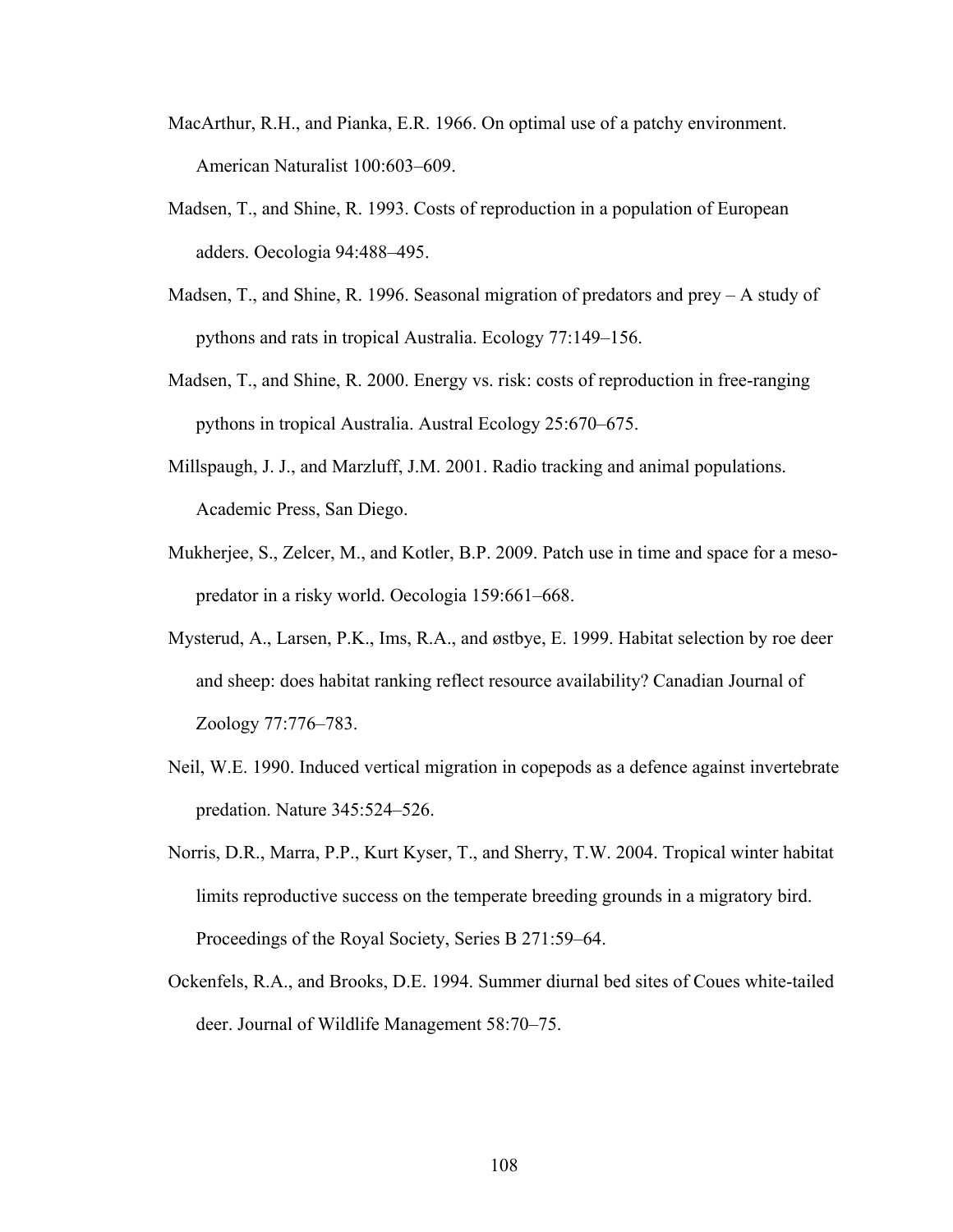- Pelletier, F., Mainguy, J., and Côté, S.J. 2009. Rut-induced hypophagia in male bighorn sheep and mountain goats: foraging under time budget constraints. Ethology 115:141–151.
- Pierce, B.M., Longland, W.S., and Jenkins, S.H. 1992. Rattlesnake predation on desert rodents: microhabitat and species-specific effects on risk. Journal of Mammalogy 73:859–865.
- Pitt, W.C. 1999. Effects of multiple vertebrate predators on grasshopper habitat selection: trade-offs due to predation risk, foraging, and thermoregulation. Evolutionary Ecology 13:499–515.
- Plath, M., Makowicz, A.M., Schlupp, I., and Tobler, M. 2007. Sexual harassment in livebearing fishes (Poeciliidae): comparing courting and non-courting species. Behavioral Ecology 18:680–688.
- Potter, K., Davidowitz, G., and Woods, H.A. 2009. Insect eggs protected from high temperatures by limited homeothermy of plant leaves. Journal of Experimental Biology 212:3448–3454.
- Reaney, L.T. 2007. Foraging and mating opportunities influence refuge use in the fiddler crab, *Uca mjoebergi*. Animal Behaviour 73:111–116.
- Reed, R. N., and Douglas, M.E. 2002. Ecology of the Grand Canyon rattlesnake (*Crotalus viridis abyssus*) in the Little Colorado River Canyon, Arizona. Southwestern Naturalist 47:30–39.

Reid, F.A. 2006. Mammals of North America. Houghton Mifflin Company, New York.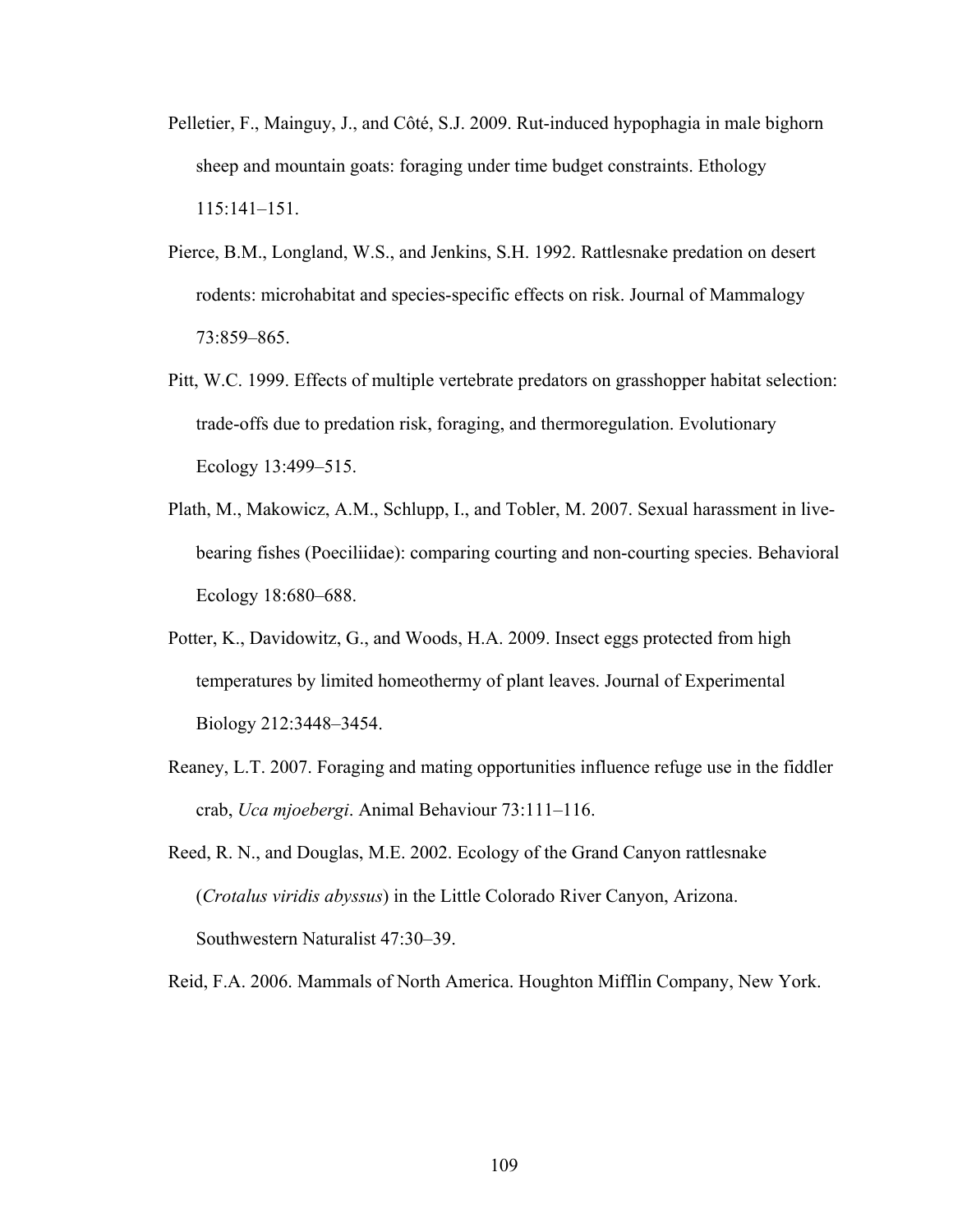- Reinert, H.K. 1992. Radiotelemetric field studies of pitvipers: data acquisition and analysis, pp. 185–198. In: Biology of the vipers. G.W. Schuett, M. Hoggren, M.E. Douglas, and H.W. Greene (eds.). Eagle Mountain Publishing, Eagle Mountain.
- Reinert, H.K., and Cundall, D. 1982. An improved surgical implantation method for radio-tracking snakes. Copeia 1982:702–705.
- Reinert, H.K, Cundall, D., and Bushar, L.M. 1984. Foraging behavior of the timber rattlesnake, *Crotalus horridus*. Copeia 1984:976–981
- Rodgers, A.R., Carr, A.P., Beyer, H.L., Smith, L., and Kie., J.G. 2007. HRT: Home range tools for arcGIS v1.1. Ontario Ministry of Natural Resources, Centre for Northern Forest Ecosystem Research, Thunder Bay.
- Roth, E.D., May, P.G., and Farrell, T.M. 1999. Pigmy rattlesnakes use frog-derived chemical cues to select foraging sites. Copeia 1999:772–774.
- Row, J.R., and Blouin-Demers, G. 2006. Kernels are not accurate estimators of homerange size for herpetofauna. Copeia 2006:797–802.
- Rundel, P.W., and Gibson, A.C. 1996. Ecological communities and processes in a Mojave Desert ecosystem: Rock Valley, Nevada. Cambridge University Press, Cambridge.
- San José, C., and Lovari, S. 1998. Ranging movements of female roe deer: do homeloving does roam to mate? Ethology 104:721–728.
- Schoener, T.W. 1983. Simple models of optimal feeding-territory size: a reconciliation. American Naturalist 121:608–621.
- Schwenk, K. 1994. Why snakes have forked tongues. Science 263:1573–1577.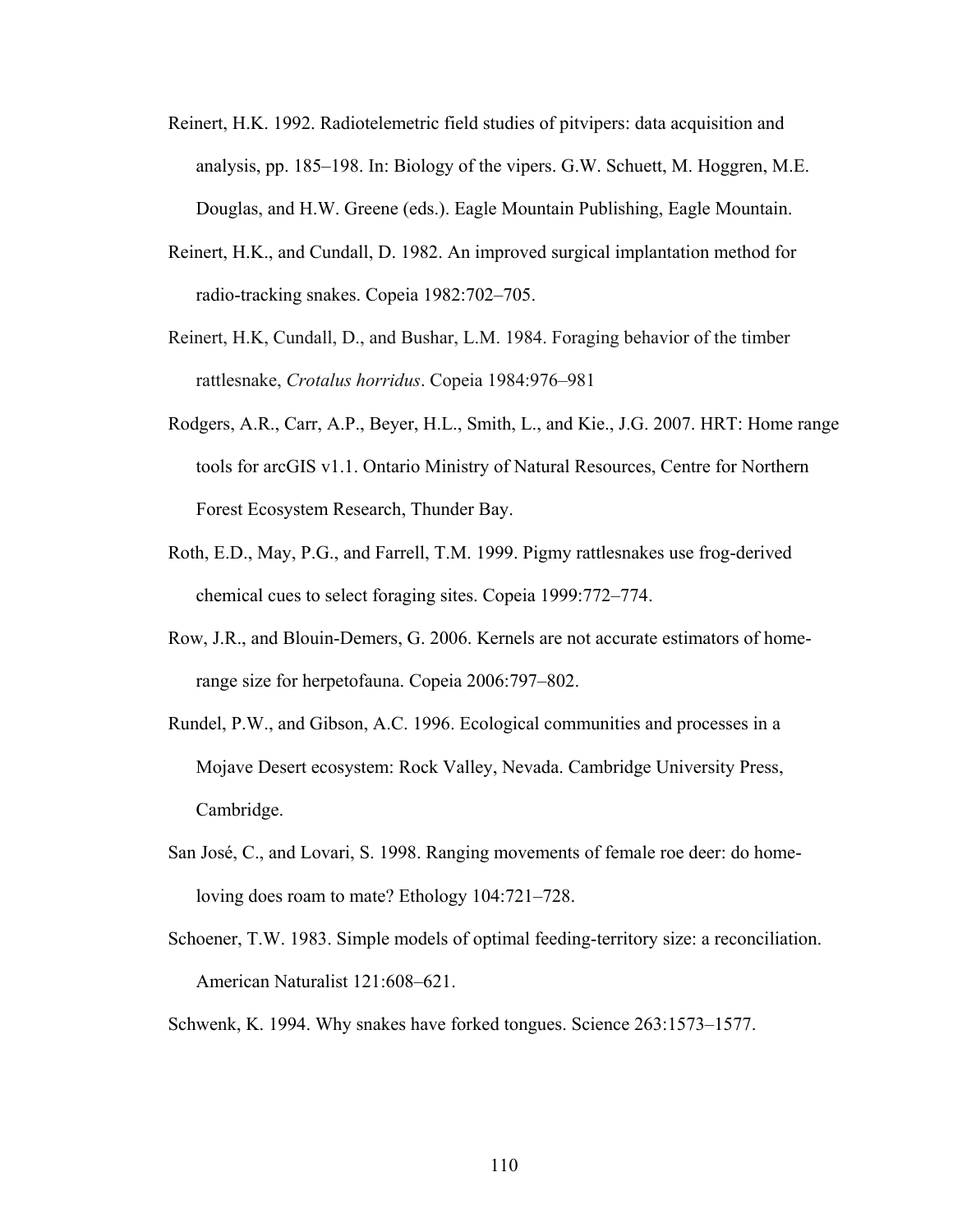- Schwenk, K. 1995. Of tongues and noses: chemoreception in lizards and snakes. Trends in Ecology and Evolution 10:7–12.
- Senft, R.L., Coughenour, M.B., Bailey, D.W., Rittenhouse, L.R., Sala, O.E., and Swift, D.M. 1987. Large herbivore foraging and ecological hierarchies. Bioscience 37:789– 799.
- Shine, R., and Sun, L.X. 2002. Arboreal ambush site selection by pit-vipers *Gloydius shedaoensis*. Animal Behaviour 63:565–576.
- Shine, R., Sun, L.X., Kerney, M., and Fitzgerald, M. 2002. Why do juvenile Chinese pitvipers (*Gloydius shedaoensis*) select arboreal ambush sites? Ethology 108:897–910.
- Sinclair, A.R.E., and Arcese, P. 1995. Population consequences of predation-sensitive foraging: the Serengeti wildebeest. Ecology 76:882–891.
- Skomal, G.B., Zeeman, S.I., Chisholm, J.H., Summers, E.L., Walsh, H.J., McMahon, K.W., and Thorrold, S.R. 2009. Transequatorial migrations by basking sharks in the western Atlantic Ocean. Current Biology 19:1019–1022.
- Spencer, R.-J., and Thompson, M.B. 2003. The significance of predation in nest site selection of turtles: an experimental consideration of macro- and microhabitat preferences. Oikos 102:592–600.
- Sperry, J.H., and Weatherhead, P.J. 2008. Prey-mediated effects of drought on condition and survival of a terrestrial snake. Ecology 89:2770–2776.
- Sperry, J.H., and Weatherhead, P.J. 2009. Sex differences in behavior associated with sex-biased mortality in an oviparous snake species. Oikos 118:627–633.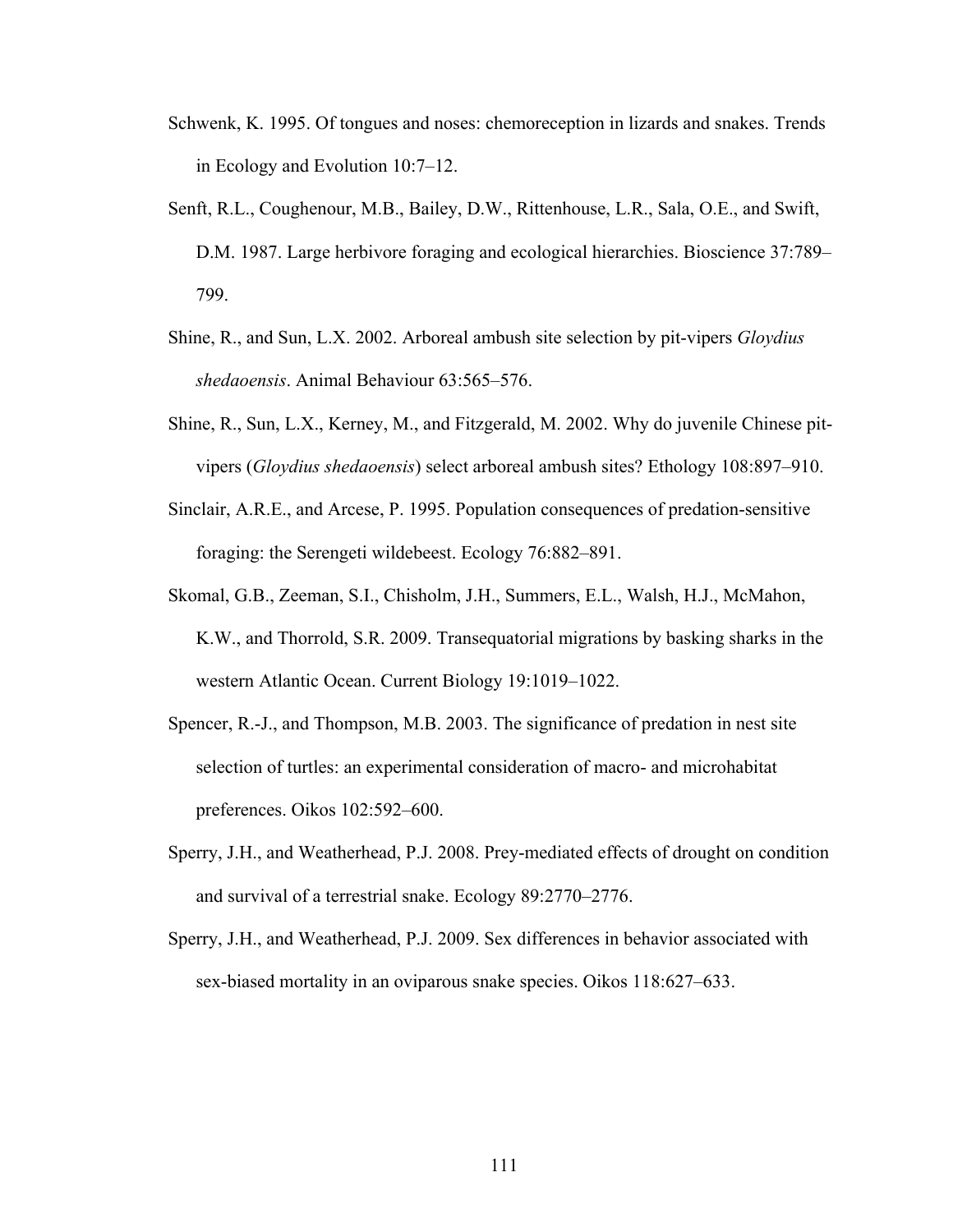- Stark, R.C., Fox, S.F., and David Jr., M.L. 2005. Male texas horned lizard increase daily movements and area covered in spring: a mate-searching strategy? Journal of Herpetology 39:169–173.
- Stones, R.C., and Hayward, C.L. 1968. Natural history of the desert woodrat. American Midland Naturalist 80:458–476.
- Taylor, E.N., Malawy, M.A., Browning, D.M., Lemar, S.V., and DeNardo, D.F. 2005. Effects of food supplementation on the physiological ecology of female western diamond-backed rattlesnakes (*Crotalus atrox*). Oecologia 144:206–213.
- Theodoratus, D.H., and Chiszar, D. 2000. Habitat selection and prey odor in the foraging behavior of western rattlesnakes (*Crotalus viridis*). Behaviour 137:119–135.
- Vestal, E.H. 1938. Biotic relations of the wood rat (*Neotoma fuscipes*) in the Berkeley hills. Journal of Mammalogy 19:1–36.
- Ward, D., and Saltz, D. 1994. Foraging at different spatial scales: Dorcas gazelles foraging for lilies in the Negev Desert. Ecology 75:48–58.
- Wheatley, M., and Johnson, C. 2009. Factors limiting our understanding of ecological scale. Ecological Complexity 6:150–159.
- White, A.M., Swaisgood, R.R., and Czekala, N. 2007. Ranging patterns in white rhinoceros, *Ceratotherium simum simum*: implications for mating strategies. Animal Behaviour 74:349–356.
- Wirsing, A.J., Heithaus, M.R., and Dill, L.M. 2007. Fear factor: do dugongs (*Dugong dugon*) trade food for safety from tiger sharks (*Galeocerdo cuvier*)? Oecologia 153:1031–1040.
- Zar, J.H. 1984. Biostatistical analysis. 2nd edition. Prentice-Hall, Englewood Cliffs.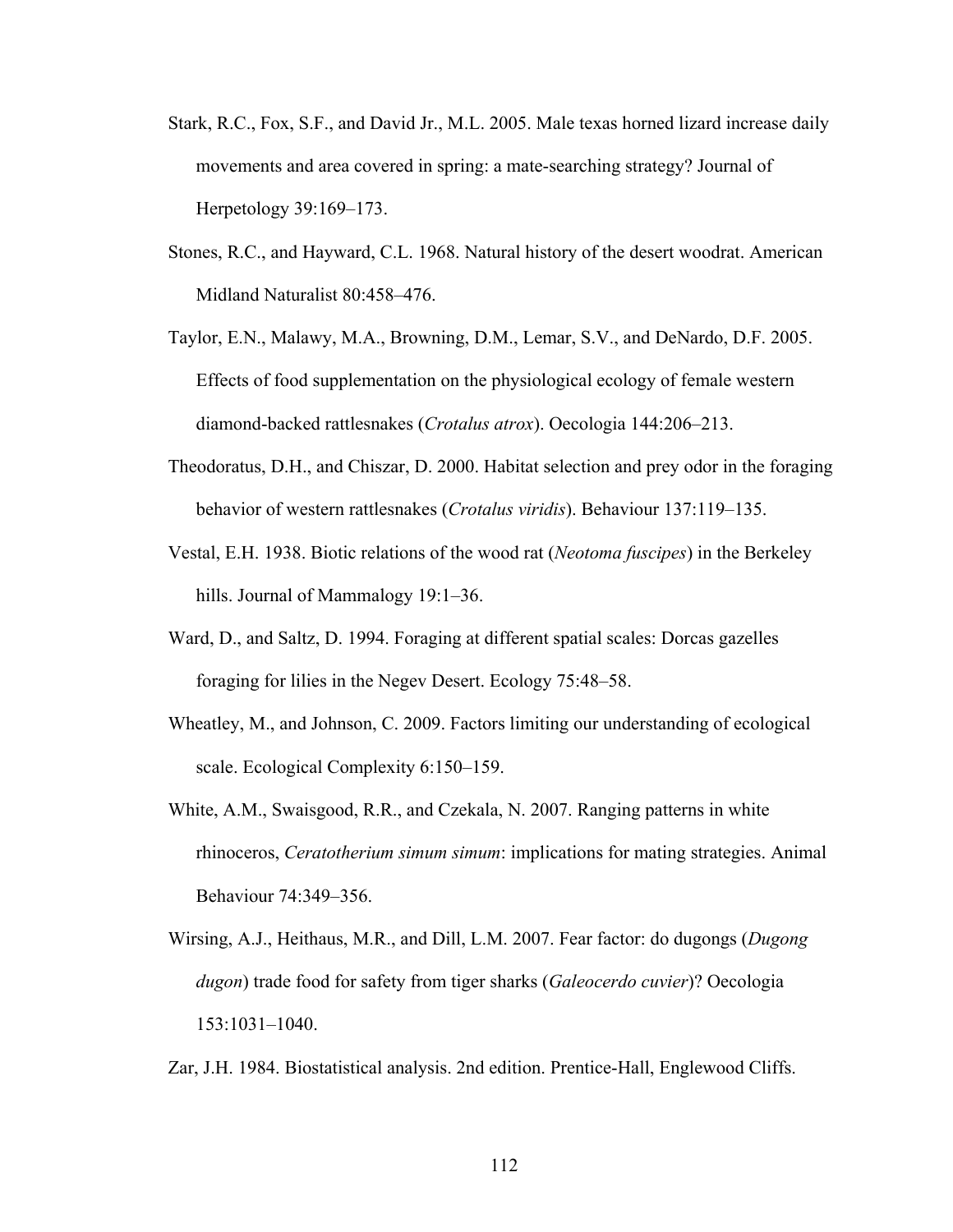Table 1. Logistic regressions (with individual snakes as the case control) of macrohabitat selection by *Crotalus mitchellii* (13 males, 7 females) in the Eldorado Mountains (southern Nevada) for the entire active season (mid-April to mid-October), the mating season (mid-April to early June), and the post-mating season (early June to mid-October). Degree of freedom is 1 for all tests. Asterisks indicate statistically significant differences between the availability of a specific habitat and the use of that habitat by *C. mitchellii*.

| Season                      | Habitat types | Estimate $\pm$ SE<br>(odds, 95% confidence intervals) | $\chi^2$ | $\overline{P}$ |
|-----------------------------|---------------|-------------------------------------------------------|----------|----------------|
| <b>Entire active season</b> |               |                                                       |          |                |
| 95% KDEs                    | <b>Slopes</b> | $0.0003 \pm 0.02$                                     | 0.003    | 0.98           |
|                             |               | $(1.0003, 0.98-1.02)$                                 |          |                |
|                             | Rolling hills | $-0.01 \pm 0.02$                                      | 0.29     | 0.58           |
|                             |               | $(0.99, 0.97 - 1.01)$                                 |          |                |
|                             | Rock outcrops | $0.05 \pm 0.02$                                       | 3.88     | $0.04*$        |
|                             |               | $(1.05, 1.03 - 1.07)$                                 |          |                |
|                             |               |                                                       |          |                |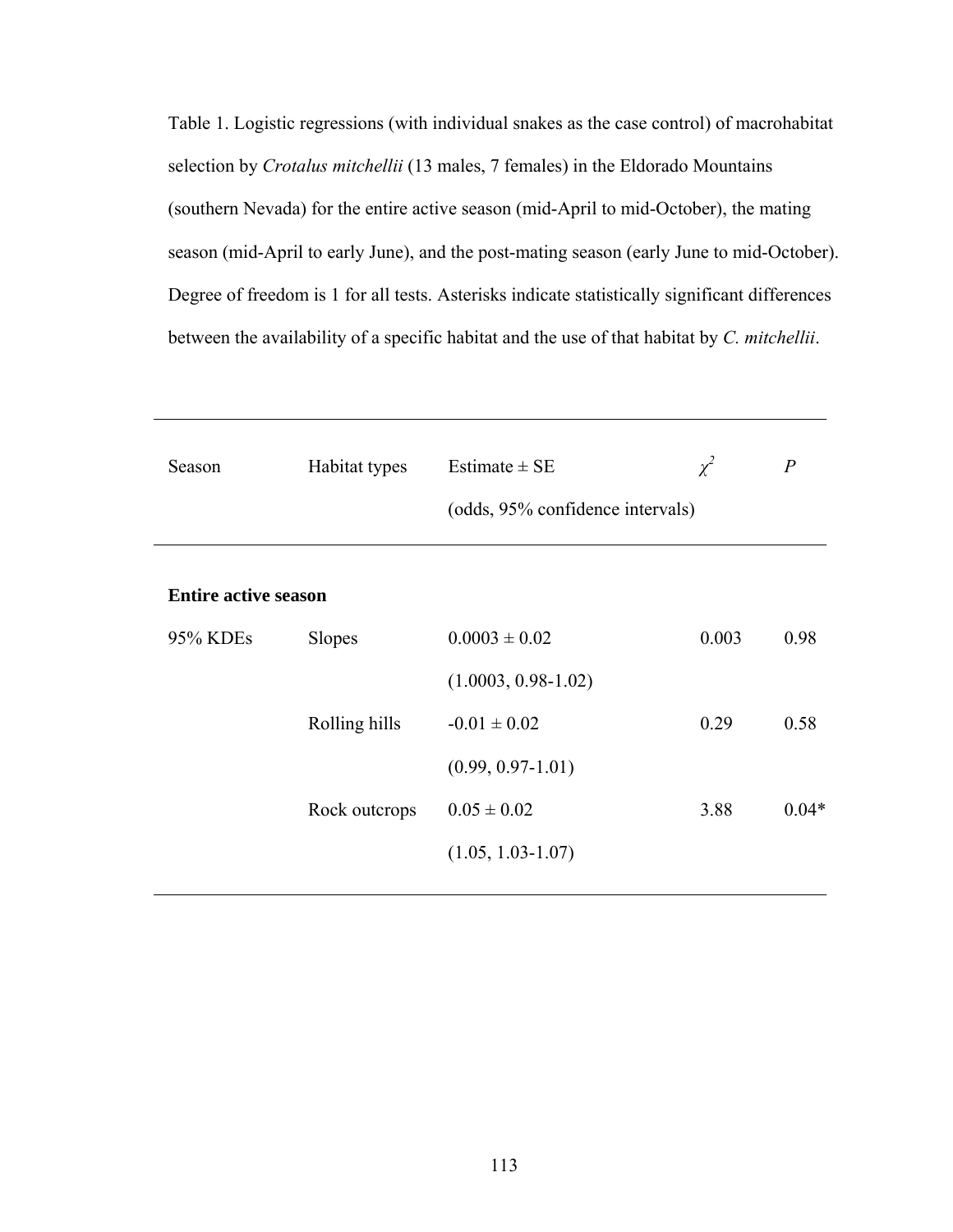| 50% KDEs             | Slopes        | $0.005 \pm 0.01$       | 0.1  | 0.75 |
|----------------------|---------------|------------------------|------|------|
|                      |               | $(1.005, 0.99 - 1.01)$ |      |      |
|                      | Rolling hills | $-0.01 \pm 0.01$       | 0.32 | 0.56 |
|                      |               | $(0.99, 0.98-1)$       |      |      |
|                      | Rock outcrops | $0.02 \pm 0.01$        | 2.57 | 0.1  |
|                      |               | $(1.02, 1.01 - 1.03)$  |      |      |
| <b>Mating season</b> |               |                        |      |      |
| 95% KDEs             | Slopes        | $0.004 \pm 0.01$       | 0.1  | 0.74 |
|                      |               | $(1.004, 0.99 - 1.15)$ |      |      |
|                      | Rolling hills | $-0.02 \pm 0.01$       | 1.85 | 0.17 |
|                      |               | $(0.98, 0.97 - 0.99)$  |      |      |
|                      | Rock outcrops | $0.01 \pm 0.01$        | 0.57 | 0.44 |
|                      |               | $(1.01, 1-1.02)$       |      |      |
| 50% KDEs             | Slopes        | $0.01 \pm 0.01$        | 0.59 | 0.44 |
|                      |               | $(1.01, 1-1.02)$       |      |      |
|                      | Rolling hills | $-0.01 \pm 0.01$       | 0.44 | 0.50 |
|                      |               | $(0.99, 0.98-1)$       |      |      |
|                      | Rock outcrops | $0.02 \pm 0.01$        | 2.57 | 0.10 |
|                      |               | $(1.02, 1.01 - 1.03)$  |      |      |
|                      |               |                        |      |      |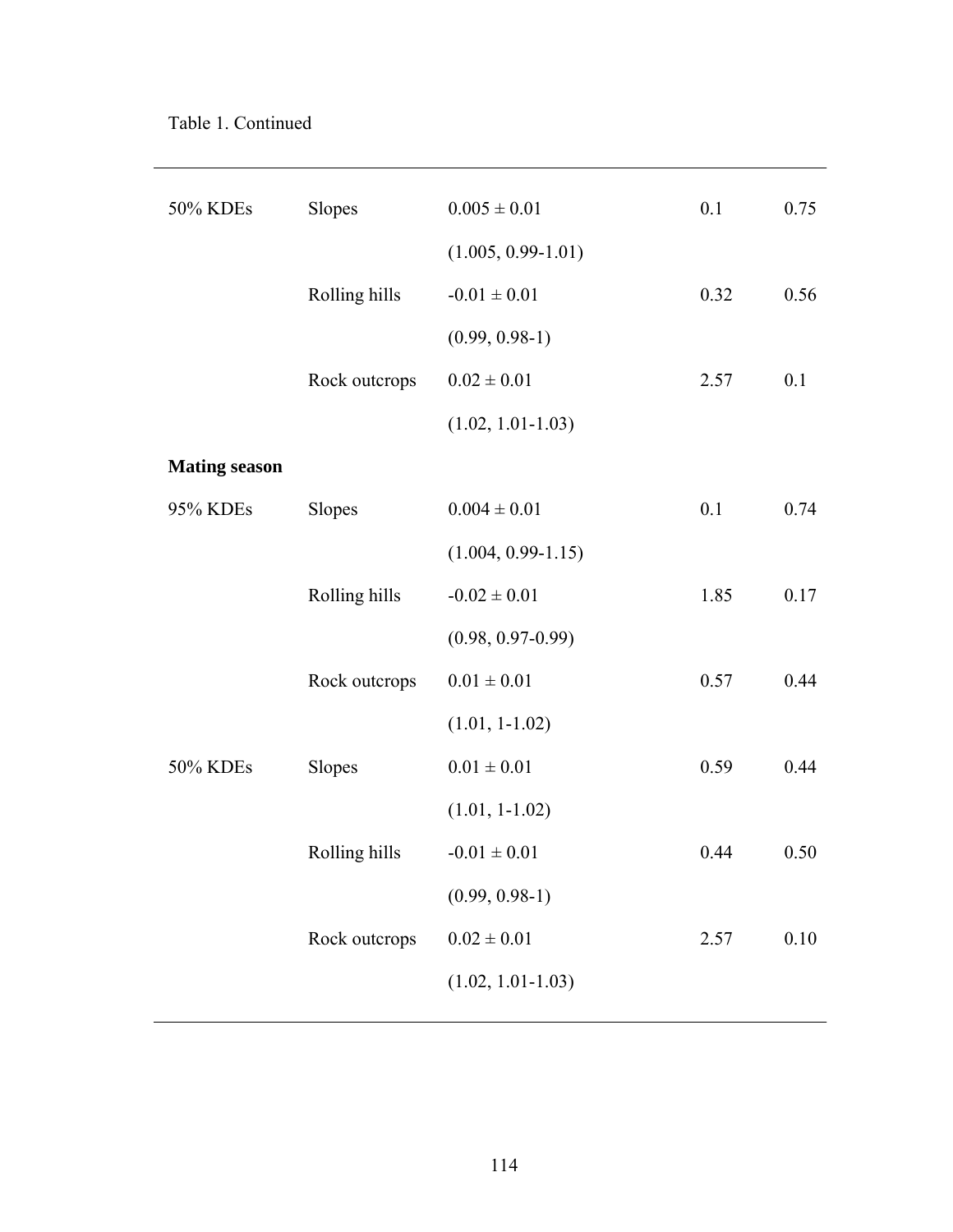# **Post-mating season**

| 95% KDEs | <b>Slopes</b> | $-0.0001 \pm 0.01$    | 0.0001 | 0.99    |
|----------|---------------|-----------------------|--------|---------|
|          |               | $(0.99, 0.98-1)$      |        |         |
|          | Rolling hills | $-0.007 \pm 0.01$     | 0.17   | 0.67    |
|          |               | $(0.993, 0.98-1)$     |        |         |
|          | Rock outcrops | $0.04 \pm 0.02$       | 3.54   | $0.05*$ |
|          |               | $(1.04, 1.02 - 1.06)$ |        |         |
| 50% KDEs | <b>Slopes</b> | $-0.01 \pm 0.01$      | 1.1    | 0.28    |
|          |               | $(0.99, 0.98-1)$      |        |         |
|          | Rolling hills | $-0.02 \pm 0.01$      | 4.06   | $0.04*$ |
|          |               | $(0.98, 0.97 - 0.99)$ |        |         |
|          | Rock outcrops | $0.01 \pm 0.01$       | 1.05   | 0.30    |
|          |               | $(1.01, 1-1.02)$      |        |         |
|          |               |                       |        |         |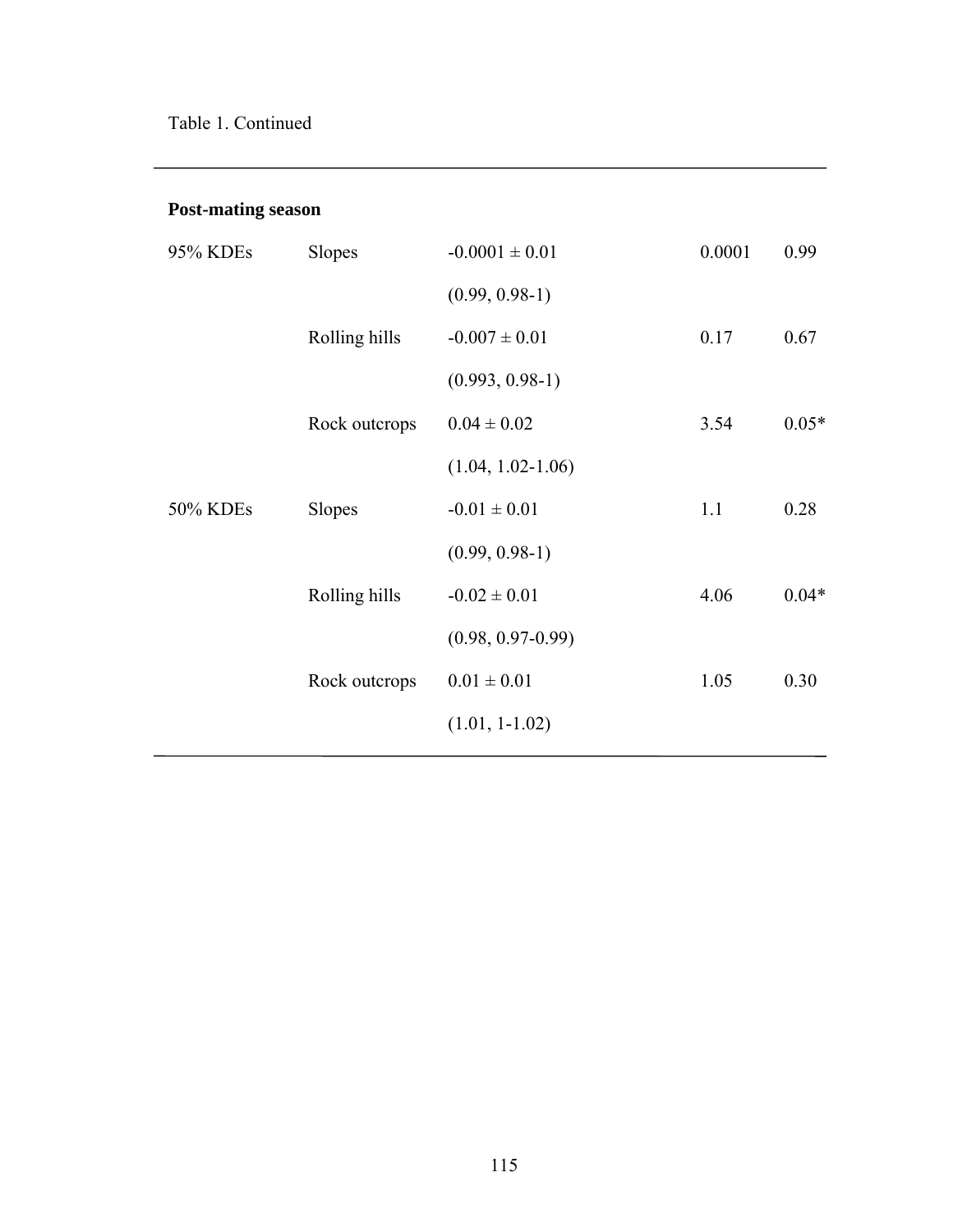Table 2. The effect of sex on the proportions of habitat types in the home ranges of *Crotalus mitchellii* (13 males, 7 females) in the Eldorado Mountains (southern Nevada) for the entire active season (mid-April to mid-October), the mating season (mid-April to early June), and the post-mating season (early June to mid-October). All analyses were conducted using Kruskal-Wallis ANOVAs, and degree of freedom is 1 for all tests. Asterisks indicate statistically significant differences between males and females.

| Season                      | Variables     | $\chi^2$ | $\boldsymbol{P}$ |
|-----------------------------|---------------|----------|------------------|
| <b>Entire active season</b> |               |          |                  |
| 95% KDEs                    | Slopes        | 1.34     | 0.24             |
|                             | Rolling hills | 0.001    | 0.96             |
|                             | Rock outcrops | 0.03     | 0.84             |
| 50% KDEs                    | Slopes        | 0.001    | 0.96             |
|                             | Rolling hills | 0.86     | 0.35             |
|                             | Rock outcrops | 2.57     | 0.1              |
| <b>Mating season</b>        |               |          |                  |
| 95% KDEs                    | Slopes        | 0.29     | 0.59             |
|                             | Rolling hills | 0.29     | 0.58             |
|                             | Rock outcrop  | 3.70     | $0.05*$          |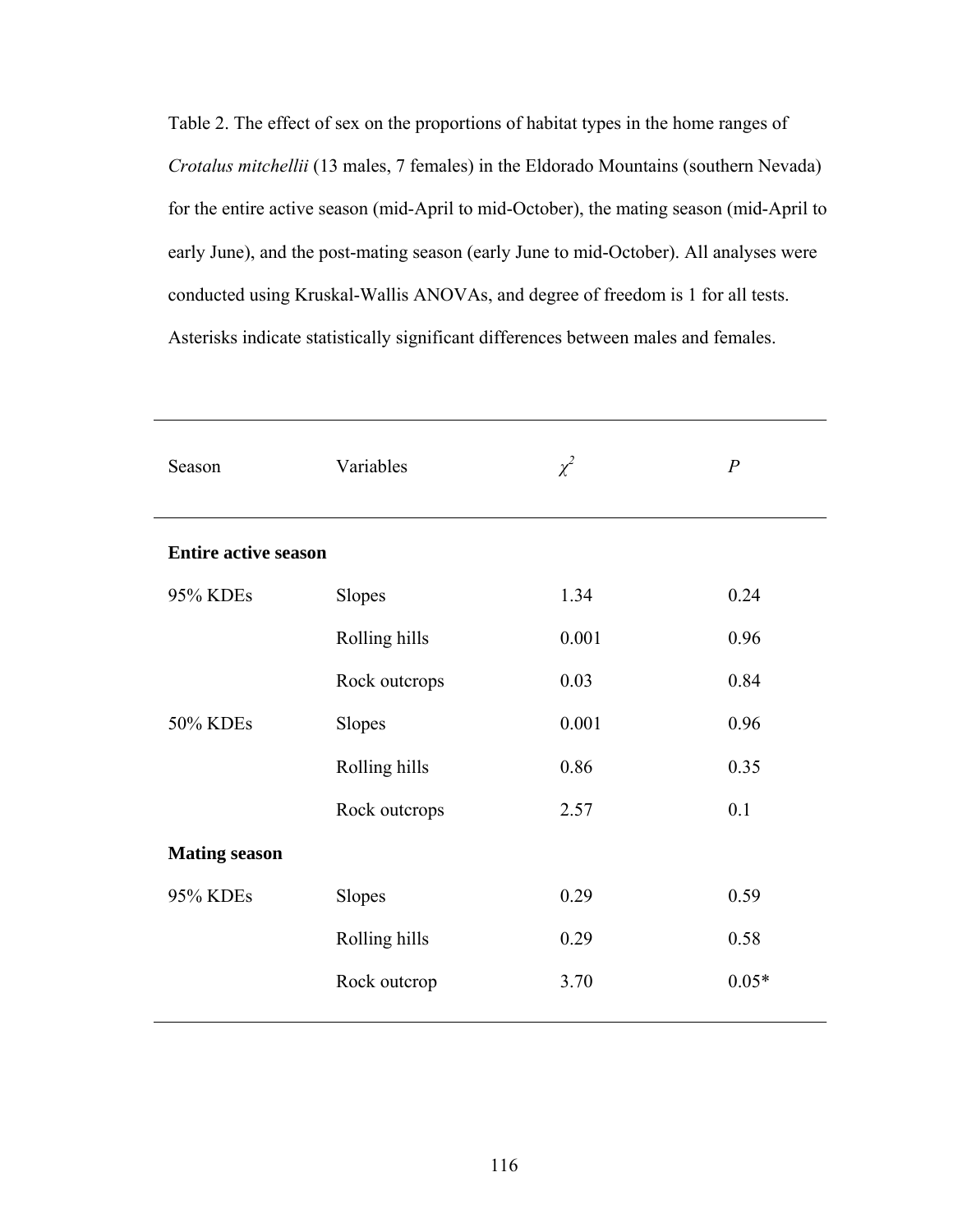| 50% KDEs                  | Slopes        | 0.06  | 0.79    |
|---------------------------|---------------|-------|---------|
|                           | Rolling hills | 0.09  | 0.76    |
|                           | Rock outcrops | 4.43  | $0.03*$ |
| <b>Post-mating season</b> |               |       |         |
| 95% KDEs                  | Slopes        | 0.10  | 0.75    |
|                           | Rolling hills | 0.04  | 0.84    |
|                           | Rock outcrops | 0.001 | 0.96    |
| 50% KDEs                  | Slopes        | 0.01  | 0.90    |
|                           | Rolling hills | 1.40  | 0.23    |
|                           | Rock outcrops | 0.00  | 1.0     |
|                           |               |       |         |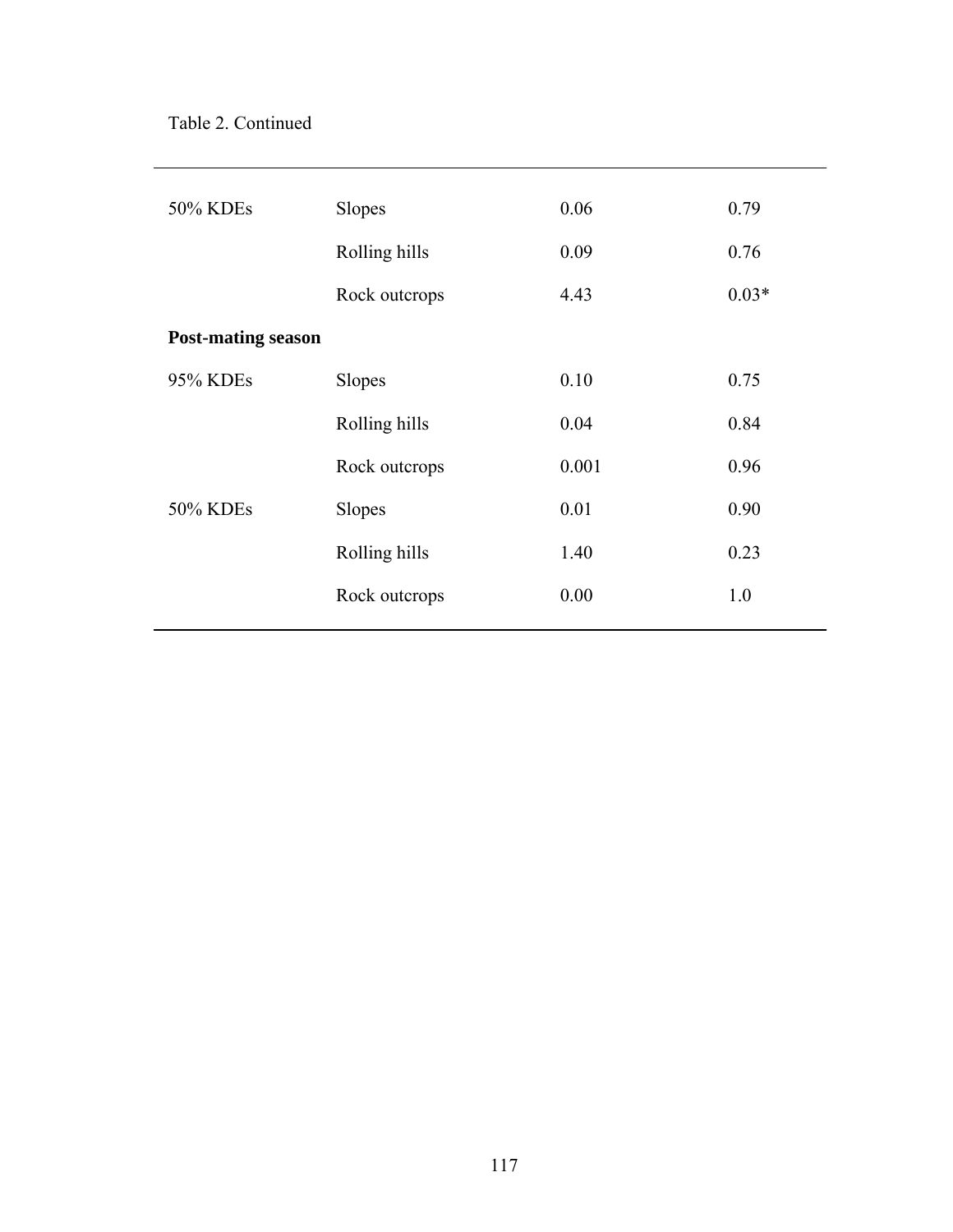Table 3. Microhabitat differences among macrohabitat types (rolling hills, rock outcrops, slopes; MANOVA, Wilks' lambda,  $F_{(6,132)} = 14.09$ ,  $P < 0.0001$ ) in the Eldorado Mountains (southern Nevada). Asterisks indicate statistically significant differences in microhabitat characteristics among macrohabitat types.

| Variable                              | df             | <b>MS</b> | F-value | $\overline{P}$ |
|---------------------------------------|----------------|-----------|---------|----------------|
|                                       |                |           |         |                |
| Dist to rock refuge (log-transformed) | 2              | 3.32      | 7.18    | $0.001*$       |
| <b>Shrubiness</b>                     | 2              | 5.50      | 8.37    | $0.0006*$      |
| Rock size                             | $\overline{2}$ | 13.86     | 27.89   | $0.0001*$      |
|                                       |                |           |         |                |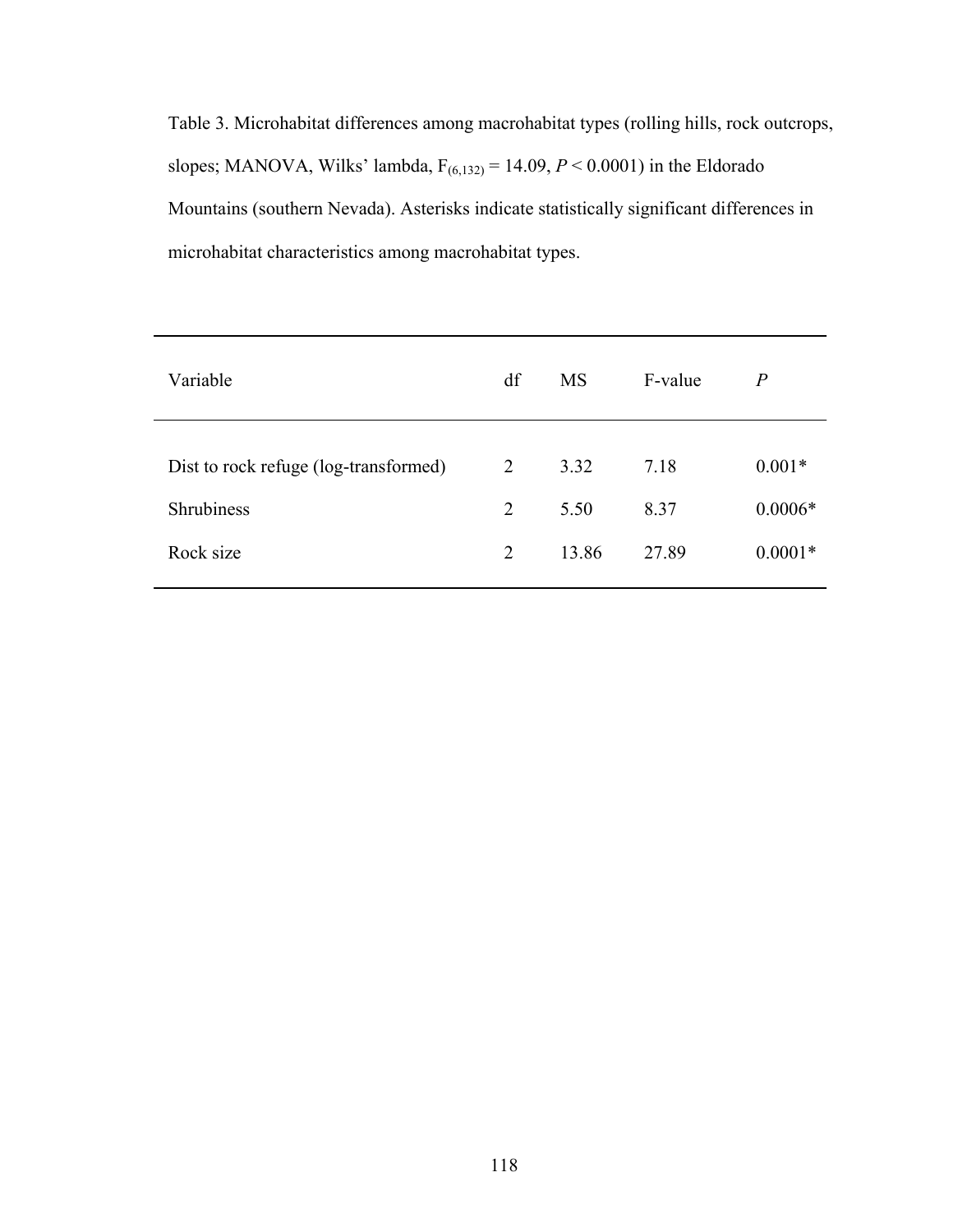Table 4. Logistic regressions (with paired snake and random locations as the case control) of the availability of rodent prey in the Eldorado Mountains (southern Nevada) at *Crotalus mitchellii*'s locations for the entire active season (mid-April to mid-October), the mating season (mid-April to early June), and the post-mating season (early June to mid-October). Degrees of freedom (df) is 1 for all tests. Asterisks indicate statistically significant differences in microhabitat characteristics between the snake and random locations.

| Parameters        | Estimate $\pm$ SE<br>(odds, 95% confidence intervals)          | $\chi^2$ | $\overline{P}$ |
|-------------------|----------------------------------------------------------------|----------|----------------|
|                   | Entire active season (86 random locations, 86 snake locations) |          |                |
| Number of rodents | $-0.48 \pm 0.22$                                               | 4.47     | $0.03*$        |
|                   | $(0.61, 0.49 - 0.77)$                                          |          |                |
|                   | Mating season (23 random locations, 23 snake locations)        |          |                |
| Number of rodents | $0.28 \pm 0.44$                                                | 0.42     | 0.51           |
|                   | $(1.32, 0.85 - 2.05)$                                          |          |                |
|                   | Post-mating season (63 random locations, 63 snake locations)   |          |                |
| Number of rodents | $-0.78 \pm 0.29$                                               | 6.94     | $0.008*$       |
|                   | $(0.45, 0.34 - 0.61)$                                          |          |                |
|                   |                                                                |          |                |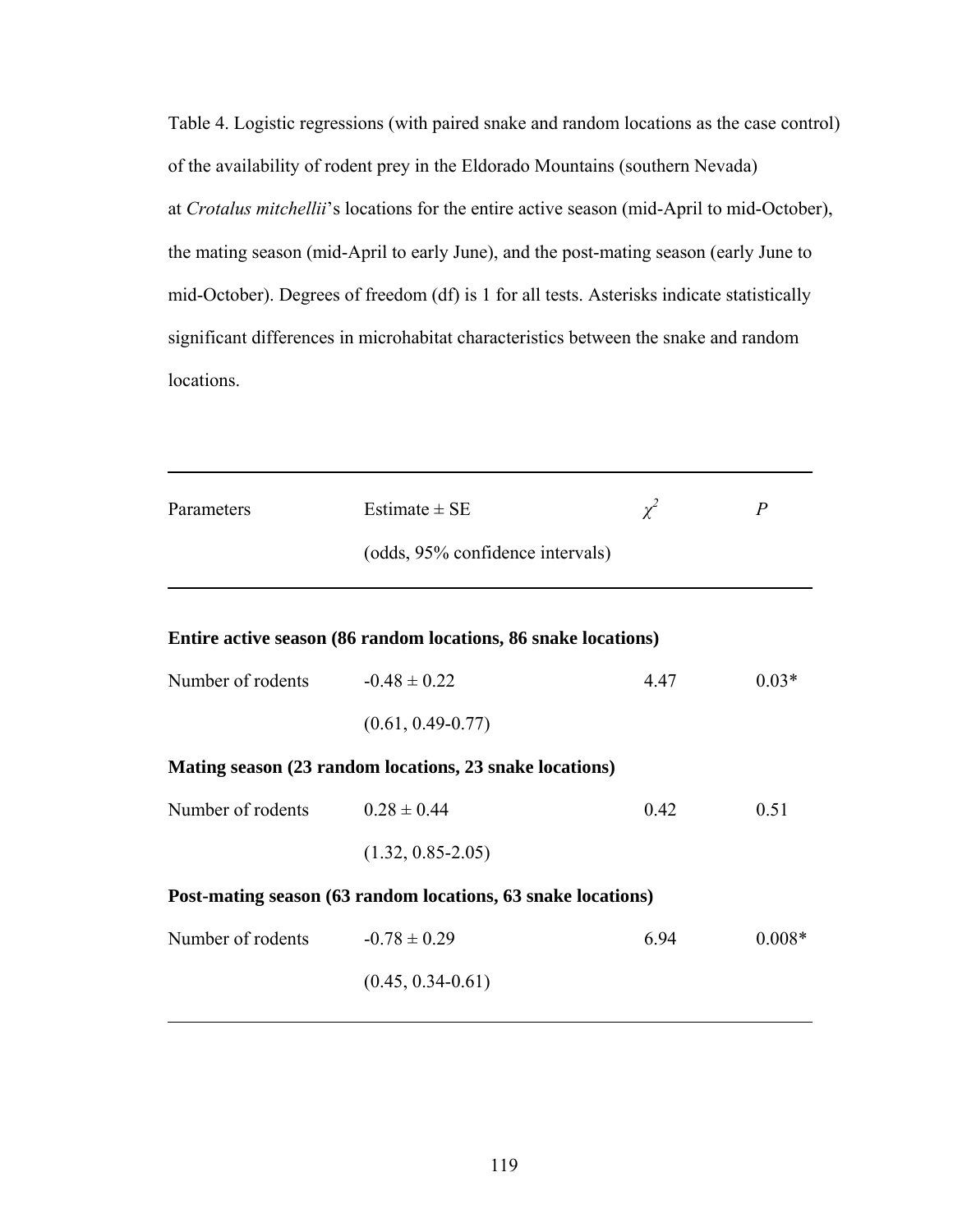Table 5. Logistic regressions (with macrohabitat type as the case control) of the structural characteristics at *Crotalus mitchellii*'s locations in the Eldorado Mountains (southern Nevada) for the entire active season (mid-April to mid-October), the mating season (mid-April to early June), and the post-mating season (early June to mid-October). Degree of freedom (df) is 1 for all tests. Asterisks indicate statistically significant differences in microhabitat characteristics between the snake and random locations.

| Parameters | Estimate $\pm$ SE                | P |
|------------|----------------------------------|---|
|            | (odds, 95% confidence intervals) |   |
|            |                                  |   |

**Entire active season (75 snake locations, 74 random locations)** 

| Distance to rock refuge (m) $-0.93 \pm 0.27$ |                       | 11.43 | $0.001*$ |
|----------------------------------------------|-----------------------|-------|----------|
|                                              | $(0.39, 0.30 - 0.51)$ |       |          |
| Wood rat nest (present)                      | $1.46 \pm 0.61$       | 5.59  | $0.01*$  |
|                                              | $(4.30, 2.33 - 7.92)$ |       |          |
| Distance to rock refuge.                     | $-0.93 \pm 0.31$      | 8.67  | $0.003*$ |
| $\times$ wood rat nest (absent)              | $(0.39, 0.28 - 0.53)$ |       |          |
| Rock size                                    | $0.10 \pm 0.31$       | 0.13  | 0.71     |
|                                              | $(1.1, 0.81 - 1.5)$   |       |          |
| <b>Shrubiness</b>                            | $0.01 \pm 0.26$       | 0.004 | 0.94     |
|                                              | $(1.01, 0.77 - 1.30)$ |       |          |
|                                              |                       |       |          |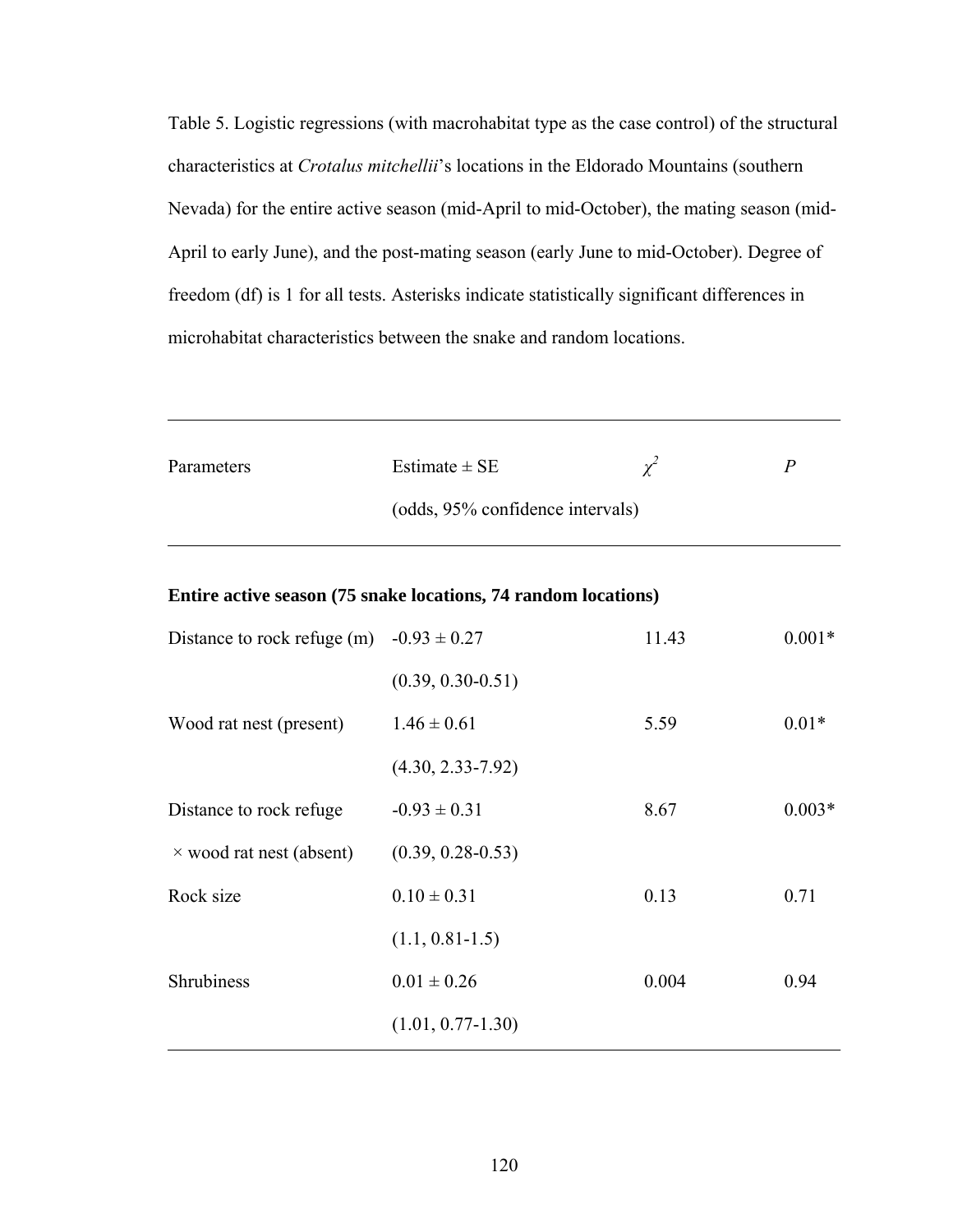# **Mating season (21 snake locations, 20 random locations)**

| Distance to rock refuge (m) $-1.43 \pm 0.67$ |                       | 4.48  | $0.03*$ |
|----------------------------------------------|-----------------------|-------|---------|
|                                              | $(0.23, 0.12 - 0.46)$ |       |         |
| Wood rat nest (present)                      | $1.86 \pm 1.34$       | 1.92  | 0.16    |
|                                              | $(16.42, 1.68-24.53)$ |       |         |
| Rock size                                    | $-1.07 \pm 0.78$      | 1.88  | 0.17    |
|                                              | $(0.34, 0.15 - 0.74)$ |       |         |
| <b>Shrubiness</b>                            | $-0.02 \pm 0.68$      | 0.001 | 0.97    |
|                                              | $(0.98, 0.49 - 1.93)$ |       |         |

# **Post-mating season (54 snake locations, 54 random locations)**

| Distance to rock refuge (m) $-0.09 \pm 0.23$ |                        | 0.15 | 0.69    |
|----------------------------------------------|------------------------|------|---------|
|                                              | $(0.91, 0.72 - 1.15)$  |      |         |
| Wood rat nest (present)                      | $1.74 \pm 0.74$        | 5.51 | $0.02*$ |
|                                              | $(5.69, 2.71 - 11.94)$ |      |         |
| Distance to rock refuge.                     | $-0.76 \pm 0.32$       | 5.64 | $0.01*$ |
| $\times$ wood rat nest (absent)              | $(0.46, 0.33 - 0.64)$  |      |         |
| Rock size                                    | $0.37 \pm 0.33$        | 1.24 | 0.26    |
|                                              | $(1.44, 1.04 - 2.01)$  |      |         |
| <b>Shrubiness</b>                            | $0.24 \pm 0.29$        | 0.69 | 0.40    |
|                                              | $(1.27, 0.95 - 1.69)$  |      |         |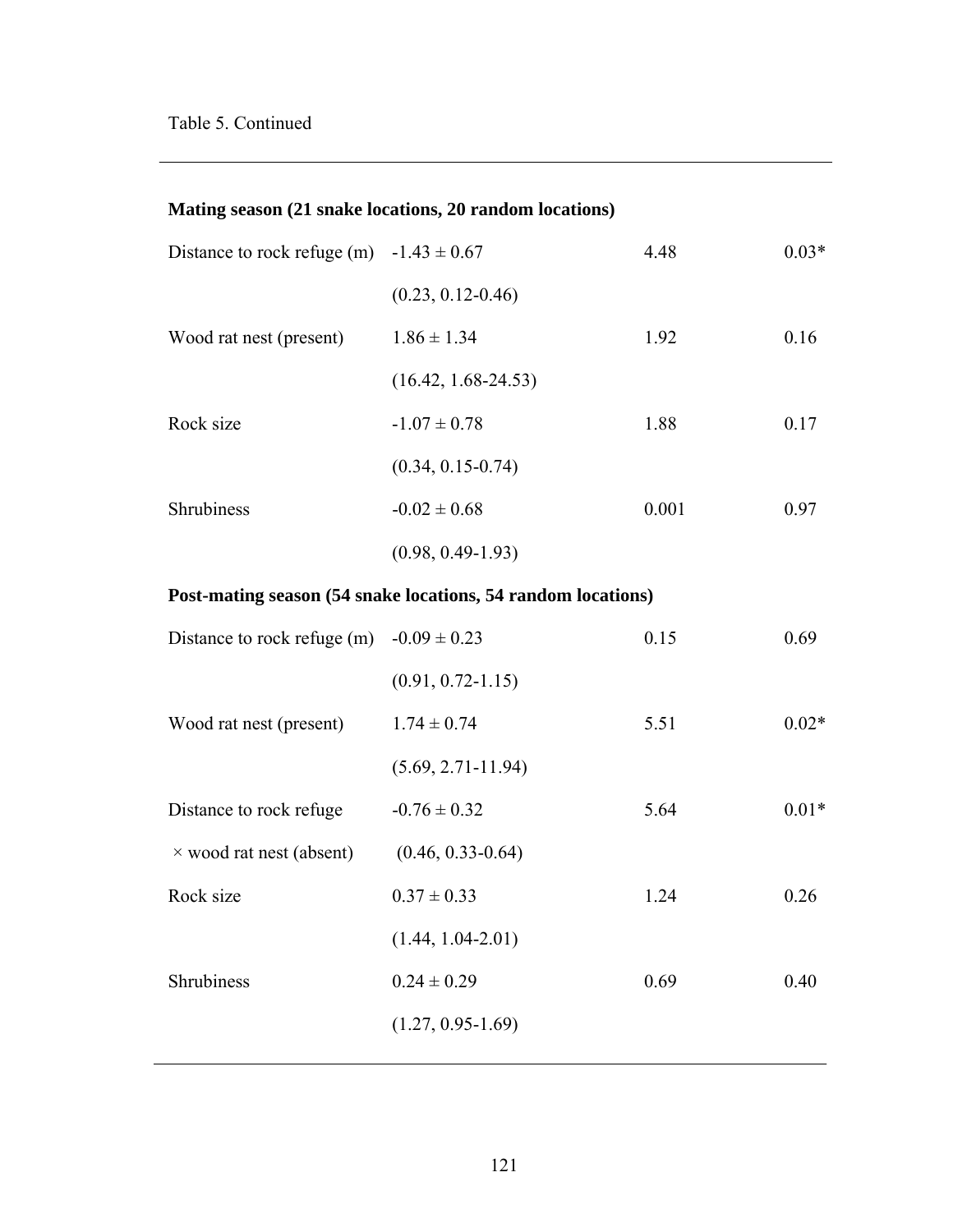Table 6. Logistic regressions (with macrohabitat type as the case control) of the microhabitat characteristics at locations where I caught rodent(s), for the snake and random locations, the snake locations, and the random locations. Degree of freedom (df) is 1 for all tests. Asterisks indicate statistically significant differences in microhabitat characteristics between the locations where I caught rodents and those where I did not.

| Parameters | Estimate $\pm$ SE                | P |
|------------|----------------------------------|---|
|            | (odds, 95% confidence intervals) |   |

| Snake and random locations (71 random locations, 71 snake locations) |
|----------------------------------------------------------------------|
|----------------------------------------------------------------------|

| Distance to rock refuge (m) | $0.07 \pm 0.09$       | 0.59 | 0.44     |
|-----------------------------|-----------------------|------|----------|
|                             | $(1.07, 0.98 - 1.17)$ |      |          |
| Wood rat nest (present)     | $-0.49 \pm 0.50$      | 0.95 | 0.32     |
|                             | $(0.61, 0.37 - 1.01)$ |      |          |
| Shrubiness                  | $0.60 \pm 0.23$       | 6.82 | $0.009*$ |
|                             | $(1.82, 1.44 - 2.29)$ |      |          |
| Rock size                   | $0.44 \pm 0.26$       | 2.86 | 0.09     |
|                             | $(1.55, 1.19 - 2.01)$ |      |          |
| Season (mating)             | $-0.18 \pm 0.42$      | 0.18 | 0.66     |
|                             | $(0.83, 0.54 - 1.27)$ |      |          |
| Snake (present)             | $-1.41 \pm 0.46$      | 9.2  | $0.002*$ |
|                             | $(0.24, 0.15 - 0.38)$ |      |          |
|                             |                       |      |          |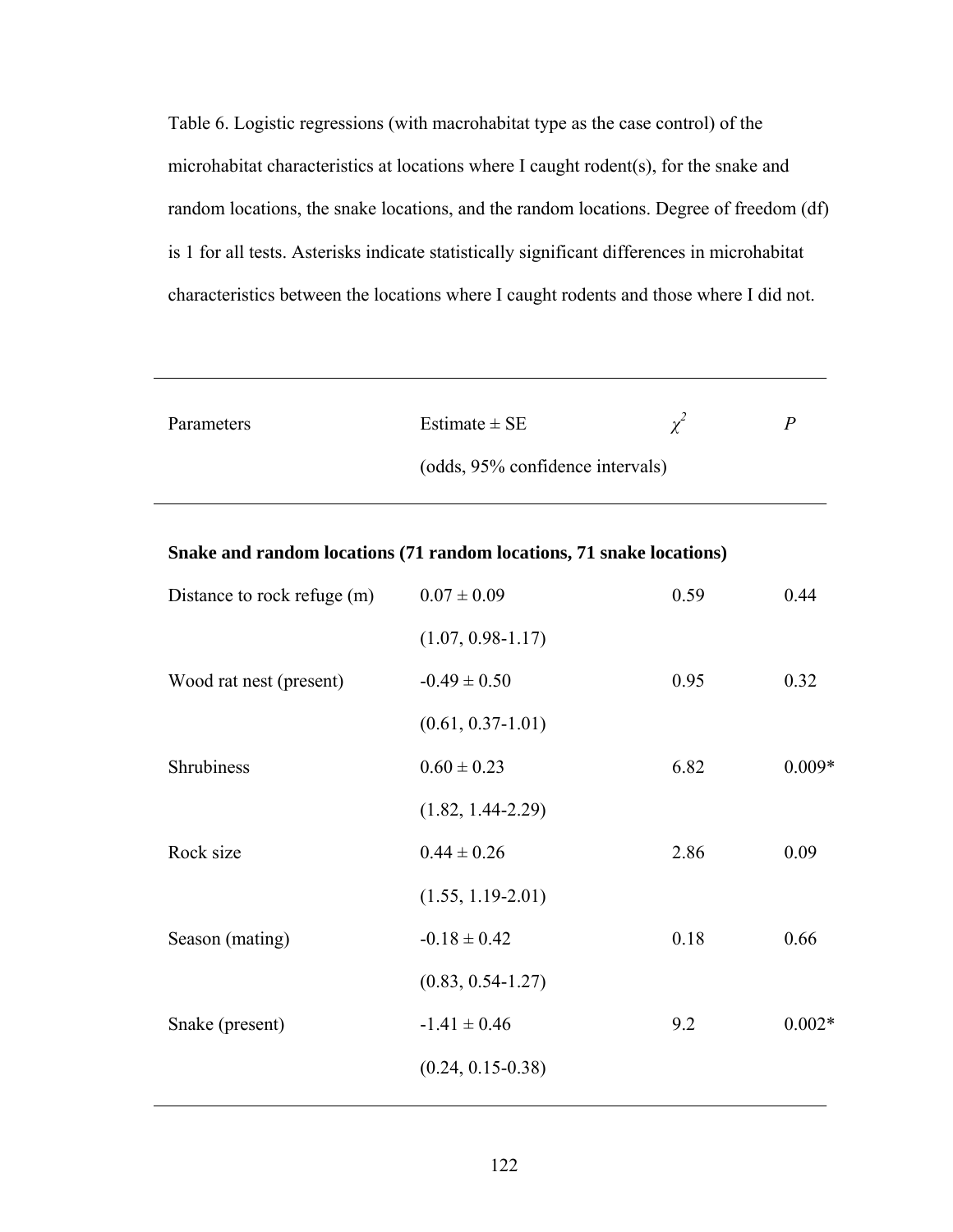|  |  | Snake locations (71 snake locations) |
|--|--|--------------------------------------|
|  |  |                                      |

| Distance to rock refuge (m)            | $0.09 \pm 0.14$        | 0.40 | 0.52    |
|----------------------------------------|------------------------|------|---------|
|                                        | $(1.09, 0.95 - 1.25)$  |      |         |
| Wood rat nest (present)                | $0.38 \pm 0.63$        | 0.38 | 0.53    |
|                                        | $(1.46, 0.78 - 2.74)$  |      |         |
| Shrubiness                             | $0.53 \pm 0.33$        | 2.58 | 0.10    |
|                                        | $(1.69, 1.22 - 2.36)$  |      |         |
| Rock size                              | $0.71 \pm 0.39$        | 3.26 | 0.07    |
|                                        | $(2.03, 1.37-3)$       |      |         |
| Season (mating)                        | $1.03 \pm 0.62$        | 2.74 | 0.09    |
|                                        | $(2.80, 1.50 - 5.20)$  |      |         |
| Random locations (71 random locations) |                        |      |         |
| Distance to rock refuge (m)            | $0.19 \pm 0.13$        | 2.20 | 0.13    |
|                                        | $(1.21, 1.06 - 1.37)$  |      |         |
| Wood rat nest (present)                | $1.02 \pm 1.35$        | 0.57 | 0.44    |
|                                        | $(2.77, 0.72 - 10.69)$ |      |         |
| Shrubiness                             | $0.83 \pm 0.37$        | 4.97 | $0.02*$ |
|                                        | $(2.29, 1.58 - 3.32)$  |      |         |
| Rock size                              | $0.37 \pm 0.45$        | 0.67 | 0.40    |
|                                        | $(1.44, 0.92 - 2.27)$  |      |         |
|                                        |                        |      |         |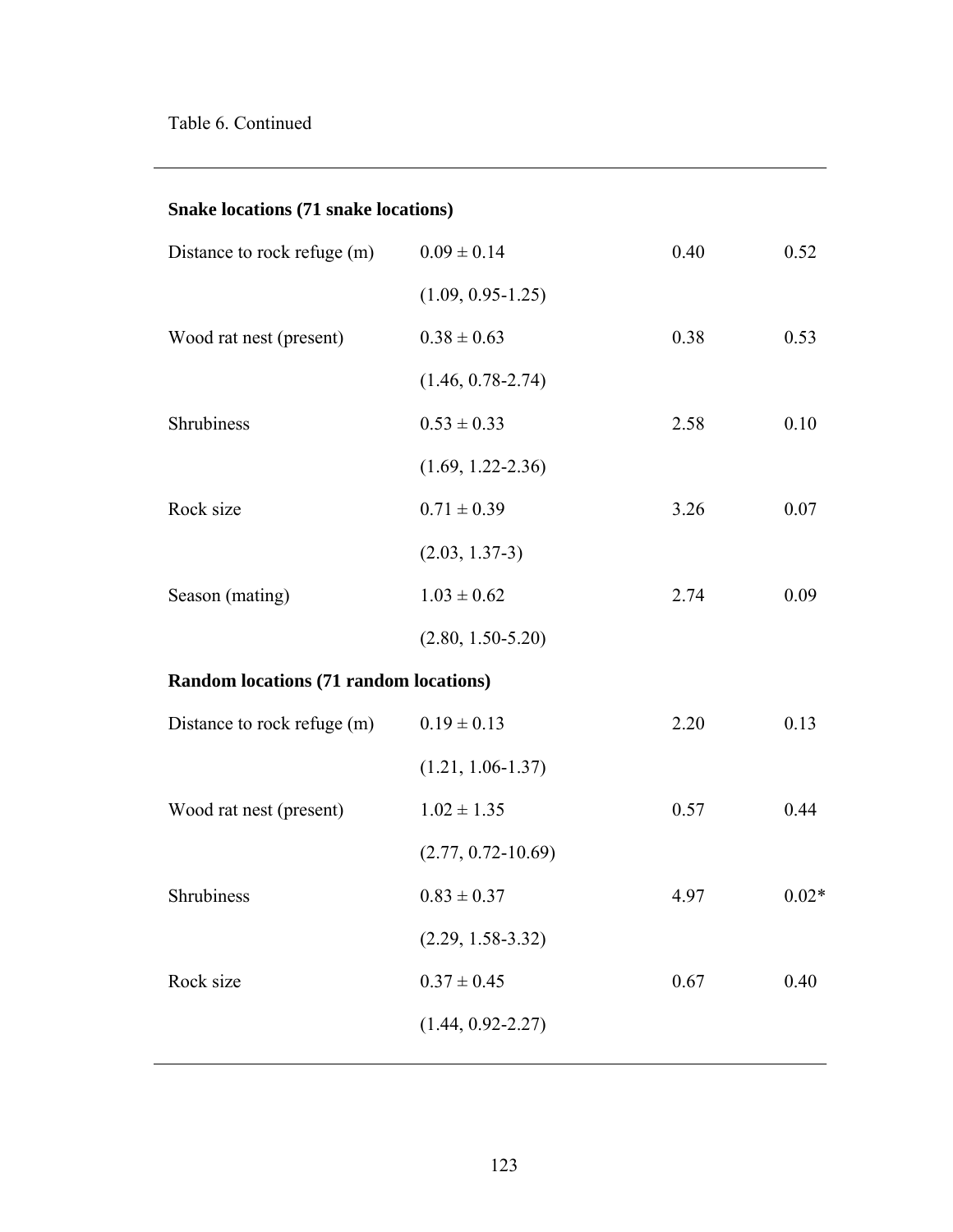Table 6. Continued

| Season (mating) | $-1.30 \pm 0.65$      | 4.04 | $0.04*$ |
|-----------------|-----------------------|------|---------|
|                 | $(0.27, 0.14 - 0.52)$ |      |         |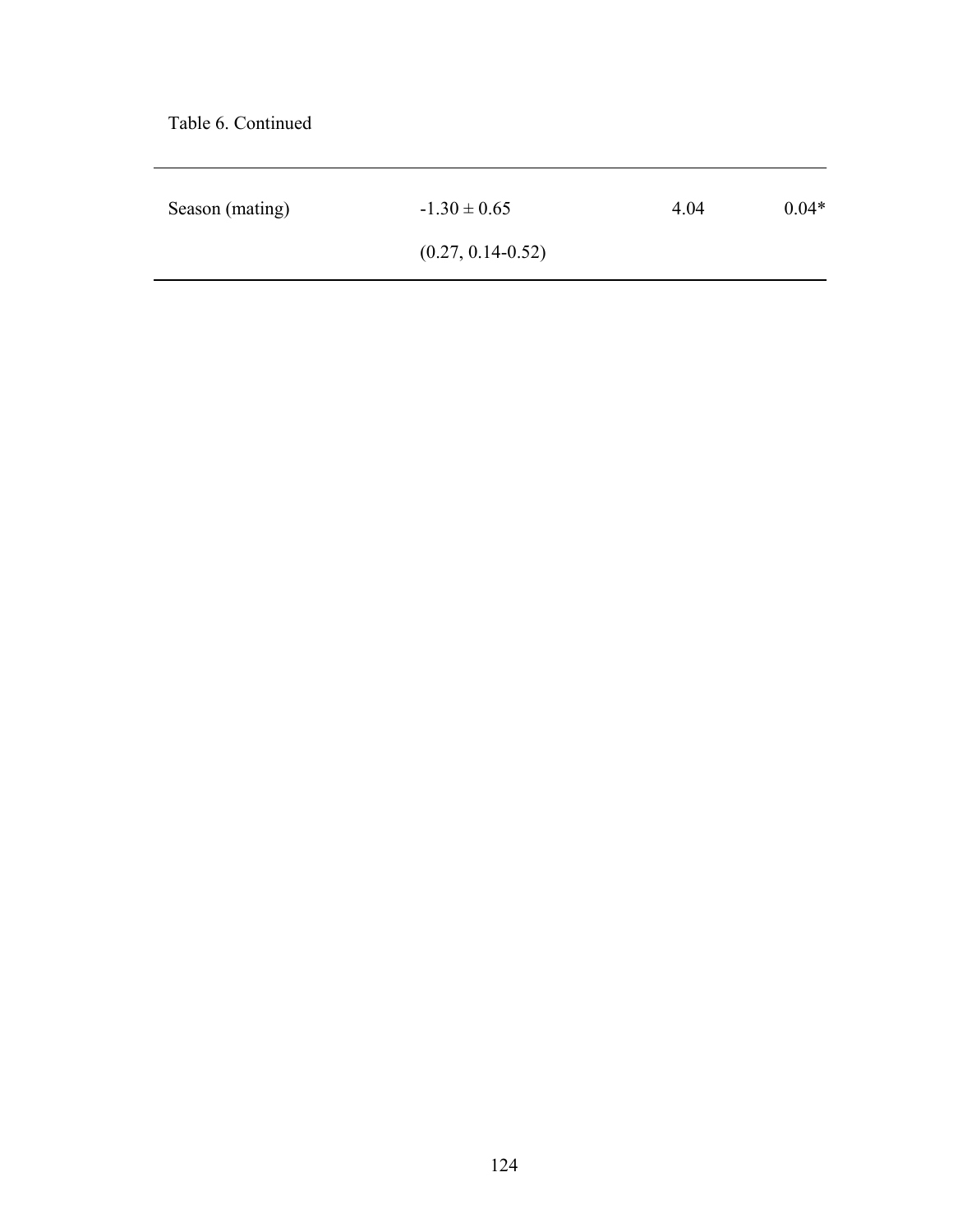

Figure 1 – Macrohabitat GIS data layer of the study site, located in the Eldorado Mountains, Clark County, southern Nevada (35˚44'N, 114˚49'W), in the eastern part of the Mojave Desert.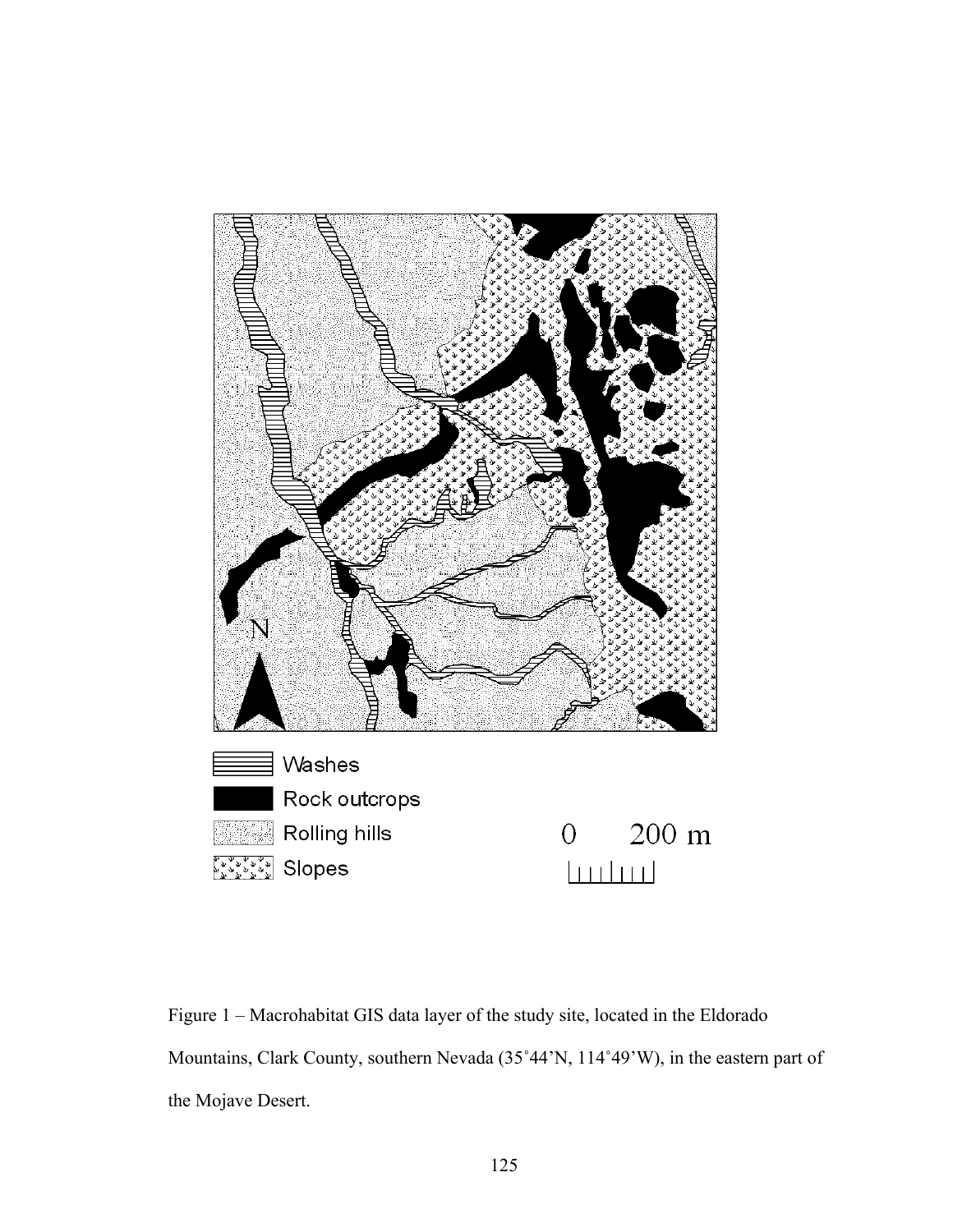

Figure 2 – Microhabitat characteristics of the three major macrohabitat types (rolling hills, slopes, rock outcrops) found in the Eldorado Mountains (southern Nevada) at the random locations: A) location rodent trap success (%); B) distance to rock refuge (m; log-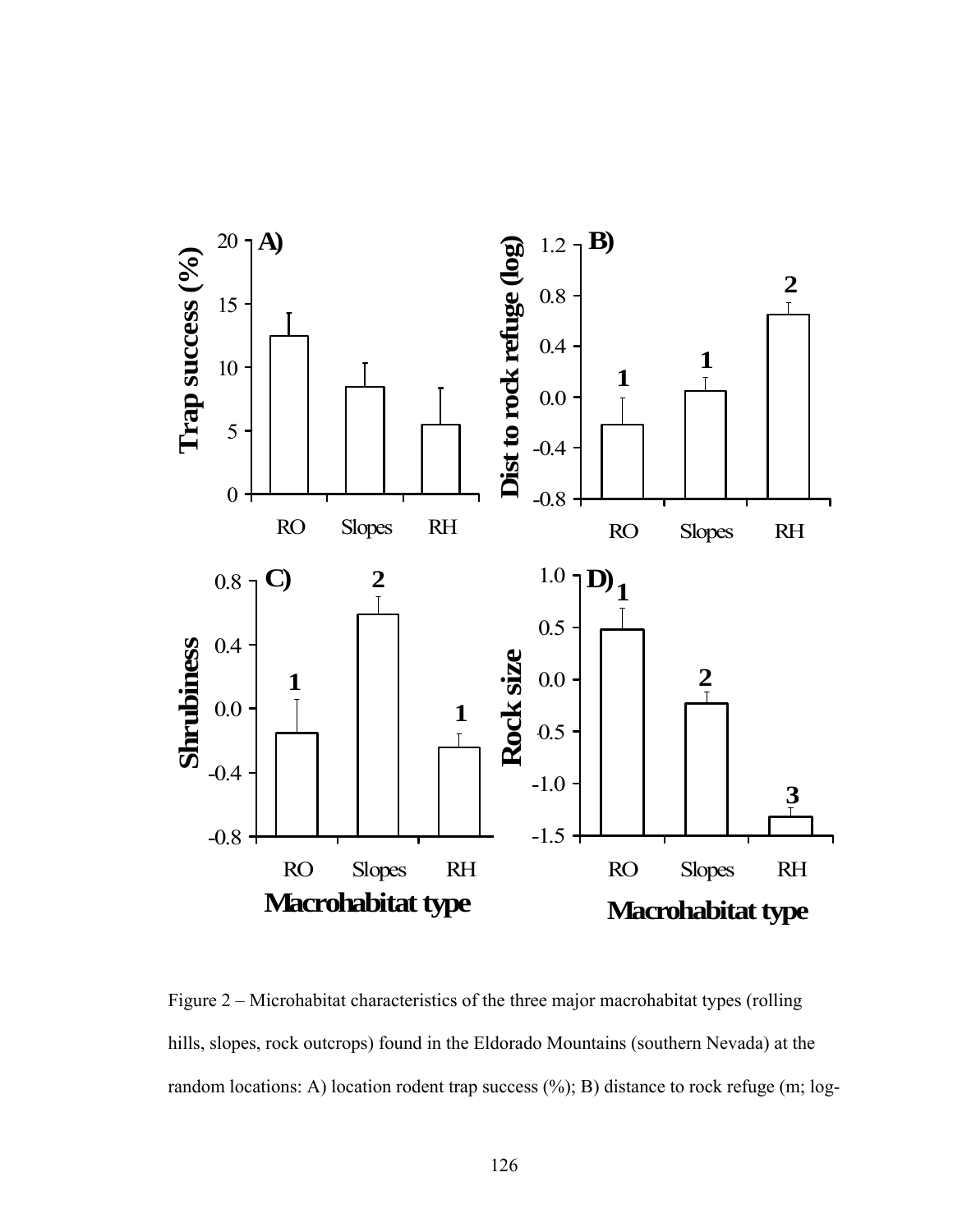transformed data); C) shrubiness; and D) rock size. RO and RH refer to rock outcrops and rolling hills, respectively. In C) and D), larger values represent an increase in shrub cover and rock size, respectively. Sample sizes are 20 (rock outcrops), 36 (slopes), and 15 (rolling hills). The *P* values reported for multiple comparisons are adjusted using the Bonferonni-Dunn method, and the group means with the same number above the bars are not statistically different at  $P \le 0.05$ .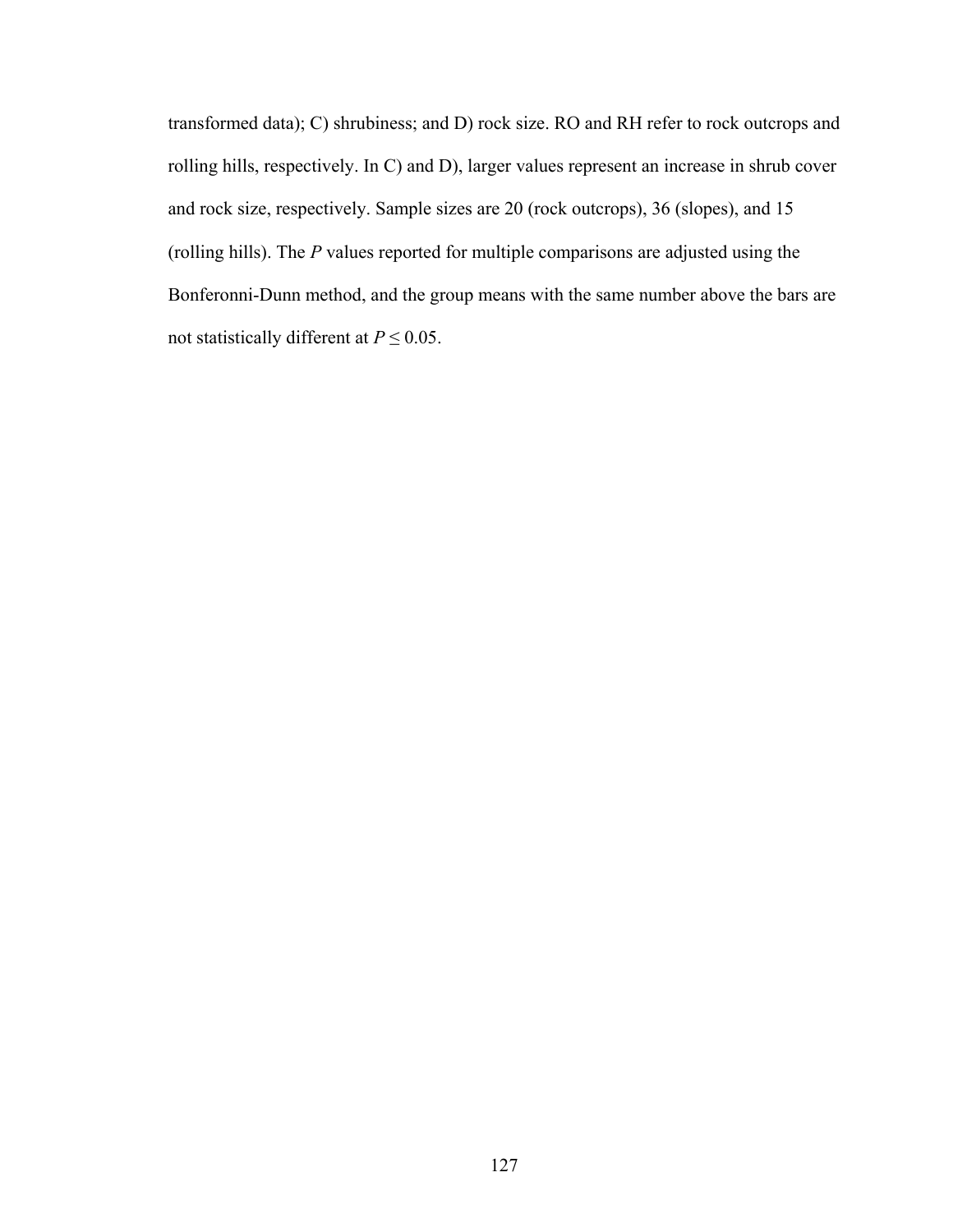

Figure 3 – Temporal variation in rodent prey abundance (*Chaetodipus formosus* [*n* = 18]*, Dipodomys merriami* [*n* = 3]*, Neotoma lepida* [*n* = 1], *Peromyscus crinitus* [*n* = 68]) in the Eldorado Mountains of the Mojave Desert, southern Nevada. The number of traps that successfully caught a rodent at a given location were used to estimate rodent abundance at snake and random locations. Numbers above bars indicate sample size.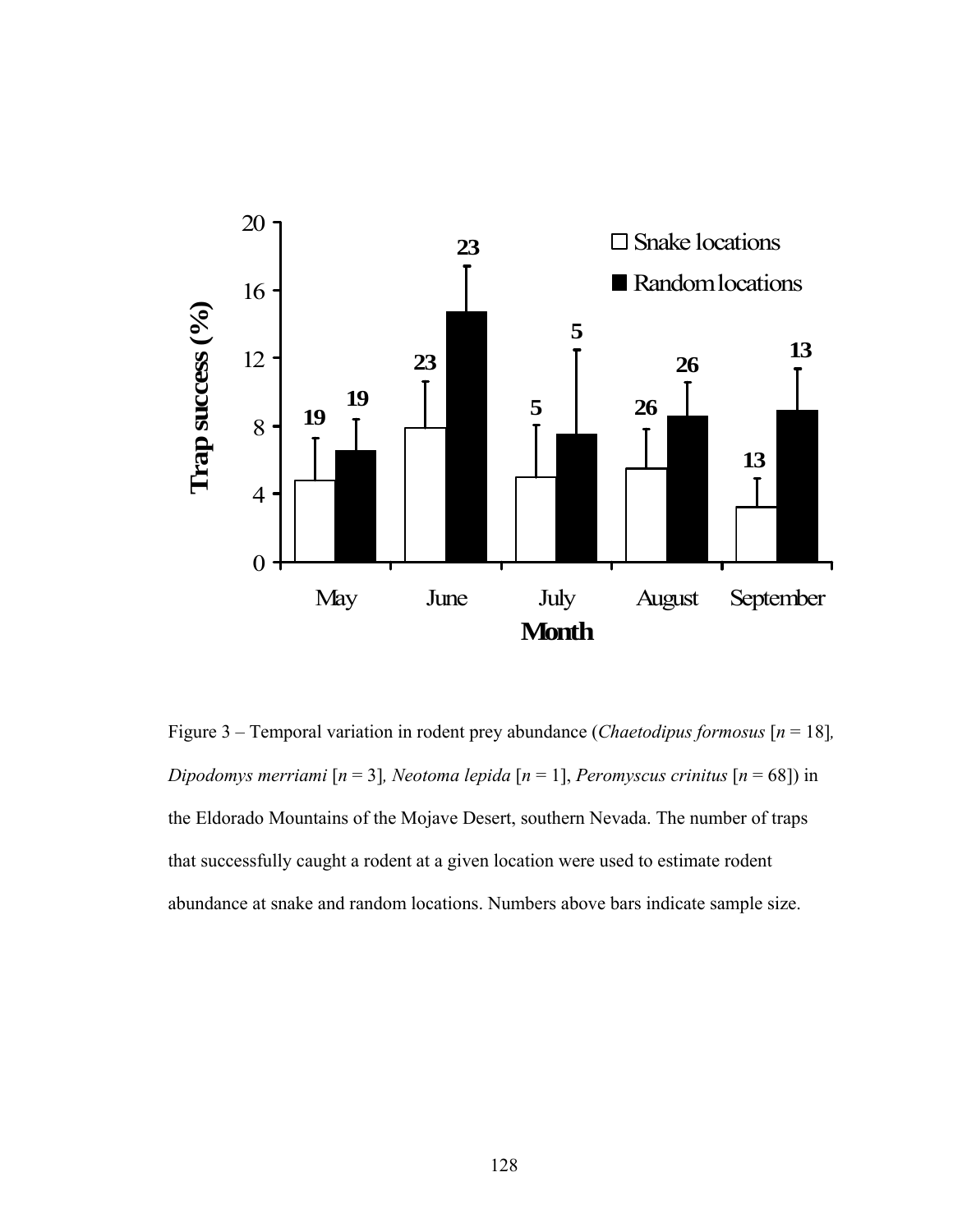### CHAPTER 4

# SPACE USE AND SEX: A RATTLESNAKE'S PERSPECTIVE

I investigated temporal variation in the spatial ecology of an ambush vertebrate predator, the speckled rattlesnake (*Crotalus mitchellii*). I specifically examined how space use differed between the mating (late April to early June) and post-mating seasons (early June to mid-October), and how this variation related to some important resources, such as mating partners, food, and refuges.

My findings effectively demonstrates the behavioral shifts exhibited by organisms in response to seasonally-prevailing activities (mating and foraging), because most of the parameters I estimated varied between the mating and post-mating seasons. First, *C. mitchellii* increased distance traveled per unit time in the mating season compared to the post-mating season, presumably because wide-ranging behavior during the mating season enhances reproductive success. Second, the lack of selection of habitat types during the mating season (Rock outcrops, slopes, rolling hills) contrasted with the snake's preference for rock outcrops and avoidance of rolling hills during the post-mating season. The rattlesnake's preference and avoidance of rock outcrops and rolling hills, respectively, positively correlated with the varying abundance of rodents and refuges between these macrohabitats, because rodent prey and refuges were more abundant in rock outcrops than in rolling hills. This contrasting pattern of macrohabitat selection between seasons suggests that food resources are relatively more important to *C. mitchellii* during the post-mating season, a time at which snakes can allocate more time and effort to foraging compared to the mating season. Finally, the characteristics of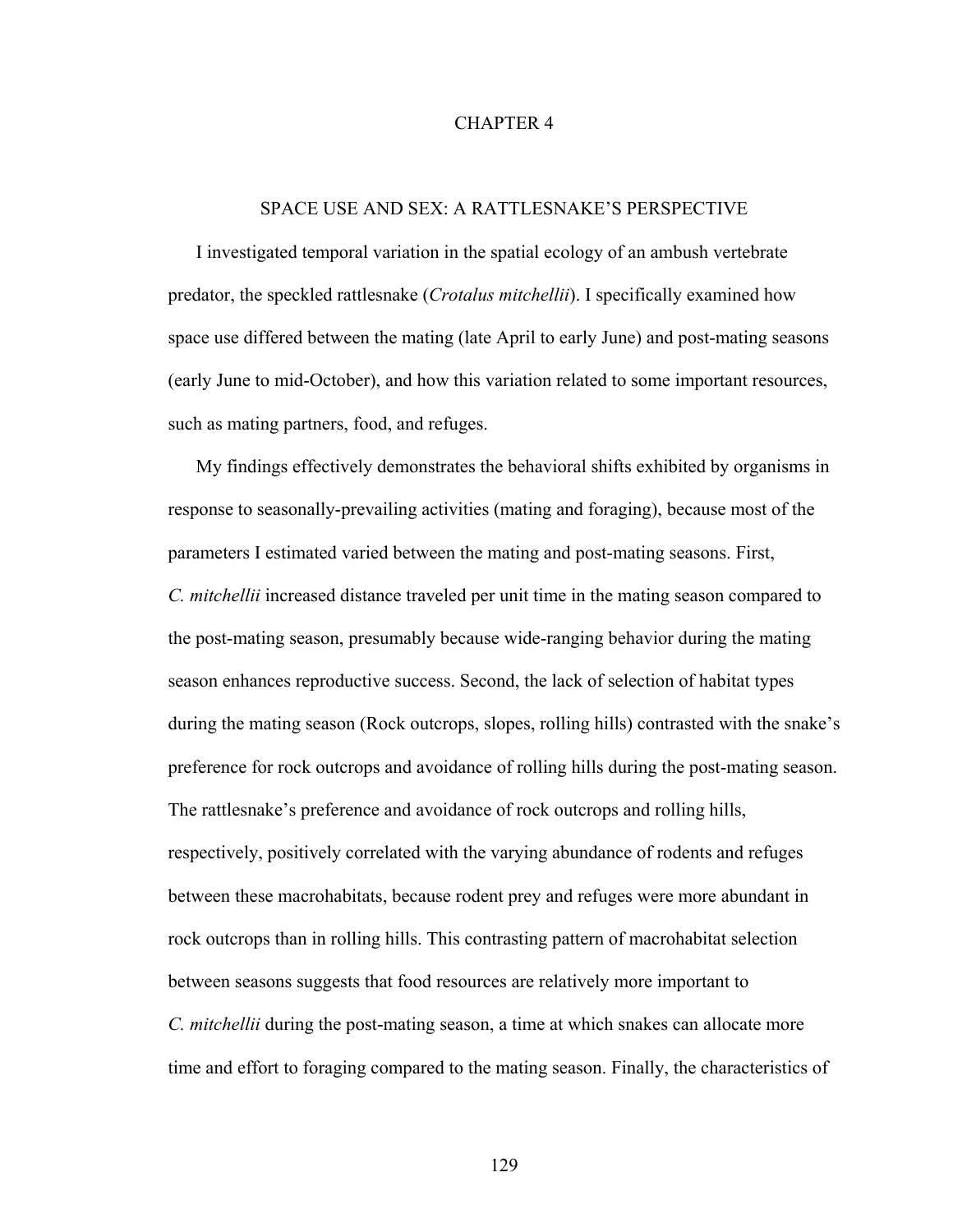the specific locations (microhabitats) selected by snakes also differed by seasons. During the mating season, snakes did not select prey-rich sites, but preferred locations close to rock refuges, which may partly explain the low predator-induced mortality at this time of the year. During the post-mating season, snake locations were characterized by low prey abundance, seemingly because rodents avoided the snake locations, which suggests that food intake in *C. mitchellii* is probably low and that this rattlesnake may be food-limited. Further, snake locations were characterized by being close to wood rat (*Neotoma lepida*) nests, and by being close to rocks, specifically when wood rat nests were not available. The common use of these refuges during the post-mating season by *C. mitchellii* may allow snakes to avoid predators and the high daytime summer temperatures of the Mojave Desert.

The differences in *C. mitchellii*'s spatial ecology between the mating and the postmating seasons that I reported herein illustrate the need to examine patterns of space use in a biologically-relevant temporal framework, because some of these patterns may have gone unnoticed if only the entire active season had been considered. Therefore, testing hypotheses of spatial ecology in an explicit temporal context may be necessary to gain a more detailed understanding of the spatial ecology of free-ranging organisms.

My study reported significant variation in the spatial ecology of a rattlesnake. The descriptive nature of my dissertation project did not allow me to identify the exact determinants of space use variation in *C. mitchellii*. Consequently, an experimental approach to study spatial ecology is required to elucidate the causes and consequences of space use variation in *C. mitchellii* (and other systems). For example, a study manipulating access to food by supplementally feeding a portion of a radiotracked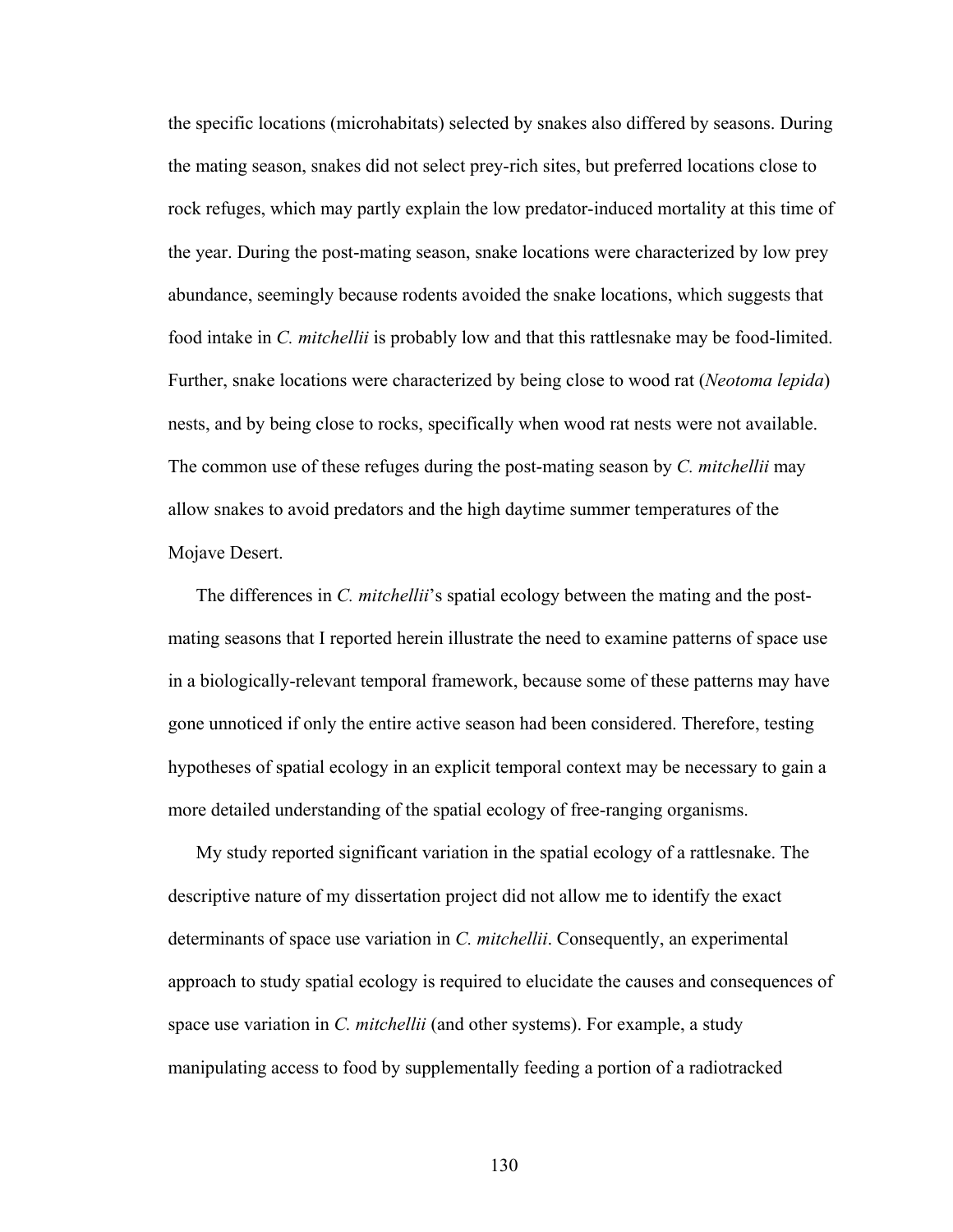population could investigate how variation in food access affects investments in mating activities, and ultimately the number of offspring produced using DNA fingerprinting analysis. Linking the effect of food resources on movement variation, and ultimately on reproductive success in a natural system could lead to important discoveries regarding the ecology and evolution of space use in free-ranging organisms, and I am hopeful to address some of these questions in my future studies.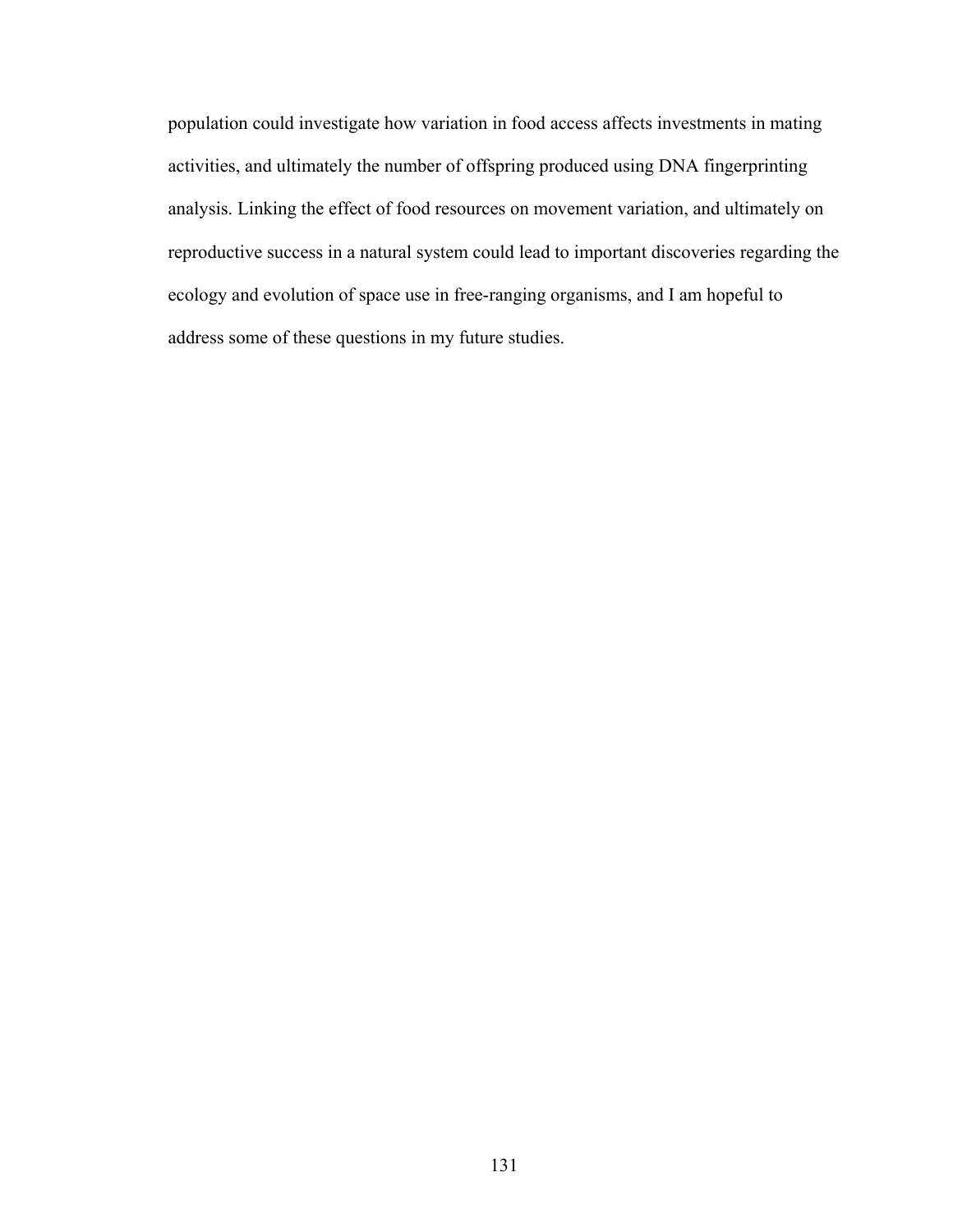# VITA

# Graduate College University of Nevada, Las Vegas

### Xavier Glaudas

Degrees:

Bachelor of Arts, Geography, 2000 Université Jean Moulin Lyon 3, France

Master of Science, Ecology, 2003 University of Georgia

Special Honors and Awards:

Spring 2010. Hermsen Fellowship, UNLV – \$15,000

Summer 2009. Summer Session Scholarship, UNLV – \$2,000

Summer 2009. Graduate & Professional Student Association grant, UNLV – \$600

Spring 2009. Graduate & Professional Student Association grant, UNLV – \$750

Fall 2008. Charles Stearns Memorial Grants-in-Aid for Herpetological Research, California Academy of Sciences – \$633

Fall 2008. President's Graduate Fellowship, UNLV – \$20,000

Summer 2008. Travel Award, Society for the Study of Amphibians and Reptiles – \$200

Summer 2008. Graduate & Professional Student Association grant, UNLV – \$750 Spring 2008. Honorable Mention, GPSA Research Forum, Science and

Engineering Section, UNLV

Spring 2008. Graduate & Professional Student Association grant, UNLV – \$750 Summer 2007. Summer Session Scholarship, UNLV – \$2,000

Summer 2007. Graduate & Professional Student Association grant, UNLV – \$750

Spring 2007. Graduate & Professional Student Association grant, UNLV – \$625

Summer 2006. Graduate Research Training Assistantship, UNLV – \$3,999

Summer 2006. Graduate & Professional Student Association grant, UNLV – \$750

Spring 2006. Travel Award, American Society of Ichthyologists and Herpetologists – \$250

Spring 2006. Graduate & Professional Student Association grant, UNLV – \$750 Fall 2005. Charles Stearns Memorial Grants-in-Aid for Herpetological Research, California Academy of Sciences – \$765

Summer 2005. Graduate Research Training Assistantship, UNLV – \$3,999 Spring 2005. Graduate & Professional Student Association grant, UNLV – \$500

# Publications:

**Glaudas, X**. 2004. Do cottonmouths (*Agkistrodon piscivorus*) habituate to human confrontations? Southeastern Naturalist 3:129–138.